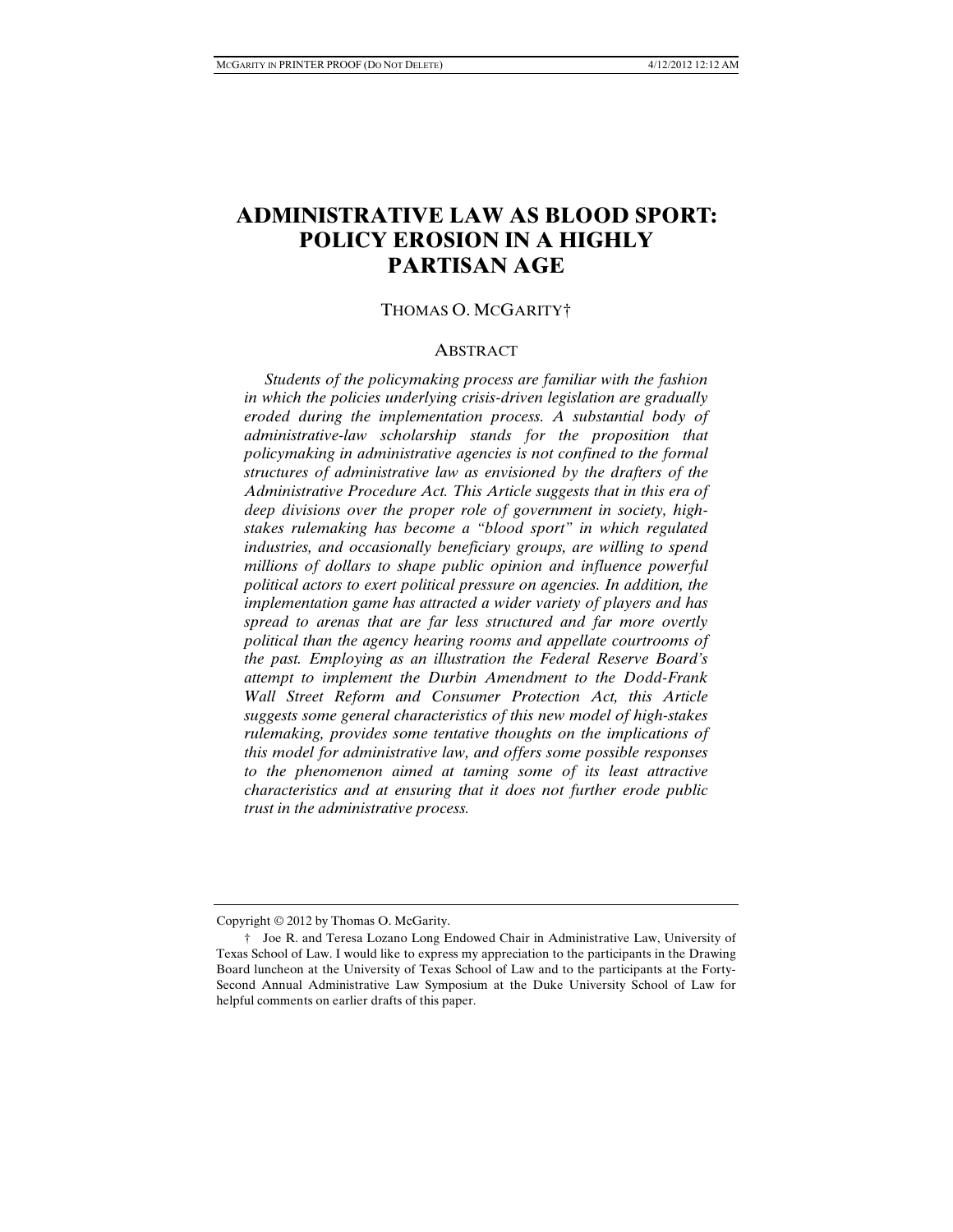## TABLE OF CONTENTS

| I. Blood-Sport Strategies in Implementing the Durbin |                                                            |  |  |  |  |
|------------------------------------------------------|------------------------------------------------------------|--|--|--|--|
|                                                      |                                                            |  |  |  |  |
| $A_{-}$                                              |                                                            |  |  |  |  |
| В.                                                   |                                                            |  |  |  |  |
| C.                                                   | The Notice of Proposed Rulemaking 1688                     |  |  |  |  |
| D.                                                   | Judicial Challenge to the Durbin Amendment1690             |  |  |  |  |
| Ε.                                                   |                                                            |  |  |  |  |
| F.                                                   | Lobbying, Campaign Contributions, and Public               |  |  |  |  |
|                                                      |                                                            |  |  |  |  |
| G.                                                   |                                                            |  |  |  |  |
| H.                                                   |                                                            |  |  |  |  |
| L.                                                   |                                                            |  |  |  |  |
| J.                                                   |                                                            |  |  |  |  |
| Κ.                                                   |                                                            |  |  |  |  |
|                                                      | II. Some Characteristics of Blood-Sport Rulemaking 1703    |  |  |  |  |
| А.                                                   |                                                            |  |  |  |  |
| В.                                                   |                                                            |  |  |  |  |
| C.                                                   | Public-Relations Campaigns and Attack Advertising  1708    |  |  |  |  |
| D.                                                   | Coordination with Think Tanks, Media Pundits, and          |  |  |  |  |
|                                                      |                                                            |  |  |  |  |
| Е.                                                   |                                                            |  |  |  |  |
| F.                                                   |                                                            |  |  |  |  |
| G.                                                   | Invocation of the Congressional Review Act1716             |  |  |  |  |
| H.                                                   |                                                            |  |  |  |  |
| III. Some Implications of the Blood-Sport Model for  |                                                            |  |  |  |  |
|                                                      |                                                            |  |  |  |  |
| А.                                                   |                                                            |  |  |  |  |
| В.                                                   |                                                            |  |  |  |  |
| C.                                                   | Implications for the Quality of Agency Leadership1728      |  |  |  |  |
| D.                                                   | Implications for Agency Choice of Policymaking             |  |  |  |  |
|                                                      |                                                            |  |  |  |  |
| Ε.                                                   | Implications for Rulemaking Procedure 1732                 |  |  |  |  |
| F.                                                   | Implications for Transparency in Policymaking1734          |  |  |  |  |
| G.                                                   | Implications for the Quality of Agency                     |  |  |  |  |
|                                                      |                                                            |  |  |  |  |
| Η.                                                   | Implications for the Rulemaking Record and Judicial        |  |  |  |  |
|                                                      |                                                            |  |  |  |  |
| Ι.                                                   | Implications for the Stability of Regulatory Regimes  1744 |  |  |  |  |
|                                                      |                                                            |  |  |  |  |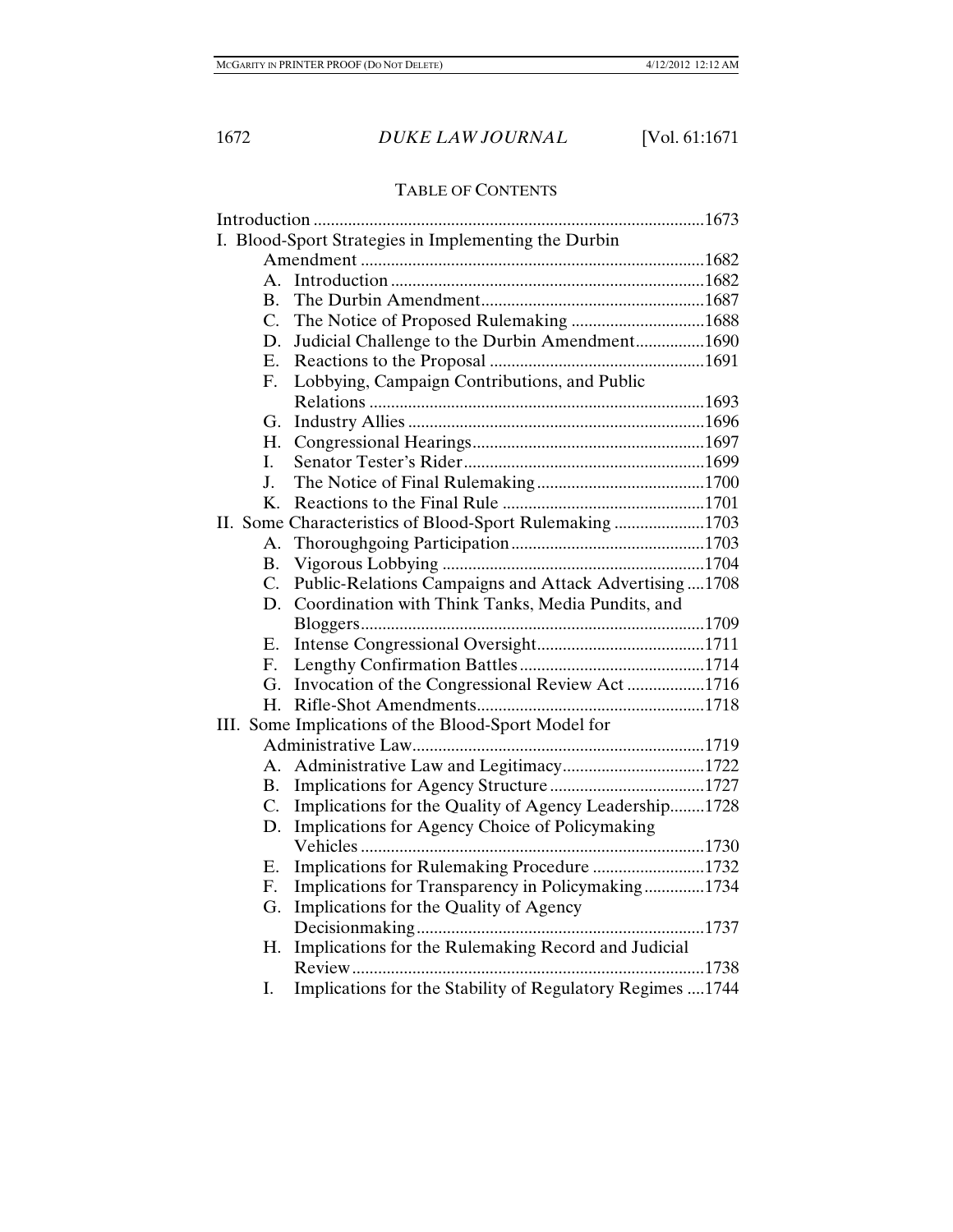|  |  | J. Implications for Influence Asymmetries1745             |  |
|--|--|-----------------------------------------------------------|--|
|  |  | K. Implications for Administrative Lawyers1748            |  |
|  |  | IV. Some Possible Responses to Blood-Sport Strategies1752 |  |
|  |  |                                                           |  |
|  |  |                                                           |  |
|  |  |                                                           |  |
|  |  |                                                           |  |
|  |  |                                                           |  |
|  |  | B. Judicial Responses: Modifying Judicial Review 1758     |  |
|  |  | C. Legal Responses: Changing the Political Culture 1759   |  |
|  |  |                                                           |  |

#### **INTRODUCTION**

Congress often enacts new regulatory programs and major expansions of existing regulatory programs following a crisis or a series of crises that focuses public attention on the failure of existing laws to protect the public or the environment from abuses of economic power by companies pursuing private gain in the marketplace.<sup>1</sup> As the media report stories about innocent victims of irresponsible corporate conduct, the public demands greater protection from the powerful economic actors who created the conditions that precipitated the crises. Investigative journalists, congressional committees, and presidential commissions spotlight longstanding abuses that went unnoticed by policymakers and the public before the crises. Members of Congress debate the causes of the crises and consider legislation designed to bring about a rapid end to the suffering, help the victims put their lives back in order, and prevent similar crises from occurring in the future.

Most of the protective regulatory programs of the Progressive Era, the New Deal, and the Public Interest  $\text{Era}^2$  were established after

 <sup>1.</sup> *Cf.* STEPHEN J. CECCOLI, PILL POLITICS 15 (2004) ("[T]he occurrences of drug-related tragedies throughout the twentieth century in the United States . . . have provided important catalysts for drug regulation."); COMM. TO ENSURE SAFE FOOD FROM PROD. TO CONSUMPTION, INST. OF MED. & NAT'L RESEARCH COUNCIL, ENSURING SAFE FOOD FROM PRODUCTION TO CONSUMPTION 8 (1998) ("The federal government response to food safety issues is too often crisis-driven."); JOHN W. KINGDON, AGENDAS, ALTERNATIVES, AND PUBLIC POLICIES 94–96 (updated 2d ed. 2011) (noting that "a focusing event like a crisis or disaster" may provide the "push" needed for a problem "to get the attention of people in and around government").

 <sup>2.</sup> I refer to the period of active government extending roughly from the mid-1960s through the mid-1970s as the "Public Interest Era." *See* THOMAS O. MCGARITY, FREEDOM TO HARM (forthcoming 2012) (manuscript ch. 2).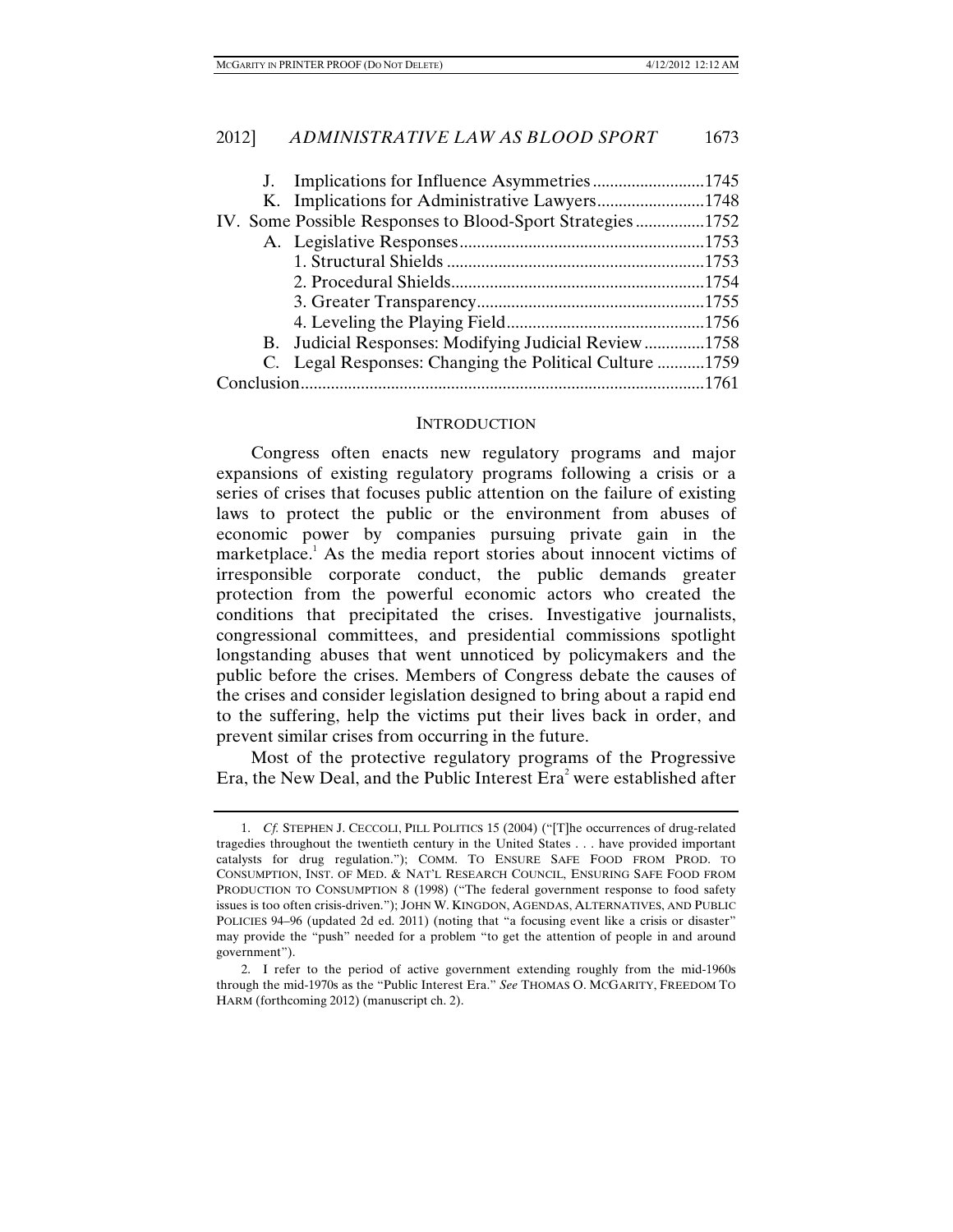widely publicized tragedies or abuses had stirred public opinion to levels sufficient to overcome the inertial forces that otherwise overwhelm Congress and the regulatory agencies.<sup>3</sup> Students of the policymaking process have long understood that the protective purposes of regulatory programs established over the opposition of regulated industries during times of crisis are often undermined through a slow process of erosion, drift, or slippage, as the industries, agencies, and beneficiary groups engage in what Professor Eugene Bardach calls "the implementation game."<sup>4</sup> As the crises that gave

 4. *See* EUGENE BARDACH, THE IMPLEMENTATION GAME: WHAT HAPPENS AFTER A BILL BECOMES LAW 85 (1977) ("The goals embodied in a policy mandate typically undergo some change during the implementation phase. . . . The politics of renegotiating goals can lead in several directions: trimming them back, distorting or preventing them, and even adding to them in a manner that eventually leads to an unsupportable political burden."); *see also*  JEFFREY L. PRESSMAN & AARON WILDAVSKY, IMPLEMENTATION: HOW GREAT EXPECTATIONS IN WASHINGTON ARE DASHED IN OAKLAND, at xvii–xxiii, 187 (1979) (discussing the problem of divergence between policy and implementation); David Epstein & Sharyn O'Halloran, *The Nondelegation Doctrine and the Separation of Powers: A Political Science Approach*, 20 CARDOZO L. REV. 947, 957 (1999) ("[T]he basic problem that Congress faces when delegating authority is one of *bureaucratic drift*, or the ability of an agency to enact policies different from those preferred by the enacting coalition."); Daniel A. Farber, *Taking Slippage Seriously: Noncompliance and Creative Compliance in Environmental Law*, 23 HARV. ENVTL. L. REV. 297 (1999) (discussing the importance of "slippage" in environmental law);

 <sup>3.</sup> *See id.*; *cf.* Richard J. Lazarus, *Climate Change Law in and over Time*, 2 SAN DIEGO J. CLIMATE & ENERGY L. 29, 33–34 (2010) ("I fully expect that, buoyed by a new wave of scientific reports and the backing of the White House, climate change's lawmaking moment will, Lazarus-like, soon be resurrected. . . . [T]he inherent problem with such lawmaking moments is just that—they are moments."). This crisis-driven pattern is well known to students of the policymaking process as a typical governmental response to the collective-action problem. *See generally* MANCUR OLSON, THE LOGIC OF COLLECTIVE ACTION: PUBLIC GOODS AND THE THEORY OF GROUPS 1–2 (1965) ("[U]nless the number of individuals in a group is quite small, or unless there is coercion or some other special device to make individuals act in their common interest, *rational, self-interested individuals will not act to achieve their common or group interests*."). The costs of complying with consumer- and environmental-protection regulations are borne directly by the companies subject to the requirements or restrictions, but the benefits of the protections they provide are spread across a diffuse and unorganized public that is no match for the organized opposition of the prospective regulatees. Amy Sinden, *In Defense of Absolutes: Combating the Politics of Power in Environmental Law*, 90 IOWA L. REV. 1405, 1409 (2005); *see also* JACOB S. HACKER & PAUL PIERSON, WINNER-TAKE-ALL POLITICS: HOW WASHINGTON MADE THE RICH RICHER—AND TURNED ITS BACK ON THE MIDDLE CLASS 113–14 (2010) (asserting that "influenc[ing] the exercise of government authority in a modern democracy generally requires a range of formidable capabilities" and observing that those capabilities "are the attributes of organizations, not discrete, atomized voters"). Therefore, it often takes a consciousness-raising crisis to move Congress or an agency to create a new regulatory program. *See* STEVEN P. CROLEY, REGULATION AND PUBLIC INTERESTS: THE POSSIBILITY OF GOOD REGULATORY GOVERNMENT 29–52 (2008) (noting that "catalysts [for collective action] may operate with special force during times of actual or perceived 'crisis'" and that "one very important way citizens respond to the predicament implied by the logic of collective action is by delegating regulatory authority to political representatives").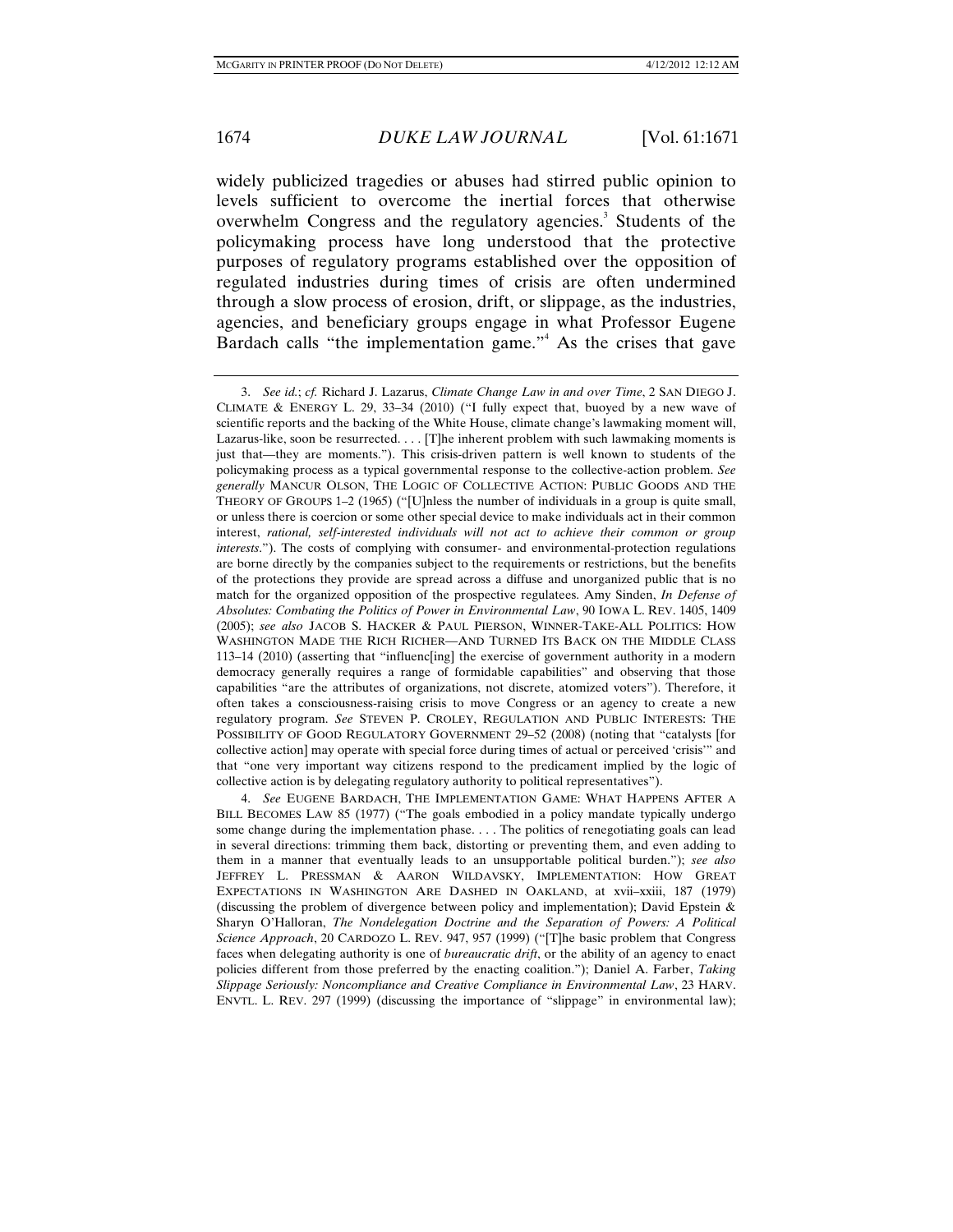rise to public demand for a government program fade from memory and the beneficiary groups that fought for it move on to other pressing matters, the agency charged with implementing the new program struggles to promulgate and enforce the required regulations over the continued opposition of the regulated industry. The industry, meanwhile, carefully monitors and frequently interacts with the agency as the agency sets its regulatory agenda, collects and analyzes scientific and economic information, and prepares the various support documents that accompany modern rulemaking.<sup>5</sup>

Under the conventional model of administrative rulemaking, the agency initiates a rulemaking by assembling and analyzing the relevant technical studies and then drafting a notice of proposed rulemaking—the preamble of which highlights the issues; discusses the relevant scientific, technical, and economic studies; and explains the agency's proposal. The agency then presents the draft to the Office of Information and Regulatory Affairs (OIRA) in the Office of Management and Budget (OMB). OIRA elicits comments from other interested departments and agencies and provides comments on the agency's lengthy regulatory-impact analysis. Having cleared OIRA review, the agency then publishes the notice in the *Federal Register* and invites public comment. The affected industries and the general public then provide comments and technical information to the agency during the comment period. The agency analyzes the comments and drafts a notice of final rulemaking setting out the terms and conditions of the final rule, the rationale for the rule, and the agency's response to the public comments that have crossed a threshold of materiality. Affected parties may then seek judicial review of the agency's rule.<sup>6</sup>

Lazarus, *supra* note 3, at 33–34 ("Subsequent legislative amendments, limited budgets, appropriations riders, interpretive agency rulings, massive delays in rule-making, and simple nonenforcement are more than capable of converting a seemingly uncompromising legal mandate into nothing more than a symbolic aspirational statement. . . . The same powerful short-term impulses that seek to prevent a law's enactment in the first instance . . . . typically remain to seek the law's ultimate undoing over time.").

 <sup>5.</sup> Wendy E. Wagner, *Administrative Law, Filter Failure, and Information Capture*, 59 DUKE L.J. 1321, 1380–83 (2010) ("What develops from the administrative process during the development of the actual rule . . . is a form of information symbiosis between the agencies and the most knowledgeable and resourceful groups."); Wendy Wagner, Katherine Barnes & Lisa Peters, *Rulemaking in the Shade: An Empirical Study of EPA's Air Toxic Emission Standards*, 63 ADMIN. L. REV. 99, 110–13 (2011) (describing the "opportunity for imbalanced interest group input into rulemakings . . . during the formative development of a proposed rule").

 <sup>6.</sup> *See generally* Anne Joseph O'Connell, *Agency Rulemaking and Political Transitions*, 105 NW. U. L. REV. 471, 476 (2011) (outlining the rulemaking process).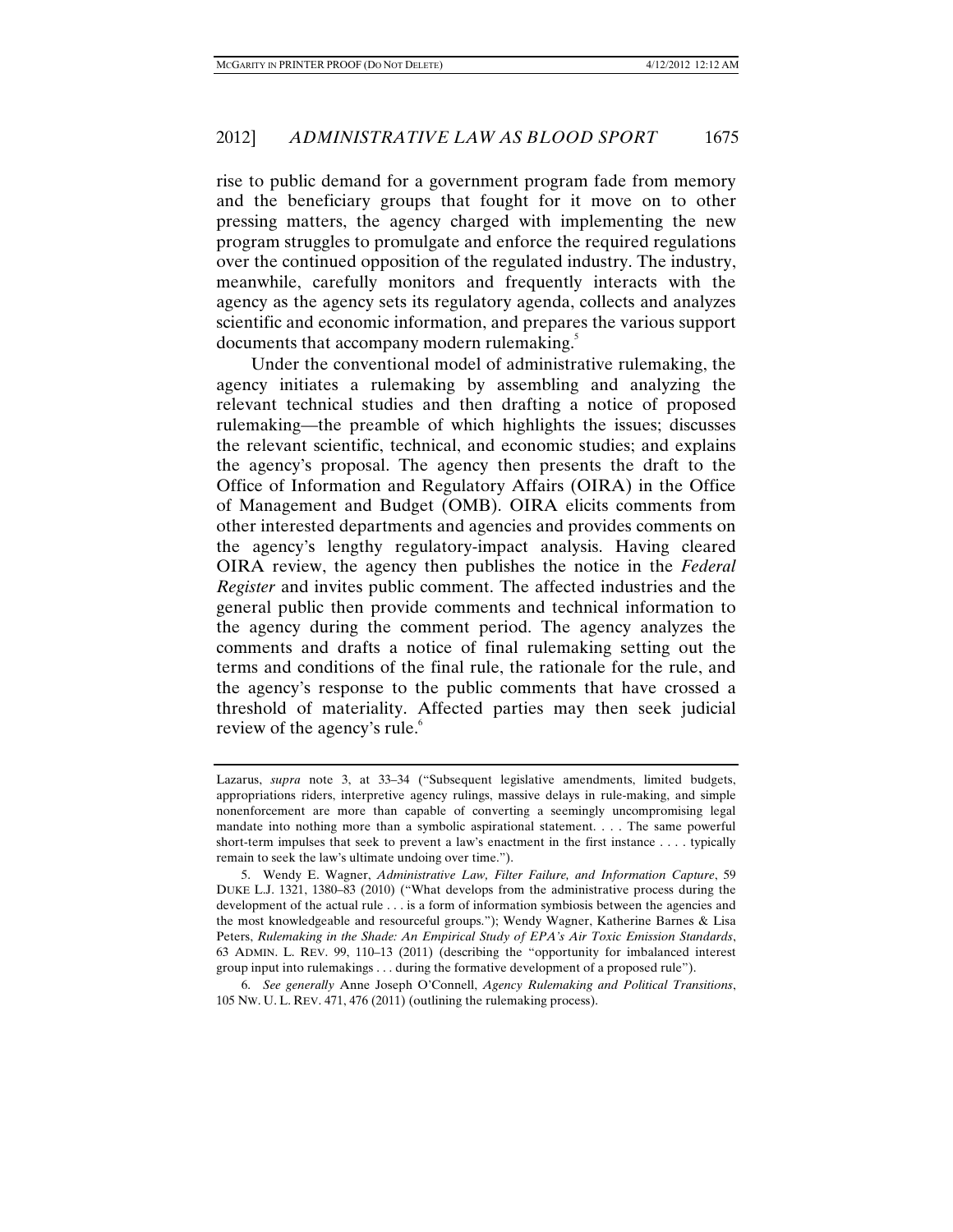The regulated industry actively participates in this process by offering information and analysis to the agency staff, meeting with high-level agency officials, and participating in reviews of proposed rules and regulatory-analysis documents before OIRA.<sup>7</sup> When the agency publishes a notice of proposed rulemaking, the regulated companies typically dominate the public-comment process.<sup>8</sup> They submit reams of material and lengthy briefs explaining why disfavored regulatory alternatives are unlawful, unduly burdensome, unsupported by the available technical studies, or unlikely to achieve the agency's desired goal.<sup>9</sup> When the agency publishes the final rule, the regulated industry often challenges the action in court as arbitrary and capricious, ultra vires, or both.<sup>10</sup> If the industry persuades the court to set aside the rule, the agency must either terminate the action or attempt to correct the infirmity that the court has identified. If the agency prevails in court, some companies will demand variances and exemptions, whereas others will probe the edges of legality as their lawyers come up with plausible interpretations of the relevant

 <sup>7.</sup> *See, e.g.*, THOMAS O. MCGARITY, REINVENTING RATIONALITY 271–91 (1991) (describing OIRA review, including incidents of industry involvement with the review process); RENA I. STEINZOR, MOTHER EARTH AND UNCLE SAM 54–56 (2008) ("EPA is beleaguered by business interests trying to forestall implementation of . . . regulations [and] inundating the Agency with technical materials regarding the scientific, legal, and economic implications of its proposals."); David M. Driesen, *Is Cost-Benefit Analysis Neutral?*, 77 U. COLO. L. REV. 335, 365–66 (2006) ("A review of [twenty-five rules that were significantly affected by the OMB] showed that OMB never supported changes that would make environmental, health, or safety regulations more stringent. . . . In every single case, OMB favored changes that would reduce the burdens of regulation on regulated parties."); *see also* Wagner, *supra* note 5, at 1379–80 ("In most complex rulemakings, the agency appears to be quite dependant on knowledgeable stakeholders to educate it about critical issues peculiarly within their grasp. Such communications can be quite a bonus for these select groups, too, providing them with the opportunity to shape or even frame the agency's regulatory project in the course of their tutorials and informal discussions.").

 <sup>8.</sup> *See* Wagner et al., *supra* note 5, at 117 ("The formal comments lodged on a complex rule will come predominantly from regulated industry, and the changes made to the proposed rule in the final rule will mirror this imbalance and generally favor industry.").

 <sup>9.</sup> *Cf.* Wagner, *supra* note 5 (discussing the problems of "filter failure" and information overload in administrative law).

 <sup>10.</sup> *See generally* Robert L. Rabin, *Federal Regulation in Historical Perspective*, 38 STAN. L. REV. 1189, 1295–1315 (1986) (describing how the evolution of judicial review of agency rulemaking opened the door to industry challenges); Paul R. Verkuil, *Judicial Review of Informal Rulemaking*, 60 VA. L. REV. 185, 206 (1974) ("It has been widely assumed that [the arbitrary-and-capricious standard of judicial review] is applicable to informal rulemaking.").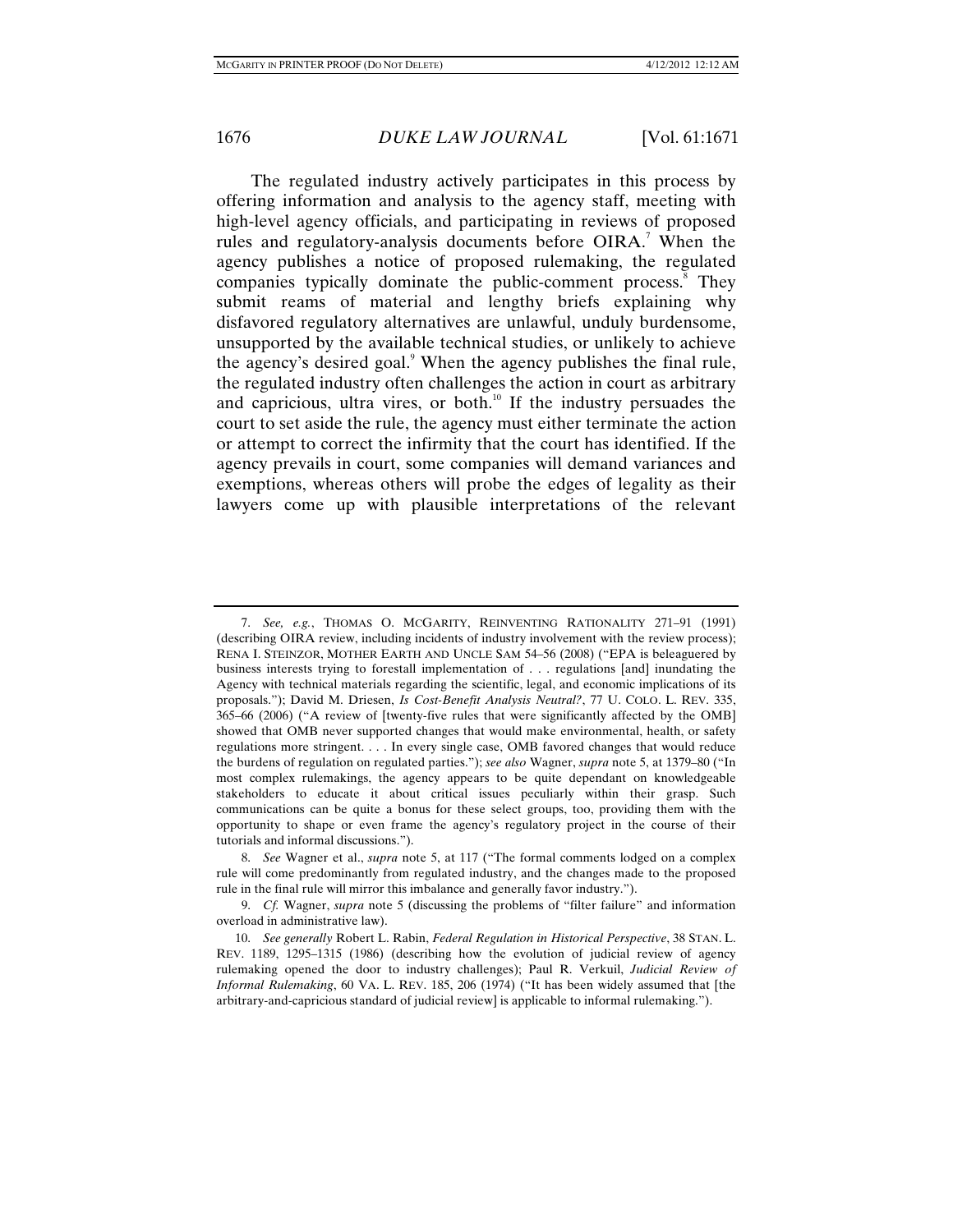definitions and requirements that will mitigate the potential constraints on the companies' activities.<sup>11</sup>

Under the pressure of constant opposition from the regulated industries and sporadic countervailing pressure from beneficiaries of the regulated programs, statutory deadlines are missed, ambitious policy goals remain unachieved, and the protections envisioned by the authors of the agency's organic statute gradually erode.<sup>12</sup> As the agency ages and settles into routines, its policies gradually become more industry friendly.<sup>13</sup> The industry adapts to the regulatory program, and life becomes easier for everyone,<sup>14</sup> except perhaps for some of the intended beneficiaries.<sup>15</sup> After the program has been in effect for a number of years, Congress may revisit the organic statute to reauthorize it or to make midcourse corrections.<sup>16</sup> Alternatively, a new crisis may force the program back onto the legislative agenda,

14. *Id.* at 87.

 <sup>11.</sup> *See generally* Train v. Natural Res. Def. Council, Inc., 421 U.S. 60 (1975) (evaluating the permissibility of individual variances from federally approved state implementation plans); Kristin E. Hickman & Claire A. Hill, *Concepts, Categories, and Compliance in the Regulatory State*, 94 MINN. L. REV. 1151, 1162–65 (2010) (describing "minimal compliers" with administrative regulations); *NAM Coalition Petitions CPSC for Interim Final Rule on Exclusions to New Lead Limits*, 36 PRODUCT SAFETY AND LIABILITY REP. 1271 (2008) (discussing a request by the National Association of Manufacturers for certain exemptions from lower lead limits set by the Consumer Product Safety Commission in 2008).

 <sup>12.</sup> *Cf.* MARVER H. BERNSTEIN, REGULATING BUSINESS BY INDEPENDENT COMMISSION 74–102 (1955) (describing the life cycle of an administrative agency); William H. Clune III, *A Political Model of Implementation and Implications of the Model for Public Policy, Research, and the Changing Roles of Law and Lawyers*, 69 IOWA L. REV. 47, 65 (1983) (describing the negotiations between the regulated and regulating organizations that "construct[] the meaning of compliance over a period of time" (internal quotation marks omitted)).

 <sup>13.</sup> BERNSTEIN, *supra* note 12, at 86–87.

 <sup>15.</sup> *Cf. id.* at 91 ("Because the ICC is unable to deal effectively with the regulatory demands of transportation media other than railroads, there are signs of growing agitation by nonrailroad interests for regulatory changes.").

 <sup>16.</sup> For example, Congress provided "mid-course corrections," Gershon Eliezer Cohen, *Mixing Zones: Diluting Pollution Under the Clean Water Act*, 14 TUL. ENVTL. L.J. 1, 15 (2000) (internal quotation marks omitted), to the 1972 Clean Water Act, Federal Water Pollution Control Act Amendments of 1972, Pub. L. No. 92-500, 86 Stat. 816 (codified as amended at 33 U.S.C. §§ 1251–1387 (2006 & Supp. IV 2010)), in 1977, when it changed the "best available control technology" requirement for existing sources of conventional pollutants to "best conventional control technology" and modified the "best available technology" requirement to apply exclusively to toxic and nonconventional pollutants, Clean Water Act of 1977, Pub. L. No. 95-217, sec. 42(a), §§ 301(b)(1)(A), 301(b)(2)(A)–(E), 91 Stat. 1566, 1582–83 (codified as amended at 33 U.S.C. § 1311); *see also* Cohen, *supra*, at 15 (summarizing these changes).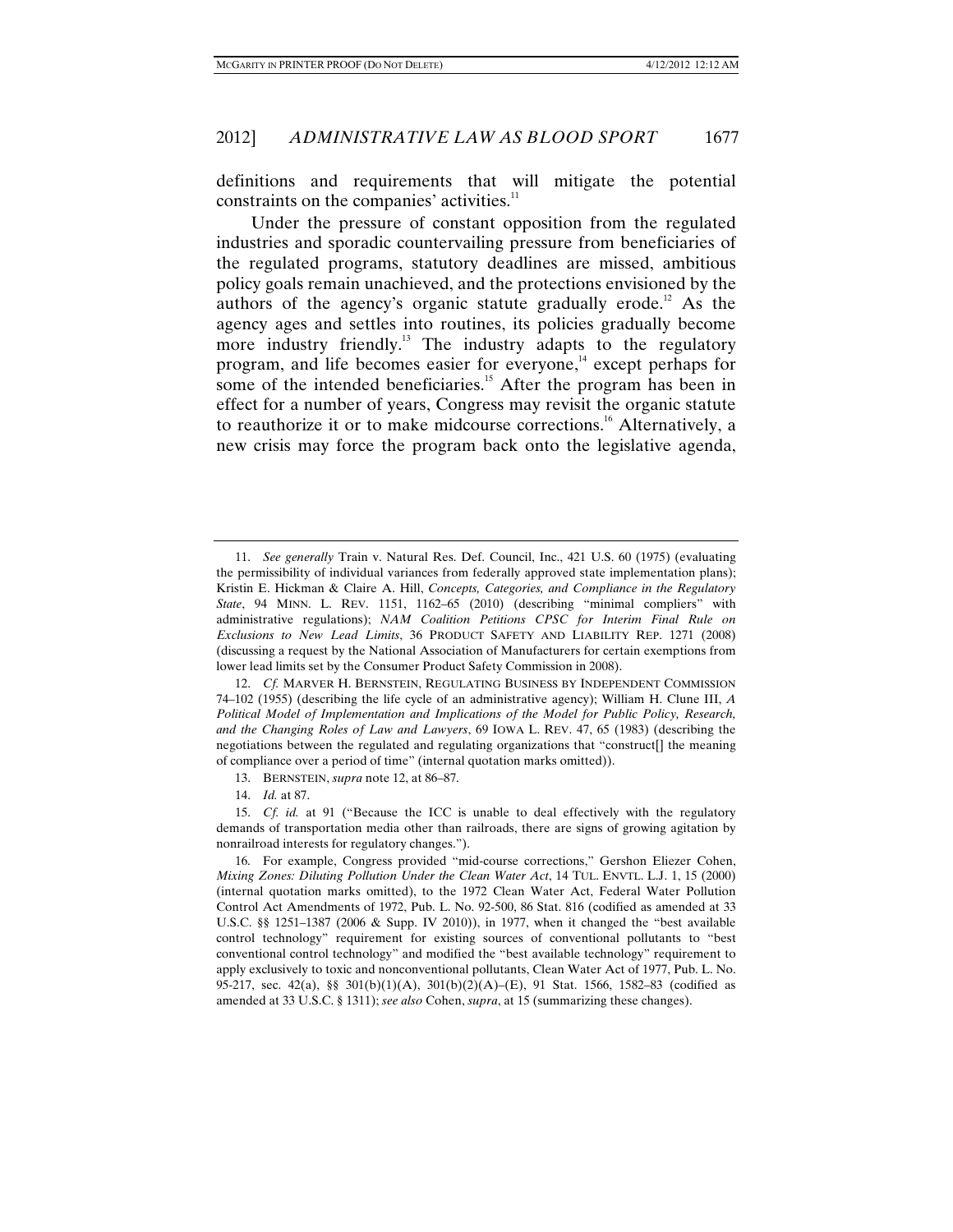causing the industry and beneficiary groups to rejoin the battle in the legislative arena. $17$ 

In this depiction of the regulatory process, the implementation game is simply "politics by other means."18 By passing the Administrative Procedure Act  $(APA)$ ,<sup>19</sup> Congress attempted to cabin these "other means" through lawyer-dominated procedures. In addition, Congress, presidents, and the courts have added to the modest procedural protections of Section 553 of the  $APA<sup>20</sup>$ requirements that agencies must provide support for scientific and technical conclusions in a "rulemaking record," respond to public comments that pass a threshold of materiality, and prepare various analyses of the impact of proposed regulations on the economy and on small businesses—in an effort to make agency rulemaking more transparent and less arbitrary.<sup>21</sup> As a result of these requirements, however, the rulemaking process is also far more burdensome and more expensive for all of the participants in the policymaking process.

Despite these procedural and analytical requirements, a substantial body of administrative-law scholarship demonstrates that agency policymaking has not been limited to the formal structures of administrative law as articulated in the APA. Administrative lawyers, and therefore administrative-law scholars, must also concern themselves with decisions made in interactions between high-level agency personnel and desk officers in OIRA, between high-level agency officials and their counterparts in other regulatory agencies, and between high-level agency officials and the staffs of the agency's authorizing and appropriations committees in Congress.<sup>22</sup> One

 <sup>17.</sup> *See* BERNSTEIN, *supra* note 12, at 95 ("The period of old age is unlikely to terminate until some scandal or emergency calls attention dramatically to the failure of the regulation and the need to redefine regulatory objectives and public policies.").

 <sup>18.</sup> Thomas O. McGarity, *Politics by Other Means: Law, Science, and Policy in EPA's Implementation of the Food Quality Protection Act*, 53 ADMIN. L. REV. 103, 103 (2001) (quoting BARDACH, *supra* note 4, at 85) (internal quotation mark omitted).

 <sup>19.</sup> Administrative Procedure Act (APA), 5 U.S.C. §§ 551–559, 701–706 (2006).

 <sup>20.</sup> *See* APA § 4, 5 U.S.C. § 553 (listing the basic procedural requirements for agency rulemaking, including publishing a notice in the *Federal Register* and requesting and considering public comments).

 <sup>21.</sup> *See* Thomas O. McGarity, *Some Thoughts on "Deossifying" the Rulemaking Process*, 41 DUKE L.J. 1385, 1400–13 (1992) (listing additional congressionally, judicially, and presidentially imposed requirements on the agency rulemaking process).

 <sup>22.</sup> *Cf., e.g.*, MORRIS P. FIORINA, CONGRESS: KEYSTONE OF THE WASHINGTON ESTABLISHMENT 45–47 (2d ed. 1989) ("[L]egislation is drafted in very general terms, so some agency . . . must translate a vague policy mandate into a functioning program, a process that . . . incidentally, [involves] the trampling of numerous toes. At the next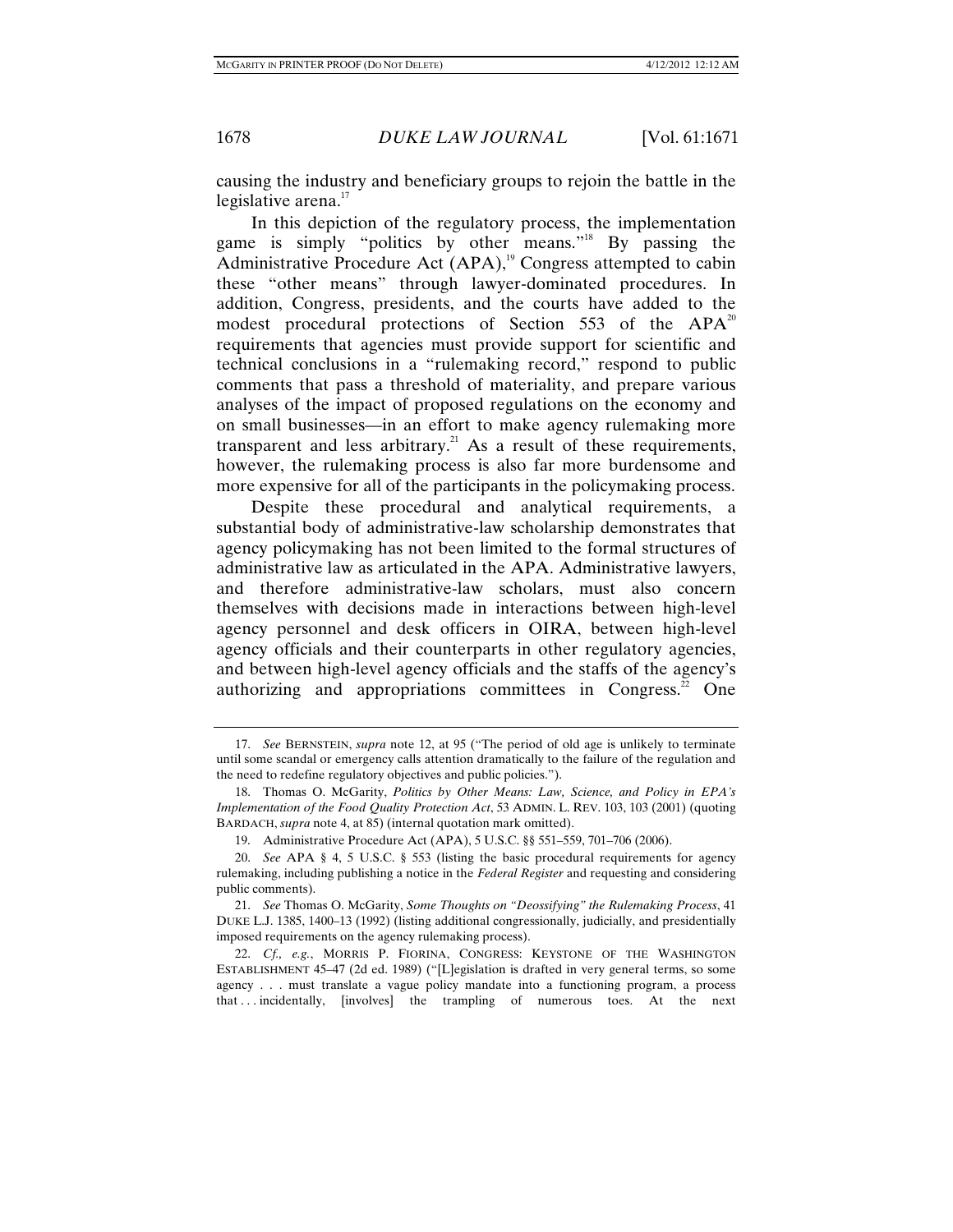primary conclusion of this literature is that the "other means" employed in influencing the exercise of delegated policymaking power are not necessarily limited to the practices and procedures of administrative law as traditionally understood.

In this Article, I raise the possibility that the nation has entered a period in which the population is so deeply divided about the proper role of government, regulated industries are so willing to spend millions of dollars to vindicate their interests, and political discourse is so unrestrained that an even more expansive model of implementation may be warranted, at least in the context of highstakes rulemaking initiatives. $23$  First, the implementation game has spread to arenas that are far less structured and far more political than the agency hearing rooms and appellate courtrooms of the past. Second, the roster of players has expanded beyond agency and OIRA staffs, advocates for the regulated industry and beneficiary groups, and congressional aides to include individuals and organizations with broad policy agendas, such as the U.S. Chamber of Commerce, think tanks, grassroots organizations, media pundits, and Internet bloggers. Third, because many parties play the implementation game in multiple arenas, the game has become far more strategic and the range of allowable tactics has widened rather dramatically. Finally, in this deeply divided political economy, the players in the implementation game no longer make a pretense of separation

stage, . . . constituents petition their congressman to intervene in the . . . decision processes of the bureaucracy. The cycle closes when the congressman lends a sympathetic ear, piously denounces the evils of bureaucracy, intervenes in the latter's decisions, and rides a grateful electorate to ever more impressive electoral showings."); Mathew D. McCubbins & Thomas Schwartz, *Congressional Oversight Overlooked: Police Patrols Versus Fire Alarms*, 28 AM. J. POL. SCI. 165, 166 (1984) (proposing a theory of congressional oversight of agency action that distinguishes between "police-patrol oversight," in which Congress itself directly monitors agencies, and "fire-alarm oversight," in which "Congress establishes a system . . . enabl[ing] individual citizens and organized interest groups to examine administrative decisions, to charge executive agencies with violating congressional goals, and to seek remedies from agencies, courts, and Congress"); Barry R. Weingast & Mark J. Moran, *Bureaucratic Discretion or Congressional Control? Regulatory Policymaking by the Federal Trade Commission*, 91 J. POL. ECON. 765, 766 (1983) (developing "a model of agency decision making based on the premise that agencies are controlled by the legislature" and "argu[ing], therefore, that to understand the genesis of agencies, as well as the stability and change in agency policy, we must understand the underlying legislative politics").

 <sup>23.</sup> I will use the term "high-stakes rulemaking initiatives" to refer to major rulemaking exercises in which the stakes are especially high, such as when an agency is attempting to implement a new regulatory program or a major expansion of an existing program, or when a proceeding has the potential to establish an important precedent with large economic consequences for a regulated industry or the beneficiaries of a regulatory program.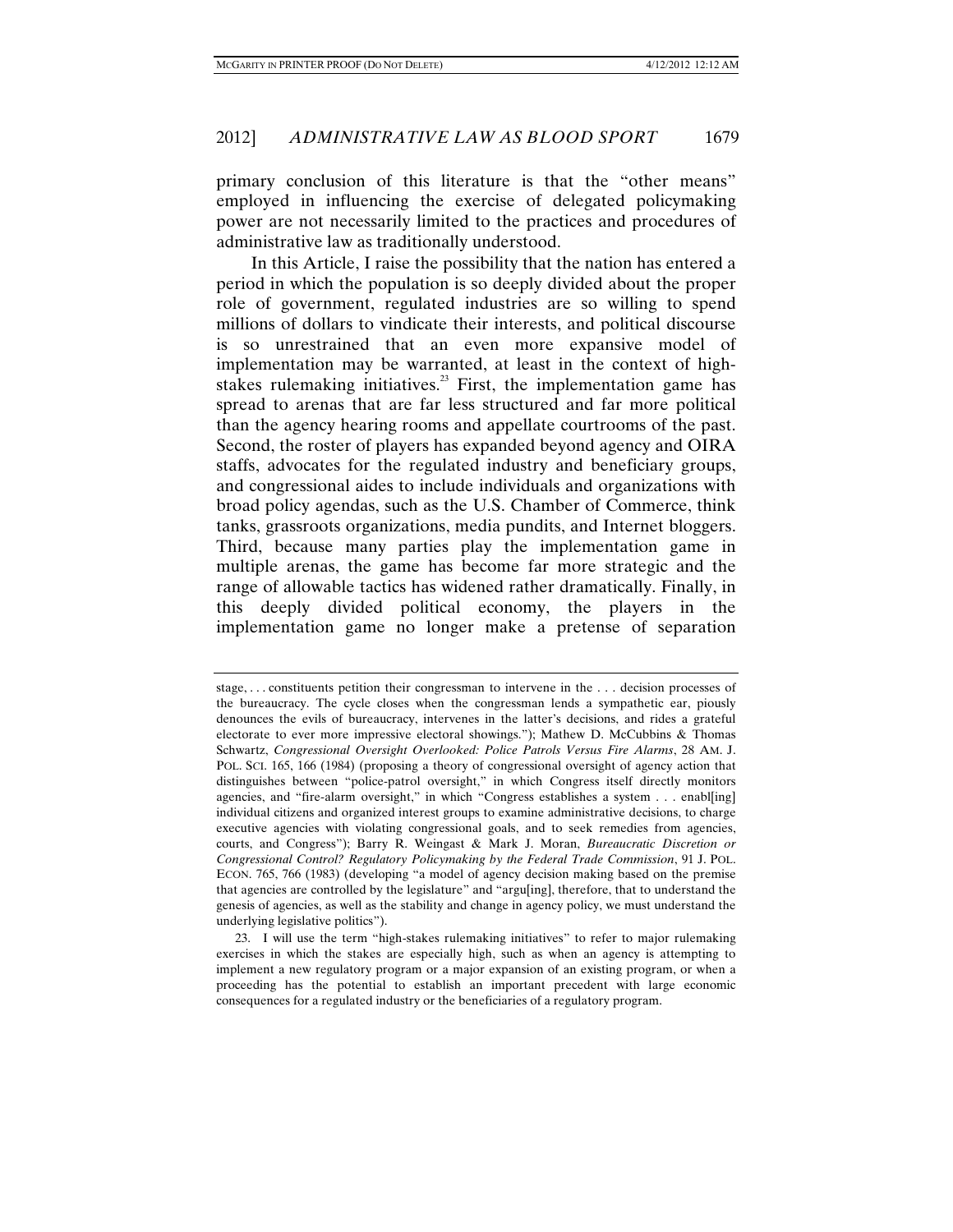between the domains of politics and administrative law, and they are far less restrained in the rhetoric they employ to influence agency policymaking.<sup>24</sup>

In this new milieu, "winning" can mean more than compelling unreasonable delays in agency action, invoking APA procedures to impede the policymaking process, or persuading the agency to accept a particular position on the relevant law and facts. Winning can consist of extracting promises from nominees during the confirmation process, preventing the confirmation of disfavored nominees, or preventing the confirmation of any agency leaders until the administration has agreed to change the agency's decisionmaking structure. Winning can also mean incapacitating the agency by reducing its annual appropriation, repealing the agency's organic act, or whittling away its regulatory authority through rifle-shot riders attached to must-pass legislation.<sup>25</sup> The players are less reluctant to attack agencies and the statutes those agencies administer head on. The players launch their attacks much earlier in the evolution of regulatory programs, and they feel free to go beyond attacks on the agencies as institutions to launch ad hominem attacks on agency decisionmakers.

In short, I raise the possibility that, for some high-stakes rulemaking initiatives in some areas of regulation, implementation is not so much "politics by other means"<sup>26</sup> as it is "politics as usual." And because politics is so very different from the deliberative, lawyer-dominated domain of traditional administrative law, the word "law" may no longer be an accurate descriptor. Former U.S.

 <sup>24.</sup> *See generally* Neal Devins, *Tom DeLay: Popular Constitutionalist?*, 81 CHI.-KENT L. REV. 1055, 1059 (2006) (arguing that politics in the United States has become increasingly polarized in recent years and predicting that the "increasing ideological divide" is likely to widen in the future).

 <sup>25.</sup> *See, e.g.*, Thomas O. McGarity, *Deregulatory Riders Redux*, 1 MICH. J. ENVTL. & ADMIN. L. (forthcoming 2012); *see also* Donovan Slack, *Republicans Seek Repeal of Financial Rules*, BOS. GLOBE, Jan. 7, 2011, at A1 (discussing components of the Republican plan to "rein in regulation of businesses"); Jessica Holzer, *House Panel Targets Consumer Bureau, SEC Budgets*, WALL ST. J. (June 23, 2011, 6:01 PM ET), http://online.wsj.com/article/SB100014240 52702303339904576404102094921400.html (noting that Rep. Jo Ann Emerson "acknowledged that some Republicans want[ed] to hobble the agency created by the Dodd-Frank financial law by depriving it of funds"); Kate Sheppard, *House Votes To Block EPA Climate Regs*, MOTHER JONES (Feb. 18, 2011), http://motherjones.com/blue-marble/2011/02/house-votes-block-epaclimate-regs (noting that the House of Representatives passed a continuing resolution that "include[d] a massive cut to the EPA's budget" in connection with barring the Environmental Protection Agency (EPA) from regulating greenhouse-gas emissions).

 <sup>26.</sup> *See supra* note 18.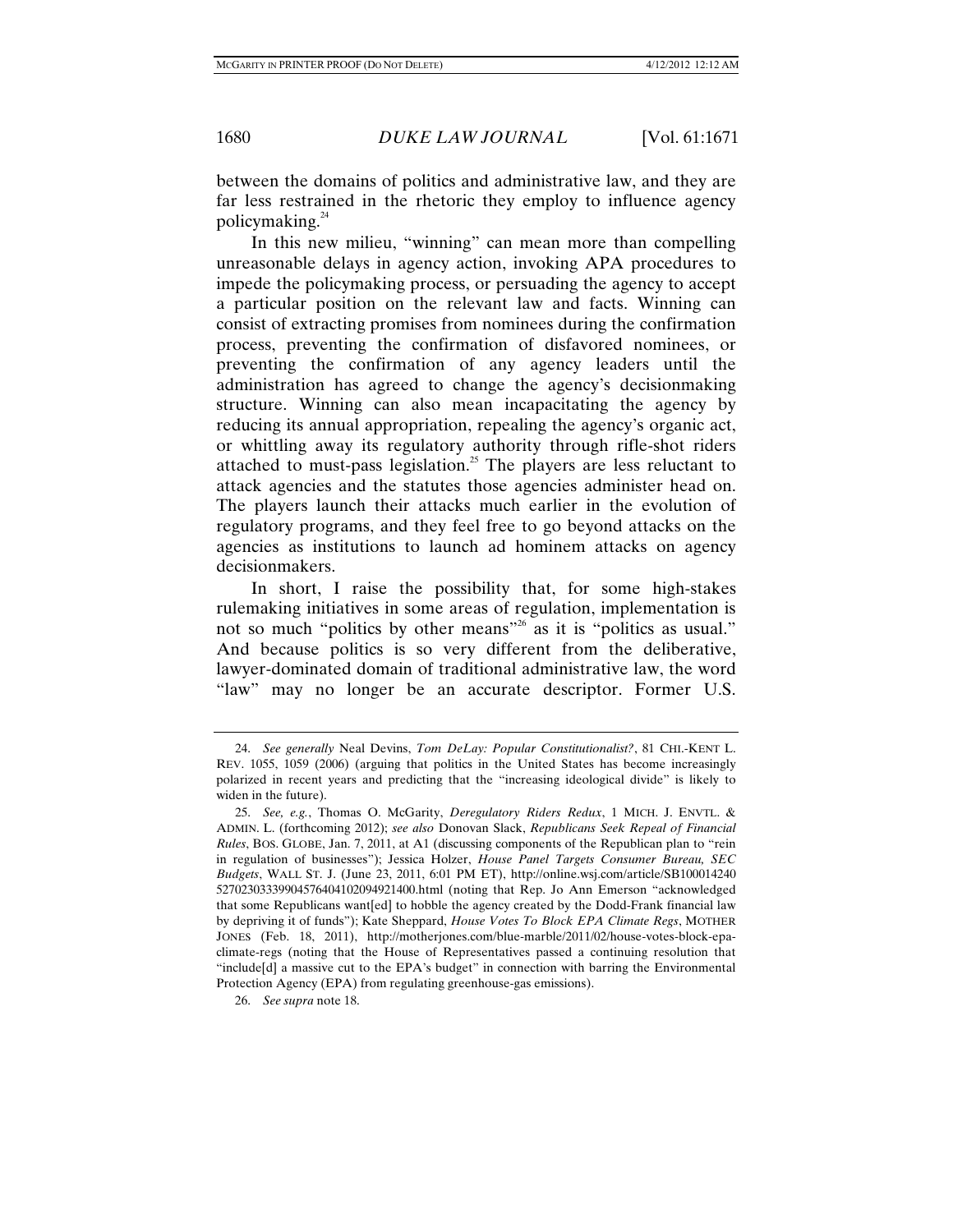Securities and Exchange Commission (SEC) Chairman Arthur Levitt referred in 2010 to federal regulation as a "kind of a blood sport" in which the regulated industries attempt "to make the particular agency" promulgating an unwelcome regulation "look stupid or inept or venal."<sup>27</sup> If the implementation of regulatory statutes has become a blood sport in important contexts, and if the goal of administrative law extends beyond ensuring procedural regularity to a concern about the effective implementation of legislation, then it would behoove administrative-law scholars to pay attention to the larger setting in which informal rulemaking now takes place and to begin thinking about the implications of these developments for the field.

The conventional model still governs most run-of-the-mill rulemaking. The regulations that make up the vast bulk of the rulemaking output of the federal agencies are not of such importance that they are likely to warrant the considerable expense of an all-out war, nor are they likely to attract the attention of the powerful political actors who are capable of transforming technical disputes into fierce ideological battles. In high-impact rulemaking exercises that have the potential for both high political visibility and large costs or benefits, however, many regulatees and beneficiary groups have dramatically intensified their efforts to influence the conventional rulemaking process, while at the same time broadening the focus of their strategies beyond the confines of that process to include members of Congress, the media, political pundits, and the general public. During times of divided government, the battles are waged both in the agency and in Congress, where sympathetic committees schedule hearings on proposed regulations even as the agencies are receiving and analyzing public comments on the same proposed regulations pursuant to the conventional rulemaking model.

The fact that regulated industries do not pursue blood-sport strategies for most rules does not mean that the new model is irrelevant to most rulemaking exercises. One of the important benefits of the blood-sport strategy for a regulated industry is the in terrorem effect that it has on regulatory agencies as they go about their day-to-day business, knowing that any rulemaking of any importance could escalate into a blood-sport battle. Part I of this Article provides a detailed examination of the blood-sport model in action in the context of the Federal Reserve Board's (the Fed's)

 <sup>27.</sup> FIN. CRISIS INQUIRY COMM'N, THE FINANCIAL CRISIS INQUIRY REPORT 53 (2011) (quoting Interview with Arthur Levitt (Oct. 1, 2010)) (internal quotation marks omitted).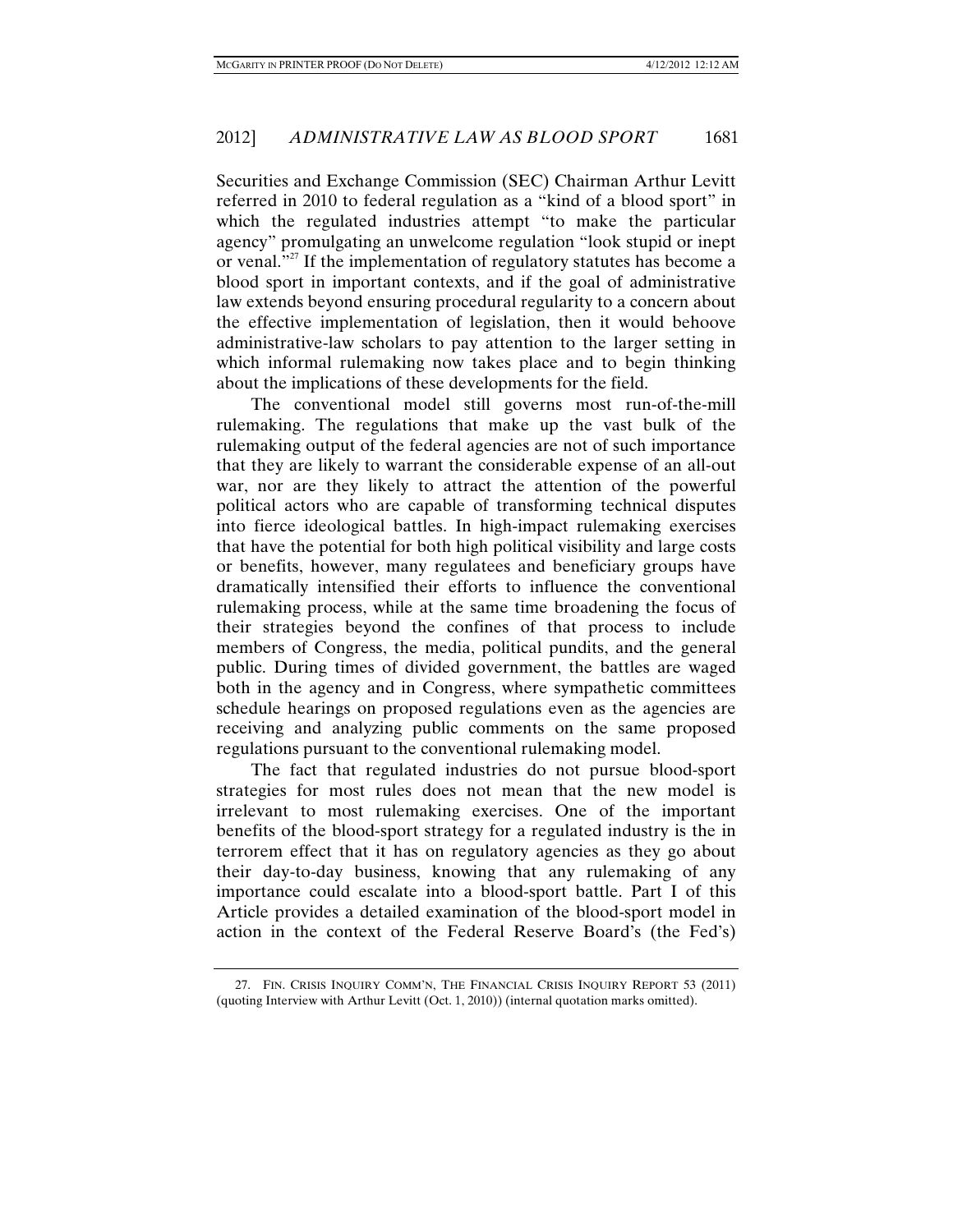attempt to implement the Durbin Amendment<sup>28</sup> to the Dodd-Frank Wall Street Reform and Consumer Protection Act (Dodd-Frank Act).<sup>29</sup> Drawing on this example and other recent high-stakes rulemaking efforts by other agencies, Part II suggests some general characteristics of the blood-sport model. Part III provides some rather tentative thoughts on the implications of the blood-sport model for administrative law, and Part IV offers some possible responses to the phenomenon that are aimed at eliminating, or at least taming, some of its least attractive characteristics and at ensuring that it does not further erode public trust in the administrative process.

## I. BLOOD-SPORT STRATEGIES IN IMPLEMENTING THE DURBIN AMENDMENT

### *A. Introduction*

In the wake of the financial meltdown of 2008, Congress enacted the Dodd-Frank Act, a comprehensive financial-reform statute that empowered several existing banking agencies and a new agency called the Consumer Financial Protection Bureau (CFPB) to promulgate regulations to protect consumers from predatory lending practices and the financial system from another meltdown.<sup>30</sup> Somewhat surprisingly, the first rulemaking action under the Act to generate a blood-sport battle was the Fed's attempt to implement a last-minute amendment to the statute that required it to regulate the

 <sup>28. 111</sup> CONG. REC. S3651–52 (daily ed. May 12, 2010).

 <sup>29.</sup> Dodd-Frank Wall Street Reform and Consumer Protection Act, Pub. L. No. 111-203, 124 Stat. 1376 (2010) (codified in scattered sections of the U.S. Code).

 <sup>30.</sup> *Id.*; *see also* SIMON JOHNSON & JAMES KWAK, 13 BANKERS 177, 181–85, 192 (2010) (chronicling the events following the 2008 crisis, including the "enormous" "damage to the real economy" and to government finances, the surprising recovery of investment banking, the fact that "when the banks faced off with the government, they held all the cards" because the government could not afford to let them fail, and the financial industry's attempts to influence proposed financial regulations); DAVID SKEEL, NEW FINANCIAL DEAL 3–4 (2011) (summarizing the "[p]ath to [e]nactment" of the Dodd-Frank Act); Brady Dennis, *Obama Ushers in New Financial Era*, WASH. POST, July 22, 2010, at A13 (describing the hopes and concerns expressed in response to President Obama's signing of the Dodd-Frank Act); Donovan Slack, *Republicans Seek Repeal of Financial Rules*, BOS. GLOBE, Jan. 7, 2011, at A1 (citing a fall 2010 Gallup poll in which 61 percent of the respondents said they approved of the Dodd-Frank Act, making it one of the most popular pieces of legislation passed during the Obama administration).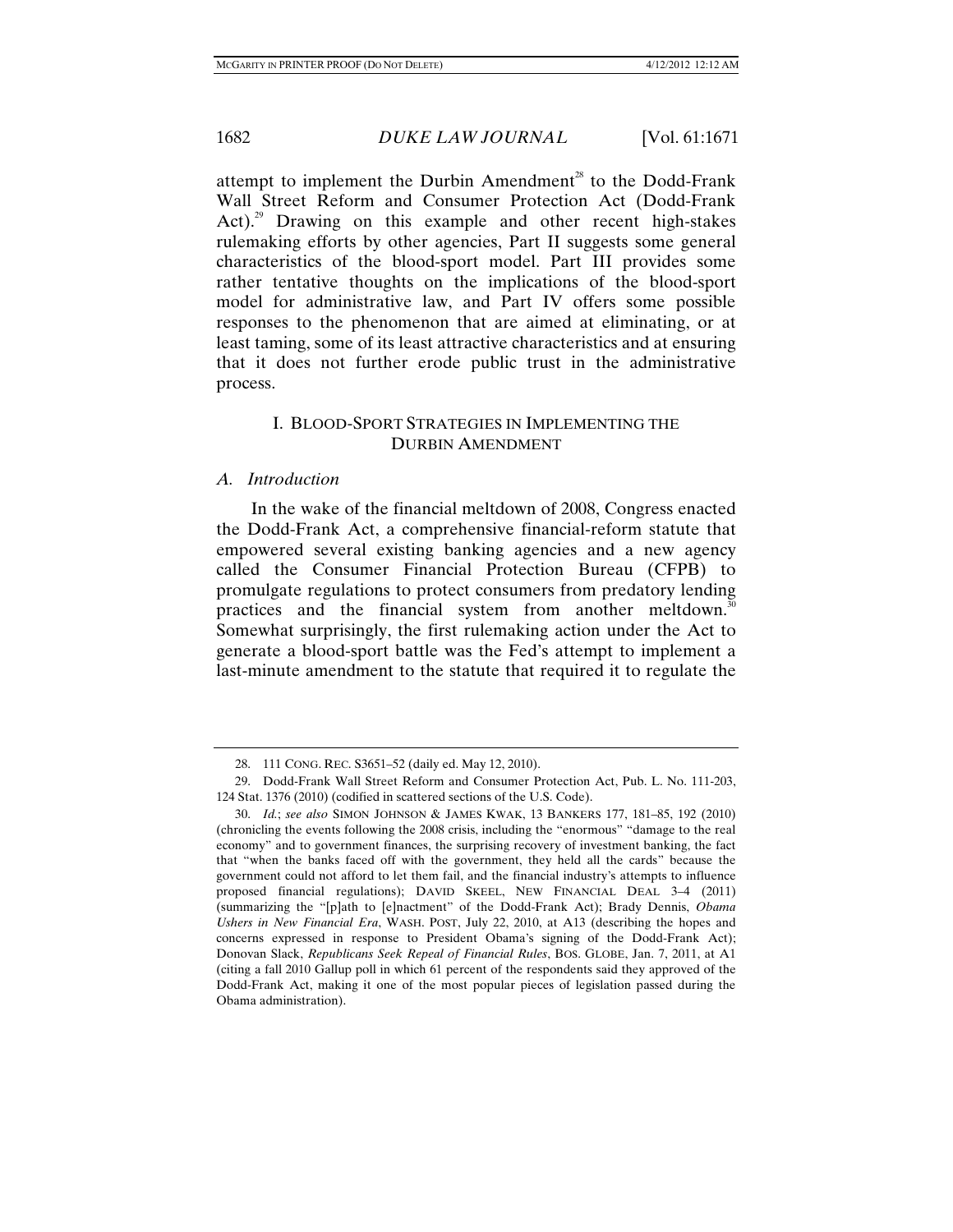"interchange fees" that banks issuing debit cards charge to retailers each time a consumer uses a debit card to make a purchase.<sup>31</sup>

Introduced in the late 1960s and early 1970s, debit cards allow consumers to access funds in their accounts electronically in a way that many consumers find more convenient than using checks or cash.<sup>32</sup> Depository institutions, such as national banks and credit unions, typically issue debit cards to their account holders.<sup>33</sup> Debit cards employ two different types of authentication methods: a physical signature that can often be accomplished electronically and a personal identification number (PIN).<sup>34</sup> The debit-card infrastructure varies depending on the identification method the consumer selects.<sup>35</sup> Most debit-card transactions are processed over a four-party system in which a network, such as Visa or MasterCard, receives transaction information from a merchant and either electronically transfers the payment from the bank that issued the card to the merchant's bank or declines to make the transfer.<sup>36</sup>

The interchange fee is established by the network and is automatically paid out of the merchant's account by the merchant's bank to the card issuer. $37$  The purpose of the fee is to compensate the issuing bank for processing the transaction and to offset the additional losses that issuing banks inevitably incur due to fraudulent transactions.<sup>38</sup> The two networks that dominate the market—Visa and MasterCard—compete with one another to win banks' business by, among other things, setting high interchange fees on transactions.<sup>39</sup> As debit cards gained increasing consumer acceptance during the 2000s,

 <sup>31. 111</sup> CONG. REC. S3651–52 (daily ed. May 12, 2010).

 <sup>32.</sup> Debit Card Interchange Fees and Routing, 76 Fed. Reg. 43,394, 43,395 (July 20, 2011) (to be codified at 12 C.F.R. pt. 235).

 <sup>33.</sup> *Id.*

 <sup>34.</sup> *Id.* 

 <sup>35.</sup> *Id.*

 <sup>36.</sup> *Id.*

 <sup>37.</sup> *Id.* at 43,396.

 <sup>38.</sup> *See id.* at 43,394 n.2 (defining "interchange fee" as "any fee established, charged, or received by a payment card network for the purpose of compensating an issuer for its involvement in an electronic debit transaction" (internal quotation marks omitted)); *id.* at 43,401 ("[D]epending on the facts and circumstances, . . . the [electronic] transaction [may be] guaranteed and the amount of the transaction must be absorbed as a fraud loss by the  $is \text{user} \dots$ ").

 <sup>39.</sup> James C. Miller III, Op-Ed., *Debit Card Market Is Broken and Needs Fixing*, ATLANTA J.-CONST., Apr. 7, 2011, at A17.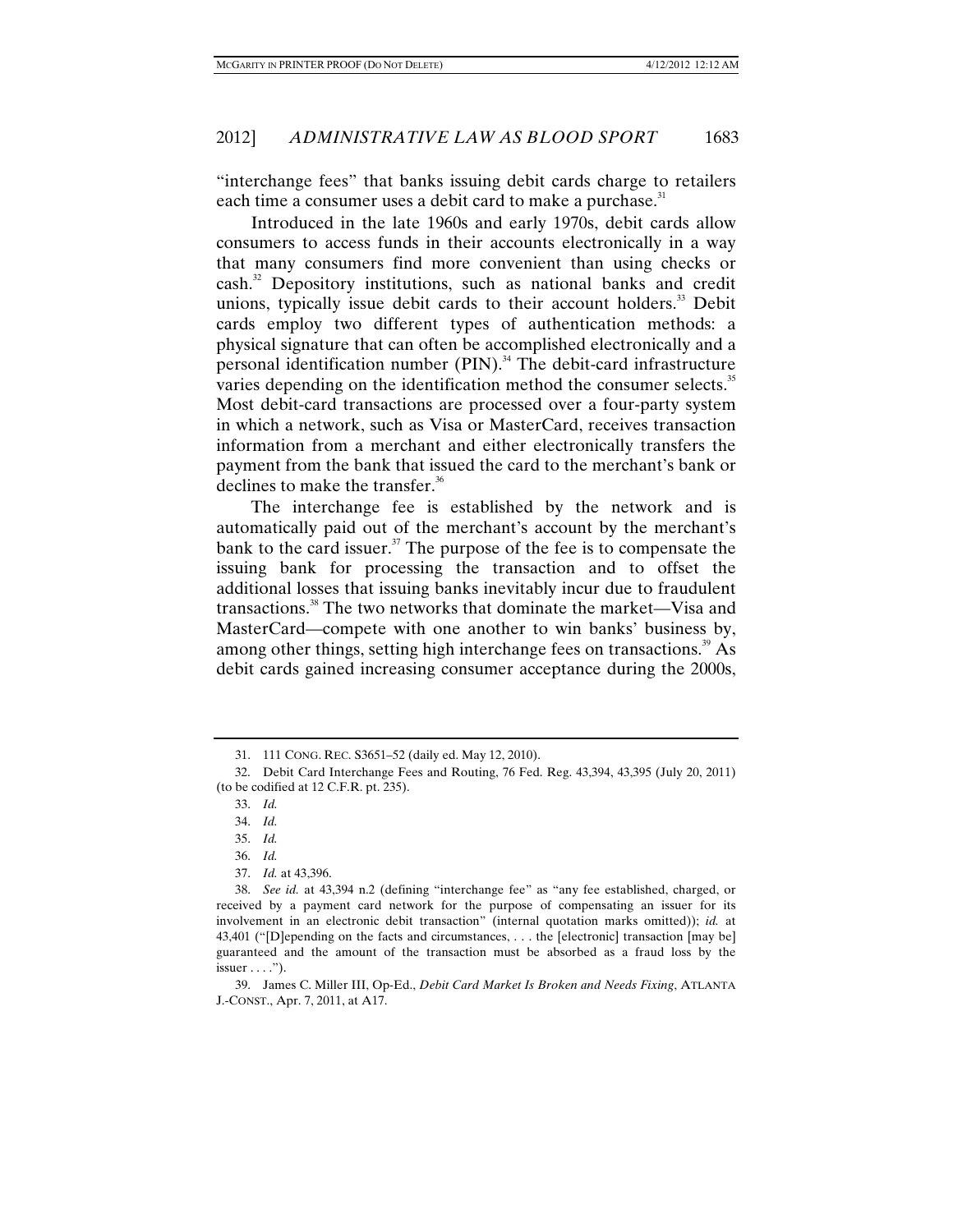interchange fees increased fairly rapidly.40 The networks established operating rules, including rules that established interchange fees, on a take-it-or-leave-it basis. Under this system, if a merchant did not comply with a network's terms and conditions, it would lose access to the network and, presumably, much of the business derived from debit-card purchases.<sup>41</sup>

By 2009, debit-card interchange fees totaled \$16.2 billion.<sup>42</sup> The average interchange fee was 56 cents—1.53 percent of the average transaction amount—for signature debit transactions and 23 cents— 0.58 percent of the average transaction amount—for PIN transactions.<sup>43</sup> By contrast, the median per-transaction cost incurred by issuing banks across all debit-card issuers was 11 cents per transaction.<sup>44</sup> Of this cost, the median amount attributable to fraudprevention activities was 1.7 cents per transaction.<sup>45</sup>

The large difference between the average interchange fee and the average per-transaction cost translated into large profits for the issuing banks. Depending on the elasticity of the demand for the purchased items, merchants either absorbed the loss or passed it on to consumers in the form of higher prices. To the extent that the fees were passed along, though, all consumers paid the extra premium, not just those who purchased goods with debit cards. Consequently, very few consumers were aware of the fact that they were indirectly paying interchange fees through higher prices.<sup>46</sup>

Interchange fees were, however, quite apparent to merchants. By 2010, interchange fees in the United States were the highest in the

 <sup>40.</sup> *See* Debit Card Interchange Fees and Routing, 76 Fed. Reg. at 43,395 (stating that over the past decade, "[d]ebit card payments have grown more than any other form of electronic payment"); *id.* at 43,396 (noting that "most PIN debit networks raised the levels of the fixed and *ad valorem* components of fees, in addition to raising the caps on overall fees"); Miller, *supra* note 39 (asserting that interchange fees have increased rapidly).

 <sup>41.</sup> *See* Debit Card Interchange Fees and Routing, 76 Fed. Reg. at 43,396 ("[E]ach card network specifies operating rules that govern the relationships between network participants. . . . [M]erchants . . . may be required to comply with a network's rules or risk losing access to that network.").

 <sup>42.</sup> *Id.* at 43,397.

 <sup>43.</sup> *Id.*

 <sup>44.</sup> *Id.*

 <sup>45.</sup> *Id.*

 <sup>46.</sup> *See Understanding the Federal Reserve's Proposed Rule on Interchange Fees: Hearing Before the Subcomm. on Fin. Insts. & Consumer Credit of the H. Comm. on Fin. Servs.*, 112th Cong. 2 (2011) (statement of Sarah Bloom Raskin, Governor, Board of Governors of the Federal Reserve System) (pointing out that interchange fees are "[g]enerally unnoticed by the customer").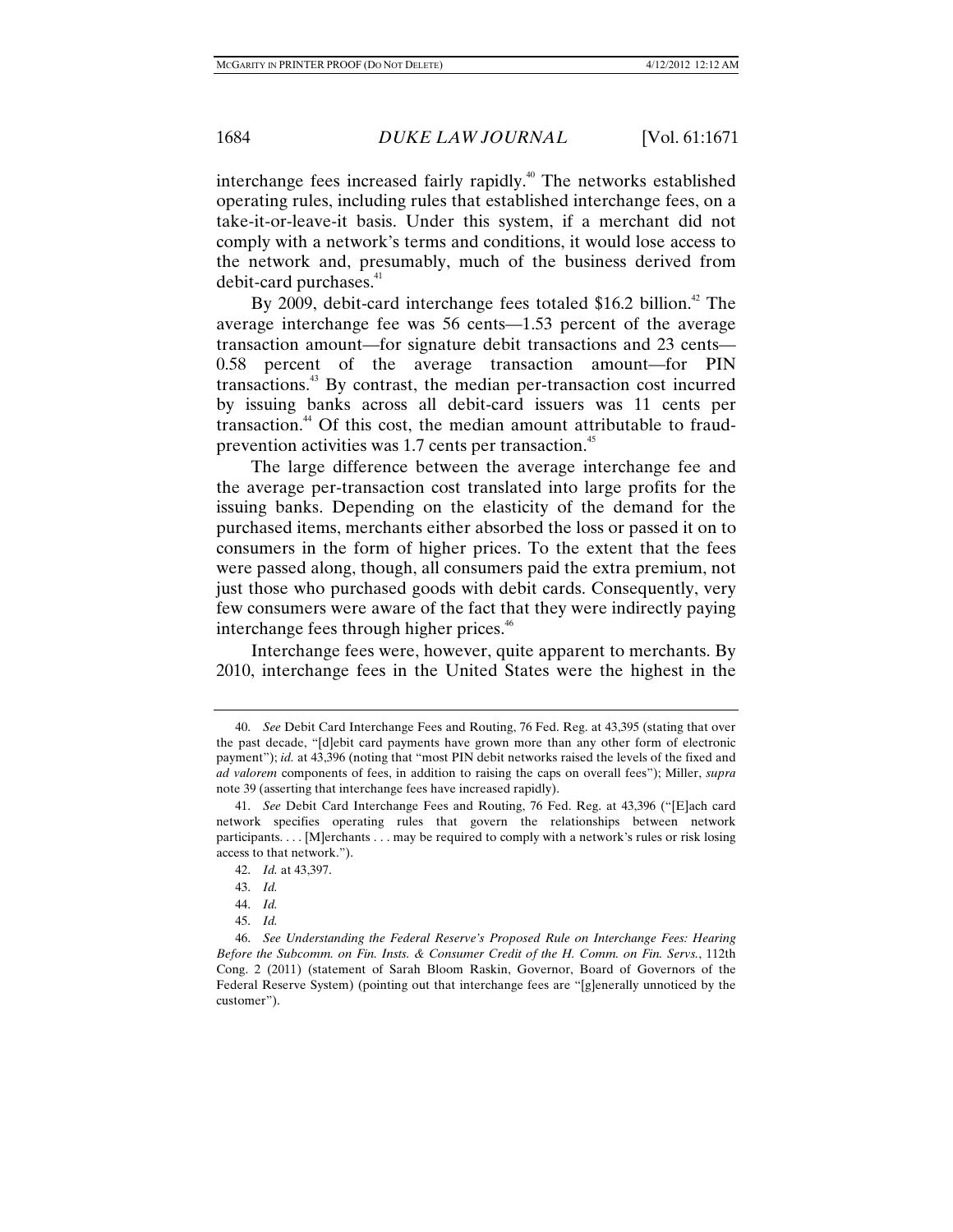world.<sup>47</sup> In fact, interchange fees constituted the largest expense after payroll for some retailers such as 7-Eleven convenience stores.<sup>48</sup> Because the networks usually moved in tandem and had every incentive to please the issuers by keeping fees high, even large bigbox stores such as Wal-Mart seemed powerless to exert downward pressure on interchange fees.<sup>49</sup> The merchants strongly supported legislation that would cap the fees at an amount that was reasonably related to costs and that would require issuers to accept at least two networks to ensure greater competition among the networks.<sup>50</sup> Relying on assurances from the retail industry that much of the savings resulting from governmental intervention would be passed along to consumers in the form of lower prices, consumer advocates supported the merchants' efforts to place limits on interchange fees.<sup>51</sup>

Debit-card issuers, a diverse group that includes large national banks, credit unions, and small community banks, strongly opposed

 50. *See id.* at 31 (statement of Sean P. Duffy, Member, Subcomm. on Fin. Insts. & Consumer Credit of the H. Comm. on Fin. Servs.) (observing that merchants "seem to advocate for Congress stepping in and advocating for price fixing in regard to Visa, banks, and their fees"); *id.* at 36 (statement of Constantino (Gus) Prentzas, Owner, Pavilion Florals and Life & Health Fitness) (noting that interchange "fees . . . have doubled in the last 2 to 3 years alone" and "fully support[ing] the debit card rules proposed by the Federal Reserve and any other efforts to help cur[b] swipe fees"); *id.* at 41–42 (statement of Doug Kantor, Partner, Steptoe & Johnson, on behalf of the Merchants Payments Coalition) (arguing that interchange fees are "tremendously unfair to merchants"); *id.* at 45 (statement of David Seltzer, Vice President and Treasurer, 7-Eleven Inc., on behalf of the Retail Industry Leaders Association) (stating that interchange fees for 7-Eleven franchisees quadrupled from 2002 to 2010); Edward Wyatt, *Lowering of Fees for Debit Cards Is Lobby Battle*, N.Y. TIMES, Mar. 8, 2011, at A1 (quoting Douglas Kantor, a lobbyist for the Merchants Payments Coalition, complaining that interchange fees are stifling businesses).

 51. *See Understanding the Federal Reserve's Proposed Rule on Interchange Fees*, *supra* note 46, at 9 (statement of Sarah Bloom Raskin, Governor, Board of Governors of the Federal Reserve System) ("The idea is that lower interchange fees . . . would lower cost to merchants who possibly in competitive environments, could lower their cost to consumers."); *Oversight of Federal Payment of Interchange Fees: How To Save Taxpayer Dollars: Hearing Before a Subcomm. of the S. Comm. on Appropriations*, 111th Cong. 44–46 (2010) (statement of Edmund Mierzwinski, Consumer Program Director, U.S. Public Interest Research Group) (noting the impact of interchange fees on consumers and stating that "[t]he Durbin interchange amendment . . . takes important steps to end unfair and anti-competitive practices in the credit and debit card marketplace").

 <sup>47.</sup> *Id.* at 30 (statement of Rep. Peter Welch).

 <sup>48.</sup> *Id.* at 45 (statement of David Seltzer, Vice President and Treasurer, 7-Eleven Inc., on behalf of the Retail Industry Leaders Association).

 <sup>49.</sup> *See id.* at 31 (statement of Rep. Peter Welch) ("Merchants have literally no power individually to be able to negotiate a price. So, we got to this point where the charges to our merchants, . . . mom-and-pop stores as well as the Wal-Marts and Home Depots, became the highest in the world.").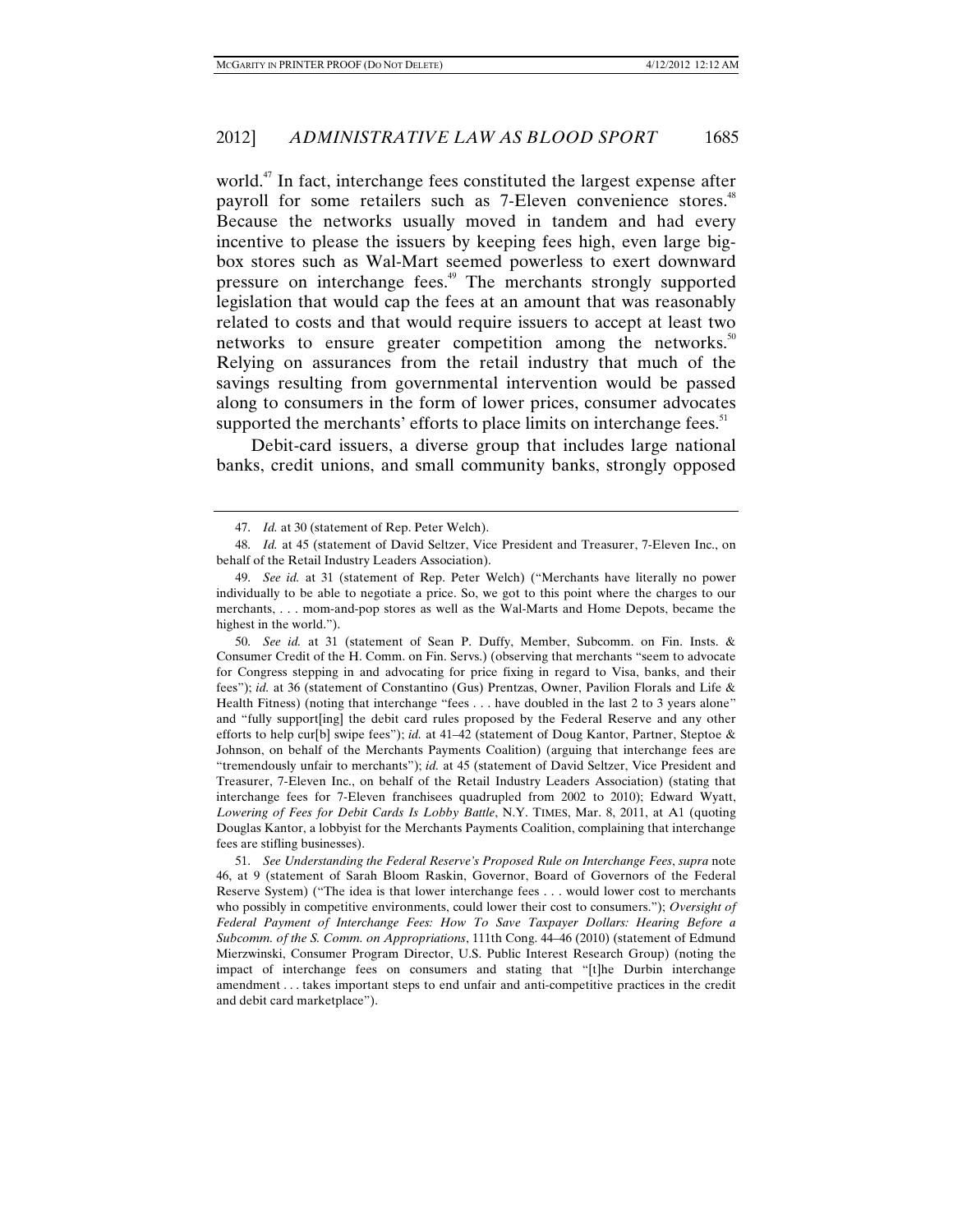any regulation of interchange fees.<sup>52</sup> They worried that the caps would not take into account all of the risk factors that card issuers had built into the interchange fees. $53$  In particular, the banks believed that the merchant and consumer groups had greatly underestimated the costs of preventing and adjusting for fraud.<sup>54</sup> According to the banks, in addition to forcing card issuers to lay off workers to reduce costs, capping interchange fees would discourage investment in new fraudprevention technologies.<sup>55</sup>

Debit-card issuers argued that merchants would not necessarily pass the savings from lowered interchange fees on to consumers in the form of reduced prices because there would be no requirement that they do so. $56$  Moreover, the issuers contended, if issuing banks were unable to recoup their costs, they would have to tighten their standards for issuing debit cards, thereby making debit cards less available to low- and moderate-income consumers.<sup>57</sup> Issuers also claimed that they would be forced to eliminate various rewards

 <sup>52.</sup> *See Understanding the Federal Reserve's Proposed Rule on Interchange Fees*, *supra* note 46, at 37 (statement of Frank Michael, President and CEO, Allied Credit Union, on behalf of the Credit Union National Association) (opposing the rules implementing the Durbin Amendment); *id.* at 40 (statement of David W. Kemper, Chairman, President, and CEO, Commerce Bank, on behalf of the American Bankers Association and the Consumer Bankers Association) (urging Congress "to take immediate action to stop the proposed [interchange-fee] rule from being implemented").

 <sup>53.</sup> *Cf. id.* at 43 (statement of Joshua R. Floum, General Counsel, Visa Inc.) (noting that the price controls would "make[] it virtually impossible for issuers to recover the cost of the infrastructure and operations required to build and manage a world-class debit system and [would] discourage[] future investment in fraud protection").

 <sup>54.</sup> *Cf. id.* at 44–45 ("The [Fed] admits that its interchange proposal will permit issuers to recover only a small fraction of their costs . . . . Investment in data security and fraud prevention can only be made if there [is an] . . . opportunity to recover the cost of these investments.").

 <sup>55.</sup> *See id.* at 43 (asserting that interchange-fee caps "discourage[] future investment in fraud protection"); Chris Serres, *Bankers Push Back on Fee Limits*, STAR TRIB. (Minneapolis), Mar. 9, 2011, at 1A (relaying concerns that interchange-fee caps would lead banks to discharge employees and citing one bank's claim that it would have to lay off more than seventeen hundred workers).

 <sup>56.</sup> *Cf. Understanding the Federal Reserve's Proposed Rule on Interchange Fees*, *supra* note 46, at 2 (statement of Sarah Bloom Raskin, Governor, Board of Governors of the Federal Reserve System) (stating that interchange fees are "[g]enerally unnoticed by the customer"); *id.* at 44 (statement of Joshua R. Floum, General Counsel, Visa Inc.) ("[T]here is no requirement or evidence that merchants will pass on th[e] windfall to consumers.").

 <sup>57.</sup> *See id.* at 29 (statement of Rep. Stevan Pearce, Member, Subcomm. on Fin. Insts. & Consumer Credit of the H. Comm. on Fin. Servs.) (reasoning that the inability to offset the risk of debit-card overdrafts would lead banks "to start shutting off customers from access"); *id.* at 40 (statement of David W. Kemper, Chairman, President, and CEO, Commerce Bank, on behalf of the American Bankers Association and the Consumer Bankers Association) ("[T]he Fed's proposed rule will . . . push[] low-income customers out of the banking system.").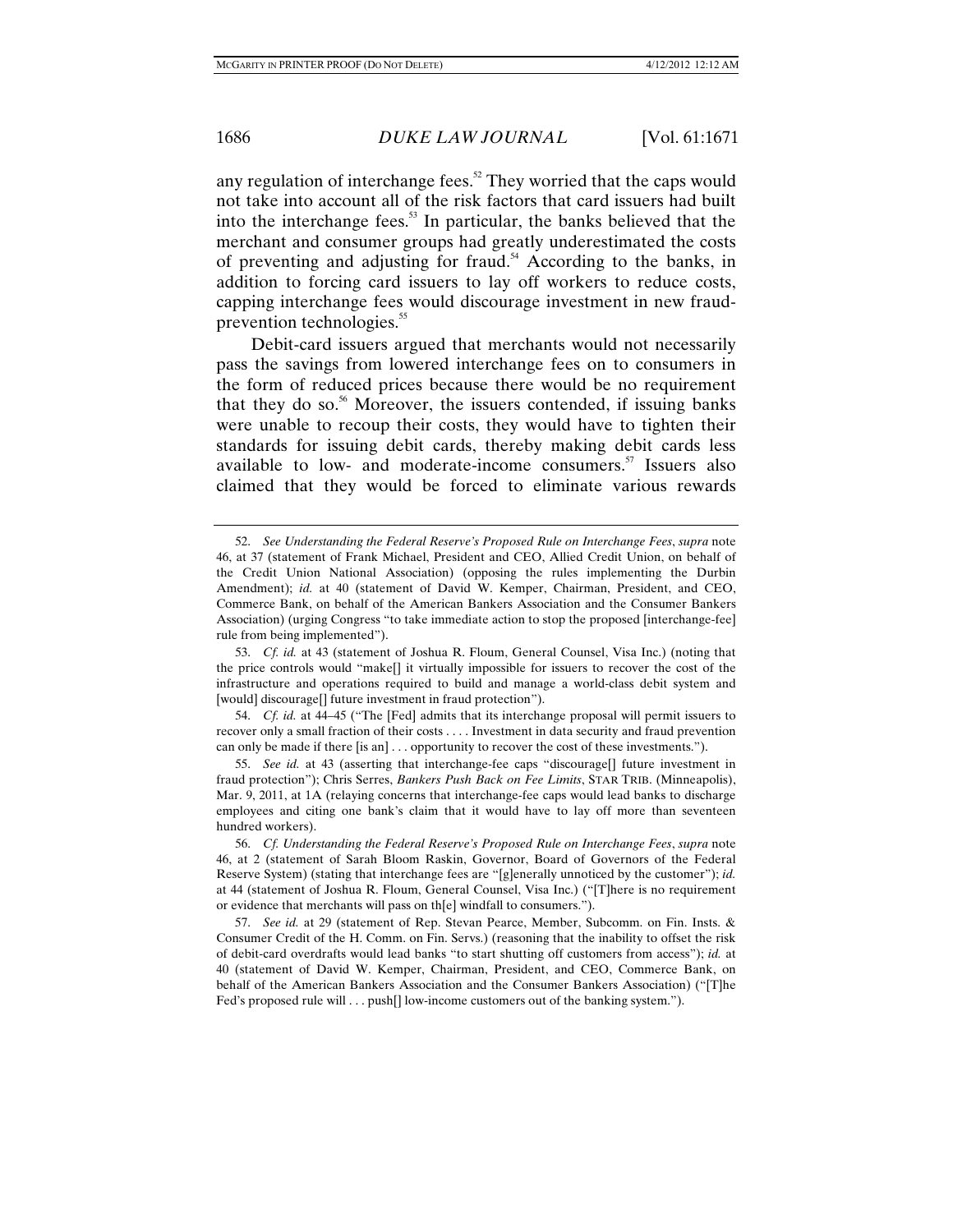programs that they had established to encourage consumers to use their debit cards.<sup>58</sup> Finally, issuers argued that they would have to make up for losses in their debit-card operations by raising fees in other areas, such as checking accounts.<sup>59</sup>

## *B. The Durbin Amendment*

Toward the end of the Senate's consideration of the massive Dodd-Frank Act, Senator Richard Durbin offered an amendment that would authorize the Fed to regulate interchange fees. $60$  When it was eventually enacted, the Durbin Amendment required the Fed to prescribe regulations within nine months requiring interchange fees to be "reasonable and proportional to the cost incurred by the issuer with respect to the transaction."<sup>61</sup> The agency was, however, empowered to "allow for an adjustment to the fee" as "reasonably necessary to make allowance for costs incurred by the issuer in preventing fraud." $\mathbb{S}^2$  In addition, the Fed was required to promulgate

 <sup>58.</sup> *See id.* at 9 (statement of Sarah Bloom Raskin, Governor, Board of Governors of the Federal Reserve System) (observing that debit-card "rewards are often made possible through higher interchange fees").

 <sup>59.</sup> *See id.* at 38 (statement of Frank Michael, President and CEO, Allied Credit Union, on behalf of the Credit Union National Association) (listing higher debit-card fees and elimination of free checking accounts as some of the changes that credit unions would need to make to replace the lost revenue); *id.* at 40 (statement of David W. Kemper, Chairman, President, and CEO, Commerce Bank, on behalf of the American Bankers Association and the Consumer Bankers Association) ("[B]anks will have to find other ways to recover revenue and this will ultimately lead to new fees for the consumer."); *id.* at 43–44 (statement of Joshua R. Floum, General Counsel, Visa Inc.) (citing a study by the Independent Community Bankers of America in which "[m]ore than 90 percent of [the member banks] reported that they will be forced to increase other fees to consumer[s] to compensate for the interchange regulation").

 <sup>60.</sup> *See* 111 CONG. REC. S3651–52 (daily ed. May 12, 2010); Todd Zywicki, *Durbin's Innovation Killer*, THE AM. (June 11, 2011), http://www.american.com/archive/2011/june/ durbin2019s-innovation-killer (noting that the Durbin Amendment was "[a]ttached as a floor amendment . . . to the Senate version of the Dodd-Frank legislation" "at the very last moment").

 <sup>61.</sup> Dodd-Frank Wall Street Reform and Consumer Protection Act (Dodd-Frank Act) § 1075(a)(2), 15 U.S.C. § 1693o-2(a)(2)–(3)(A) (Supp. IV 2010). To determine "reasonable and proportional" interchange fees, the statute required the Fed to "consider the functional similarity between" debit-card transactions and checks, which clear without interchange fees. *Id.* § 1075(a)(2), 15 U.S.C. § 1936o-2(a)(4)(A). Under the statute, the Fed must also distinguish between the incremental cost incurred by the issuer for a particular transaction and other costs that are not specific to a particular transaction. *Id.* § 1075(a)(2), 15 U.S.C. § 1693o-2(a)(4)(B).

 <sup>62.</sup> *Id.* § 1075(a)(2), 15 U.S.C. § 1693o-2(5)(A)(i); *see also Understanding the Federal Reserve's Proposed Rule on Interchange Fees*, *supra* note 46, at 4 (statement of Sarah Bloom Raskin, Governor, Board of Governors of the Federal Reserve System) (noting that the Fed "requested comment on different conceptual approaches for implementing a fraud prevention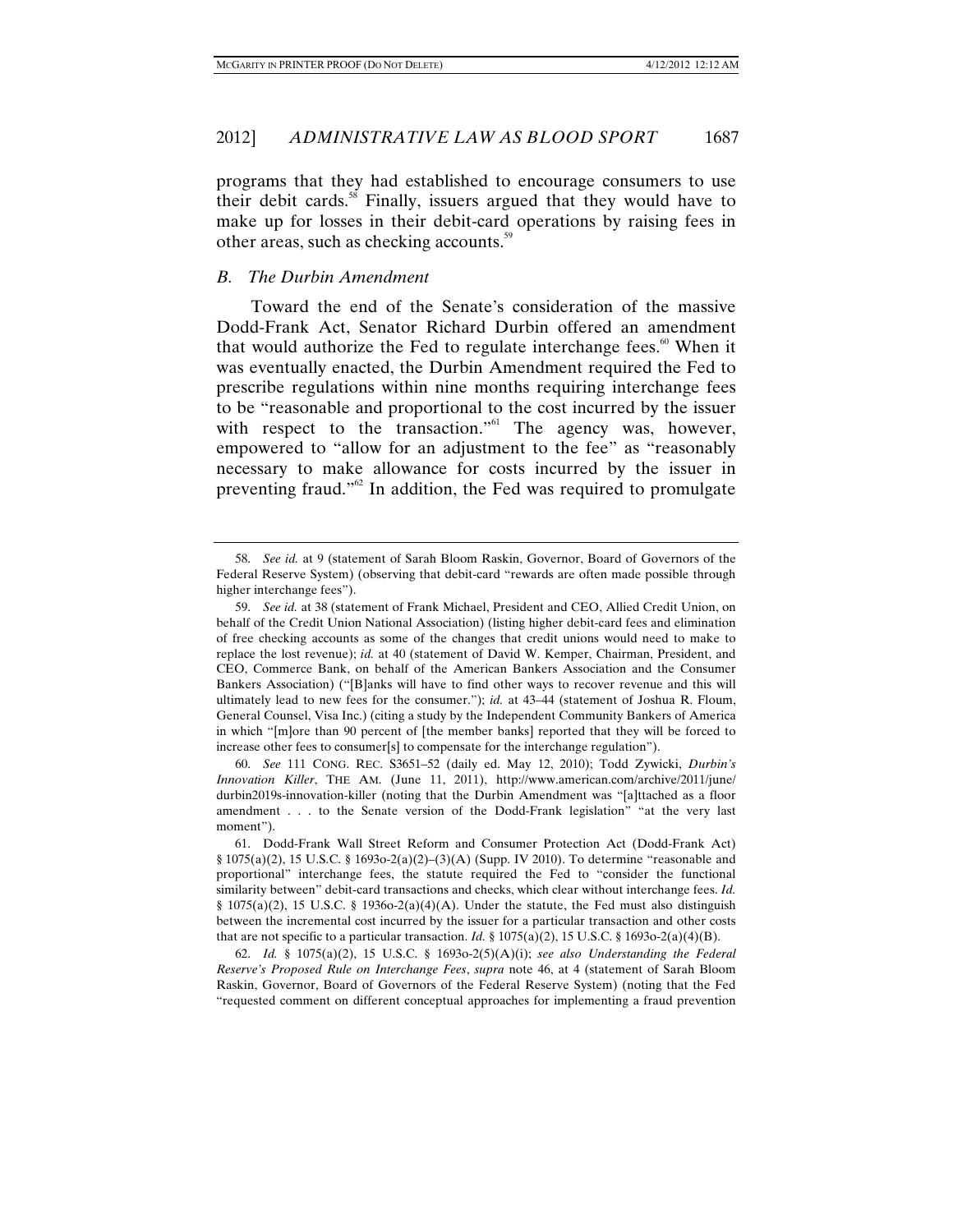regulations prohibiting network "exclusivity arrangements" and requiring issuers to provide merchants with at least two unaffiliated network options for each debit-card transaction.<sup>63</sup> Finally, the statute exempted small issuers with assets of less than \$10 billion from the interchange-fee standard, although not from the exclusivity restrictions.<sup>64</sup>

On the one hand, merchant and consumer groups were thrilled with these developments. $65$  The banking industry, on the other hand, stunned by this unanticipated last-minute amendment to the statute, made it known that it was unwilling to live with the new regulatory program.66 Outspoken JPMorgan Chase & Co. Chief Executive Officer Jamie Dimon told the Council of Institutional Investors that the Durbin Amendment was "idiotic" and should not have been passed because it "had nothing to do with the crisis" that had inspired the Dodd-Frank Act. $67$  The industry was thus determined to fight the Durbin Amendment at every step of its implementation.

## *C. The Notice of Proposed Rulemaking*

The Fed proceeded expeditiously with the rulemaking. Among other things, the agency commissioned a survey of sixteen paymentcard networks and 131 financial institutions that had assets of \$10

adjustment to the interchange fee standard" and that its members "[were] reserving judgment on the terms of the final rule until [they had] the opportunity to consider these comments").

 <sup>63.</sup> *See* Dodd-Frank Act § 1075(a)(2), 15 U.S.C. § 1693o-2(b)(1)(A) ("The Board shall ... prescribe regulations providing that an issuer or payment card network shall not . . . restrict the number of payment card networks on which an electronic debit transaction may be processed to (i) 1 such network; or (ii) 2 or more such networks which are owned, controlled, or otherwise operated by [affiliated entities]."); *see also Understanding the Federal Reserve's Proposed Rule on Interchange Fees*, *supra* note 46, at 3 (statement of Sarah Bloom Raskin, Governor, Board of Governors of the Federal Reserve System) ("[N]etwork exclusivity and routing provisions . . . could promote competition among networks and place downward pressure on interchange fees.").

 <sup>64.</sup> *See* Dodd-Frank Act § 1075(a)(2), 15 U.S.C. § 1693o-2(a)(6)(A) ("[T]he Board shall exempt such issuers from [interchange-fee] regulations prescribed under paragraph  $(3)(A)$ ."); *Understanding the Federal Reserve's Proposed Rule on Interchange Fees*, *supra* note 46, at 2–3 (statement of Sarah Bloom Raskin, Governor, Board of Governors of the Federal Reserve System) ("The statute exempts small issuers . . . from this interchange fee standard but it does not exempt them from the exclusivity and routing restrictions.").

 <sup>65.</sup> T.W. Farnam, *Simmons Wins Swipe Fee Deal for His Prepaid Card*, WASH. POST, June 24, 2010, at A19; Edward Wyatt, *Lowering of Fees for Debit Cards Is Lobby Battle*, N.Y. TIMES, Mar. 8, 2011, at A1.

 <sup>66.</sup> *See* Wyatt, *supra* note 65 (describing the banking industry's opposition to the law).

 <sup>67.</sup> Cheyenne Hopkins, *JPMorgan: Delay Durbin, Save Perks?*, AM. BANKER, Apr. 6, 2011, at 1 (quoting Dimon) (internal quotation mark omitted).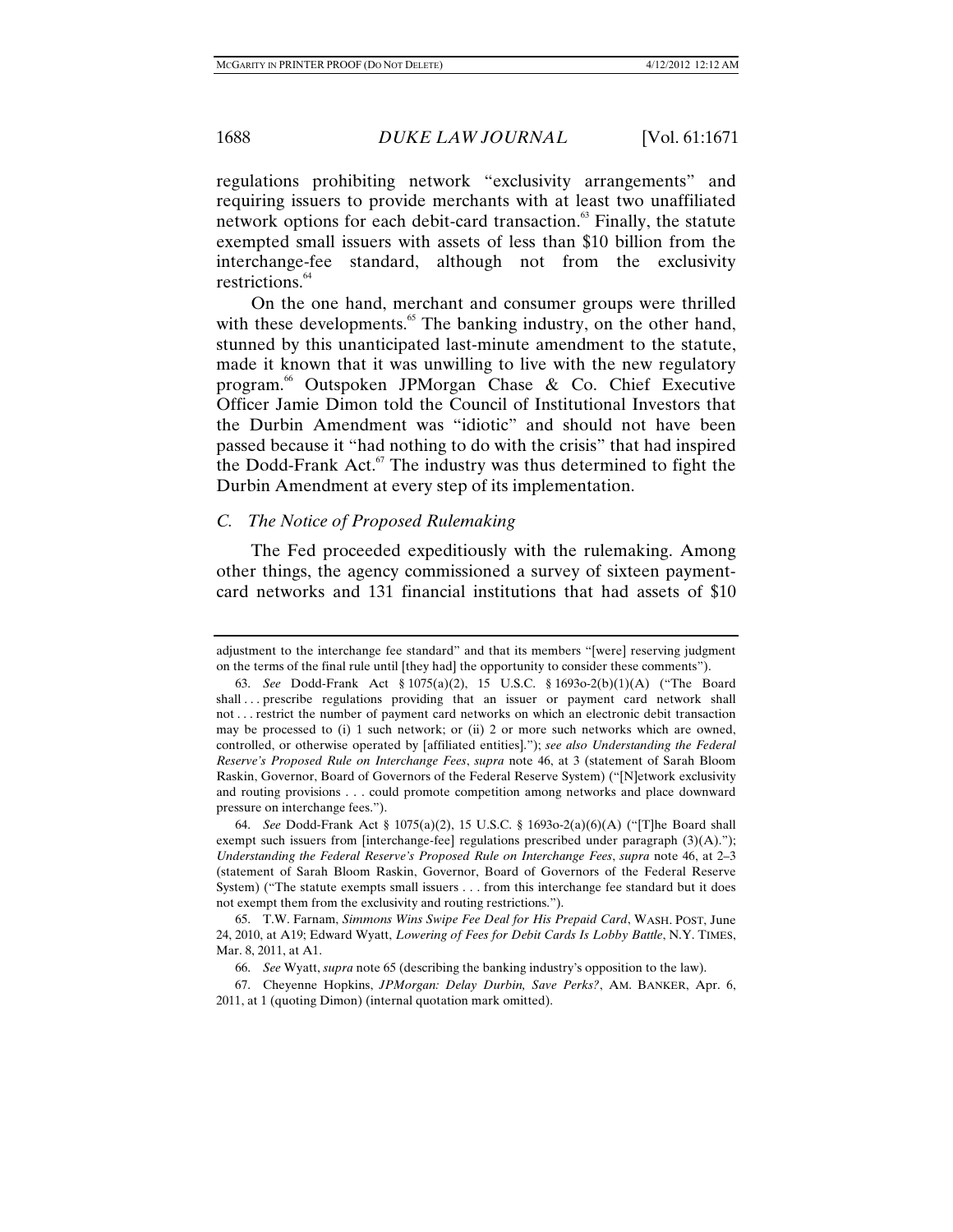billion or more.<sup>68</sup> In its notice of proposed rulemaking,<sup>69</sup> published on December 28, 2010, the Fed requested comments on two alternative approaches to implementing the interchange-fee standard.<sup>70</sup> The first approach would allow the issuer to comply with the standard either by calculating its allowable costs and ensuring that it did not receive any interchange fee in excess of those costs or by adhering to a "safeharbor" cap of seven cents per transaction.<sup>71</sup> If the issuer did not elect to use the safe harbor, a cap of twelve cents per transaction would still apply.<sup>72</sup> The second approach would adopt a flat twelve-cents-pertransaction cap for all covered issuers and would require the networks to ensure that issuers did not receive amounts in excess of the cap.<sup>73</sup> Either approach would reduce fees substantially below the 2010 average of forty-four cents per transaction.<sup>74</sup> As required by statute, the proposal would exempt from the interchange-fee restrictions any issuer that, together with its affiliates, had assets of less than \$10 billion. $75$ 

The proposal also offered two alternatives for implementing the statute's network-exclusivity prohibition. The first alternative would allow a debit-card transaction to be routed over at least two unaffiliated debit-card networks—for example, one signature-based network and one unaffiliated PIN-based network.<sup>76</sup> The second alternative would require a debit card to have at least two unaffiliated

 74. *Understanding the Federal Reserve's Proposed Rule on Interchange Fees*, *supra* note 46, at 3 (statement of Kenny Marchant, Member, H. Comm. on Fin. Servs.)

 75. Debit Card Interchange Fees and Routing, 75 Fed. Reg. at 81,756; *see also* Dodd-Frank Wall Street Reform and Consumer Protection Act § 1075(a)(2), 15 U.S.C. § 1693o-2(a)(6)(a) (Supp. IV 2010) (exempting issuers with assets of less than \$10 billion).

 76. Debit Card Interchange Fees and Routing, 75 Fed. Reg. at 81,726; *see also Understanding the Federal Reserve's Proposed Rule on Interchange Fees*, *supra* note 46, at 3 (statement of Sarah Bloom Raskin, Governor, Board of Governors of the Federal Reserve System) (summarizing the two alternatives in the proposed rule).

 <sup>68.</sup> Debit Card Interchange Fees and Routing, 76 Fed. Reg. 43,478, 43,479 (interim final rule July 20, 2011) (to be codified at 12 C.F.R. pt. 235).

 <sup>69.</sup> Debit Card Interchange Fees and Routing, 75 Fed. Reg. 81,722 (proposed Dec. 28, 2010) (to be codified at 12 C.F.R. pt. 235).

 <sup>70.</sup> *Id.* at 81,726.

 <sup>71.</sup> *Id.*

 <sup>72.</sup> *Id.*

 <sup>73.</sup> *Id.* at 81,737. The agency based the twelve-cents-per-transaction cap on the average variable costs revealed in its industry survey. The median bank's average variable cost was seven cents per transaction, but the twelve-cent number was based on the eightieth percentile of issuing banks that responded. *Understanding the Federal Reserve's Proposed Rule on Interchange Fees*, *supra* note 46, at 7–8 (statement of Sarah Bloom Raskin, Governor, Board of Governors of the Federal Reserve System).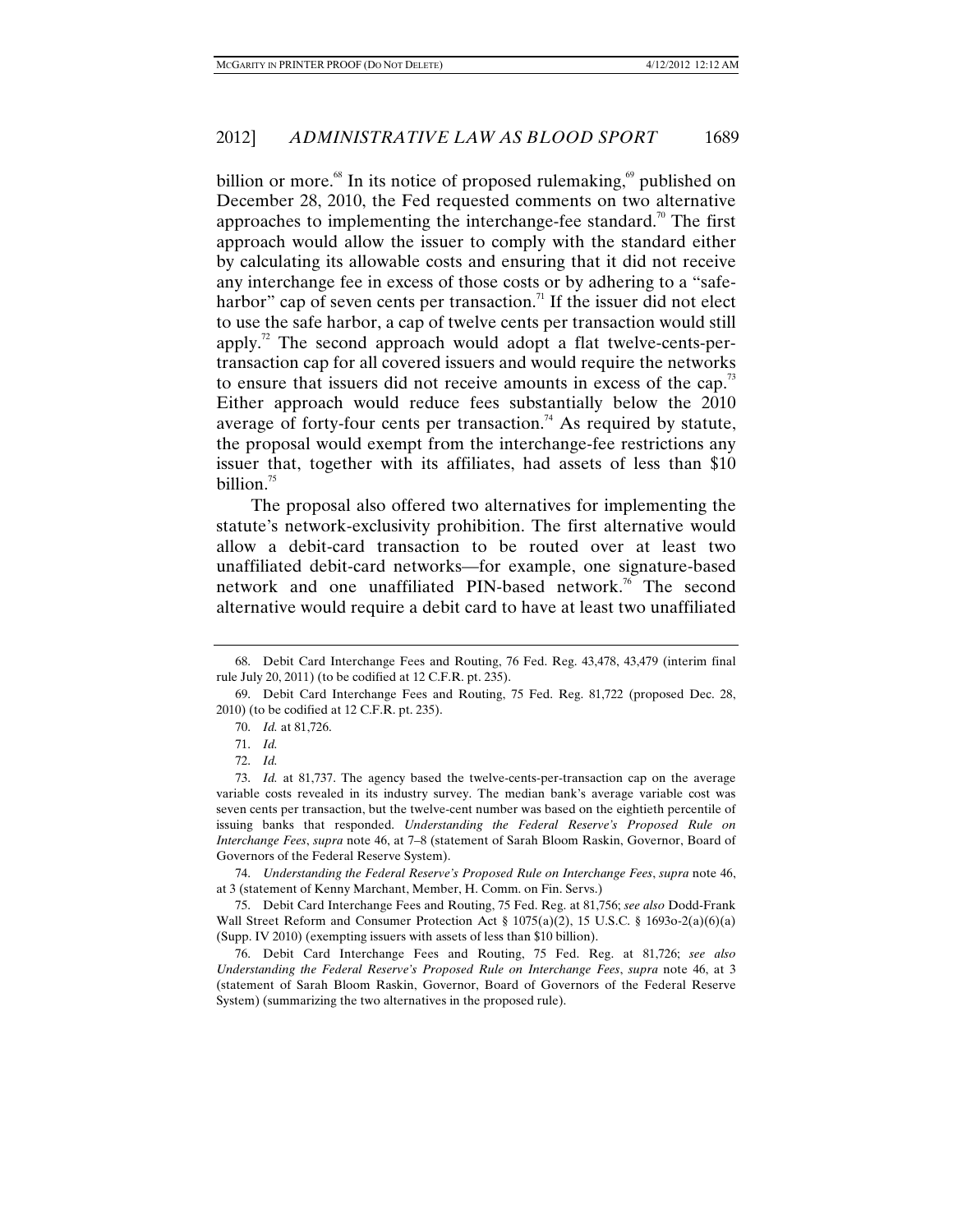networks for each method of authorization that could be used with that card.<sup>77</sup> The latter approach would provide more merchants with a routing choice but would entail much higher operational costs.<sup>78</sup>

Finally, the proposal requested comments on two approaches to implementing the fraud-prevention adjustment to the interchange fee.<sup>79</sup> The first approach would focus on the likelihood that major innovations would result in substantial reductions in industry-wide fraud.<sup>80</sup> The second approach, without focusing on specific technologies, would focus on the steps that would be reasonably necessary for an issuer to take to maintain an effective fraudprevention program.<sup>81</sup> Because the agency's survey showed a substantially lower incidence of fraud for PIN-based debit transactions than for signature-based debit transactions, $\frac{82}{3}$  the Fed also requested comment on whether fraud adjustments should distinguish between PIN and signature transactions.<sup>83</sup>

## *D. Judicial Challenge to the Durbin Amendment*

Unwilling to wait for the Fed to promulgate a final rule, TCF National Bank filed a lawsuit in federal district court in South Dakota challenging the constitutionality of the Durbin Amendment.<sup>84</sup> The district court refused to grant TCF's request for a temporary injunction,<sup>85</sup> and the U.S. Court of Appeals for the Eighth Circuit affirmed, holding that TCF was unlikely to prevail on its claim that

 <sup>77.</sup> Debit Card Interchange Fees and Routing, 75 Fed. Reg. at 81,726–27.

 <sup>78.</sup> *Understanding the Federal Reserve's Proposed Rule on Interchange Fees*, *supra* note 46, at 3 (statement of Sarah Bloom Raskin, Governor, Board of Governors of the Federal Reserve System).

 <sup>79.</sup> Debit Card Interchange Fees and Routing, 75 Fed. Reg. at 81,740.

 <sup>80.</sup> *Id.*

 <sup>81.</sup> *Id.*

 <sup>82.</sup> *Id.* at 81,741.

 <sup>83.</sup> *Id.* at 81,742–43.

 <sup>84.</sup> TCF Nat'l Bank v. Bernanke, No. CIV 10-4149, 2011 WL 1578535 (D.S.D. Apr. 25, 2011), *aff'd*, 643 F.3d 1158 (8th Cir. 2011). *Compare* Complaint at 1, *TCF Nat'l Bank*, No. 10- 4149, 2010 WL 3960576, at \*1 (stating that the complaint was filed on October 12, 2010), *with* Debit Card Interchange Fees and Routing, 76 Fed. Reg. at 43,394 (appearing in the July 20, 2011, issue of the *Federal Register*). For background information on the TCF lawsuit, see Chris Serres, *Limits on Debit Card Fees on Trial*, STAR TRIB. (Minneapolis), Apr. 4, 2011, at 1A.

 <sup>85.</sup> *TCF Nat'l Bank*, 2011 WL 1578535, at \*5 (denying TCF's motion for a preliminary injunction).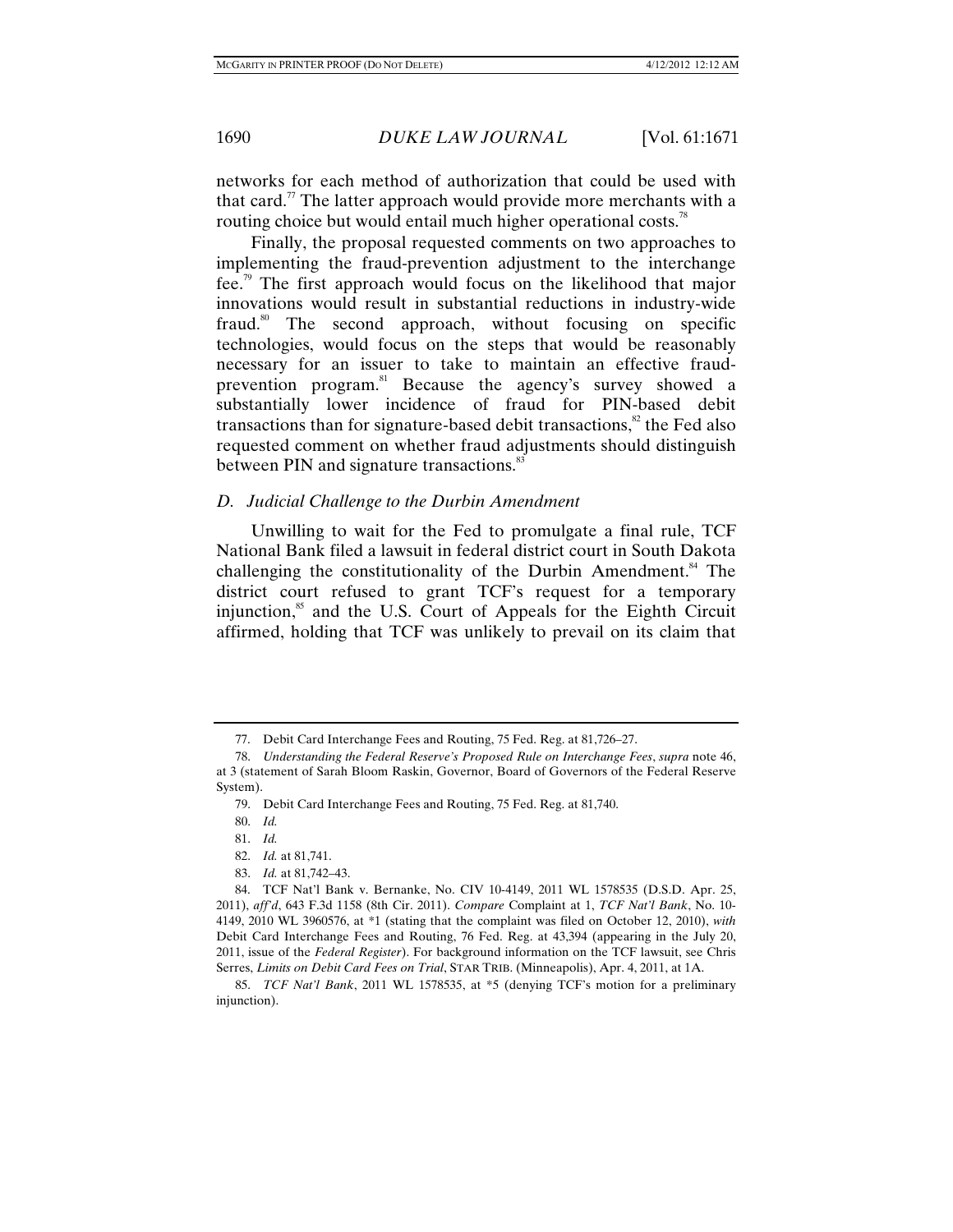the Fed's threatened action would deprive it of substantive due process.<sup>86</sup>

#### *E. Reactions to the Proposal*

The Fed "received thousands of comments raising a variety of issues."<sup>87</sup> Merchant groups and some consumer groups supported the interchange-fee proposal.<sup>88</sup> They preferred the first alternative for the interchange fee-standard, but they wanted to lower the cap from twelve cents per transaction to as low as four cents per transaction.<sup>89</sup> On the network-exclusivity issue, the merchants preferred the second alternative because it would provide more routing choices and because it would allow for more market discipline on interchange and network fees.<sup>90</sup> With respect to the fraud-related proposals, they generally favored the first option, which focused on the likelihood that major innovations would result in substantial reductions in industry-wide fraud.<sup>91</sup>

Issuers generally opposed the proposal entirely, arguing that both fee-limiting alternatives would result in increased fees for cardholders and other bank customers, would decrease the availability of debit cards to low-income consumers, and would stifle innovation.<sup>92</sup> They preferred a single, stand-alone cap, but they urged the Fed to substantially increase the cap to reflect a number of additional costs. $93$  With respect to the network-exclusivity

90. *Id.* at 43,403.

 <sup>86.</sup> *See* TCF Nat'l Bank v. Bernanke, 643 F.3d 1158, 1161, 1164–65 (8th Cir. 2011) ("[E]ven assuming that TCF possesses a sufficient property interest to raise a due-process challenge, we do not believe that TCF is likely to prevail. . . . [W]e affirm the district court's denial of TCF's motion for a preliminary injunction.").

 <sup>87.</sup> *Understanding the Federal Reserve's Proposed Rule on Interchange Fees*, *supra* note 46, at 4 (statement of Sarah Bloom Raskin, Governor, Board of Governors of the Federal Reserve System).

 <sup>88.</sup> Debit Card Interchange Fees and Routing, 76 Fed. Reg. 43,394, 43,402 (July 20, 2011) (to be codified at 12 C.F.R. pt. 235) ("Merchants, their trade groups, and some consumers supported the Board's proposal . . . ."); Edward Wyatt, *9 Senators Seek To Delay Debit Card Fee Changes*, N.Y. TIMES, Mar. 16, 2011, at B3 (stating that retailers and consumer groups were generally in favor of the proposal).

 <sup>89.</sup> Debit Card Interchange Fees and Routing, 76 Fed. Reg. at 43,402.

 <sup>91.</sup> *Id.* at 43,402; Debit Card Interchange Fees and Routing, 76 Fed. Reg. 43,478, 43,479 (interim final rule July 20, 2011) (to be codified as 12 C.F.R. pt. 235).

 <sup>92.</sup> Debit Card Interchange Fees and Routing, 76 Fed. Reg. at 43,402.

 <sup>93.</sup> *Id.* Interestingly, the Office of the Comptroller of the Currency in the Treasury Department weighed in on the proposal and sided with the banks. *See* Donna Borak, *OCC Joins Fight Against 'Narrow' Interchange Rule*, AM. BANKER, Mar. 9, 2011, at 3 (reporting that the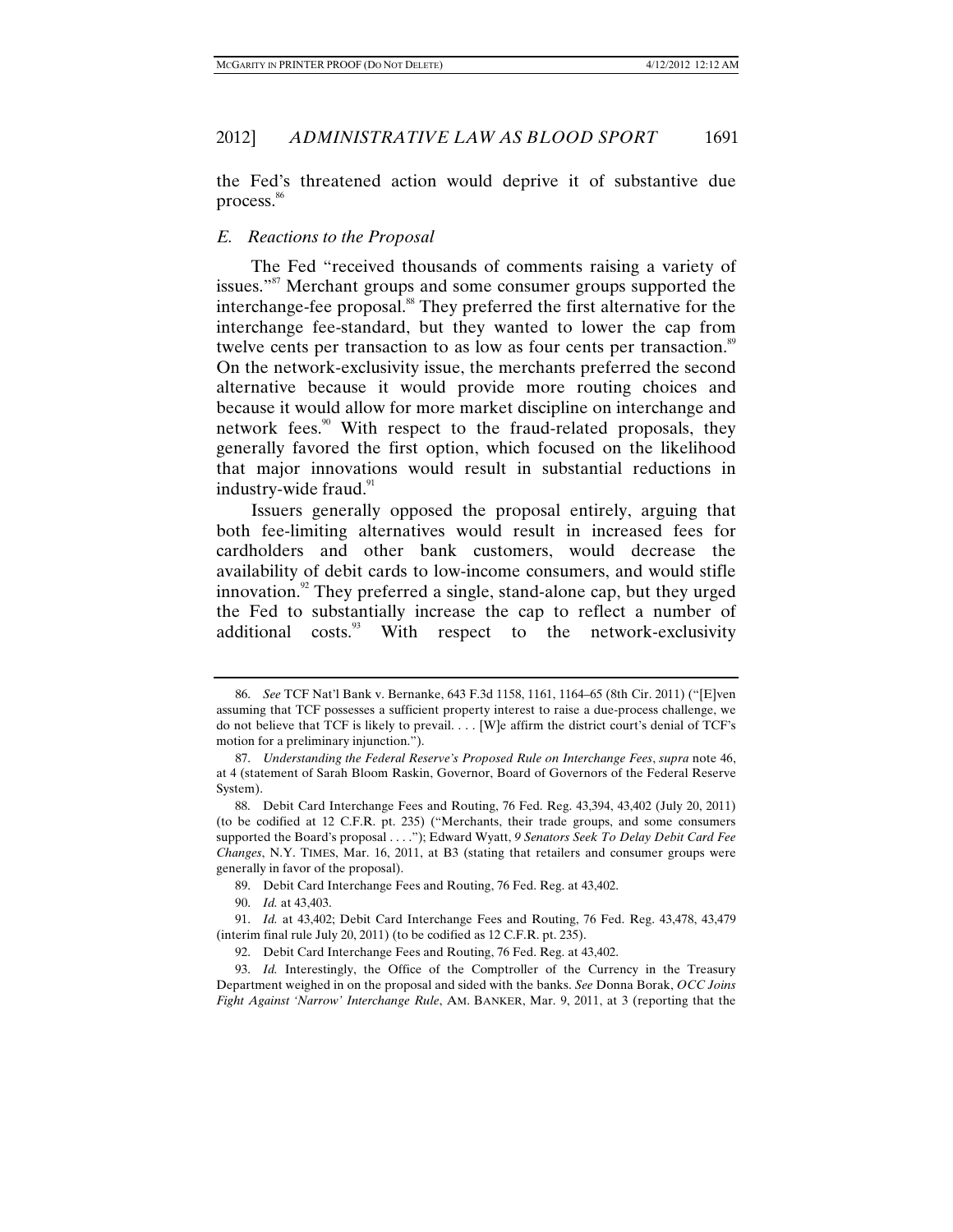requirements, the issuers preferred the first alternative but argued that even that alternative "would impose significant operational burdens" on networks and issuers with very "little [offsetting] consumer benefit."<sup>94</sup> Card issuers maintained that requiring them to allow access to at least two networks would precipitate a "race to the bottom" that would drive rates down as retailers sought the lowestprice option "regardless of quality or value delivered to the consumer."95 Finally, they favored the second fraud alternative because it would provide flexibility to issuers to "tailor their fraudprevention activities to address most effectively the risks they faced and changing fraud patterns."96

Although the proposal included the exemption for small issuers, small banks, and credit unions, these entities predicted that competition would force them to adhere to the lower caps that the Fed had established for the big banks. $\frac{97}{10}$  They suspected that few merchants would be willing to pay higher fees to small issuers when most of their customers procured their debit cards from large issuers.<sup>98</sup> Several small banks argued that the Fed should provide an administrative exemption from the network-exclusivity requirements to match the statutory exemption from the interchange-fee requirements.<sup>99</sup>

Comptroller of the Currency warned that the proposal could hurt banks); Serres, *supra* note 55 (stating that the Comptroller of the Currency wrote to the Fed arguing that the proposal was too narrow).

 <sup>94.</sup> Debit Card Interchange Fees and Routing, 76 Fed. Reg. at 43,403.

 <sup>95.</sup> *Understanding the Federal Reserve's Proposed Rule on Interchange Fees*, *supra* note 46, at 44 (statement of Joshua R. Floum, General Counsel, Visa Inc.).

 <sup>96.</sup> Debit Card Interchange Fees and Routing, 76 Fed. Reg. at 43,402; Debit Card Interchange Fees and Routing, 76 Fed. Reg. at 43,479.

 <sup>97.</sup> Debit Card Interchange Fees and Routing, 76 Fed. Reg. at 43,402.

 <sup>98.</sup> *See Understanding the Federal Reserve's Proposed Rule on Interchange Fees*, *supra* note 46, at 38 (statement of Frank Michael, President and CEO, Allied Credit Union, on behalf of the Credit Union National Association) ("If the [small-issuer] carve out is entirely ineffective and credit union interchange fees converge on the rate set for very large institutions, credit unions will find their net income reduced by \$1.6 billion."); *id.* at 41 (statement of David W. Kemper, Chairman, President, and CEO, Commerce Bank, on behalf of the American Bankers Association and the Consumer Bankers Association) ("[T]he exemption for small banks will ultimately be ineffective. Every community banker . . . with whom I speak strongly believes his or her bank will be severely affected by the interchange price controls imposed on larger banks. . . . Market share will flow to the lower-priced product of big banks, forcing small banks to lose customers if they don't follow suit.").

 <sup>99.</sup> Debit Card Interchange Fees and Routing, 76 Fed. Reg. at 43,403.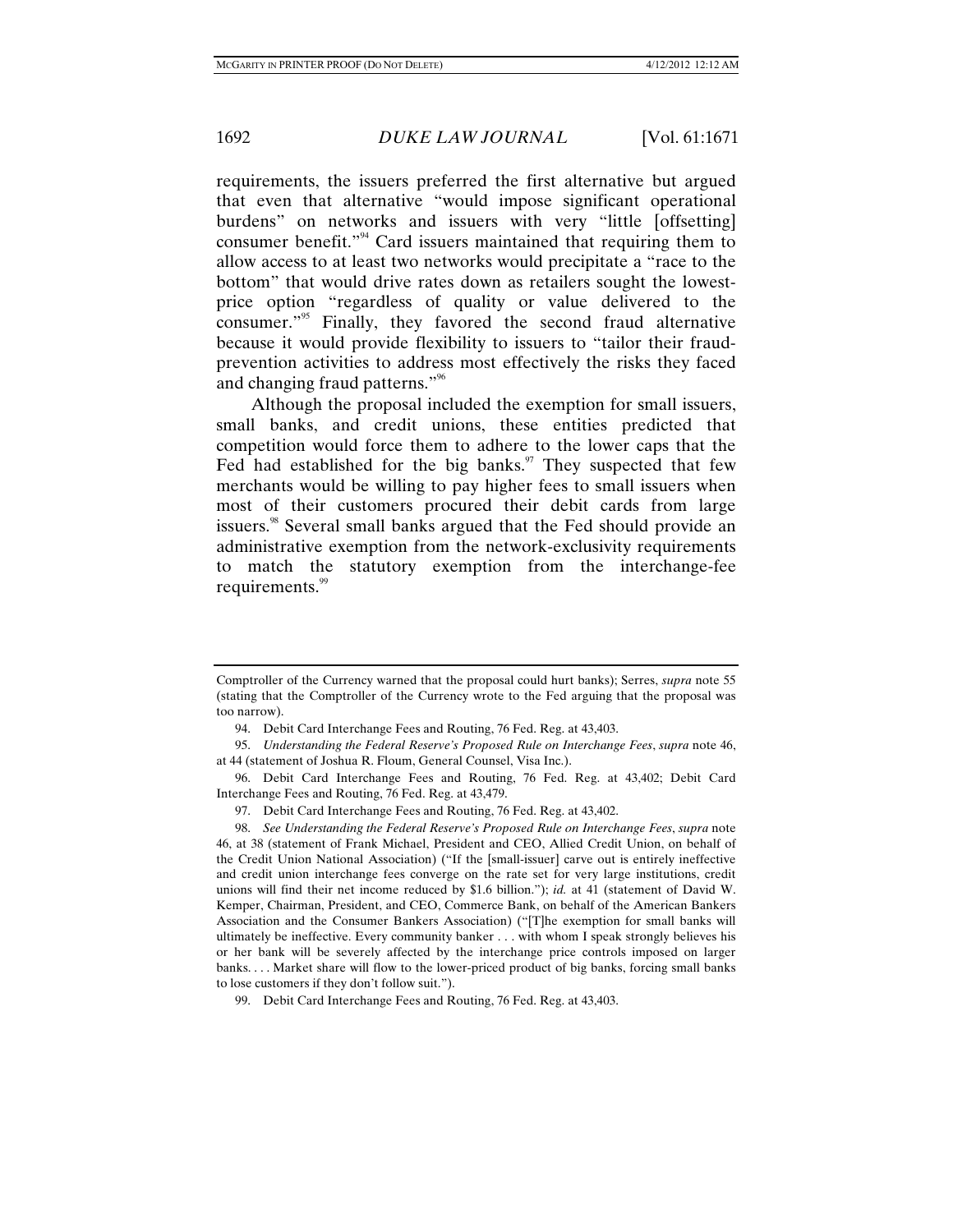## *F. Lobbying, Campaign Contributions, and Public Relations*

Issuers launched a massive lobbying campaign to persuade agency personnel to adopt the issuers' preferred approaches to the regulations and to persuade Congress to repeal or modify the Durbin Amendment—or at least to delay its implementation date until after the  $2012$  elections.<sup>100</sup> One less apparent purpose of the congressionallobbying campaign was to persuade individual members of Congress to put pressure on the Fed to make the final rule friendlier to the banking industry. The Independent Community Bankers of America spent around \$1.2 million lobbying banking regulators and Congress during the first quarter of 2011.<sup>101</sup> The Credit Union National Association (CUNA), which spent approximately \$750,000 on lobbying, also generated an estimated 144,000 contacts with lawmakers during the first three months of  $2011$ .<sup>102</sup> The two major networks, Visa and MasterCard, hired eighteen lobbying firms to influence the agency and Congress on the interchange-fee rule.<sup>103</sup> The retail merchants followed suit with an intense lobbying campaign of their own.104 The Sunlight Foundation reported that the various interest groups advancing the merchants' cause had hired 124 lobbying firms to influence agency and congressional action with respect to the interchange-fee rule.<sup>105</sup>

The affected industries backed up their lobbying activities with hefty campaign contributions to key senators and representatives.<sup>106</sup> According to the Sunlight Foundation, banking interests funneled

 <sup>100.</sup> *See* Wyatt, *supra* note 65 (describing an "all-out assault on Capitol Hill" and the card issuers' tactic of "enlisting a growing cadre of lawmakers and lobbyists to push for changes, delay or outright repeal").

 <sup>101.</sup> Ben Protess, *Community Banks Lobby To Limit New Regulations*, N.Y. TIMES DEALBOOK BLOG (May 23, 2011, 8:37 AM), http://dealbook.nytimes.com/2011/05/23/ community-banks-lobby-to-limit-new-regulations.

 <sup>102.</sup> Victoria McGrane, *Wall Street, Banks Press To Shape Dodd-Frank Rules*, WALL ST. J., Apr. 22, 2011, at A5.

 <sup>103.</sup> Edward Wyatt, *Senate Votes Down a Delay in Rules on Debit Card Fees*, N.Y. TIMES, June 9, 2011, at B1. The Sunlight Foundation reported that sixty-eight of the seventy-nine lobbyists hired by Visa and MasterCard had previously worked in the federal government. *Id.*

 <sup>104.</sup> *See* Wyatt, *supra* note 65 (naming the lobbying representatives of retailers and noting the intensity of the lobbying effort).

 <sup>105.</sup> Paul Blumenthal, *Merchants, Retailers Employ Revolving Door Lobbyists in Regulatory Fight*, SUNLIGHT FOUND. (Apr. 19, 2011, 12:16 PM), http://sunlightfoundation.com/blog/2011/ 04/19/merchants-retailers-employ-revolving-door-lobbyists-in-regulatory-fight.

 <sup>106.</sup> *See* Gary Rivlin, *The Billion-Dollar Bank Heist*, NEWSWEEK, July 18, 2011, at 9, 10 (reporting that banks and trade associations contributed millions of dollars to the campaigns of representatives who could influence the Dodd-Frank Act).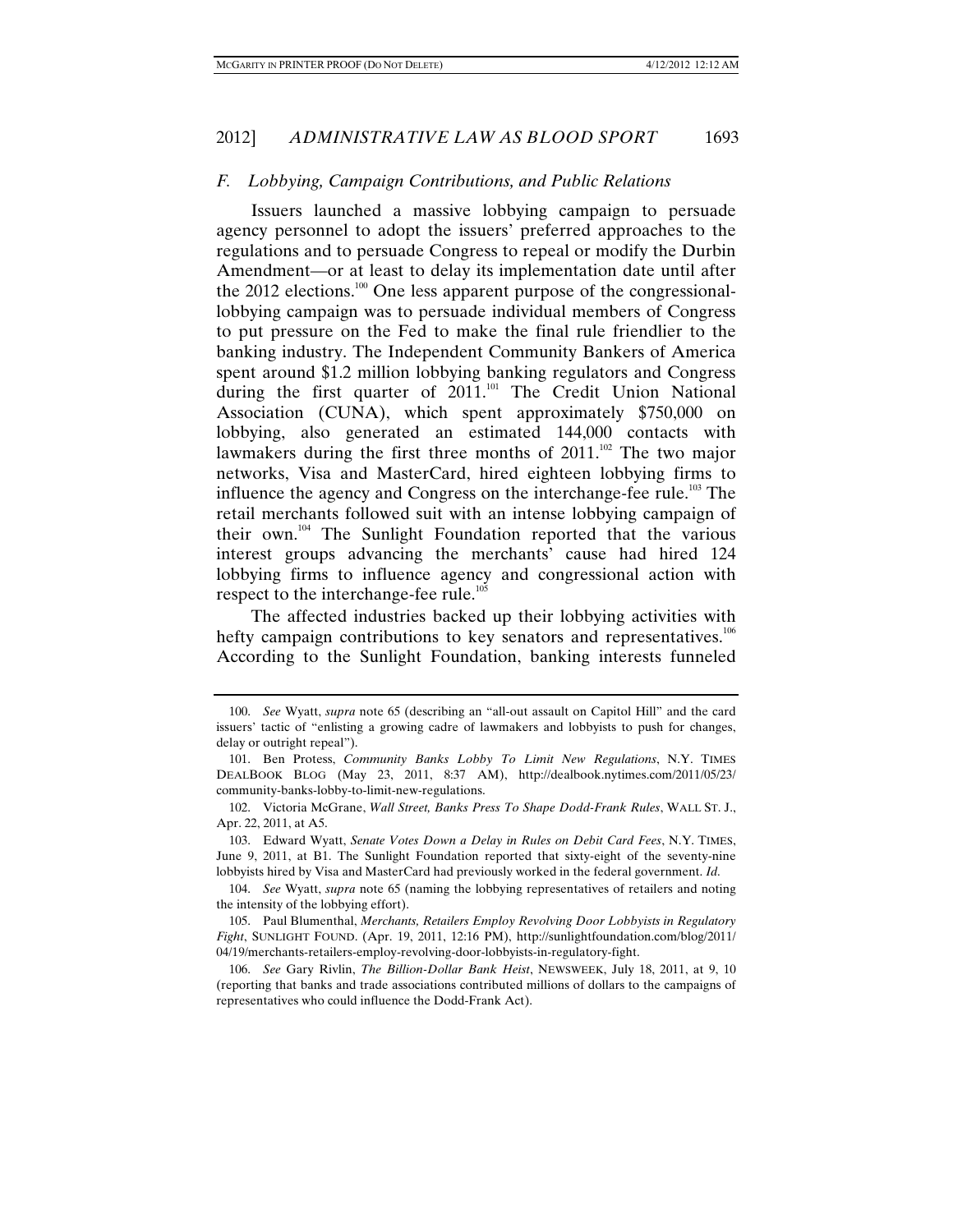\$662,000 to selected committee members through the Electronic Payments Coalition during the first few months of  $2011$ <sup>107</sup> CUNA's political action committee sent more than \$400,000 to federal candidates during the first four months of  $2011$ .<sup>108</sup> The  $2010$  elections presented a unique opportunity for Republican politicians to redirect the industry's generous campaign contributions into Republican coffers. In September 2010, the financial-services industry sent 71 percent of its campaign contributions to Republicans, compared to 44 percent for the same month in 2009.<sup>109</sup> The Sunlight Foundation found that 70 percent of the campaign contributions that House Committee on Financial Services Chairman Spencer Bachus received during the first quarter of 2011 came from the financial-services industry.<sup>110</sup> During the first quarter of 2011, seven of the ten Republican freshmen on the committee received about 40 percent of their campaign contributions from the financial-services industry.<sup>111</sup>

The banking industry supported its lobbying campaign with an expensive public-relations campaign aimed at generating public pressure on the agency and Congress.112 A coalition of banks and networks placed advertisements in newspapers warning that "[b]ureaucrats want to take away your debit card!"<sup>113</sup> Networktelevision advertisements complained that "'community banks and credit unions will be squeezed'" by '"bad' regulation" if Congress did not stop the Fed.114 Banking-industry representatives told the media that the Fed's proposed "price controls" would provide windfalls to big-box stores like Wal-Mart and would force banks to charge higher fees for debit cards and to do away with free checking.115 Several large banks announced that they were planning to reduce or eliminate

 <sup>107.</sup> *See* Ylan Q. Mui & Cezary Podkul, *Banks Lose Fight over Swipe Fees*, WASH. POST, June 9, 2011, at A13 (citing figures reported by the Sunlight Foundation).

 <sup>108.</sup> *Trades Continue To Gear Up for Election*, CREDIT UNION TIMES, June 1, 2011, at 28, 28.

 <sup>109.</sup> Nelson D. Schwartz, *Power Shift Is Expected by C.E.O.'s*, N.Y. TIMES, Nov. 2, 2010, at B1.

 <sup>110.</sup> Rivlin, *supra* note 106, at 11.

 <sup>111.</sup> *Id.*

 <sup>112.</sup> *Cf.* Mui & Podkul, *supra* note 107 (describing the industry's campaign efforts).

 <sup>113.</sup> Wyatt, *supra* note 65 (internal quotation marks omitted).

 <sup>114.</sup> Protess, *supra* note 101.

 <sup>115.</sup> Serres, *supra* note 55 (internal quotation mark omitted) (predicting that banks would impose higher fees on consumers in response to the interchange-fee rule); Wyatt, *supra* note 65 (reporting that the change in interchange fees would likely create windfalls for large retailers).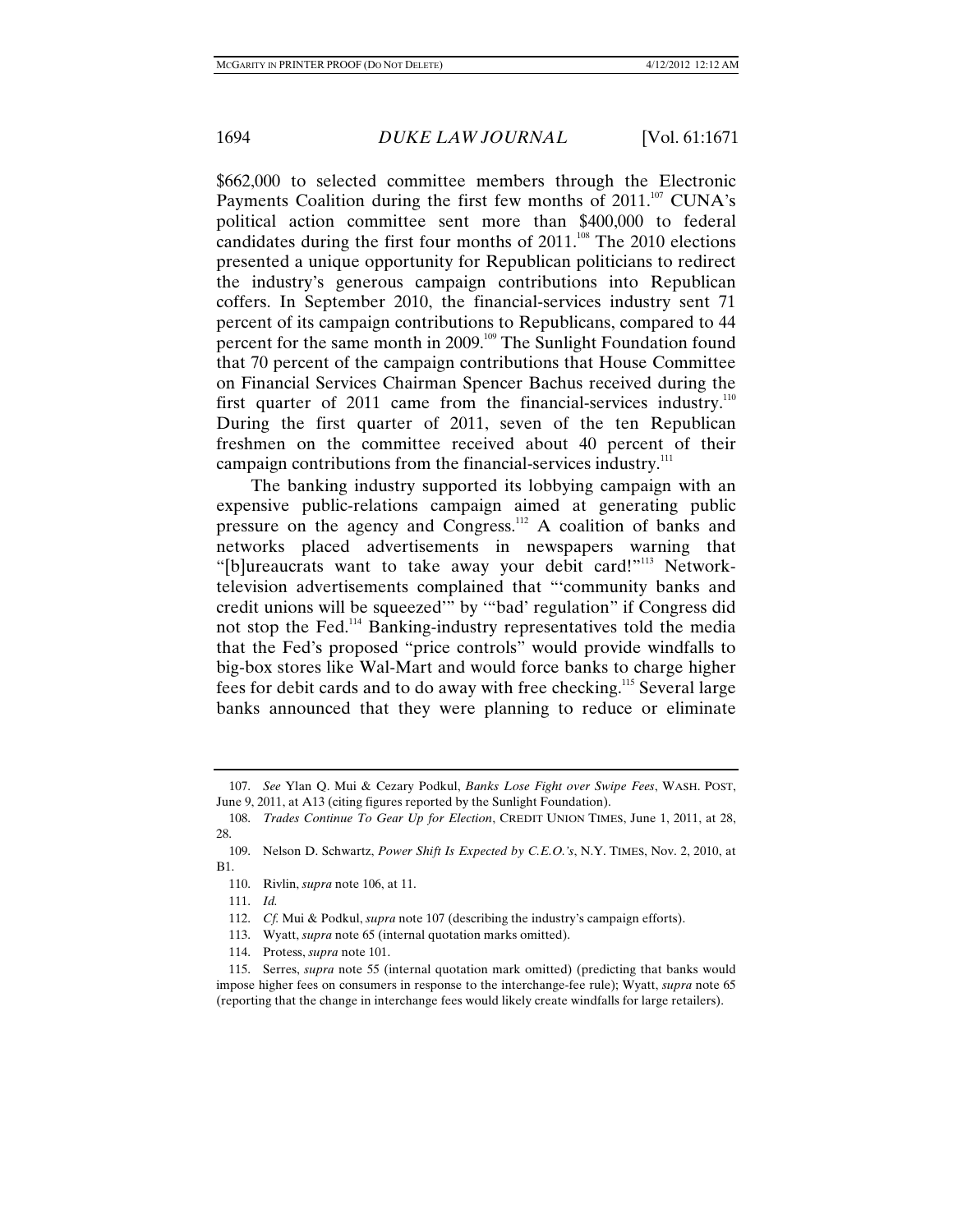debit-card rewards programs but that they would not implement the changes if Congress delayed the Fed regulations.<sup>116</sup>

The efforts to sway public opinion were not confined to the mainstream media. Metro cars in Washington, D.C.'s mass-transit system, in which many Fed employees presumably traveled, featured ads opposing the Fed's proposal.<sup>117</sup> A bankers' group created a website called "Don't Make Us Pay" to provide the banking industry's take on the dispute and to urge consumers to send a form email to their congresspersons.<sup>118</sup> CUNA posted a YouTube video in which the association's president alluded to a massive security breach at Michaels arts-and-crafts stores as an example of the security risks that consumers would face if banks and credit unions did not receive sufficiently high interchange fees to support innovative fraudprevention technologies.<sup>119</sup>

A group of retailers called the Merchants Payments Coalition responded to the banking-industry initiative with advertisements that depicted overweight bankers smoking cigars and rifling through onehundred-dollar bills, and criticized banks for accepting federal bailout money at the same time that they were "looking for another handout."<sup>120</sup> A public-relations firm hired by the merchants coined the term "swipe fee" as a substitute for the term "interchange fee" in the debates.<sup>121</sup> In May 2011, the National Retail Federation (NRF) launched a "major nationwide 60-day lobbying, grassroots and media campaign" aimed at ensuring that the Fed promulgated an

 <sup>116.</sup> *See* Hopkins, *supra* note 67 (quoting a JPMorgan Chase official as saying that the bank would not change its debit-card program if Congress delayed the regulation); E. Scott Reckard, *Debit Cards Poised To Get Much Costlier*, L.A. TIMES, June 25, 2011, at B1 (reporting that JP Morgan, Wells Fargo, and other banks were phasing out or reducing debit-card rewards programs in response to the interchange-fee regulations); Bill Hardekopf, *Debit-Card Rewards: Beginning of the End?*, CHRISTIAN SCI. MONITOR (Apr. 1, 2011), http://www.csmonitor.com/ Business/2011/0401/Debit-card-rewards-beginning-of-the-end (announcing that Chase debitcard holders would no longer receive rewards for using the card).

 <sup>117.</sup> *See* Mui & Podkul, *supra* note 107 (reporting that financial firms covered Metro cars in advertisements).

 <sup>118.</sup> DON'T MAKE US PAY, http://dontmakeuspay.org (last visited Apr. 11, 2012).

 <sup>119.</sup> *Cheney YouTube Video Urges Interchange Delay Action*, CREDIT UNION NAT'L ASS'N (June 6, 2011), http://www.cuna.org/newsnow/11/wash060311-3.html.

 <sup>120.</sup> Serres, *supra* note 84 (quoting the advertisement) (internal quotation marks omitted).

 <sup>121.</sup> *See* Marc Hochstein, *The PR Whiz Who Coined 'Swipe Fees*,*'* AM. BANKER, June 30, 2011, at 8 (reporting that Taylor West, an employee of a Washington public-relations firm, coined the term swipe fee).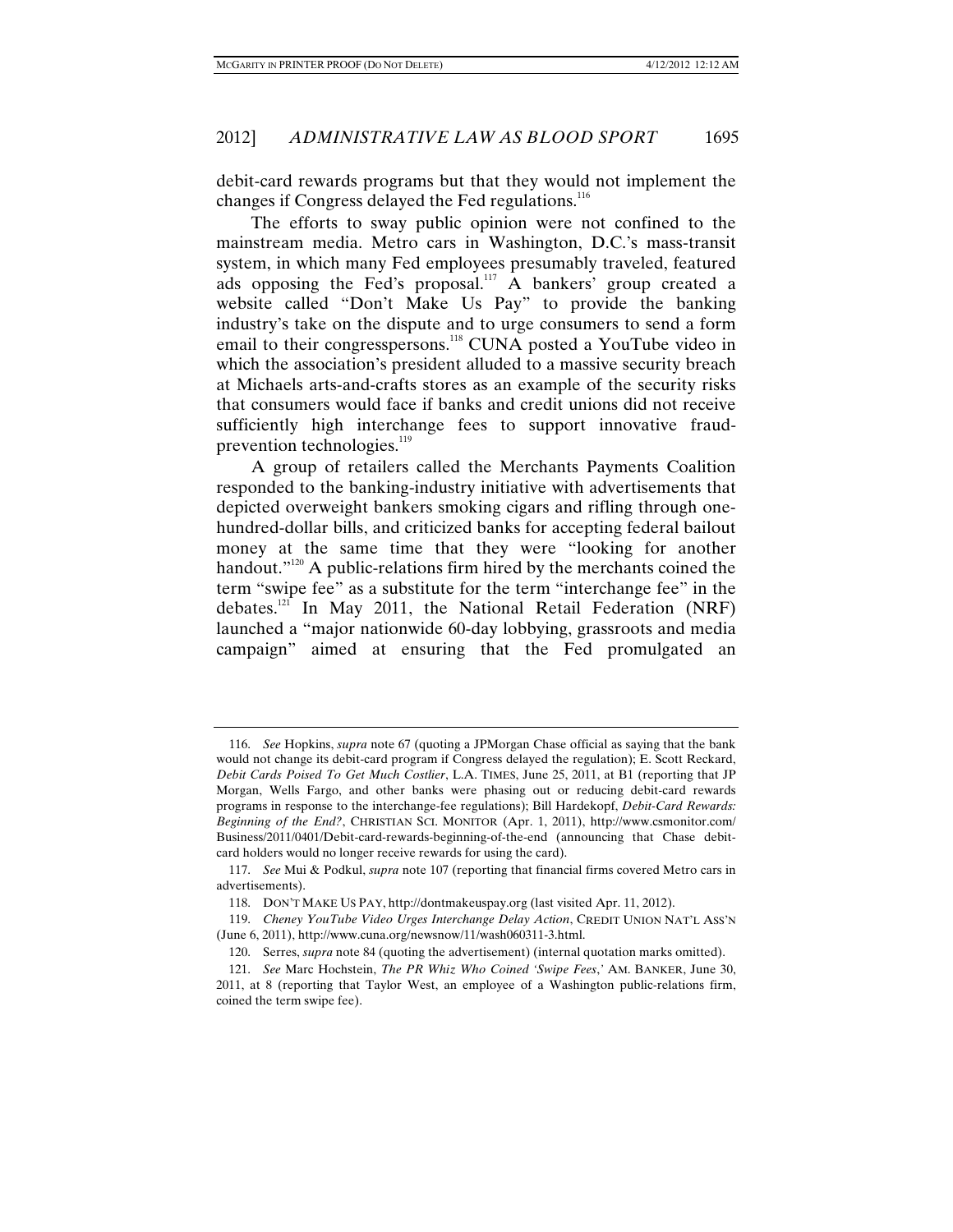interchange-fee rule that was acceptable to retailers.<sup>122</sup> Targeted advertisements aired across the country. For example, advertisements airing on television stations across Alaska warned that "[t]wo out of every one hundred dollars we spend in stores or online go to the credit card industry" and urged viewers to call the state's two senators to "tell them to stop the big bank credit card industry from swiping our money."<sup>123</sup>

Consumer groups lacked the resources to launch a publicrelations campaign, but they did complain to the press that high interchange fees were wholly unwarranted. They noted that banks had saved billions in operating costs as consumers moved away from personal checks to debit cards and that the banks had failed to pass on the savings to consumers.124 Having coaxed consumers into using debit cards, banks were "diabolical" to begin raising debit-card fees.<sup>125</sup>

*G. Industry Allies* 

Conservative think tanks and grassroots organizations also entered the fray. The probusiness Competitive Enterprise Institute (CEI) circulated a letter signed by many other groups, including Grover Norquist's Americans for Tax Reform and the Christian Coalition of America, urging Congress to delay the implementation of the rule pending further study and analysis.<sup>126</sup> One Tea Party

 <sup>122.</sup> *National Retail Federation Launches Major 60-Day Advocacy Campaign To Preserve Swipe Fee Reform*, BUS. WIRE (May 18, 2011, 12:15 PM EST), http://www.businesswire.com/ news/home/20110518006516/en/National-Retail-Federation-Launches-Major-60-Day-Advocacy. Among other things, the campaign included an "intensive grassroots campaign mobilizing retailers from across the country"; a "fly-in with hundreds of business owners . . . to meet with members of Congress and urge that the reforms go through as planned"; an "aggressive media relations campaign including . . . interviews with national and local news outlets, and nationwide placement of op-eds"; a "nationwide print and radio advertising campaign including . . . hundreds of thousands of dollars in radio ads in key markets nationwide"; and the use of "social media and viral video to educate legislators and the public." *Id.*

 <sup>123.</sup> *National Retail Federation Airs Radio Ads Urging Murkowski and Begich To Support Swipe Fee Reform*, ENHANCED ONLINE NEWS (May 31, 2011, 5:33 PM EDT), http://eon. businesswire.com/news/eon/20110531007077/en.

 <sup>124.</sup> *See* Reckard, *supra* note 116 (reporting that consumer advocates were angry at banks for raising interchange fees because the cost savings of debit cards was not being passed on to consumers).

 <sup>125.</sup> *See id.* (quoting Ed Mierzwinski, Consumer Program Director, U.S. Public Interest Research Group) (internal quotation mark omitted).

 <sup>126.</sup> Letter from Grover Norquist, President, Ams. for Tax Reform, et al., to Members of Congress (Apr. 1, 2011), *available at* http://s3.amazonaws.com/atrfiles/files/files/040111lt\_ Interchange%281%29.pdf. John Berlau of the CEI warned that "we must stop the . . . oncoming train wreck that threatens the savings of consumers as well as the safety and soundness of the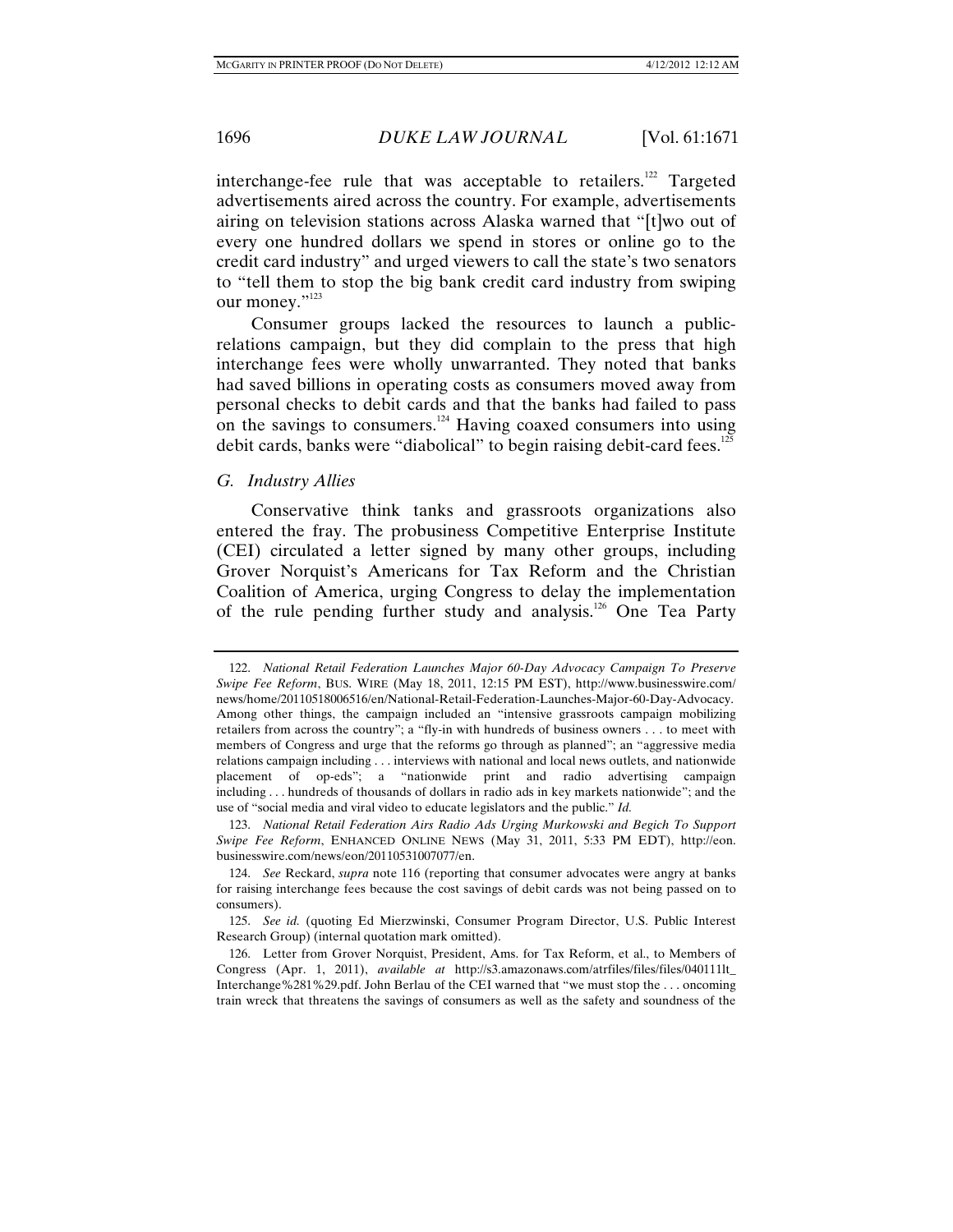organization featured the Fed's interchange-fee rule on a webpage that prominently featured the slogan "Don't Make Us Pay" and warned that the rule would result in fewer rewards, more debit-card restrictions, and higher debit-card fees.<sup>127</sup> When Bank of America announced that it would introduce a five-dollar monthly debit-card fee, Rush Limbaugh rushed to the bank's defense, telling his listeners that the fee was the bank's proper response to the Durbin Amendment, "which was tacked on to the already despicable Dodd-Frank bill at the last minute."<sup>128</sup>

#### *H. Congressional Hearings*

Two hearings on the interchange-fee rule before the House Subcommittee on Financial Institutions and Consumer Credit provided a forum for opponents of the proposed rule to criticize it outside of the Fed's ongoing rulemaking process.<sup>129</sup> The first witness at the first hearing on February 17, 2011, was Sarah Bloom Raskin, a member of the Board of Governors of the Federal Reserve System.<sup>130</sup> Although Raskin was reluctant to promise any particular outcome from the pending rulemaking, she was quite forthcoming about the studies underlying the proposal and the possibility that the smallbank exclusion from the interchange-fee cap could prove illusory.<sup>131</sup> Nevertheless, she was subjected to browbeating exchanges by two subcommittee members. Representative Blaine Luetkemeyer peppered Raskin with questions, cut her off before she could respond,

financial system with price controls that don't even cover the cost of services to retailers." Press Release, Ams. for Tax Reform, Competitive Enter. Inst. & 60 Plus Ass'n, Free-Market Groups Support Halting Dodd-Frank Price Controls (Apr. 5, 2011), *available at* http://s3.amazonaws .com/atrfiles/files/files/040511pr\_interchangefees.pdf (quoting Berlau).

 <sup>127.</sup> *Debit Card Rule; Take Action To Stop It*, S. TIER TEA PARTY PATRIOTS, http://sttpp. wordpress.com/action-alerts/take-action-stop-the-debit-card-rule (last visited Apr. 11, 2012).

 <sup>128.</sup> *The Rush Limbaugh Show* (Premiere Networks radio broadcast Oct. 4, 2011) (transcript available at http://www.rushlimbaugh.com/daily/2011/10/04/dick\_durbin\_calls\_for\_ run\_on\_bank).

 <sup>129.</sup> *Understanding the Federal Reserve's Proposed Rule on Interchange Fees*, *supra* note 46; *The Effect of Dodd-Frank on Small Financial Institutions and Small Businesses: Hearing Before the Subcomm. on Fin. Insts. & Consumer Credit of the H. Comm. on Fin. Servs.*, 112th Cong. (2011).

 <sup>130.</sup> *Understanding the Federal Reserve's Proposed Rule on Interchange Fees*, *supra* note 46, at 2 (statement of Raskin, Governor, Board of Governors of the Federal Reserve System).

 <sup>131.</sup> *See id.* at 32 (discussing the survey conducted evaluating the impact of the Durbin Amendment and acknowledging that the impact on "small community banks" was not "included in the survey").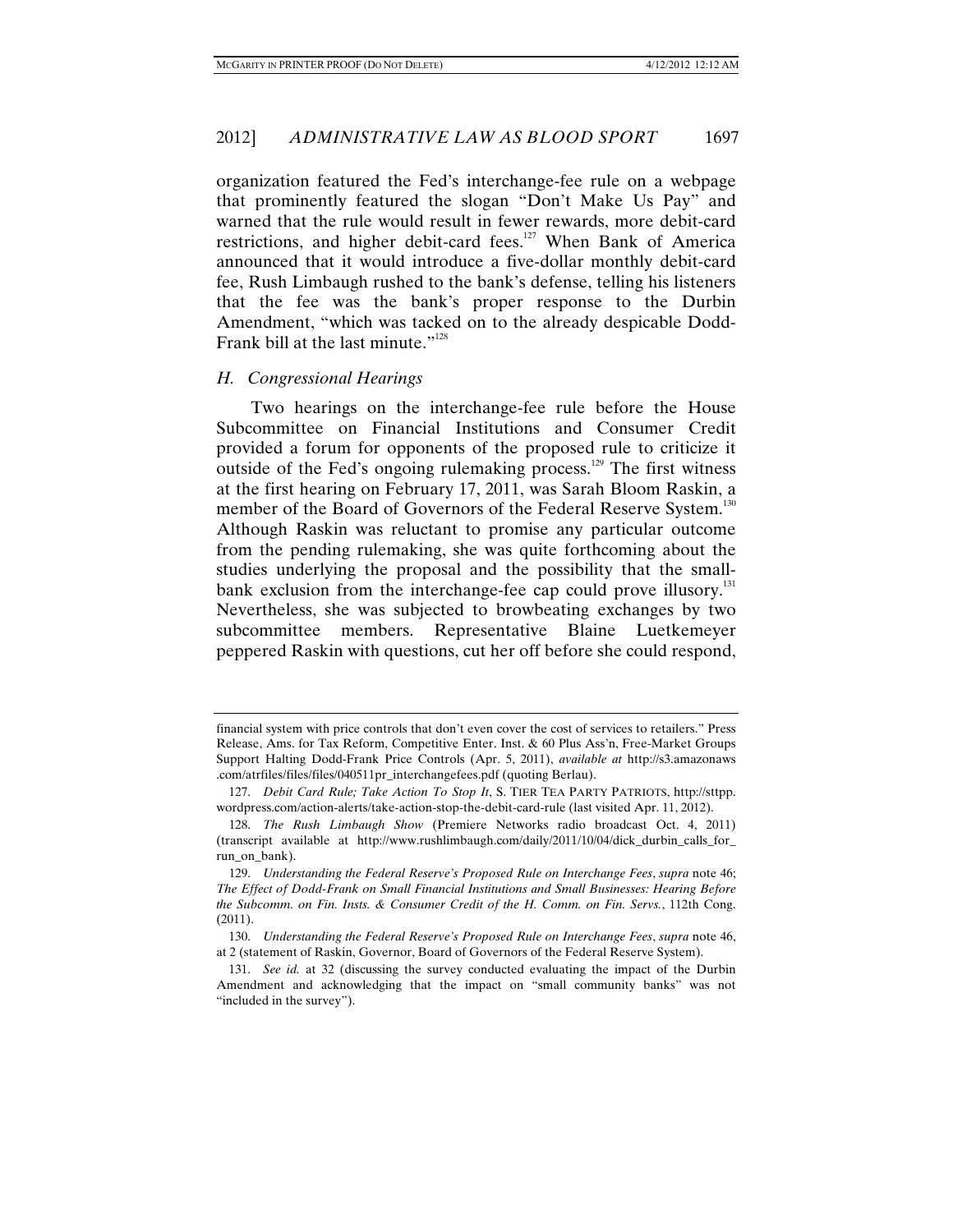and then chastised her for failing to be responsive.<sup>132</sup> Representative Donald Manzullo insisted that the Fed was rushing to judgment and demanded that Raskin admit that "[her] survey and [her] studies [were] flawed."<sup>133</sup> When Raskin said that she was "not ready to admit that,"134 Representative Manzullo interrupted her and accused her of being disingenuous.<sup>135</sup>

The banking industry's witnesses focused on the adverse consequences that they predicted would flow from the Fed's proposal.136 They urged Congress to call an immediate halt to the rulemaking process. If, after additional study and hearings, Congress should decide that further action was still needed, it could allow the Fed to reinitiate the rulemaking process.<sup>137</sup> And if Congress was not prepared to pretermit the proceeding, it should at least delay the rulemaking process to give the banking agencies an opportunity to study the matter further.<sup>138</sup> Representative David Scott told Raskin

 134. *Id.* (statement of Raskin, Governor, Board of Governors of the Federal Reserve System).

 135. *Id.* at 33–34 (statement of Rep. Manzullo, Member, Subcomm. on Fin. Insts. & Consumer Credit of the H. Comm. on Fin. Servs.).

 137. *Id.* at 10 (statement of John P. Buckley, Jr., President and Chief Executive Officer, Gerber Federal Credit Union, on behalf of the National Association of Federal Credit Unions).

 138. *See Understanding the Federal Reserve's Proposed Rule on Interchange Fees*, *supra* note 46, at 43 (statement of Joshua R. Floum, General Counsel, Visa Inc.) (arguing that "Congress should consider extending the implementation date and requesting an impact study on unintended consequences"); Donna Borak & Stacy Kaper, *Durbin Rules Revisited: Cold Feet on* 

 <sup>132.</sup> *See id.* at 25 (statements of Raskin, Governor, Board of Governors, and Rep. Luetkemeyer, Member, Subcomm. on Fin. Insts. & Consumer Credit of the H. Comm. on Fin. Servs.) ("MR. LUETKEMEYER: Yet in your written testimony, your written testimony says the proposed rule interprets the incremental cost to be an exclusion of fixed costs would be required. Which one is it? . . . MS. RASKIN: It is actually both. MR. LUETKEMEYER: No, no, no. Yes or no? Which—we are not going there—take up my 5 minutes—very quickly. Which one is? MS. RASKIN: I am afraid I don't see a conflict and I could— MR. LUETKEMEYER: I am sorry. I see a tremendous conflict . . . .").

 <sup>133.</sup> *Id.* at 33 (statement of Rep. Manzullo, Member, Subcomm. on Fin. Insts. & Consumer Credit of the H. Comm. on Fin. Servs.).

 <sup>136.</sup> *See The Effect of Dodd-Frank on Small Financial Institutions and Small Businesses*, *supra* note 129, at 9 (statement of John P. Buckley, Jr., President and Chief Executive Officer, Gerber Federal Credit Union, on behalf of the National Association of Federal Credit Unions) (arguing that the proposed rule would be "disastrous for credit unions and the 19 million members [they] serve" because "the exemption for financial institutions under \$10 billion in assets [would] not work"); *id.* at 14 (statement of James D. MacPhee, Chairman, Independent Community Bankers of America) (testifying that the proposal's "[r]egulatory and paperwork requirements [would] impose a disproportionate burden on community banks, thereby diminishing their profitability and ability to attract capital and support their customers, including small businesses").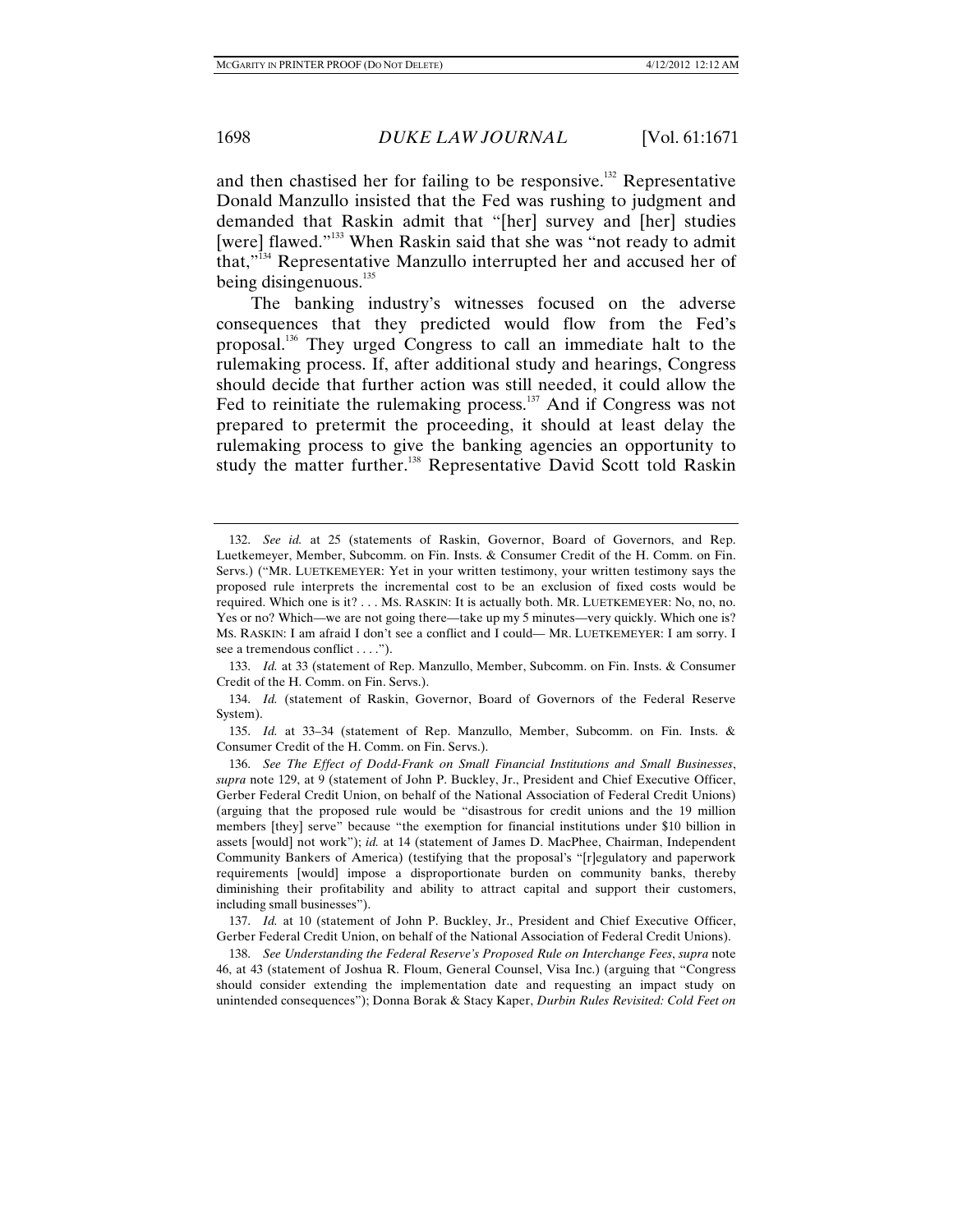that he hoped that she would take away from the hearing the message "that a delay in the implementation of this rule [was] definitely in order."<sup>139</sup>

Subcommittee Chairman Shelley Moore Capito questioned whether the small-bank exemption from the interchange-fee cap would be of any real benefit to small banks and credit unions in light of the possibility that the merchants might shift their business away from banks claiming the exemption to the big banks that were charging the lower regulated fees.<sup>140</sup> Proponents of small banks argued that one way to ensure that the exemption was meaningful would be to require networks to impose a "two-tier" system on merchants that would prevent merchants from refusing to accept cards issued by small banks with their associated higher interchange fees.141 Raskin agreed that there were "legitimate questions regarding how in fact small issuers [were] going to in essence have this exemption work in their favor" because the agency had concluded that it lacked the authority to require the merchants to employ a twotier system.<sup>142</sup>

#### *I. Senator Tester's Rider*

The intense lobbying efforts by the banking industry had a noticeable impact. By early 2011, several members who had voted for the Durbin Amendment in 2010 expressed reservations about the law and urged the Fed to err on the side of allowing issuers to charge higher interchange fees to account for fraud-prevention expenses.<sup>143</sup> In March 2011, Senator Jon Tester introduced a bill<sup>144</sup> that would have

*Interchange Reg Proposal*, AM. BANKER, Feb. 18, 2011, at 1 (stating that both political parties urged the Fed to delay the implementation of the interchange-fee regulation).

 <sup>139.</sup> *Understanding the Federal Reserve's Proposed Rule on Interchange Fees*, *supra* note 46, at 15 (statement of Rep. Scott, Member, Subcomm. on Fin. Insts. & Consumer Credit of the H. Comm. on Fin. Servs.).

 <sup>140.</sup> *Cf. id.* at 4–5 (statement of Rep. Capito, Chairman, Subcomm. on Fin. Insts. & Consumer Credit of the H. Comm. on Fin. Servs.) ("[T]he question [is] that if you are an issuer from a community bank or a credit union, [and] your interchange fee [can] remain higher, will there be, as you [Raskin] said, dollar pressure to move customers towards the lower cost interchange issuers?").

 <sup>141.</sup> Borak & Kaper, *supra* note 138 (quoting former Federal Deposit Insurance Corporation (FDIC) Chairperson Sheila Bair).

 <sup>142.</sup> *Understanding the Federal Reserve's Proposed Rule on Interchange Fees*, *supra* note 46, at 4–5 (statement of Sarah Bloom Raskin, Governor, Board of Governors of the Federal Reserve System).

 <sup>143.</sup> Wyatt, *supra* note 65.

 <sup>144.</sup> Debit Interchange Fee Study Act, S. 575, 112th Cong. §§ 3–4 (2011).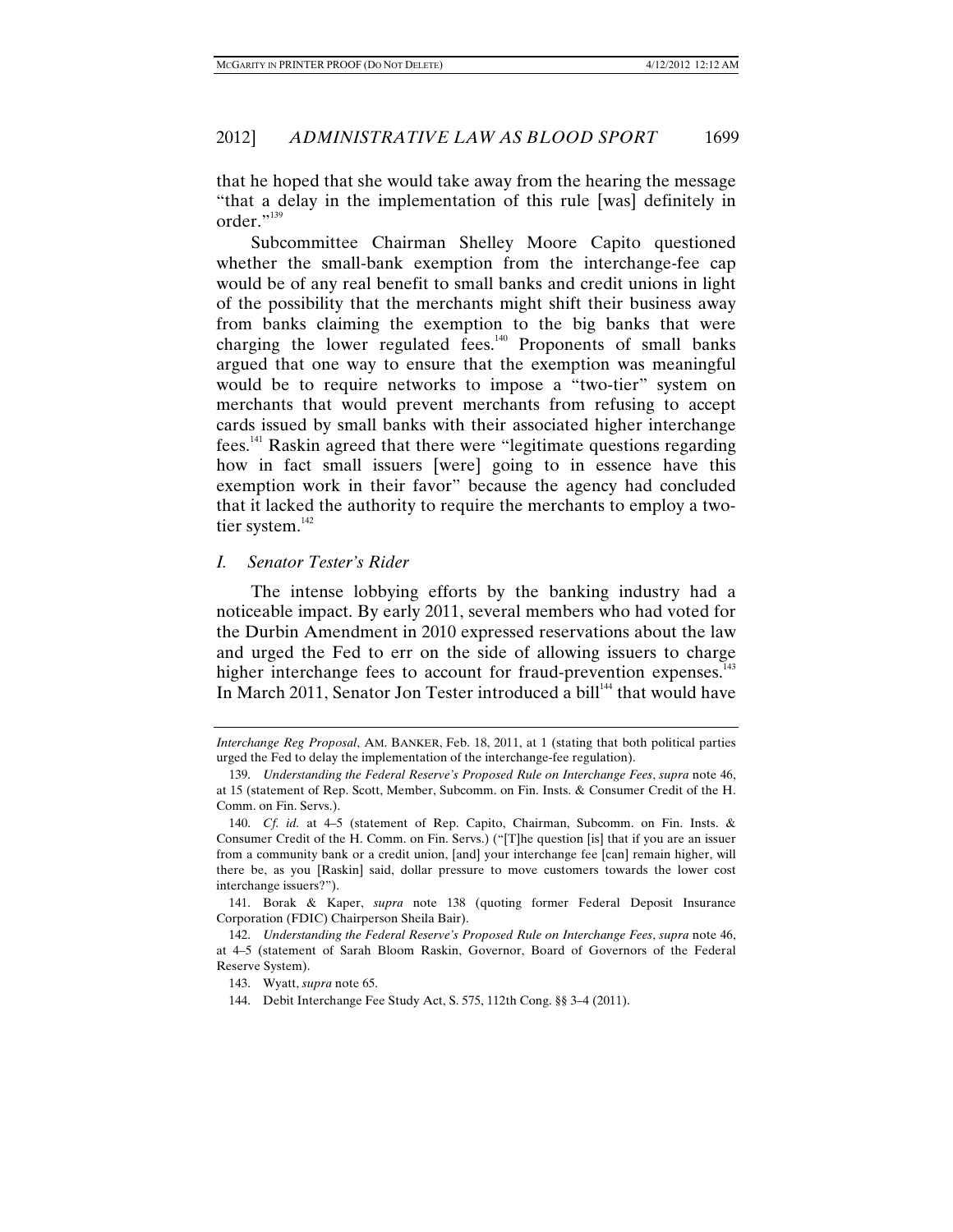delayed the implementation of the interchange-fee regulation for two years and required the Fed to repropose the rule after further study.<sup>145</sup> Within seventeen days, Tester received campaign donations from a number of banking interests totaling at least  $$60,000$ .<sup>146</sup> To the delight of Tester's opponent in the 2012 campaign, retailers then reacted by filling the Montana airwaves and newspapers with attack ads characterizing Tester as a handmaiden of the big Wall Street banks.<sup>147</sup> The Montana Bankers Association and credit-union groups responded with a barrage of advertisements defending Tester.<sup>148</sup> In the end, the retailers prevailed after supporters of an appropriations rider containing the Tester Amendment failed to garner the sixty votes necessary to override a promised filibuster.<sup>149</sup>

#### *J. The Notice of Final Rulemaking*

After the Tester Amendment's defeat, the banking industry and its allies in the think tanks shifted their attention once again to the Fed, which had missed its April 2011 deadline for promulgating a final rule because it had to process more than  $11,000$  comments.<sup>150</sup> The final rule, which came out on July 20,  $2011$ ,<sup>151</sup> adopted a modified version of the stand-alone cap—the option favored by the banks.<sup>152</sup> Rather than forcing issuers to justify interchange fees up to a twelvecents-per-transaction cap,<sup>153</sup> the final rule provided that an issuer could not receive a per-transaction interchange fee in excess of the

 <sup>145.</sup> Cheyenne Hopkins, *Interchange Limits Play Key Role in Tester Race*, AM. BANKER, May 4, 2011, at 1.

 <sup>146.</sup> Alexander Bolton, *Swipe-Fee Opponents Direct Campaign Money to Tester*, THE HILL, Apr. 20, 2011, at 9.

 <sup>147.</sup> *See* Hopkins, *supra* note 145 ("Groups including the Montana Petroleum Marketers and Convenience Store Association, Montana Retail Association and several national merchant advocacy groups are portraying Tester as a friend of Wall Street banks.").

 <sup>148.</sup> *See id*. ("[Retailer ads supporting Tester] are being countered by ads from the Montana Bankers Association as well as community bank and credit union groups, who have launched their own TV, radio and print ads on the issue.").

 <sup>149.</sup> Mui & Podkul, *supra* note 107; Wyatt, *supra* note 103.

 <sup>150.</sup> Joe Adler, *Banks' Swipe Fee Fight Shifts to Fed*, AM. BANKER, June 9, 2011, at 1 (stating that bankers focused on persuading the Fed to change the interchange-fee policy); Ylan Q. Mui, *Retailers Fight Back over Debit-Card Swipe Fees*, WASH. POST, May 19, 2011, at A13 (reporting that the Fed said it had missed its deadline because over eleven thousand comments had been submitted).

 <sup>151.</sup> Debit Card Interchange Fees and Routing, 76 Fed. Reg. 43,394 (July 20, 2011) (to be codified at 12 C.F.R. pt. 235).

 <sup>152.</sup> *Id.* at 43,402.

 <sup>153.</sup> *See id.* at 43,401 (discussing the proposed twelve-cents cap).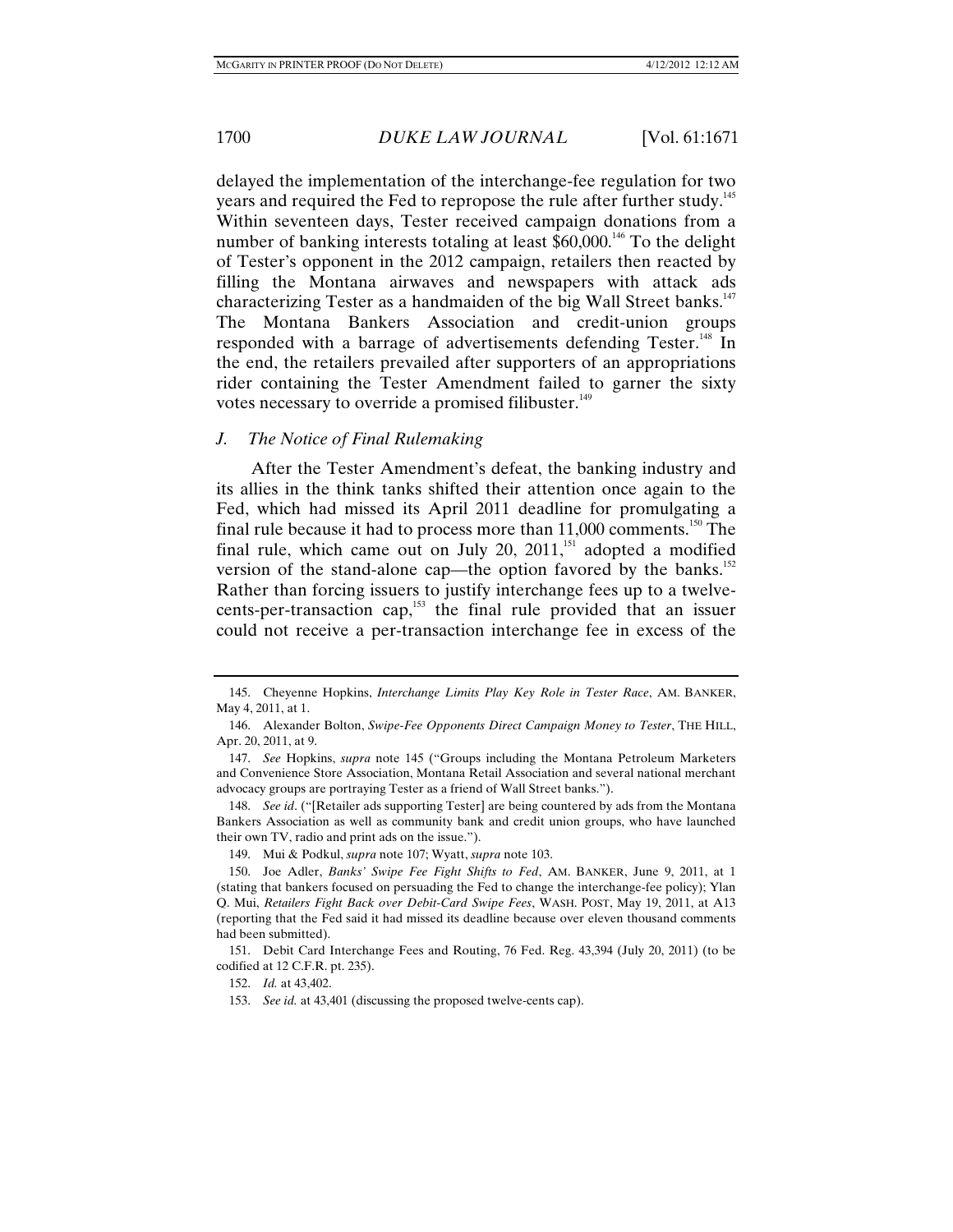sum of twenty-one cents plus an "*ad valorem*" component of five basis points of the transaction's value.<sup>154</sup> With respect to network exclusivity, the Fed again adopted the alternative favored by the banks, thereby requiring issuers to provide access to two unaffiliated networks for each transaction.155 The final rule exempted small banks from the interchange-fee standard but not from the networkexclusivity requirements.<sup>156</sup>

The Fed published a separate interim final rule to address the fraud-prevention adjustment.<sup>157</sup> It adopted the "more general, less prescriptive approach" regarding the eligibility of an issuer to receive the adjustment, and it set the adjustment at one cent per transaction.<sup>158</sup> To avail itself of the fraud-prevention adjustment, an issuer would be required to develop and implement policies and procedures designed to identify and prevent fraudulent transactions, to monitor the incidence of losses and reimbursements attributable to fraud, respond to suspicious electronic transactions, and to ensure that debit-card data remained secure.<sup>159</sup> In explaining why it had selected the option preferred by the banks, the Fed observed that "[t]he dynamic nature of the debit card fraud environment requires standards that permit issuers to determine themselves the best methods to detect, prevent, and mitigate fraud losses."<sup>160</sup>

## *K. Reactions to the Final Rule*

Retailers were greatly disappointed by the new rule.<sup>161</sup> In November, three retailer trade associations sought judicial review of

 <sup>154.</sup> *Id.* at 43,472. For the average debit-card transaction of thirty-eight dollars, the ad valorem component was two cents. Edward Wyatt, *Fed Halves Debit Card Bank Fees*, N.Y. TIMES, June 30, 2011, at B1.

 <sup>155.</sup> Debit Card Interchange Fees and Routing, 76 Fed. Reg. at 43,403, 43,468.

 <sup>156.</sup> *Id.* at 43,467 (exempting small issuers from interchange-fee provisions but not mentioning exclusivity provisions).

 <sup>157.</sup> Debit Card Interchange Fees and Routing, 76 Fed. Reg. 43,478 (interim final rule July 20, 2011) (to be codified at 12 C.F.R. pt. 235).

 <sup>158.</sup> Debit Card Interchange Fees and Routing, 76 Fed. Reg. at 43,404.

 <sup>159.</sup> Debit Card Interchange Fees and Routing, 76 Fed. Reg. at 43,480.

 <sup>160.</sup> *Id.* at 43,484.

 <sup>161.</sup> *See* Donna Borak & Rob Blackwell, *Fed Raises Swipe Fee Limit, but Banks, Retailers Cry Foul*, AM. BANKER, June 30, 2001, at 1 (stating that retailers were unhappy with the final rule); Wyatt, *supra* note 154 (relaying the characterization by Mallory Duncan, chairman of the Merchants Payments Coalition, of the rule as "unacceptable to Main Street merchants" (internal quotation marks omitted)).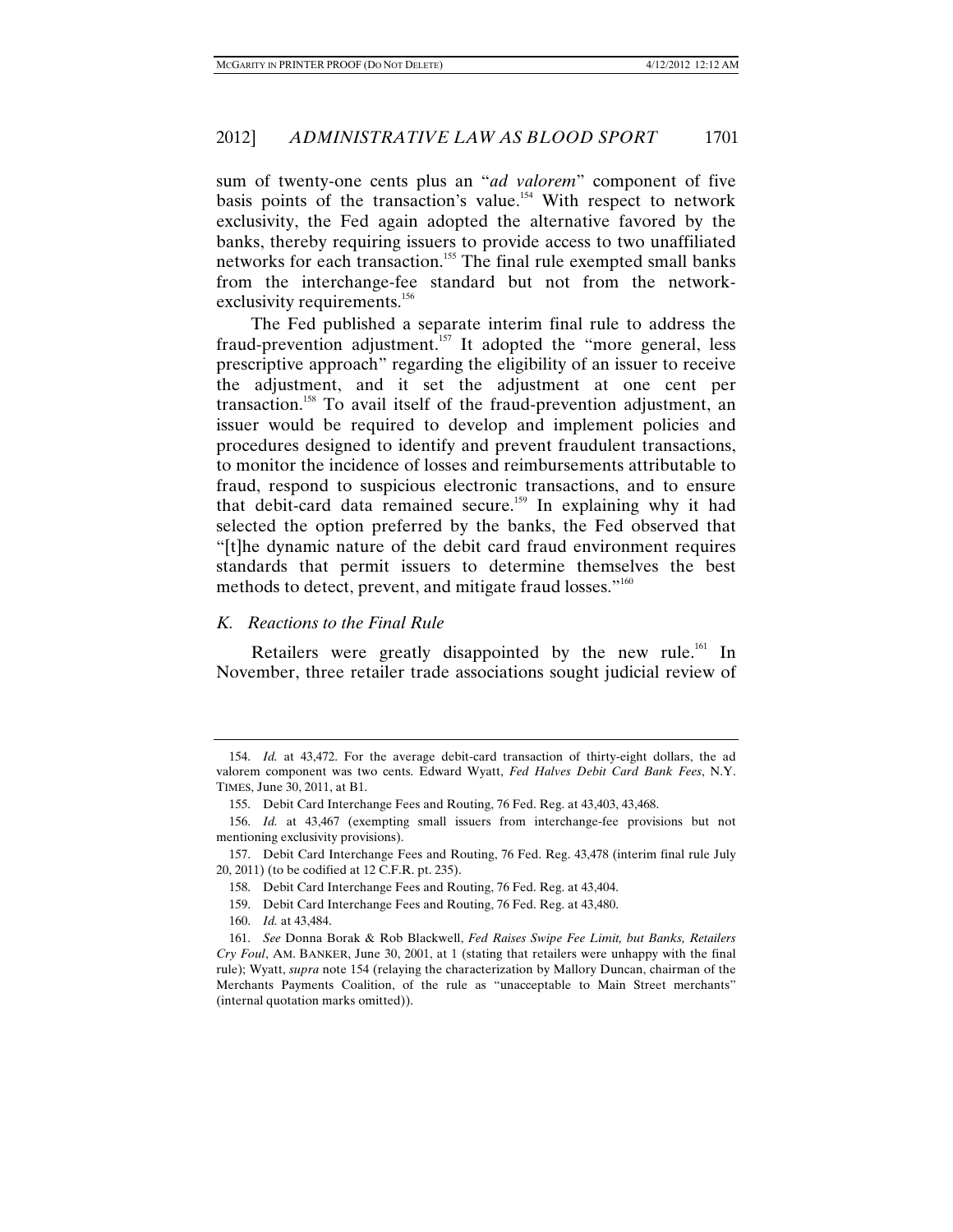the rule in the U.S. District Court for the District of Columbia.<sup>162</sup> Consumer groups agreed that the Fed had "capitulated to intense lobbying by bankers,"<sup>163</sup> but they nevertheless hoped that consumers would receive "a small break" in lower prices for consumer goods.<sup>164</sup> The banking industry also expressed some dismay that the rule had effectively reduced interchange fees by almost one-half, but it recognized that the Fed had taken "a significant step in reducing the harm that could have resulted from the proposed rule."<sup>165</sup> Outside observers predicted that, although consumers would not experience a direct impact in lower prices, they might expect to see prices rising less rapidly for a time.<sup>166</sup>

The networks immediately responded to the rule by assessing a new "network-participation" fee to all merchants using any of their cards, debit or otherwise.<sup>167</sup> In response to the new fees, banks began to announce new cardholder fees. Two months before the rule went into effect, Wells Fargo announced that it would be charging a threedollar fee to its debit cardholders in five states for every month during which they used their cards.<sup>168</sup> When the rule finally became effective in early October 2011, Bank of America announced that it would begin charging customers a fee of five dollars for every month during which they used their cards.<sup>169</sup> Consumer reaction to the fees was extremely negative, and the reaction was compounded by the Occupy Wall Street movement, which at that moment was focusing public

 <sup>162.</sup> *See* Complaint for Declaratory Relief at 1–6, NACS v. Bd. of Governors of the Fed. Reserve Sys., No. 1:11-cv-02075 (D.D.C. Nov. 22, 2011); *see also* Edward Wyatt, *Retailers Push Fed for Yet Lower Debit Fees*, N.Y. TIMES, Nov. 24, 2011, at B1 (describing the background of the lawsuit); Maya Jackson Randall, *Retailers Sue Fed over Debit-Card Fee Rule*, WALL ST. J. (Nov. 22, 2011, 3:25 PM EST), http://online.wsj.com/article/SB100014240529702045314045770 54433584869976.html (same).

 <sup>163.</sup> Press Release, Pub. Citizen, Public Citizen Critiques Federal Reserve Surrender to Bank Lobbyists (June 29, 2011), *available at* http://www.citizen.org/pressroom/pressroom redirect.cfm?ID=3372.

 <sup>164.</sup> *See id.* (pointing out that the new twenty-six-cents cap was still lower than the average prerule interchange fee of forty-four cents).

 <sup>165.</sup> Wyatt, *supra* note 154 (internal quotation marks omitted).

 <sup>166.</sup> *Cf. id.* (predicting that consumers are more likely to see a slower increase in prices).

 <sup>167.</sup> Andrew Johnson, *Visa Revamps Its Pricing To Defend Debit Market Share*, AM. BANKER, July 29, 2011, at 1 (internal quotation marks omitted).

 <sup>168.</sup> Will Hernandez, *Wells Tests \$3 Monthly Debit Fee in Five States*, AM. BANKER, Aug. 18, 2011, at 2. JPMorgan Chase tested a similar fee on checking accounts in a small market. *Id.*

 <sup>169.</sup> Ylan Q. Mui, *Bank of America Scraps Debit Card Fee amid Uproar*, WASH. POST, Nov. 2, 2011, at A1.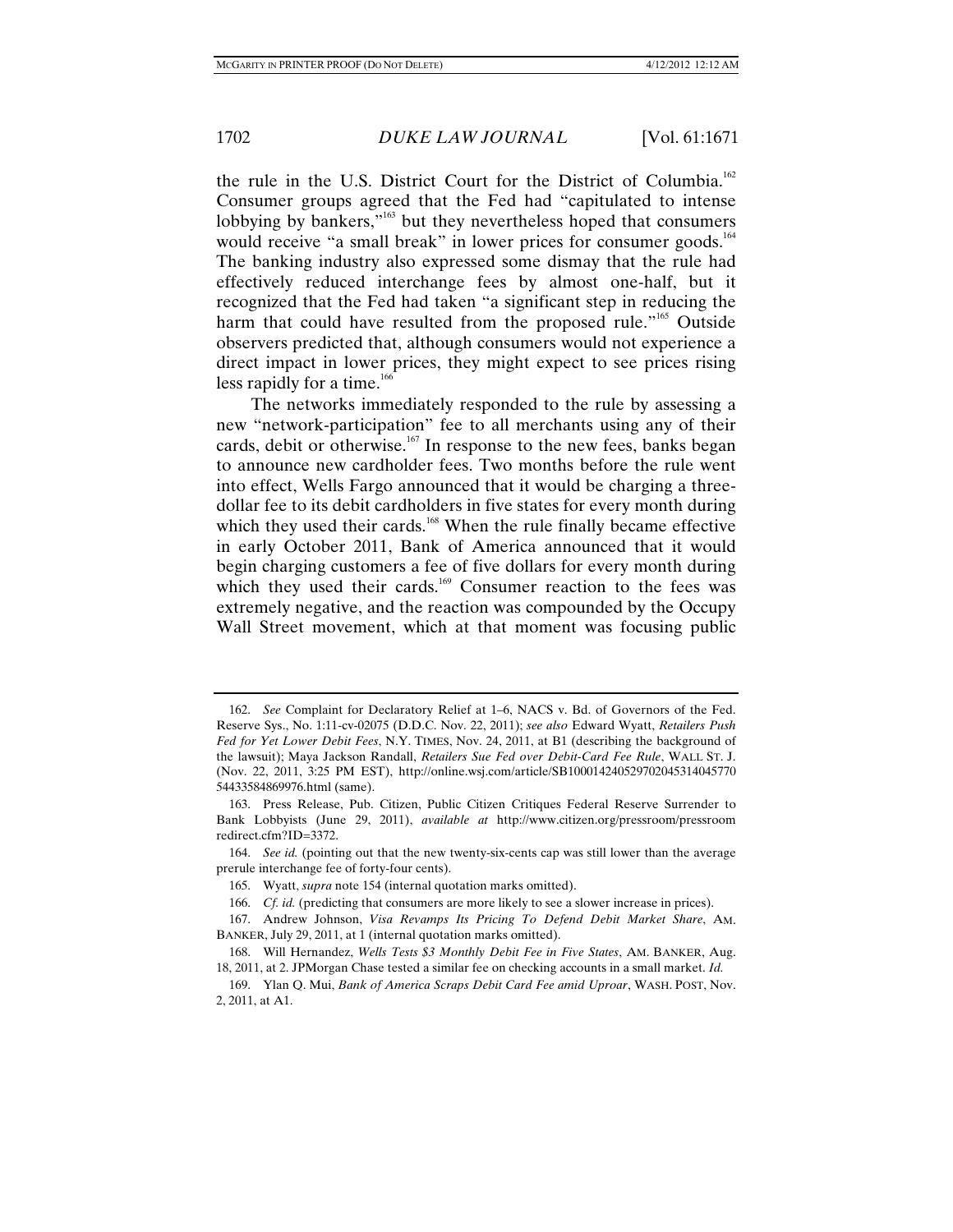attention on the misbehavior of large banks.<sup>170</sup> More than  $300,000$ people signed an online petition to stop the cardholder fee, and 21,000 people pledged to close their accounts with Bank of America.<sup>171</sup> A month later, Bank of America and the other banks rescinded the fees. $172$ 

## II. SOME CHARACTERISTICS OF BLOOD-SPORT RULEMAKING

The interchange-fee rulemaking experience illustrates how stakeholders in high-stakes rulemakings have begun going beyond the conventional responses to rulemaking initiatives by adopting a new toolbox of strategies better suited to the deeply divided political economy. If the players on one side of the policy debate perceive that they are unlikely to prevail in the administrative arena, they will move the implementation game to another arena—the White House, a congressional hearing, a political fundraising dinner, a think-tank white paper, talk-radio programs, attack advertising, telephone solicitation and "push polls," or Internet blogs. Many of these new venues were amply used in the battle that accompanied the interchange-fee rulemaking. In addition, although lawyers for the stakeholders employ the careful language of administrative law in arenas in which that language is expected, spokespersons and allies also employ the heated rhetoric of modern political discourse in arenas in which that language is more likely to succeed. This Part probes these, among other, contours of blood-sport rulemaking.

## *A. Thoroughgoing Participation*

The stakeholders that employ blood-sport strategies continue to play vigorously on the traditional fields of notice-and-comment rulemaking. They submit extensive filings during the comment period, testify at hearings, and participate in related exercises such as negotiated rulemaking.173 Affected entities with the financial resources to do so submit lengthy briefs containing hundreds and

 <sup>170.</sup> *Id.*

 <sup>171.</sup> *Id.*

 <sup>172.</sup> Tara Siegel Bernard, *Bank of America Drops Plan for Debit Card Fee*, N.Y. TIMES, Nov. 2, 2011, at A1.

 <sup>173.</sup> *See* Wagner, *supra* note 5, at 1371 ("The rulemaking review game, for example, produces incentives for stakeholders to fill the record with intricate details, raise every conceivable argument, err on the side of including attachments that may not be terribly helpful, engage in negotiations outside of formal notice-and-comment parameters, and raise every litigation threat within their grasp.").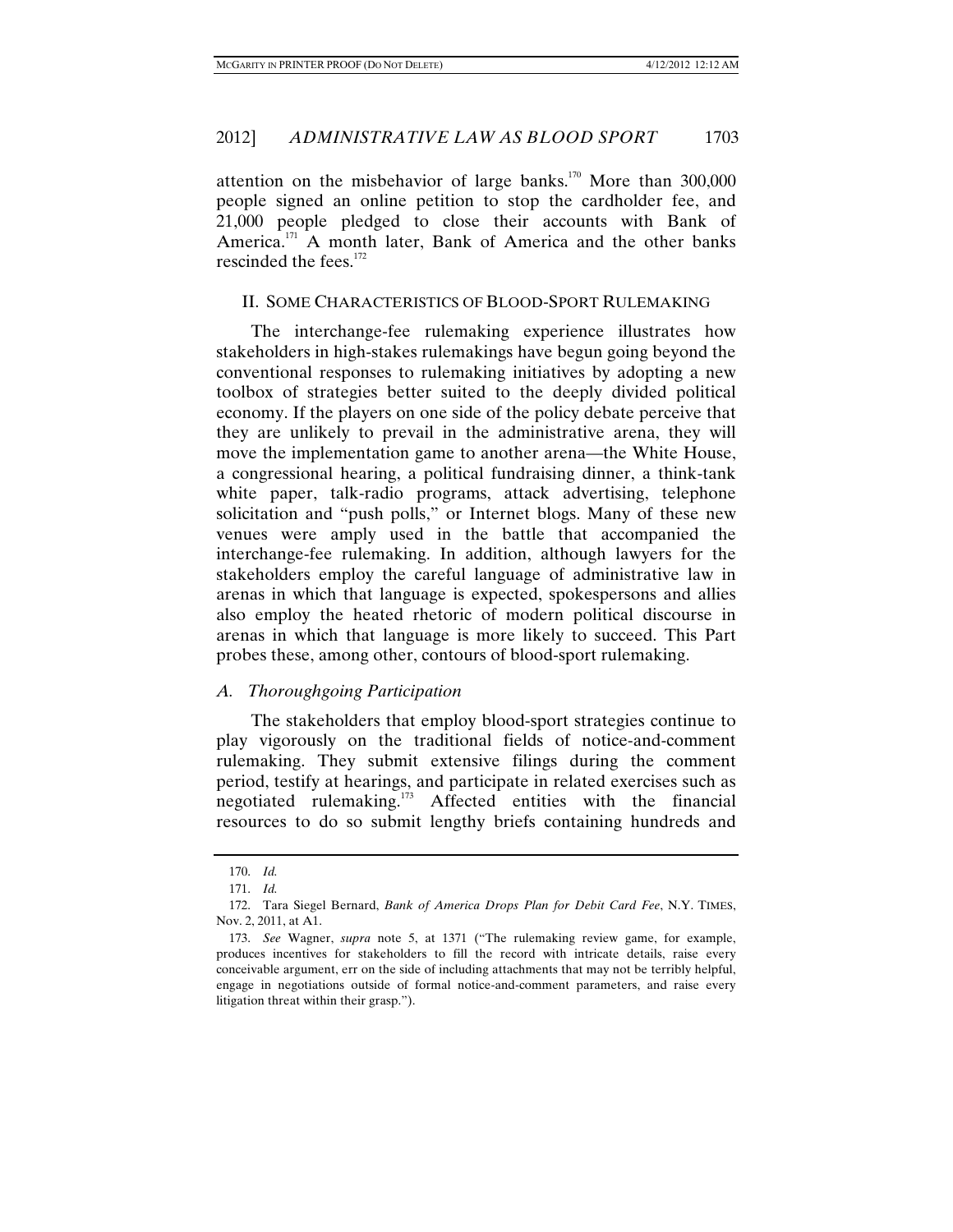even thousands of pages of information, analysis, and argumentation that can quickly lead to what Professor Wendy Wagner characterizes as "information excess."<sup>174</sup> These submissions also constitute the factual basis for subsequent judicial challenges to the substance of the agency's final rule.<sup>175</sup> Empirical analyses of public comments in informal rulemakings generally reach the unremarkable conclusion that regulated industries typically dominate the public-comment process.176 Moreover, regulatee participation has a discernible impact on rulemaking outcomes. The result can be "information capture" the "excessive use of information and related information costs as a means of gaining control over regulatory decisionmaking in informal rulemakings."177 A 2011 study of the Environmental Protection Agency (EPA) rules regulating hazardous air pollutants concluded that substantive changes to the rules in response to public comments favored industry over public-interest groups by a five-to-one margin.<sup>178</sup> Information capture is by no means a new phenomenon, but the incentive to overwhelm an agency with information will generally be higher in the context of high-impact rules that are likely to give rise to blood-sport battles.

## *B. Vigorous Lobbying*

Companies and trade associations with an interest in major rulemakings sometimes hire in-house or outside lobbyists to assist their efforts to affect rulemaking outcomes long before the publication of notices of proposed rulemaking in the *Federal* 

 <sup>174.</sup> *Id.* at 1355; *cf. id.* at 1331 (noting that "parties have little reason to economize on the information they submit to agencies" because they "are not held to any limits on the information they file, nor must they assume any of the costs the agency incurs in processing their voluminous filings").

 <sup>175.</sup> *Cf. id.* at 1381 ("Given the high level of deference that typically occurs during judicial review, regulated parties will perceive major advantages to getting in at the ground floor, before the proposed rule is published.").

 <sup>176.</sup> *See, e.g.*, Marissa Martino Golden, *Interest Groups in the Rule-Making Process: Who Participates? Whose Votes Get Heard?*, 8 J. PUB. ADMIN. RES. & THEORY 245, 252–53 (1998) (finding that "business commenters" dominate the rulemaking process at the EPA and the National Highway Traffic Safety Administration, submitting between 66.7 and 100 percent of the comments); Wagner et al., *supra* note 5, at 128 ("[I]ndustry comments . . . comprised over 81% of the comments submitted on [hazardous air pollutants] rules during the notice-andcomment period  $\dots$ ").

 <sup>177.</sup> Wagner, *supra* note 5, at 1325.

 <sup>178.</sup> *See* Wagner et al., *supra* note 5, at 131 n.2 ("Industry enjoyed more affirmative changes relative to the public interest for 87% of the rules.").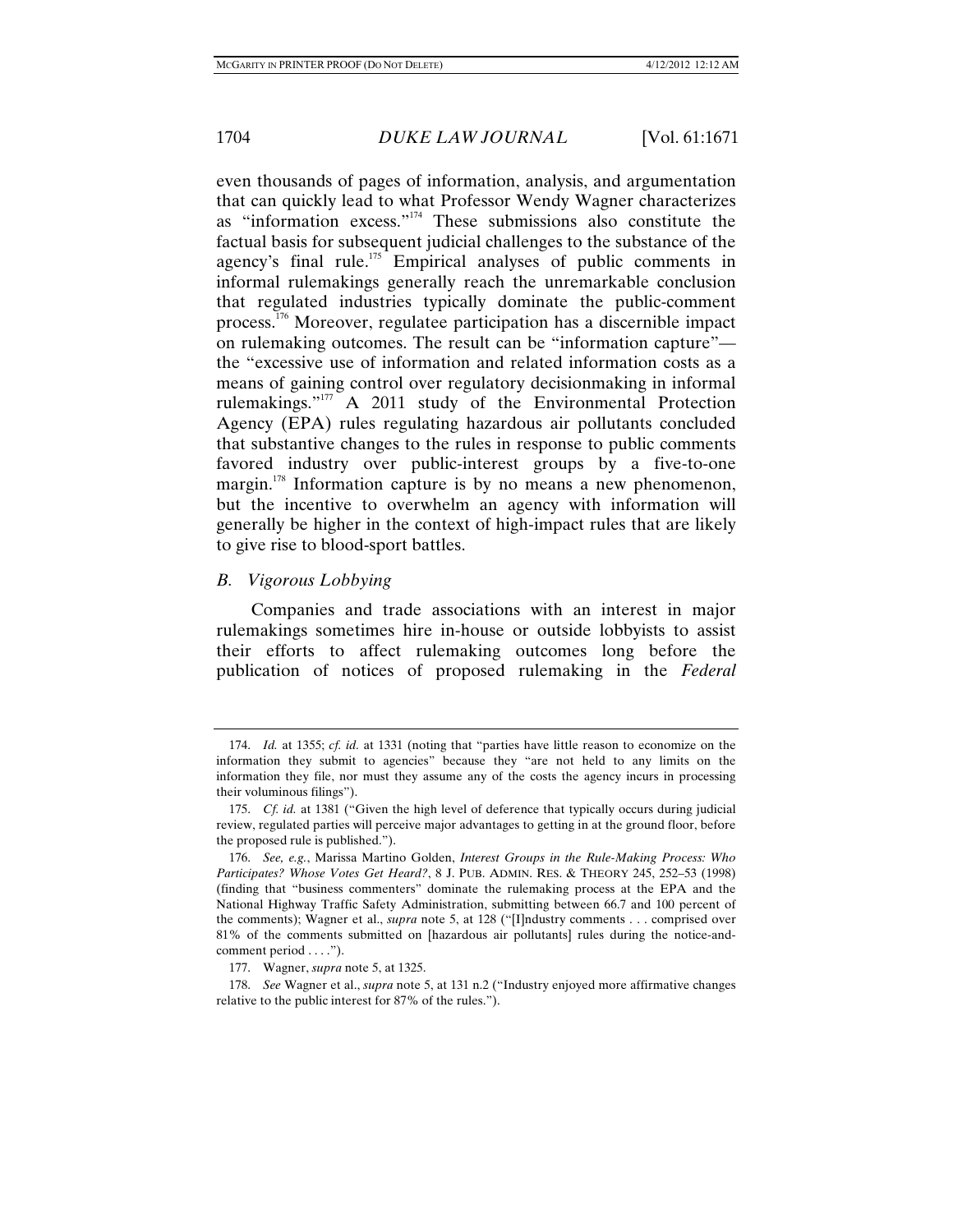*Register*. 179 The lobbyists are generally familiar with the agency, often because they are former employees, and they maintain close personal contacts with agency personnel to gain information on the likely content of proposed and final regulations.<sup>180</sup> Knowing that their rulemaking activities are being carefully watched by companies and interest groups that have the power to influence the White House or Congress, agency staffers may "attempt to placate these monitors by formulating rules that are more palatable to them than the rules that otherwise would be sent to the agency head."<sup>181</sup>

The agency's technical staff and economists are usually heavily dependent on others for the information needed to prepare agency analyses and craft agency proposals.<sup>182</sup> Consequently, those entities with access to the needed information—often the regulated companies—may "enjoy special advantages in the [rulemaking] process."183 Both before and after the formal comment period on a rule, during which time the agencies often place the content of communications with outsiders in the public record, "informationally endowed stakeholders and agency staff can negotiate regulatory policies in the shadows, where they are typically free of mandatory docket and recordkeeping requirements."<sup>184</sup>

Shadow conversations are not limited to technical staff and economists. High- and mid-level officials at most agencies are also generally willing to meet with lobbyists from beneficiary groups and affected industries both before and after the publication of the notice of proposed rulemaking to receive information, hear legal and policy arguments, and entertain suggestions for change.<sup>185</sup> As the banking

 <sup>179.</sup> *See* William F. West, *Formal Procedures, Informal Processes, Accountability, and Responsiveness in Bureaucratic Policy Making: An Institutional Policy Analysis*, 64 PUB. ADMIN. REV. 66, 69–70 (2004) (describing prenotice participation in rulemaking and highlighting concerns among agency officials about ex parte contacts); *see also supra* Part I.F.

 <sup>180.</sup> *See* Mark Seidenfeld, *The Psychology of Accountability and Political Review of Agency Rules*, 51 DUKE L.J. 1059, 1079 (2001) ("[R]epresentatives of interest groups directly affected by an agency program are likely to be repeat players who maintain stable channels of communications with agency staff members.").

 <sup>181.</sup> *Id.* at 1079–80.

 <sup>182.</sup> *See* Wagner, *supra* note 5, at 1380 ("In most complex rulemakings, the agency appears to be quite dependant on knowledgeable stakeholders to educate it about critical issues peculiarly within their grasp.").

 <sup>183.</sup> *Id.* at 1365.

 <sup>184.</sup> *Id.* at 1366.

 <sup>185.</sup> *Cf.* E. Donald Elliott, *Re-Inventing Rulemaking*, 41 DUKE L.J. 1490, 1492–93 (1992) ("No administrator in Washington turns to full-scale notice-and-comment rulemaking when she is genuinely interested in obtaining input from interested parties. . . . To secure the genuine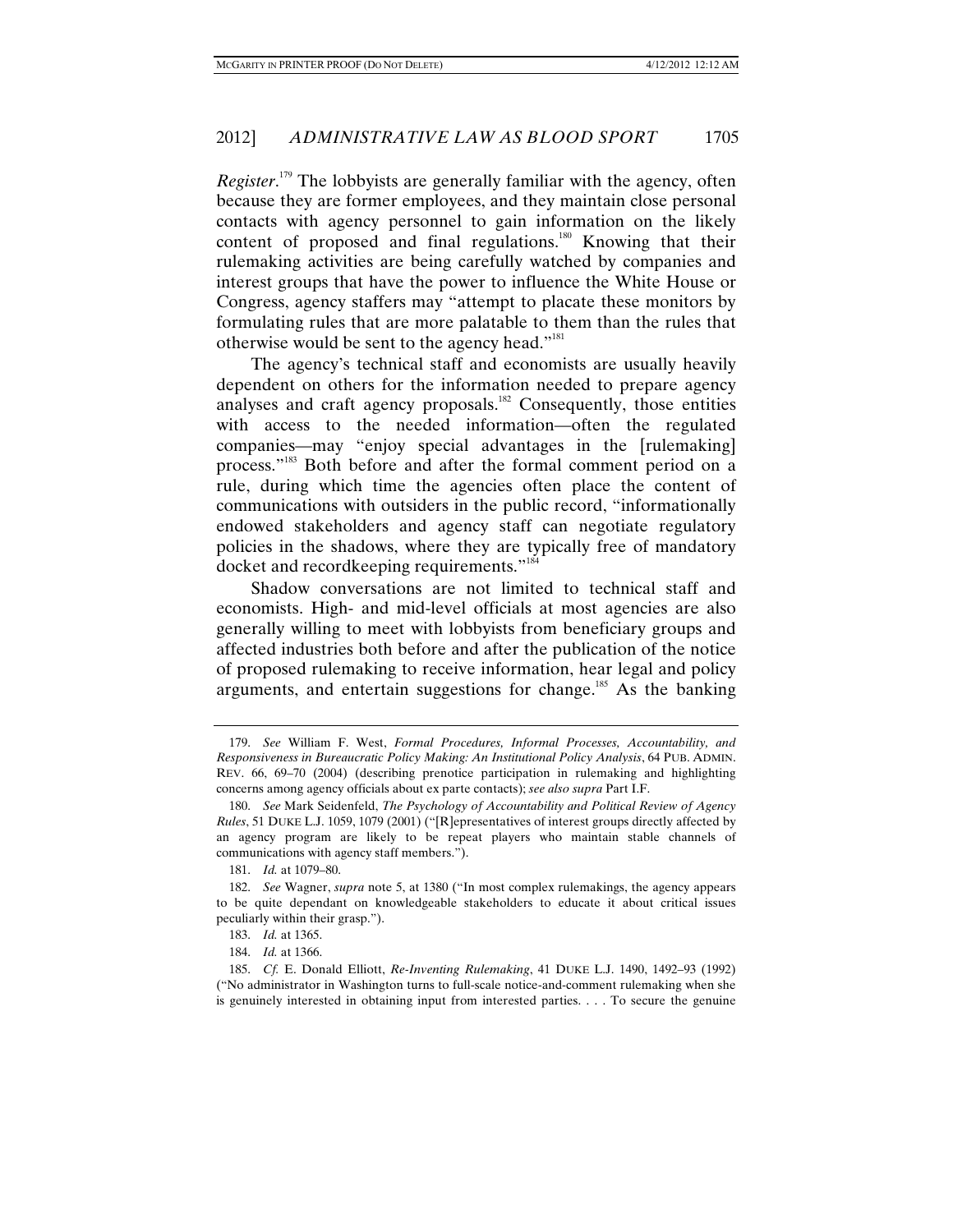agencies began to implement the requirements of the Dodd-Frank Act, the president of the Financial Services Forum, an industry trade association, stressed that it was "critical to have a seat at the table and participate in a dialogue."186 Representatives of financial-services companies met with officials implementing the Dodd-Frank Act's controversial Volcker Rule on more than 350 occasions before the agencies had even issued a notice of proposed rulemaking.<sup>187</sup> Officials at OIRA are likewise willing to meet with affected groups both before and during the time that OIRA is reviewing a rule.<sup>188</sup> A study of 1,056 rules about which OIRA met with outside groups found that 43 percent of those meetings took place before the rule had been released to the public.189 These sorts of meetings undoubtedly influence the content of at least some of the rules that the agencies

 187. Jean Eaglesham & Victoria McGrane, *Behind Scenes, Battle for Face Time as Regulators Craft Rule's Wording*, WALL ST. J., Oct. 12, 2011, at C2. Executives from the U.S. Chamber of Commerce met on an almost daily basis with officials in the banking agencies and in the new CFPB during its formative stages. Eric Lichtblau & Robert Pear, *Rule Makers Emerge from the Shadows*, N.Y. TIMES, Dec. 9, 2010, at A32. Goldman Sachs representatives met with the staff of the Commodity Futures Trading Commission fifty-five times during the last half of 2010 as the agency worked on the derivatives regulations that would be crucial to Goldman's bottom line. Jim Puzzanghera, *Goldman Sachs Flexes Its Lobbying Muscle*, L.A. TIMES, July 5, 2011, at B1.

 188. *See* RENA STEINZOR, MICHAEL PATOKA & JAMES GOODWIN, CTR. FOR PROGRESSIVE REFORM, BEHIND CLOSED DOORS AT THE WHITE HOUSE (2011) (discussing OIRA's meetings with outside parties while conducting formal and informal reviews of proposed agency rules); U.S. GEN. ACCOUNTING OFFICE, GAO-03-929, RULEMAKING: OMB'S ROLE IN REVIEWS OF AGENCIES' DRAFT RULES AND THE TRANSPARENCY OF THOSE REVIEWS 69 (2003) ("There was evidence that outside parties had contacted OIRA before or during OIRA's formal review period regarding about half of the significantly changed rules . . . ."); *see also* Steven Croley, *White House Review of Agency Rulemaking: An Empirical Investigation*, 70 U. CHI. L. REV. 821, 852–65 (2003) (providing an empirical analysis of OIRA's meetings with outside parties during the rulemaking process); *OMB Meets with Environmental Groups, Industry To Discuss Interstate Transport Rule*, 42 ENV'T REP. 1374 (2011). Another example of the intense lobbying of agencies and the White House is the "lobbying blitz" that for-profit colleges aimed at the Department of Education in response to the Department's efforts to promulgate regulations protecting prospective students from false and misleading solicitations. Eric Lichtblau, *With Lobbying Blitz, Profit-Making Colleges Diluted New Rules*, N.Y. TIMES, Dec. 10, 2011, at A1.

189. STEINZOR ET AL., *supra* note 188, at 10.

reality, rather than a formal show, of public participation, a variety of techniques is available from informal meetings with trade associations and other constituency groups, to roundtables, to floating 'trial balloons' in speeches or leaks to the trade press . . . ."); Seidenfeld, *supra* note 180, at 1078 ("One suspects that agency staff also maintains contacts with representatives from affected interest groups . . . .").

 <sup>186.</sup> Schwartz, *supra* note 109 (quoting Rob Nichols) (internal quotation mark omitted); *see also* Robert Kuttner, *Too Big To Be Governed?*, AM. PROSPECT, Dec. 2010, at 28, 28 (quoting former FDIC chairman Sheila Bair, who observed that "[e]very lawyer in town [was] on the payroll of one bank or another").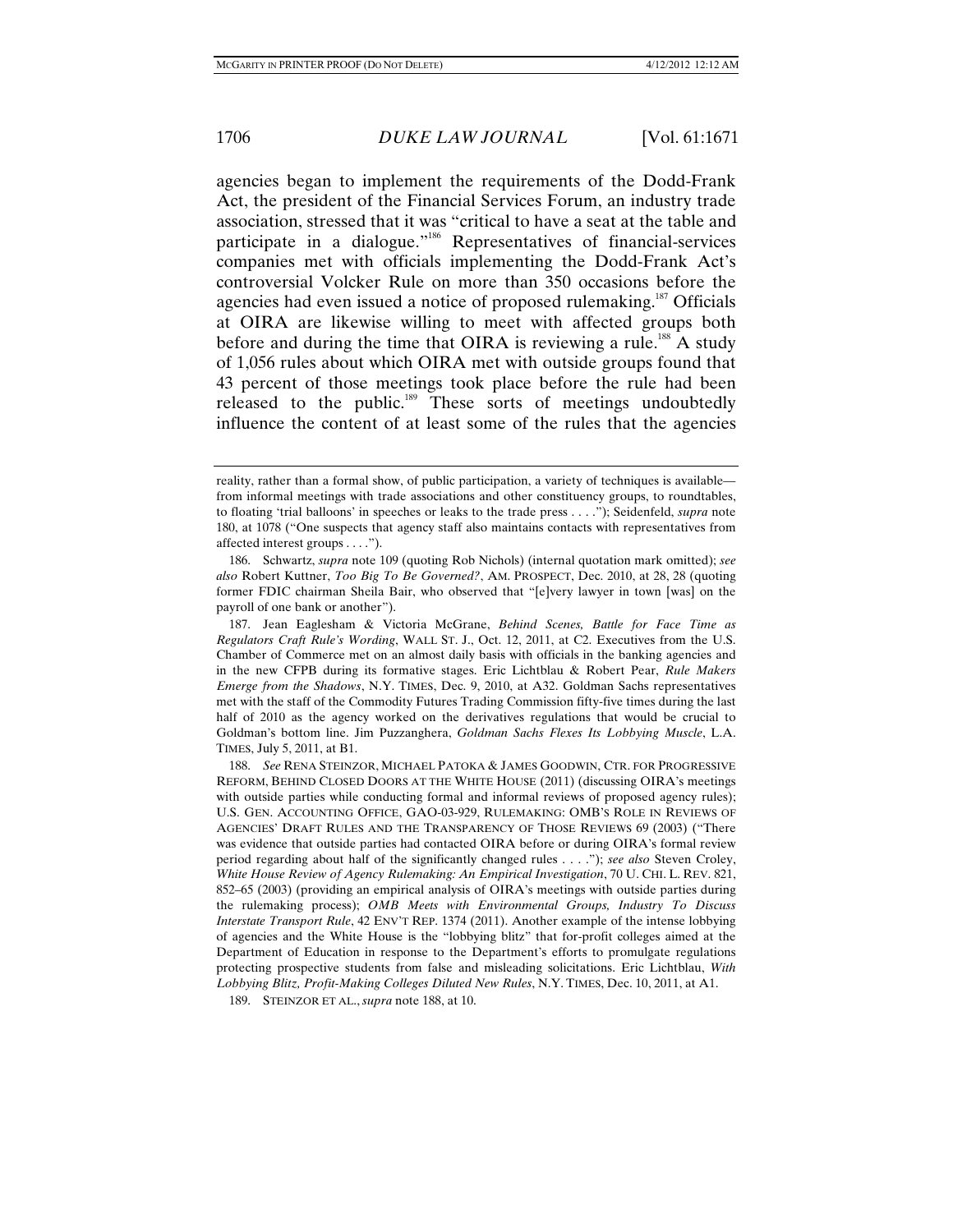ultimately propose, or the participants would not spend their time and money setting them up. $1^{100}$ 

In high-stakes rulemakings, lobbyists and the industries that employ them can sometimes exert sufficient pressure on agencies, either directly or indirectly through the intervention of important members of Congress, to take the additional step of meeting with the ultimate agency decisionmakers. For example, lobbyists for the Luminant Corporation were sufficiently influential to secure a meeting between company executives and EPA Administrator Lisa Jackson to discuss easing Luminant's transition into compliance with the agency's cross-state rule limiting the interstate transport of air pollutants.<sup>191</sup> As a result of this meeting, the EPA increased Luminant's share of the initial allowances to emit two pollutants.<sup>192</sup> Influential lobbyists can also prevail upon political operatives in the White House to persuade the head of OIRA or even the president to intervene in the decisionmaking process. For example, President Obama ordered EPA Administrator Jackson to withdraw a relatively stringent potential standard for ground-level ozone after a lobbyist

 <sup>190.</sup> *See* Croley, *supra* note 188, at 876–77 ("While the type of interest groups represented at meetings do not predict a greater likelihood that a rule will be changed among the set of rules that are the subject of meetings, clearly rules that are the subject of meetings are more likely to be changed among the set of all rules under review. Thus, even if an OIRA meeting itself is not the cause of a change in a rule, a meeting reflects some underlying dynamic that leads to a change in a rule."); Seidenfeld, *supra* note 180, at 1073 (concluding that industry has better access to OIRA and the White House than public-interest groups do); Wagner, *supra* note 5, at 1366 ("Although proposed rules, on the surface, appear to be drafted by agency staff based on internal technical analyses, most of them are likely the result of extensive negotiations with interested parties that remain unrecorded and perhaps even unacknowledged.").

 <sup>191.</sup> Jessica Coomes, *Jackson Among Top EPA Officials Working with Luminant on Compliance with Air Rule*, 42 ENV'T REP. 2119 (2011).

 <sup>192.</sup> *EPA, Activists Reject Luminant Blaming Transport Rule for Plant Closures*, INSIDE EPA, Sept. 16, 2011, *available at* Factiva, Doc. No. EPAW000020110915e79g0000a; *see also Out of Thin Air: EPA's Cross-State Air Pollution Rule: Hearing Before the H. Comm. on Sci., Space & Tech.*, 112th Cong. (2011) *available at* http://science.house.gov/hearing/full-committeehearing-epas-cross-state-air-pollution-rule (prepared statement of Regina McCarthy, Assistant Administrator for Air and Radiation, U.S. Environmental Protection Agency) ("Based on technical information companies have recently provided, we are initiating a process to increase the emissions 'budget' for Texas by tens of thousands of additional tons . . . ."); Jessica Coomes, *EPA Official Signals Agency's Flexibility in Cross-State Air Rule Implementation*, 42 ENV'T REP. 2118 (summarizing the EPA's effort to increase Texas's emissions budget); Coomes, *supra* note 191 (noting Administrator Jackson's personal involvement in the compliance-assistance effort); Elizabeth Souder & Randy Lee Loftis, *EFH Shutdown Plan Draws Skepticism*, DALL. MORNING NEWS, Sept. 16, 2011, at A1 (describing Luminant's complaints about the proposed rule and the EPA's efforts to assist the company with compliance, including giving away emissions allowances).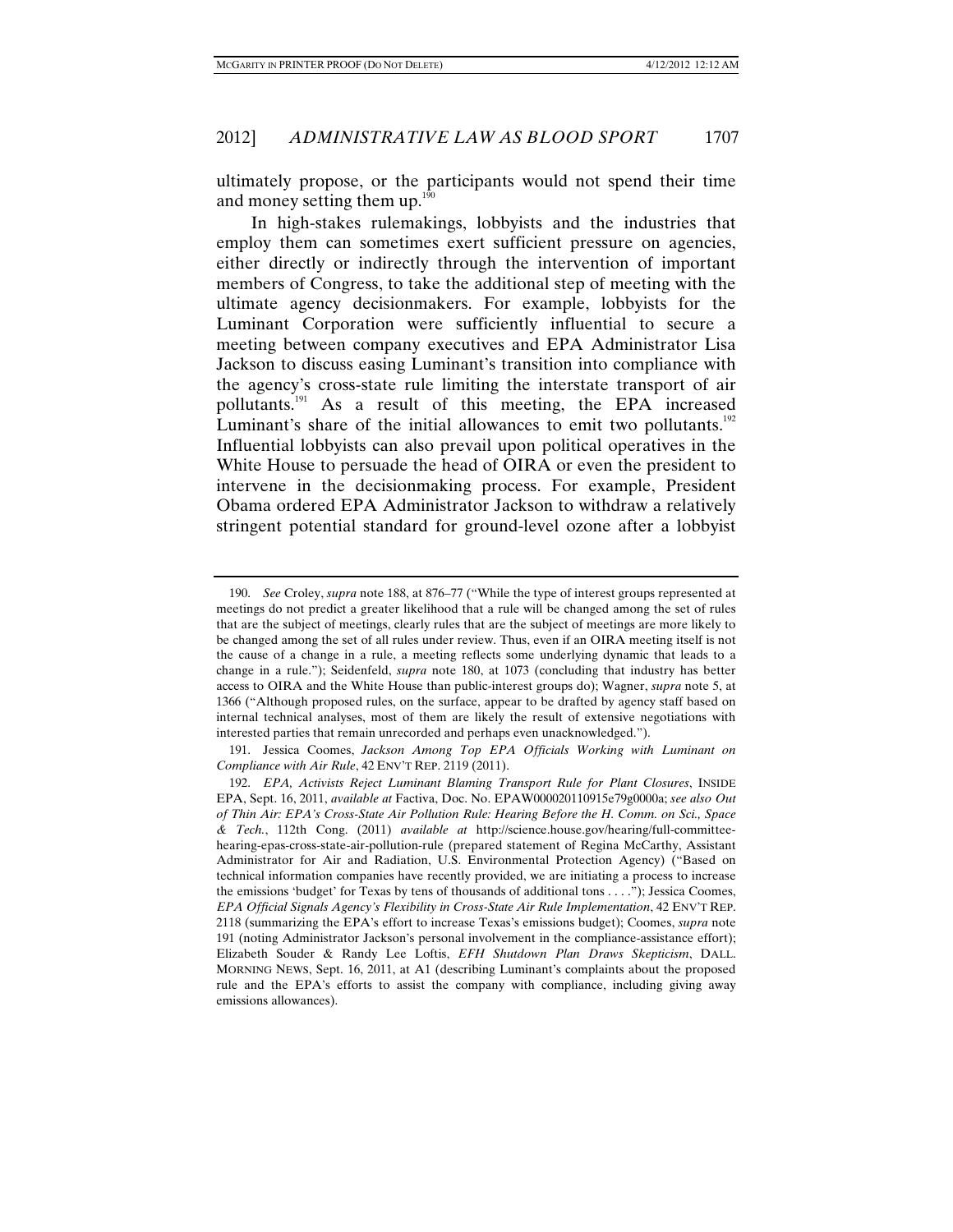for the American Petroleum Institute showed the White House chief of staff a map highlighting in red and blue the possible implications of that ozone standard for the president's ongoing reelection campaign. $193$ 

Additionally, companies and trade associations are well aware of the tendency of agency staff to tailor rules to fit the preferences of chairpersons of congressional committees.<sup>194</sup> Therefore, these organizations also employ lobbyists to generate pressure on the agency from key members of Congress through telephone calls and letters demanding information and explanations during the pendency of the rulemaking.<sup>195</sup> Occasionally, the efforts of the lobbyists are persuasive enough to generate a legislative response such as an amendment to the relevant statute or a limitation rider attached to must-pass legislation prohibiting the agency from spending any money on the rulemaking initiative.<sup>196</sup> When the industry elects to pursue a legislative response, lobbying efforts can increase dramatically, as demonstrated by the use of the Tester rider to delay the implementation of the Fed's interchange-fee rule.<sup>197</sup>

# *C. Public-Relations Campaigns and Attack Advertising*

A rulemaking initiative can be so important to affected interests that those affected organizations are willing to spend considerable

 <sup>193.</sup> John M. Broder, *Re-election Strategy Is Tied to a Shift on Smog*, N.Y. TIMES, Nov. 17, 2011, at A1. Industry groups also launched a public-relations offensive against the rule that included letter-writing campaigns and advertisements in periodicals read by Washington, D.C., policymakers. *Id.*

 <sup>194.</sup> *Cf.* Seidenfeld, *supra* note 180, at 1082 ("[T]raditional congressional oversight of agency rulemaking may induce the agency to tailor the rule to the preferences of members of the oversight committee, especially the chairpersons of such committees.").

 <sup>195.</sup> The American Bankers Association and the Independent Community Bankers Association, both of which were very active in the interchange-fee rulemaking and related congressional oversight, spent \$2.2 million and \$1 million respectively on lobbying during the first quarter of 2011. Richard Newman, *Wall St. Reform Battle Escalates*, STAR-LEDGER (Newark), June 26, 2011, at 1. Goldman Sachs alone spent \$1.3 million lobbying during the first four months of 2011. Puzzanghera, *supra* note 187. All told, the banks and their trade associations spent more on lobbying the banking agencies and Congress during the first quarter of 2011—\$27 million—than they did during the same period in 2010 when the debate over the Dodd-Frank Act was at its most intense—\$26.3 million. McGrane, *supra* note 102; *see also* Ben Protess, *Wall Street Lobbyist Aims To 'Reform the Reform*,*'* N.Y. TIMES DEALBOOK BLOG (July 14, 2011, 11:06 AM), http://dealbook.nytimes.com/2011/07/14/wall-street-lobbyists-try-toreform-the-reform (reporting that the banking industry spent an estimated \$52 million on lobbying during the first quarter of 2011).

 <sup>196.</sup> *See* McGarity, *supra* note 25.

 <sup>197.</sup> *See supra* Part I.I.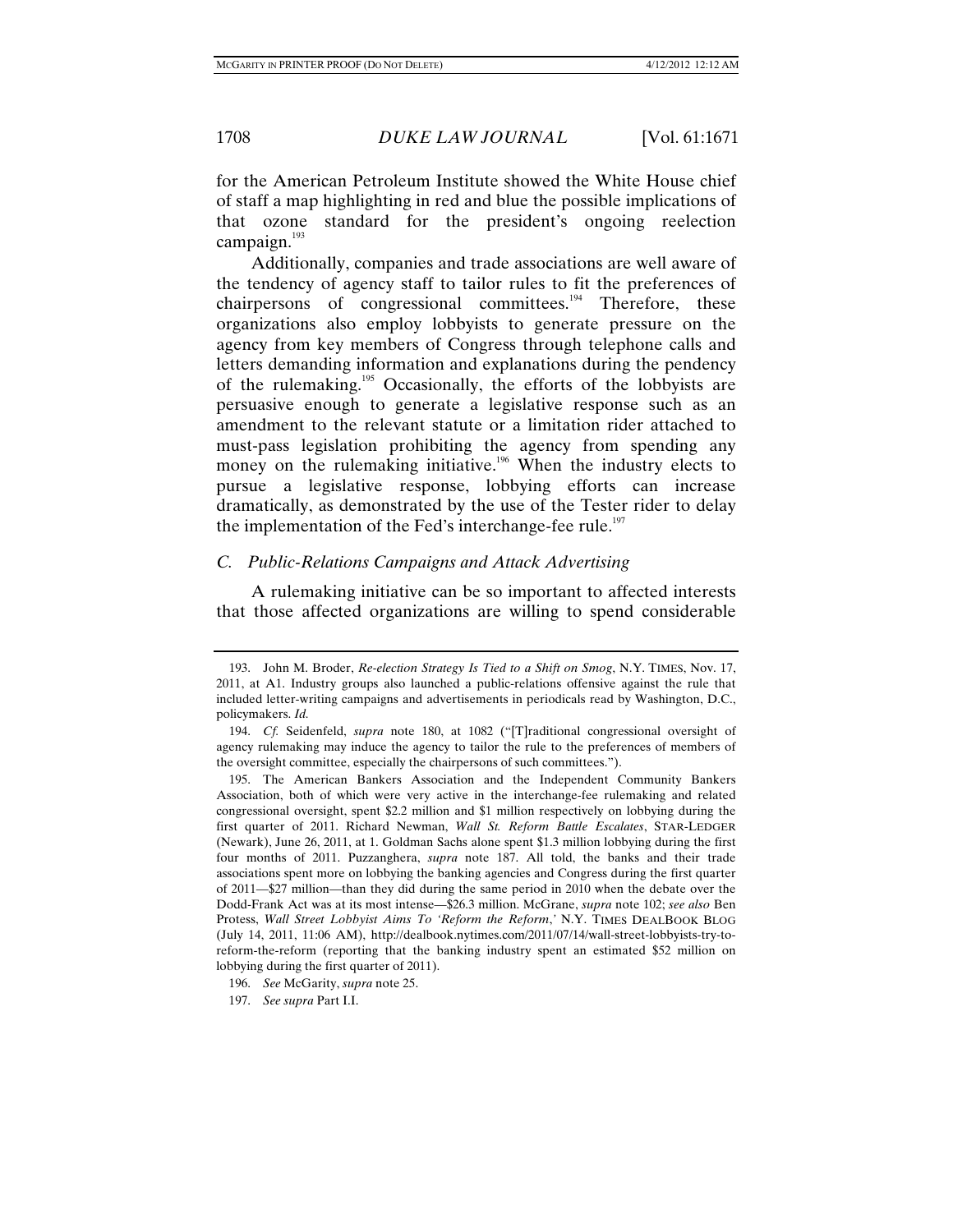sums on public-relations campaigns and advertising to influence the rulemaking outcome.198 One goal of these campaigns is to sway agency decisionmakers, who, like everyone else, watch television, read the newspaper, and travel on the local trains and buses. Another goal of these campaigns is to generate letters, emails, and phone calls from ordinary citizens to the agency or Congress demanding that the proposed rule be overturned or modified. Affected companies and interest groups can enhance the public response by working with grassroots organizations such as FreedomWorks, a prominent force behind the Tea Party movement, $199$  to educate the public about the proposed regulation and its possible economic consequences.<sup>200</sup>

#### *D. Coordination with Think Tanks, Media Pundits, and Bloggers*

Any agency launching a rulemaking initiative of any consequence can expect to be the object of sometimes thoughtful, but more often scornful, criticism from think tanks, media pundits, and bloggers. The American Enterprise Institute, the CEI, the American Legislative Exchange Council, and the Mercatus Institute, for example, are frequent critics of federal rulemaking activities.<sup>201</sup>

 <sup>198.</sup> *See supra* note 122 and accompanying text; *see also* Erica Hepp, Note, *Barking up the Wrong Channel: An Analysis of Communication Law Problems Through the Lens of Media Concentration Rules*, 85 B.U. L. REV. 553, 569–71 (2005) (describing the advertising and publicrelations campaigns in response to Federal Communications Commission (FCC) consideration of media-ownership rules in the mid-2000s).

 <sup>199.</sup> *See generally* Press Release, FreedomWorks for Am., FreedomWorks Launches Super PAC, "FreedomWorks for America" at Florida CPAC (Sept. 23, 2011), *available at* http://www. freedomworksforamerica.org/press-releases/freedomworks-launches-super-pac-freedomworksfor-america-at-florida-cpac (announcing the formation of the FreedomWorks for America super PAC and associating it with the Tea Party movement).

 <sup>200.</sup> While the EPA was in the process of promulgating two high-stakes rules regulating emissions from power plants, FreedomWorks criticized the EPA for going "behind Congress's back" to create "a series of unnecessary 'train wreck' environmental regulations" that would impose "hundreds of billions of dollars of costs on the economy." James Hammerton, *The Train Wreck at the Obama EPA*, FREEDOMWORKS (July 21 2011), http://www.freedomworks.org/ blog/jhammerton/the-train-wreck-at-the-obama-epa.

 <sup>201.</sup> *See, e.g.*, DONALD T. CRITCHLOW, THE CONSERVATIVE ASCENDANCY 118–22 (2007) (discussing the American Enterprise Institute); ROSS GELBSPAN, THE HEAT IS ON 64–70 (1997) ("[T]he Republican majority on the [House Subcommittee on Energy and the Environment] introduced their big guns in the case against ozone science—Fred Singer and several witnesses from ideologically conservative think tanks, including the Competitive Enterprise Institute . . . ."); DAVID MICHAELS, DOUBT IS THEIR PRODUCT 181 (2008) (discussing the CEI and its efforts to challenge various EPA publications); JOHN MICKLETHWAIT  $\&$  ADRIAN WOOLDRIDGE, THE RIGHT NATION 49 (2004) (noting that the American Enterprise Institute is "[t]he oldest conservative think tank in Washington"); DAVID M. RICCI, THE TRANSFORMATION OF AMERICAN POLITICS 160–61 (1993) (describing the development of the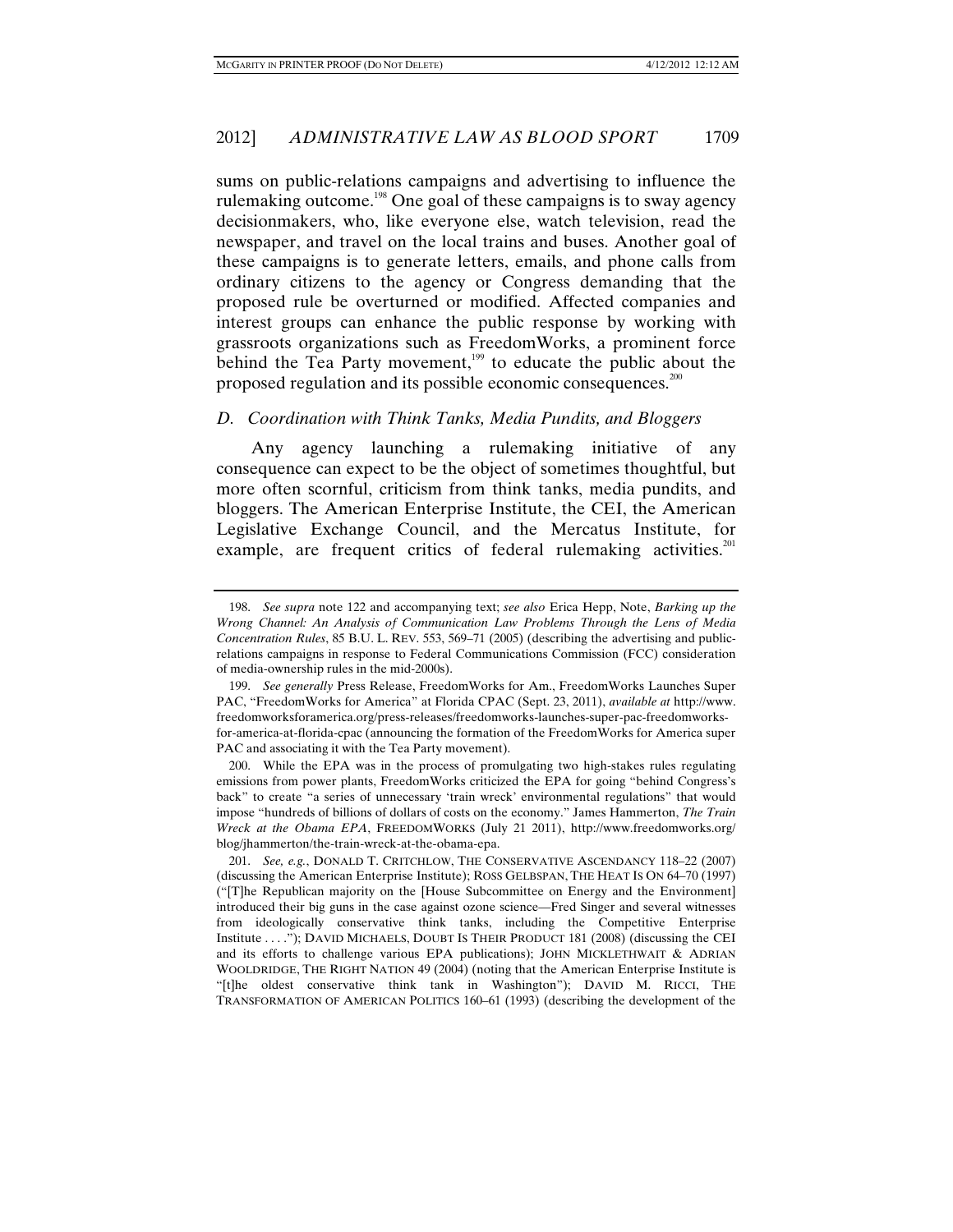Because they can satisfy journalists' demands for sound bites and titillating anecdotes within the timeframes demanded by media deadlines, think tanks are an attractive source of information for reporters.<sup>202</sup> Talk-show host Rush Limbaugh is also a frequent critic of federal rulemaking.203 When agency rulemaking initiatives attract media attention, the regulatees can usually depend on Limbaugh to come to their aid with ad hominem attacks on the agencies and agency leaders.<sup>204</sup> Limbaugh, for example, castigated the Durbin Amendment as the Fed was attempting to promulgate the implementing regulations.<sup>205</sup> High-profile talk-show hosts have been joined by dozens of bloggers and podcasters who oppose virtually any form of government intervention into the marketplace.<sup>206</sup>

American Enterprise Institute, including its 1971 emergence as a "Brookings-like think tank in opposition to the Carter administration"); Robert L. Borosage, *The Mighty Wurlitzer*, AM. PROSPECT, May 2002, at 13, 13 (discussing several think tanks, including the Heritage Foundation); Bob Davis, *In Washington, Tiny Think Tank Wields Big Stick on Regulation*, WALL ST. J., July 16, 2004, at A1 (discussing the Mercatus Institute's criticism of government regulation).

 <sup>202.</sup> *See* DAVID BROCK, THE REPUBLICAN NOISE MACHINE 52 (2004) ("[R]eporters quoted freely from conservative research . . . ."); WILLIAM GREIDER, WHO WILL TELL THE PEOPLE 300 (1991) ("The sponsored research at Washington think tanks has become a principal source for the ideas that reporters judge to be newsworthy and for the packaged opinions from 'experts' that reporters dutifully quote on every current subject."); JACOB S. HACKER & PAUL PIERSON, OFF CENTER 179 (2005) ("Over the past two decades, conservatives have succeeded in building a substantial media empire."); WILLIAM HALTOM & MICHAEL MCCANN, DISTORTING THE LAW 153 (2004) ("Most of the newspaper journalists . . . interviewed affirmed that they had received abundant reading material from tort reform groups and often had contacted such advocates for information or commentary on articles."); TRUDY LIEBERMAN, SLANTING THE STORY: THE FORCES THAT SHAPE THE NEWS 9 (2000) ("Conservative groups have learned to boil down their messages to fit the new model of soundbite journalism, leaving the details for the weighty studies and policy analyses disseminated in more elite venues."); Gregg Easterbrook, *Ideas Move Nations*, ATLANTIC MONTHLY, Jan. 1986, at 66, 69 (describing conservative think tanks' efforts to woo reporters and the reporters' eventual dependence on them).

 <sup>203.</sup> *See supra* text accompanying note 128.

 <sup>204.</sup> *See, e.g.*, *Quotes: The Big Voice on the Right*, THE RUSH LIMBAUGH SHOW (Sept. 22, 2011), http://www.rushlimbaugh.com/daily/2011/09/22/quotes the big voice on the right (characterizing the federal government as a "marauding band" issuing a "never-ending list of regulations" and calling Elizabeth Warren "a parasite who hates her host" and "[who] is willing to destroy the host while she sucks the life out of it").

 <sup>205.</sup> *See The Rush Limbaugh Show*, *supra* note 128 (blaming the Durbin Amendment for the increase in interchange fees).

 <sup>206.</sup> *See, e.g.*, COFFEE & MARKETS, http://coffeeandmarkets.com (last visited Apr. 11, 2012) (archiving such podcasts).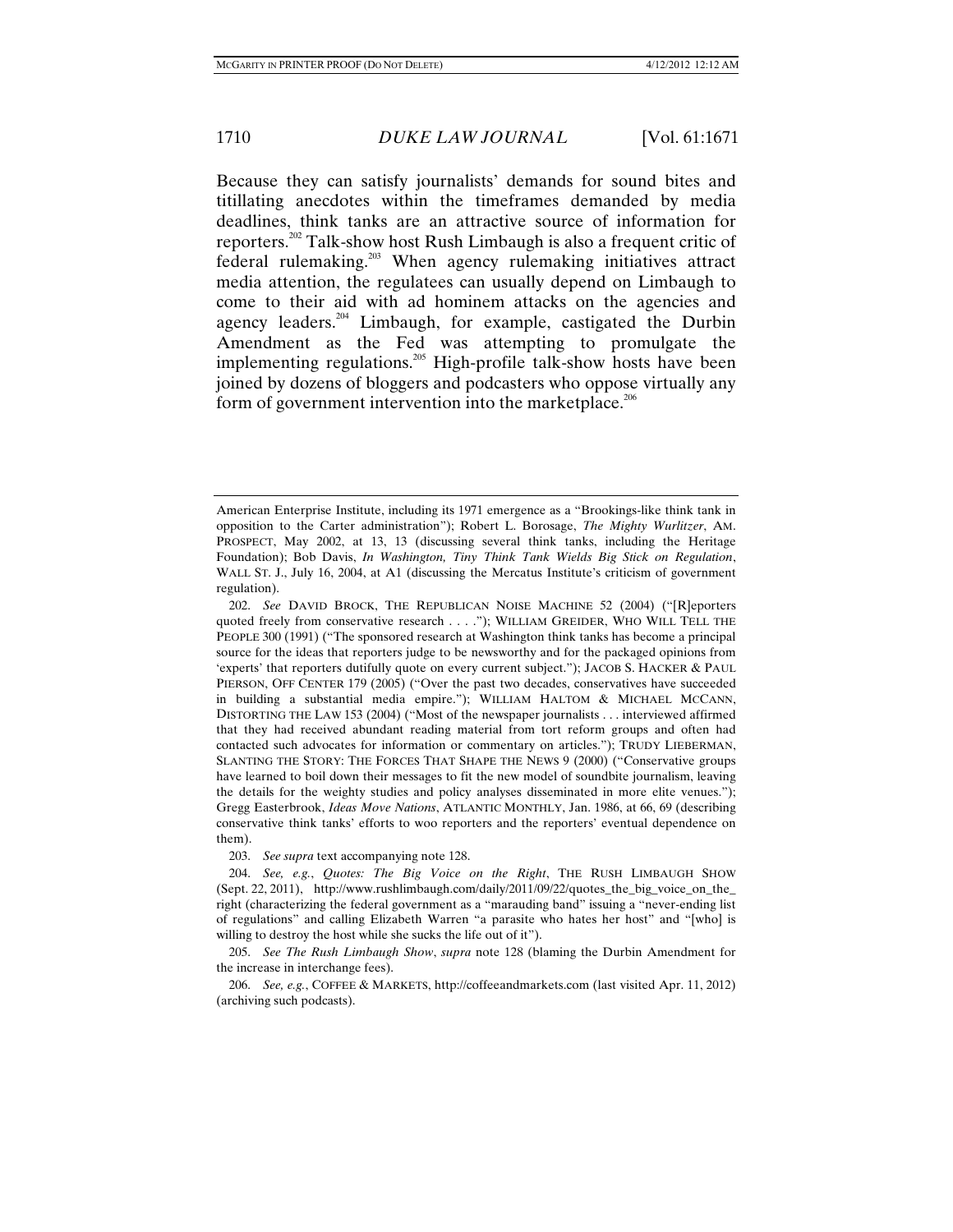# *E. Intense Congressional Oversight*

Congressional authorization and oversight committees have always paid careful attention to the major rulemaking activities of the agencies for which they are responsible.<sup>207</sup> Congressional monitoring, through oversight hearings and less formal communications between congressional and agency staff, allows influential members of Congress to convey their preferences to agencies regarding particular rulemaking initiatives.<sup>208</sup> As the political parties have become more ideologically unified, however, congressional committees controlled by one party have increasingly begun to push the boundaries of civility in overseeing rulemaking that is conducted by an administration controlled by the other party.<sup>209</sup> Congressional oversight committees acknowledge few restrictions on their power to force agencies to take actions that may or may not be consistent with the statutes enacted by prior Congresses, even though, under the rule of law, such restrictions exist to cabin agency discretion, a phenomenon that Professors J.R. DeShazo and Jody Freeman refer to as "disjointed majoritarianism."<sup>210</sup>

Much of what oversight committees do can fairly be characterized as "message politics," which Professor Neal Devins defines as the use of "the legislative process to make symbolic

 <sup>207.</sup> *See* Jack M. Beermann, *Congressional Administration*, 43 SAN DIEGO L. REV. 61, 130– 35, 138–39 (2006) (finding that Congress often "attempt[s] to influence the execution of the law by communicating directly with agency personnel"); McCubbins & Schwartz, *supra* note 22, at 176 (remarking that the "widespread perception that Congress has neglected its oversight responsibility is a widespread mistake"); Weingast & Moran, *supra* note 22, at 792 ("Congressional institutions . . . afford considerable influence [over agencies].").

 <sup>208.</sup> *Cf.* Seidenfeld, *supra* note 180, at 1077–78 (noting that "Congress asserts its influence on agencies" through "active monitoring by congressional committees both on a formal and informal level" and that, "[g]iven the threat of cuts in appropriations or statutory limitations on agency authority, agencies have a strong incentive to conform their actions to be at least acceptable to the committee chair and a majority of committee members").

 <sup>209.</sup> *See* Elena Kagan, *Presidential Administration*, 114 HARV. L. REV. 2245, 2311 (2001) ("[T]he possibility of significant legislative accomplishment . . . has grown dim in an era of divided government with high polarization . . . ."); *cf.* Daryl J. Levinson & Richard H. Pildes, *Separation of Parties, Not Powers*, 119 HARV. L. REV. 2311, 2344 (2006) (asserting that electoral accountability is least effective "when party control of government is divided"); Levinson & Pildes, *supra*, at 2363 (citing Kagan) ("Dean Kagan convincingly shows that, in an era of cohesive and polarized parties, divided government tends to displace policymaking from the legislative to the administrative process."); McCubbins & Schwartz, *supra* note 22, at 165 (remarking that "neglect of oversight has become a stylized fact: widely and dutifully reported, it is often bemoaned, sometimes explained, but almost never seriously questioned").

 <sup>210.</sup> J.R. DeShazo & Jody Freeman, *The Congressional Competition To Control Delegated Power*, 81 TEX. L. REV. 1443, 1500 (2003).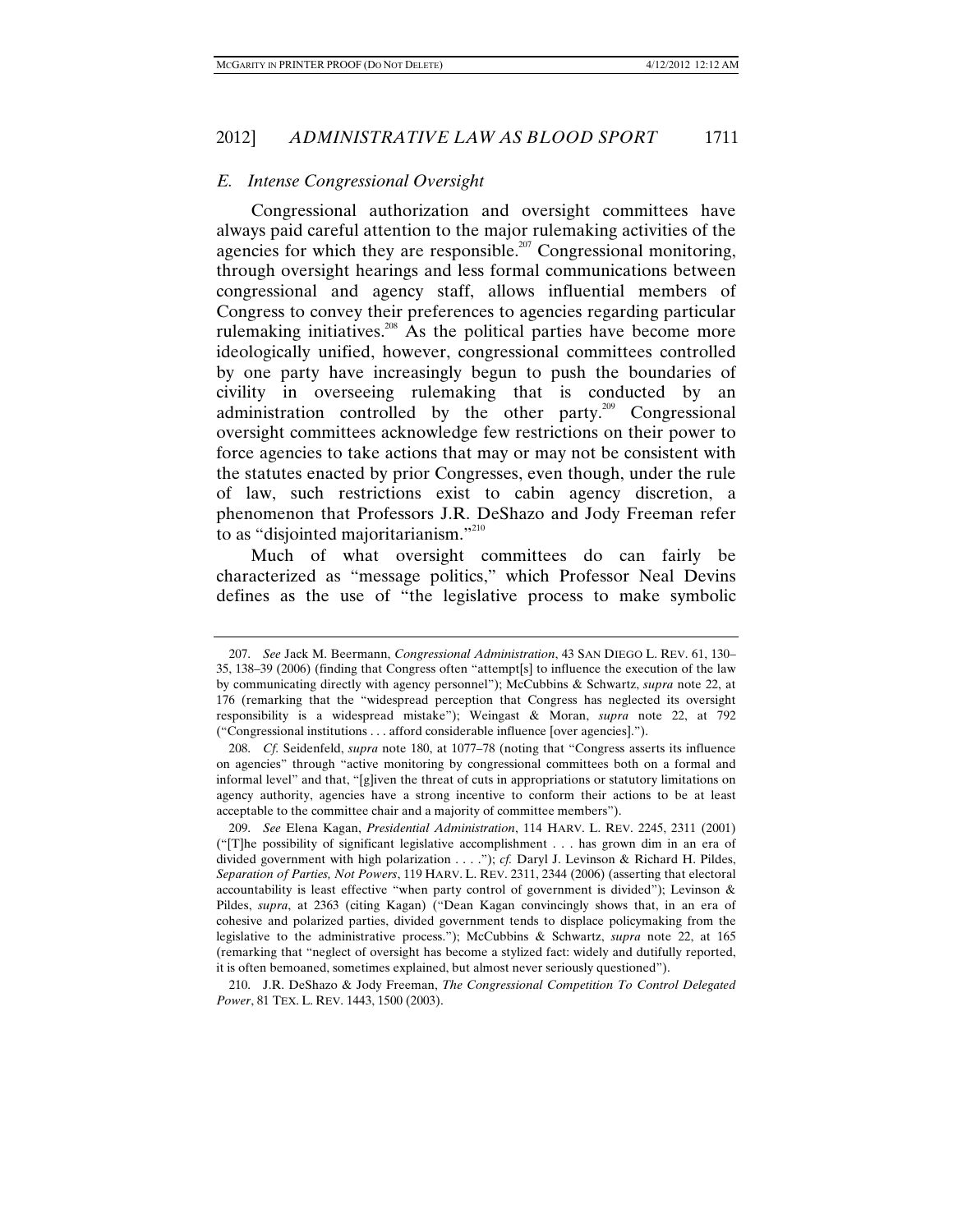statements to voters and other constituents."<sup>211</sup> During blood-sport confrontations over agency rulemaking, the intended recipients of these messages are the companies, trade associations, and interest groups that battle over rulemaking initiatives in the agencies.<sup>212</sup> But the committees have the power to do much more than send messages. Agency leaders know that congressional committees have the power to amend agency statutes, cut agency budgets, and generally make life miserable for executive-branch officials who must testify in legislative and oversight hearings.<sup>213</sup> One prominent industry lobbyist observed in 2010 that "[i]f a regulator knows they're going to get yelled at on Capitol Hill, that influences their decisions."214

The 2010 elections ushered in a new focus on agency oversight. Just as banking agencies were promulgating the initial Dodd-Frank regulations, the midterm elections returned the House of Representatives to Republican control<sup>215</sup> and left the Democratic Party with a razor-thin majority in the Senate.<sup>216</sup> The fact that the Tea Party movement, which emphasized limited government and deregulation, played an important role in selecting the Republican candidates during primary season<sup>217</sup>—and arguably influenced the outcome of many general elections—placed regulatory oversight even

 <sup>211.</sup> Neal Devins, *Party Polarization and Congressional Committee Consideration of Constitutional Questions*, 105 NW. U. L. REV. 737, 758 (2011) (internal quotation marks omitted); *see also* Beermann, *supra* note 207, at 125 (noting that oversight hearings "provide an opportunity for members of Congress to express their views, often consisting of displeasure with the agency's performance, to agency personnel and the voting public").

 <sup>212.</sup> *Cf.* Seidenfeld, *supra* note 180, at 1078 ("[C]ommittee members [may] wait[] until the interest groups that are affected by proposed agency actions come to them to complain about such actions. Such complaints act like a fire alarm, which, when rung, stimulates the committee to begin hearings and investigations. One suspects that agency staff also maintains contacts with representatives from affected interest groups and tries to keep such groups sufficiently placated to dissuade them from sounding the alarm to the oversight committee." (footnote omitted)).

 <sup>213.</sup> *See* Beermann, *supra* note 207, at 121 ("Informal [congressional] oversight and supervision often take place with a threat in the background that if an agency does not align its actions with the desires of legislators, it will find itself subject to legislation including changes to the substance of its program, changes to its structure, reductions or reallocations of its budget or targeted appropriations riders.").

 <sup>214.</sup> Schwartz, *supra* note 109 (quoting an industry lobbyist) (internal quotation marks omitted).

 <sup>215.</sup> *See House Big Board*, N.Y. TIMES, http://elections.nytimes.com/2010/results/house/bigboard (last visited Apr. 11, 2012) (listing the House election results).

 <sup>216.</sup> *See Senate Big Board*, N.Y. TIMES, http://elections.nytimes.com/2010/results/senate/bigboard (last visited Apr. 11, 2012) (listing the Senate election results).

 <sup>217.</sup> Kate Zernike, *Shaping Tea Party Passion into Campaign Force*, N.Y. TIMES, Aug. 26, 2010, at A1 ("FreedomWorks has made Tea Party conservatives the surprise community organizing force of the 2010 midterm elections . . . .").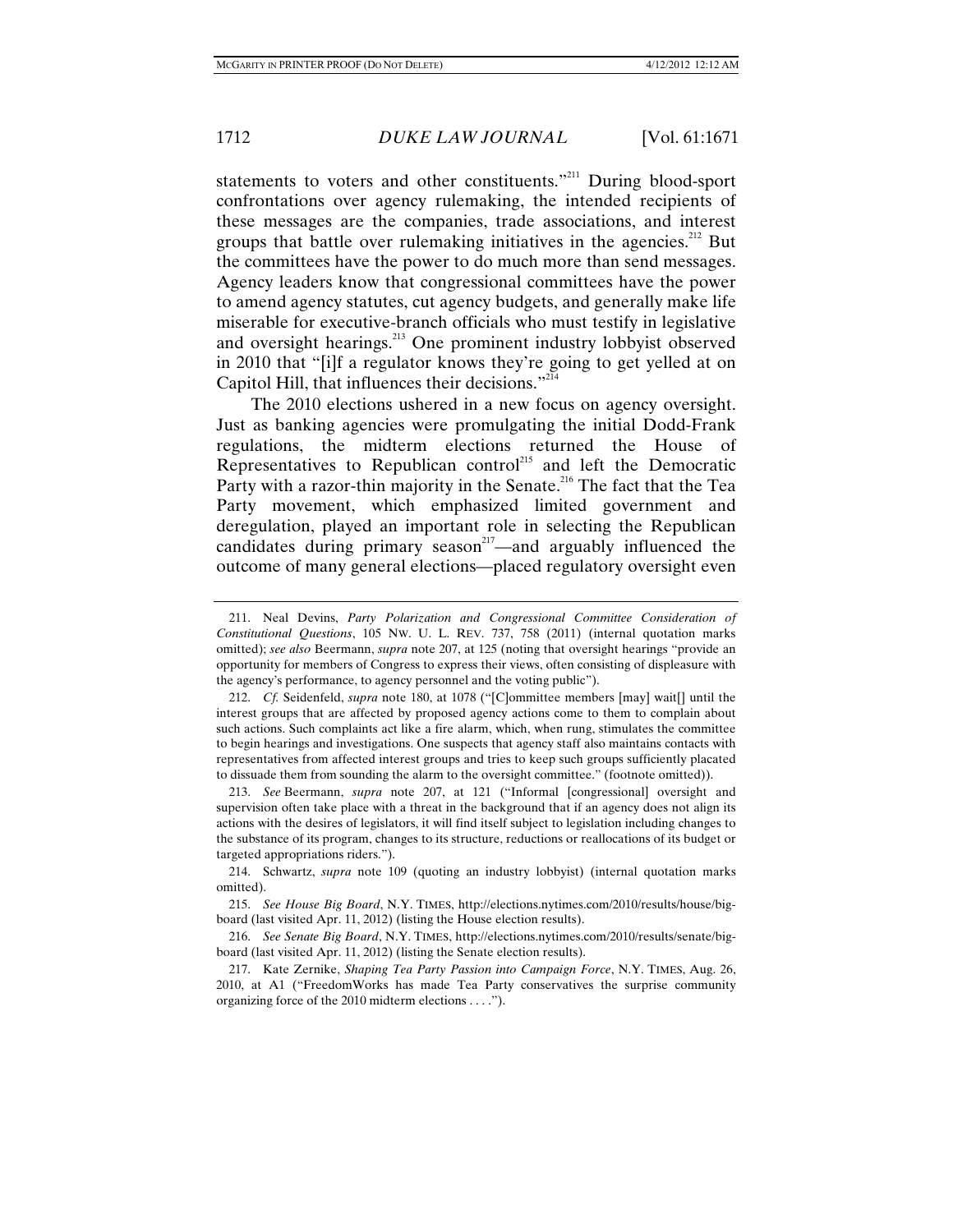higher on the House leadership's list of priorities. The new chairman of the House Committee on Oversight and Government Reform, Darrell Issa, promised to subject the regulators in the Obama administration to "seven hearings a week, times 40 weeks."<sup>218</sup> The new chairman of the House Committee on Financial Services, Spencer Bachus, explained that he believed that the purpose of the federal banking agencies was "to serve the banks."<sup>219</sup> The new chairman of the Subcommittee on Financial Institutions and Consumer Credit, Shelley Moore Capito, announced that one of her top priorities would be to "reshape" several provisions of the Dodd-Frank Act. $220$ 

As discussed in Part I, the House committees that oversee financial-services regulation actively interjected themselves into the interchange-fee rulemaking while the comment periods for the rules were open and the agency was actively considering incoming comments.<sup>221</sup> The hearings gave the interests favored by the committee leadership a second opportunity to influence the agency's deliberations. They also gave committee members—no doubt armed with questions prepared by lobbyists—an opportunity to crossexamine agency decisionmakers on issues of law, policy, and fact that the agency was in the process of resolving in the context of the rulemaking. These interactions conveyed a none-too-subtle warning that the agency would likely suffer adverse consequences if the final rules were not friendlier to banking interests than the initial proposals.

 <sup>218.</sup> Editorial, *The Corporate House*, N.Y. TIMES, Jan. 6, 2011, at A26 (quoting Rep. Issa) (internal quotation marks omitted). The committee held a number of hearings with provocative titles. *E.g.*, *How a Broken Process Leads to Flawed Regulations: Hearing Before the H. Comm. on Oversight & Gov't Reform*, 112th Cong. (2011); *Regulatory Impediments to Job Creation: Hearing Before the H. Comm. on Oversight & Gov't Reform*, 112th Cong. (2011).

 <sup>219.</sup> Jay Fitzgerald, *Barney Frank Lays into Successor*, BOS. HERALD, Dec. 16, 2010, at 29 (quoting Rep. Bachus) (internal quotation mark omitted).

 <sup>220.</sup> Stacy Kaper, *New Subcommittee Chairs Target CFPB, GSE Reform*, AM. BANKER, Dec. 10, 2010, at 1 (quoting Rep. Capito).

 <sup>221.</sup> *See* Robert Schmidt, *Wall Street Banking on GOP To Push Its Legislative Goals*, PITT. POST-GAZETTE, Sept. 19, 2010, at A10 (stating that Wall Street will try to persuade members of Congress to influence the new financial regulations); Jean Eaglesham, Deborah Solomon & Victoria McGrane, *Reprieve for Wall Street Is Expected To Be Limited*, WALL ST. J. (Nov. 4, 2010), http://online.wsj.com/article/SB10001424052748704506404575592762664134550.html (describing the committees' plans for involvement in the rulemaking); *see also supra* notes 129– 42 and accompanying text.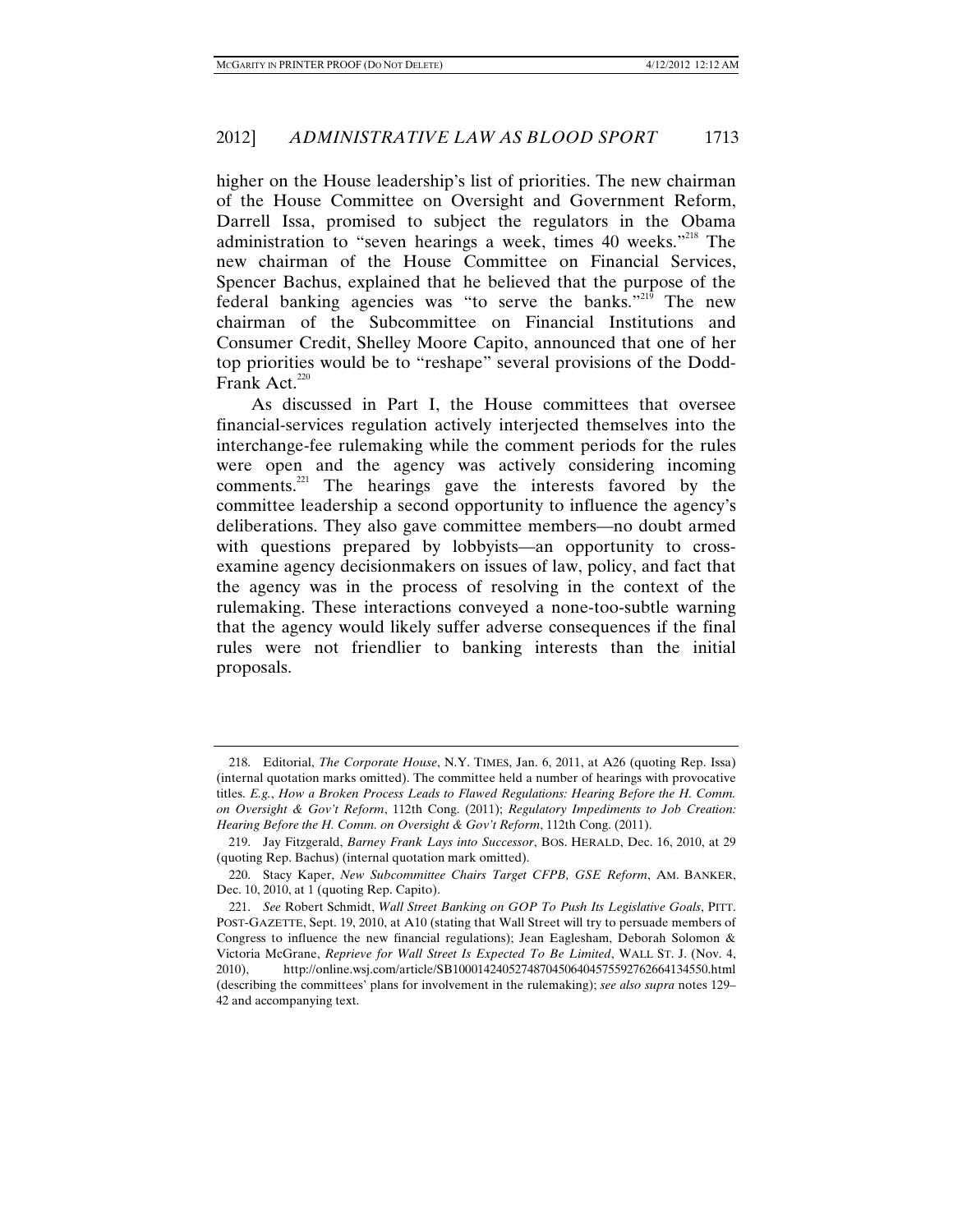# *F. Lengthy Confirmation Battles*

At the outset of any new administration, interest groups attempt to persuade the White House to appoint to agency leadership positions people who are likely to favor the groups' interests in future high-stakes rulemakings. Industry groups will oppose, and beneficiary groups will support, nominees who are likely to be aggressive regulators.222 Both will promise a difficult confirmation fight if the president nominates a disfavored candidate.223 And if the president nevertheless chooses such a candidate, the groups will press members of the relevant Senate committee to ask hard questions during the confirmation hearings and to vote against confirmation.<sup>224</sup> Industry champions in the Senate will often extract substantive concessions from the administration by holding up nominations until some deregulatory condition has been met.<sup>225</sup> To the extent that they can deliver the votes, senators representing the interests of beneficiary groups will do the same.

In a highly partisan era, one in which the "Advice and Consent of the Senate"226 really means the consent of a supermajority of sixty senators, $227$  it is not especially difficult to hold up a presidential

226. U.S. CONST. art. II, § 2, cl. 2.

 <sup>222.</sup> For example, consumer groups strongly supported Elizabeth Warren, a strong consumer advocate, to be the first head of the CFPB, but banking interests strongly opposed her candidacy. *See* Binyamin Appelbaum, *Warren's Candidacy Raises a Partisan Debate*, N.Y. TIMES, July 26, 2010, at B1 (noting that "[b]ankers oppose[d] [Warren's] nomination" because she had "invented the idea" of the CFPB).

 <sup>223.</sup> *Cf.* Beermann, *supra* note 207, at 110–11 ("[T]he Senate has a say in personnel and can refuse to approve appointments if it expects that the nominee will not execute the law in the manner favored by the Senate. This power is often used to 'convince' the President to nominate an individual favored by an influential Senator . . . ." (footnote omitted)).

 <sup>224.</sup> *See id.* at 123 n.286 (citing Steven G. Calabresi, *Some Normative Arguments for the Unitary Executive*, 48 ARK. L. REV. 23, 50–55 (1995)) (listing confirmation hearings as one of the "ways in which congressional committees insinuate themselves into the execution of the law").

 <sup>225.</sup> For example, Senator David Vitter blocked a vote on President Obama's candidate to head the Department of Interior's Fish and Wildlife Service until the Department had granted fifteen permits for deepwater drilling in the waters where the Deepwater Horizon disaster had spewed oil into the Gulf of Mexico for three months in 2009. Binyamin Appelbaum, *Nominees at Standstill as G.O.P. Flexes Its Muscle*, N.Y. TIMES, June 20, 2011, at A17. At that point, Senator John Barrasso placed a hold on the nomination until the Department could conduct a review of the protected status of wolves. *Id.*

 <sup>227.</sup> *Cf.* JULIET EILPERIN, FIGHT CLUB POLITICS 36–40 (2006) (describing the growing partisan divide and animosity in Washington). Historically, it took a two-thirds majority (sixtyseven votes) to break a filibuster by invoking cloture, but a post-Watergate rules change in 1975 changed the requisite number of votes to sixty. David Nather, *A Liberal Dose of Disappointment*, 67 CQ WEEKLY 1947, 1951 (2009). As filibusters became easier to break,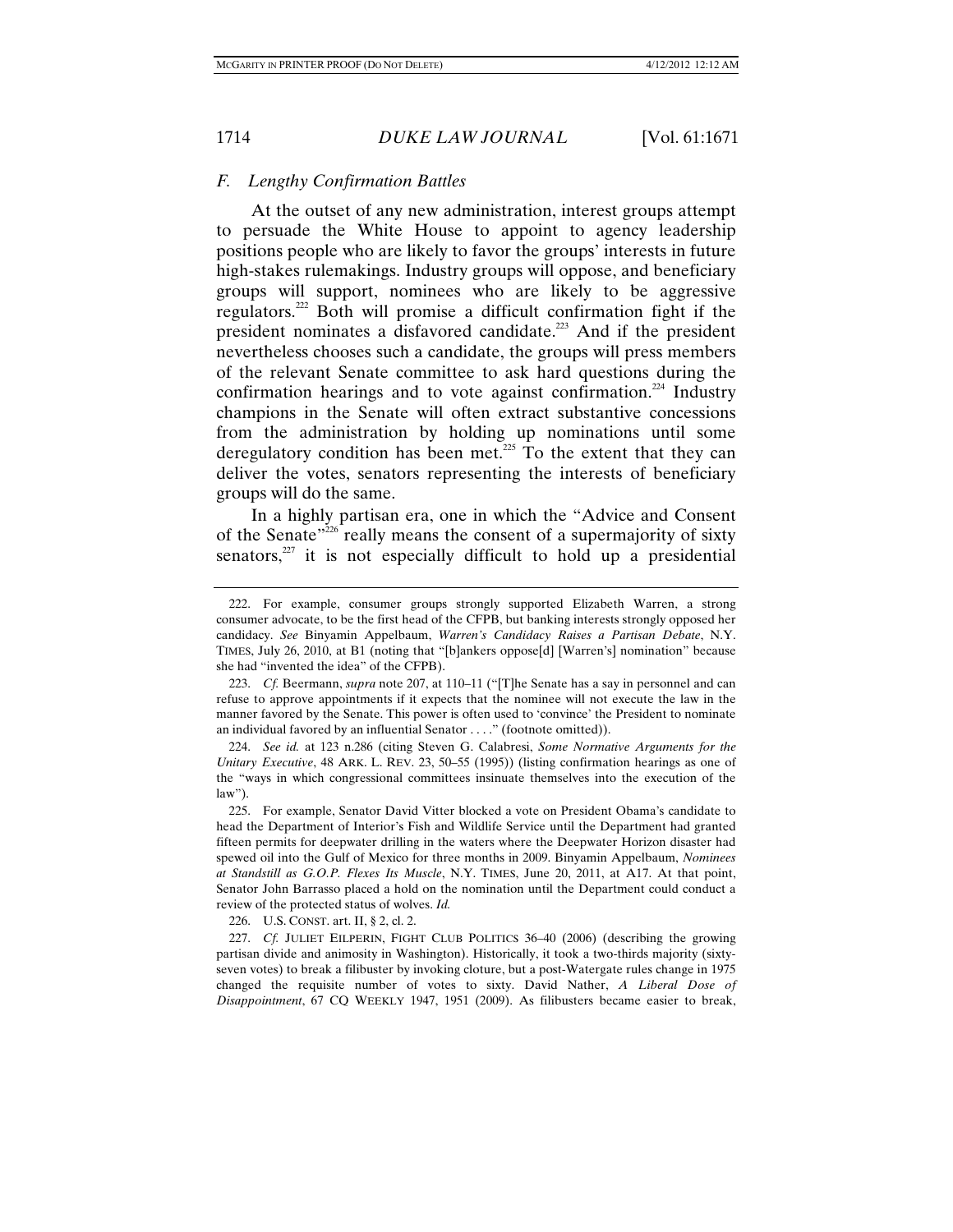nominee indefinitely. For example, not long after President Obama had nominated Professor Peter Diamond to a position on the Federal Reserve Board of Governors, Senator Richard Shelby placed a hold on the nomination.<sup>228</sup> The fact that Professor Diamond received the Nobel Prize in Economics while his nomination was on hold<sup> $229$ </sup> did not improve his chances; the hold had nothing to do with his qualifications. Senator Shelby was adamantly opposed to the nomination, rather, because he had problems with Professor Diamond's "economic philosophy."<sup>230</sup> Because Senator Shelby's ideological objection had the tacit support of at least thirty-nine other Republican senators, the nomination languished for many months until Professor Diamond ultimately withdrew from the process in  $disgust.<sup>231</sup>$ 

Long, drawn-out confirmation battles can deprive agencies of much-needed talent in leadership positions in the early stages of an administration when aggressive action is most feasible.<sup>232</sup> Extended confirmation processes are therefore more strategically advantageous to regulated entities that prefer agencies to engage in as little regulation as possible. Beneficiary groups may also oppose probusiness nominees, but they risk hamstringing the agency during the confirmation process. At the extreme, industry groups can use the confirmation process to stop an agency in its tracks. In one instance, Senator Shelby and forty-four other Republican senators, with the strong backing of the banking industry, refused to confirm *any* nominee to head the new CFPB until the president had agreed to replace the director of the agency with a five-member board composed of both Republicans and Democrats.233 Because the CFPB

228. Appelbaum, *supra* note 225.

Senators were less reluctant to employ the strategy. *Id.* During the 111th Congress, the Democratic leadership apparently assumed that Republican senators would vote in lock-step against any cloture motion. Because the leaders were unwilling to hold up the legislative process by forcing a real filibuster, sixty votes were needed to pass any significant legislation. *See infra* notes 283–88 and accompanying text.

 <sup>229.</sup> *Id.* 

 <sup>230.</sup> *Id.* (quoting Sen. Shelby).

 <sup>231.</sup> Zachary A. Goldfarb & Neil Irwin, *Leadership Gaps May Hit Financial Policymaking*, WASH. POST, June 7, 2011, at A15.

 <sup>232.</sup> For example, Senate Republican who were critical of the new CFPB established by the Dodd-Frank Act effectively prevented the agency from promulgating any rules under its new authority by promising to filibuster any vote to confirm Richard Cordray to be the head of the agency. Ben Weyl, *GOP's Procedural Blockade*, 69 CQ WEEKLY 1846 (2011).

 <sup>233.</sup> *See* Kate Davidson & Cheyenne Hopkins, *GOP Move Likely To Force CFPB Recess Appt*, AM. BANKER, May 6, 2011, at 1 (noting Senator Shelby's involvement in the blockage);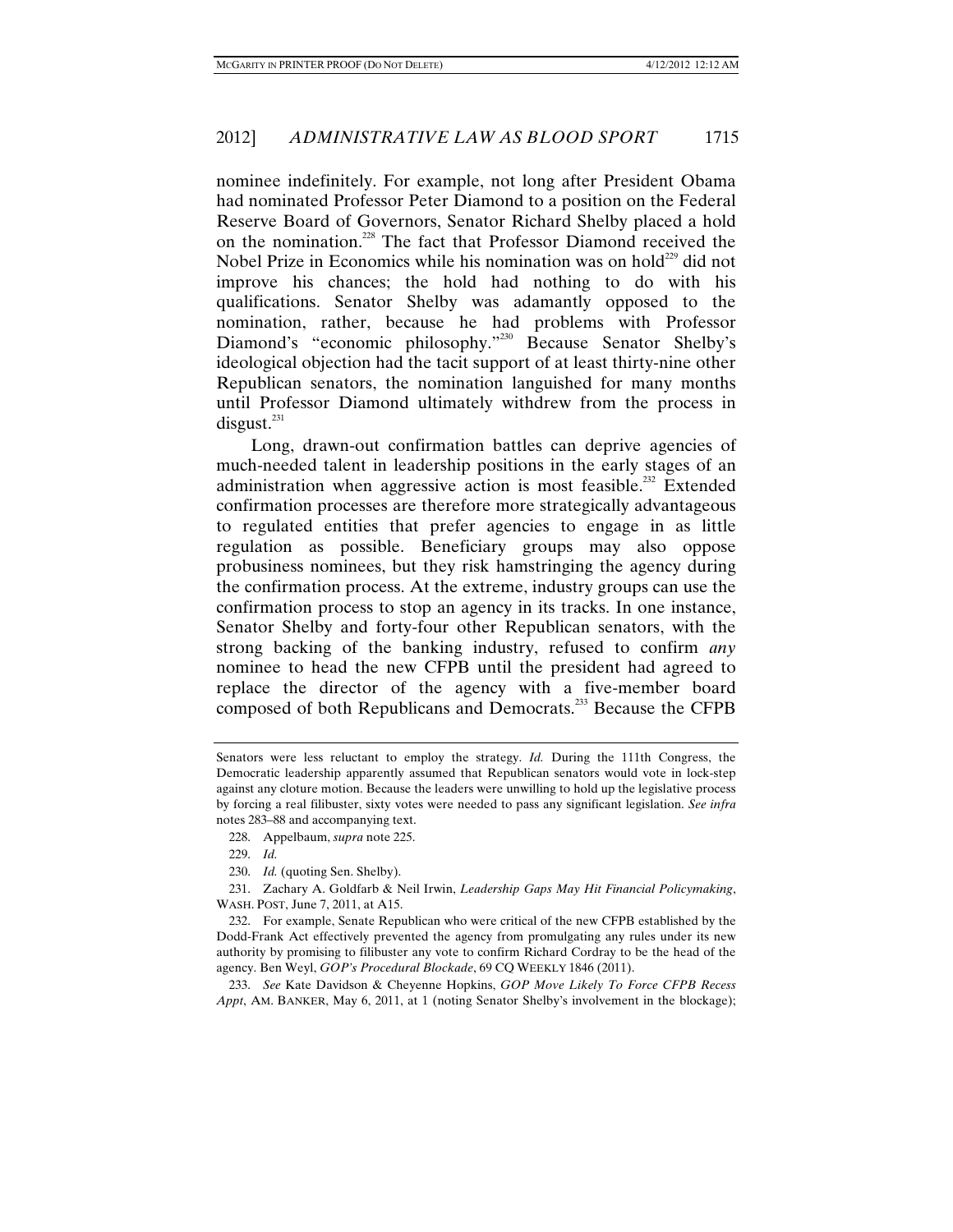could not promulgate any regulations until it had a full-time director, it was effectively prevented from implementing the consumerprotection provisions of the Dodd-Frank Act.<sup>234</sup> In essence, a single senator was nearly able to repeal the new statute, and he successfully put it on hold for a year and a half.<sup>235</sup>

### *G. Invocation of the Congressional Review Act*

The Congressional Review Act,<sup>236</sup> enacted in 1996, provides a vehicle for Congress to overturn recently promulgated rules.<sup>237</sup> Under that statute, a "major" rule cannot take effect until sixty days after the agency has published it in the *Federal Register*. 238 If Congress takes no action during the review period, the rule goes into effect as written.<sup>239</sup> If, however, Congress passes a joint resolution disapproving of the rule during the review period and the president signs the joint resolution, or if the resolution is passed over a presidential veto, the rule may not take effect, and the agency may not issue a rule in

Ylan Q. Mui, *McConnell To Block 'Any Nominee' for Top CFPB Job*, WASH. POST, June 10, 2011, at A12 (stating that the Republicans wanted the single director to be replaced by a fivemember commission); Deborah Solomon & Maya Jackson Randall, *Bank Challenger Picked To Run Consumer Agency*, WALL ST. J. (July 18, 2011), http://online.wsj.com/article/SB1000142405 2702303661904576451921505704258.html (describing the banking industry's support for the Republican blockage).

 <sup>234.</sup> JAMES HAMILTON & JOHN M. PACHKOWSKI, WOLTERS KLUWER LAW & BUS., THE CONSUMER FINANCIAL PROTECTION BUREAU: GOVERNANCE, STRUCTURE AND FUNDING ISSUES 3 (2011); Sewell Chan, *Limits Emerge for a New Bureau Without a Director*, N.Y. TIMES, Oct. 1, 2010, at B4; *see also* Davidson & Hopkins, *supra* note 233 ("What they appear to be doing is holding the nomination hostage in return for concessions that would cripple the agency . . . ." (quoting Travis Plunkett, Legislative Director, Consumer Federation of America)); Brady Dennis, *Chamber Seeking 'Pause' Before New Bureau Issues Rules*, WASH. POST, Mar. 2, 2011, at A12 (noting that the U.S. Chamber of Commerce urged the Treasury to prohibit the CFPB from promulgating regulations until it had a permanent director).

 <sup>235.</sup> President Obama finally made a recess appointment of Richard Cordray to head the CFPB. David Nakamura & Felicia Somnez, *Obama Defies Senate, Puts Cordray in Consumer Post*, WASH. POST, Jan. 5, 2012, at A1.

 <sup>236.</sup> Congressional Review Act, Pub. L. No. 104-121, tit. II, subtit. E, 110 Stat. 868 (1996) (codified at 5 U.S.C. §§ 801–808 (2006)).

 <sup>237.</sup> *See* Beermann, *supra* note 207, at 83–84 (describing the procedures available to the Congress under the Congressional Review Act); Seidenfeld, *supra* note 180, at 1083–84 (noting that "the Congressional Review Act . . . provides for fast-track review of agency rules" and summarizing the statute's procedures).

<sup>238.</sup> Congressional Review Act sec. 251, §  $801(a)(3)(A)$ , 110 Stat. at 869 (codified at 5 U.S.C. §  $801(a)(3)(A)$ .

 <sup>239.</sup> *Id.* sec. 251, § 801(a)(5), 110 Stat. at 869 (codified at 5 U.S.C. § 801(a)(5)).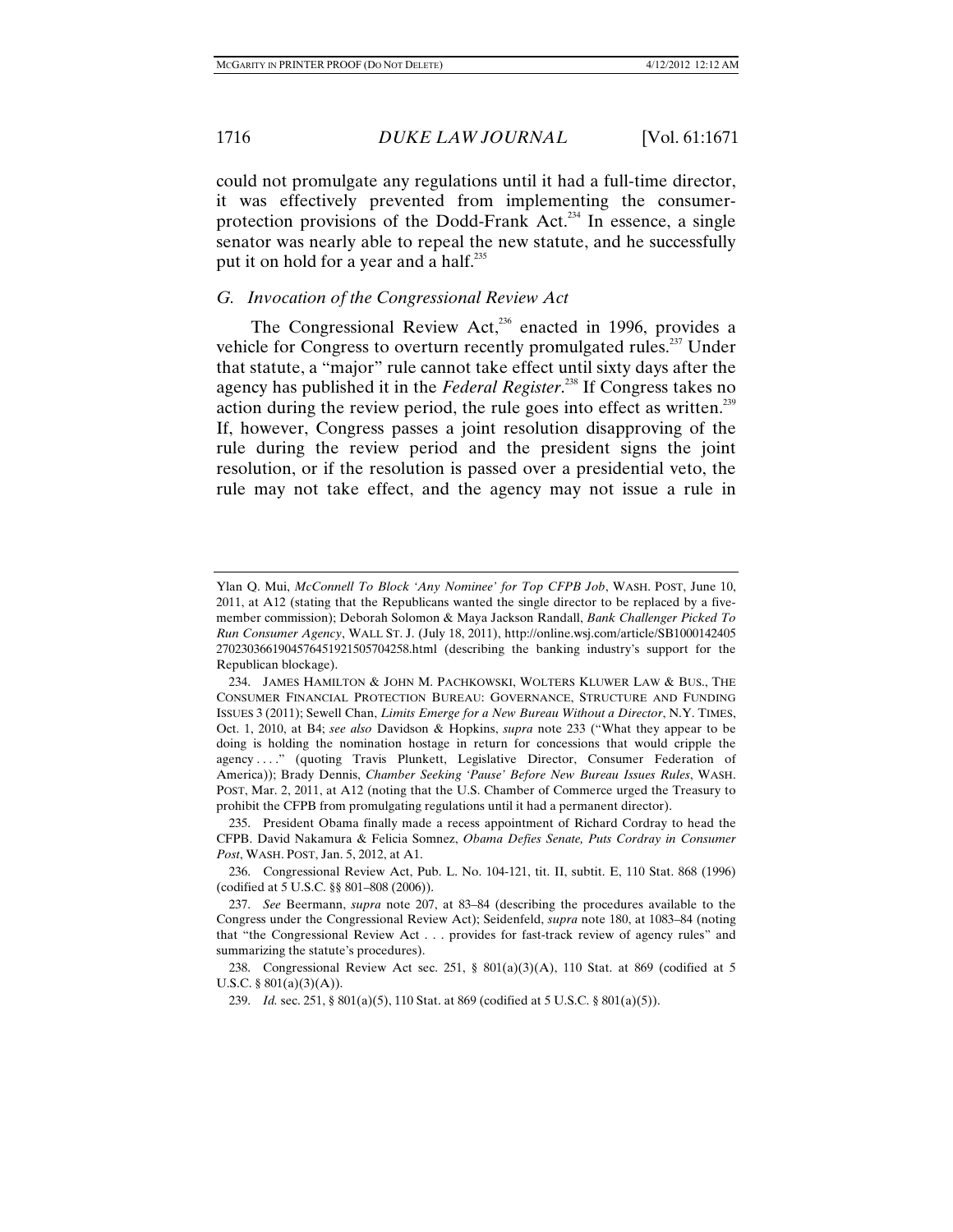substantially the same form for ten years unless Congress enacts legislation specifically authorizing such action. $240$ 

The Congressional Review Act is by nature confined to highstakes rulemaking, and it has been invoked very rarely. Between April 1996 and October 2007, federal agencies promulgated more than 46,000 rules, only thirty-two of which were the subject of a joint resolution under the statute.<sup>241</sup> More recently, Senator Rand Paul attempted to use the Congressional Review Act to overturn an EPA rule regulating power-plant emissions.<sup>242</sup> A similar attempt by Senator Lisa Murkowski to overturn the EPA's "endangerment" finding, which had triggered the agency's efforts to regulate greenhouse-gas emissions under the Clean Air Act,<sup>243</sup> also failed after a close vote.<sup>244</sup> The statute has been successfully invoked on exactly one occasion the joint resolution overturning the Occupational Safety and Health  $Act's<sup>245</sup>$  ergonomics regulations, which were designed to protect workers from repetitive-strain disorders.<sup>246</sup> Invocation of the Congressional Review Act is an available strategy for regulated entities during blood-sport rulemakings, but it has not proved especially effective.

 <sup>240.</sup> *Id.* sec. 251, § 802(c), 110 Stat. at 871 (codified at 5 U.S.C. § 802(c)).

 <sup>241.</sup> CURTIS W. COPELAND, CONG. RESEARCH SERV., RL 34354, CONGRESSIONAL INFLUENCES ON RULEMAKING THROUGH APPROPRIATIONS PROVISIONS 1 (2008).

 <sup>242.</sup> Dean Scott, *Senate May Target EPA Cross-State Rule with Goal of Forcing Obama To Accept Delay*, 42 ENV'T REP. 2231 (2011).

 <sup>243.</sup> Clean Air Act, 42 U.S.C. §§ 7401–7671q (2006 & Supp. III 2009).

 <sup>244.</sup> *See* Juliet Eilperin, *Senators Try To Thwart EPA Emission Curbs*, WASH. POST, Jan. 22, 2010, at A2 (describing Senator Murkowski's proposal); *GOP Rider Poses Key Test for Senate Democrats on EPA's GHG Powers*, INSIDE EPA, Sept. 25, 2009, *available at* LexisNexis (analyzing the potential political implications of the proposal); Carl Hulse, *Senate Rejects Republican Effort To Thwart Carbon Limits*, N.Y. TIMES, June 11, 2010, at A22 (stating that Senator Murkowski's proposal was defeated in the Senate in a 53–47 vote); Siobhan Hughes & Corey Boles, *Senate Rejects Ban on Greenhouse-Gas Rules*, WALL ST. J. (June 10, 2010, 7:29 PM EST), http://online.wsj.com/article/SB10001424052748704312104575298832211062408.html (same); *see also* Margaret Kriz Hobson, *Questioning Cap-and-Trade*, NAT'L J., Oct. 17, 2009, at 64, 64 (noting that Senator Murkowski questioned whether cap-and-trade is the most effective means of addressing the climate problem).

 <sup>245.</sup> Occupational Safety and Health Act of 1970, 29 U.S.C. §§ 651–678 (2006 & Supp. IV 2010).

 <sup>246.</sup> Joint Resolution of Mar. 20, 2001, Pub. L. No. 107-5, 115 Stat. 7; COPELAND, *supra* note 241, at 1; David S. Rubenstein, *"Relative Checks": Towards Optimal Control of Administrative Power*, 51 WM. & MARY L. REV. 2169, 2210 & n.206 (2010).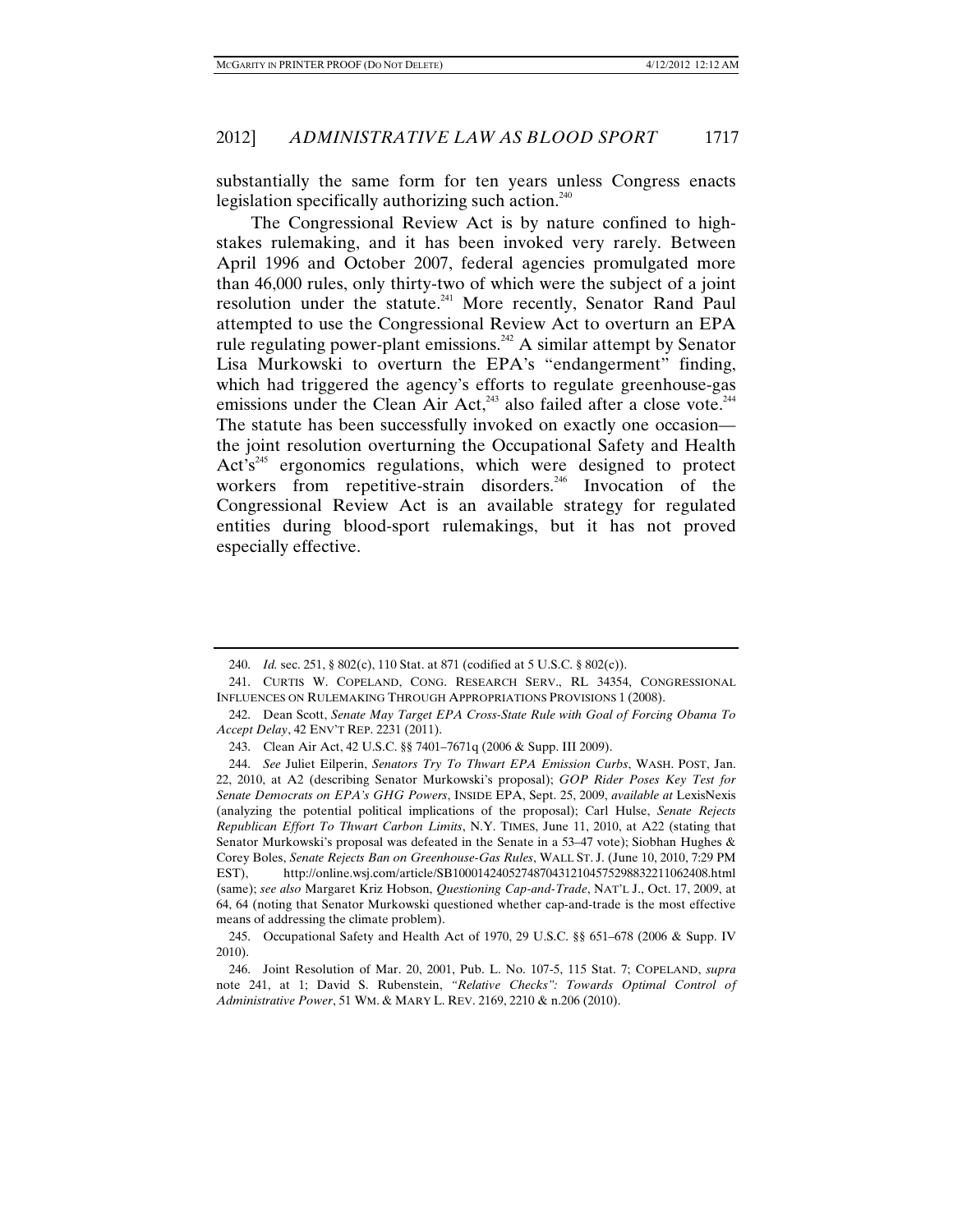## *H. Rifle-Shot Amendments*

A far more successful strategy is a "rifle-shot" amendment to a particular provision of a regulatory agency's statute that modifies or terminates an ongoing rulemaking initiative.<sup> $247$ </sup> Rifle-shot amendments can be offered as stand-alone bills or attached as riders to must-pass legislation, such as appropriations bills or continuing resolutions to keep the government running.<sup> $248$ </sup> If the goal is to postpone a rulemaking initiative, a three-line rider attached to an appropriations bill that provides that no monies may be expended on the rulemaking initiative can easily accomplish that goal.<sup>249</sup> When included in subsequent appropriations bills, appropriations riders effectively terminate a rulemaking effort. $250$ 

Rifle-shot amendments have become one of the most frequently invoked strategies of blood-sport rulemaking. As discussed in Part I, a bill introduced by Senator Tester would have delayed implementation of the interchange-fee regulation for two years if it had passed.<sup>251</sup> Three separate stand-alone bills would have amended the Clean Air Act to extend the statutory deadline for compliance with the EPA's power-plant rules.<sup>252</sup> Several other stand-alone bills were introduced in the first session of the 112th Congress to hamstring the CFPB and stall the EPA's efforts to reduce greenhouse-gas emissions.<sup>253</sup> When the stand-alone bills failed to move in the Senate, supporters attached

 <sup>247.</sup> *See* McGarity, *supra* note 25 (describing "deregulatory riders" created to disrupt a particular ongoing regulatory program implemented pursuant to authorizing legislation).

 <sup>248.</sup> *See id.* (describing how riders attached to must-pass legislation are used by House leadership to avoid the veto process and skirt the relevant authorizing committee's legislative processes).

 <sup>249.</sup> *See* COPELAND, *supra* note 241, at 1–2 ("Even though the [Congressional Review Act] has not proven to be an effective way for Congress to reverse agency rulemaking, Congress does influence regulatory activity in a variety of other ways [such as] provisions included in the text of agencies' appropriations bills."); Beermann, *supra* note 207, at 85 (observing that "[a]ppropriations riders typically single out a specific regulatory activity and prohibit the expenditure of funds for carrying out that regulatory activity or plan"); McGarity, *supra* note 25 (noting the effectiveness of limitation riders "associated exclusively with appropriation bills, and ... prohibit[ing] the relevant agency from expending any of the appropriated funds to engage in a proscribed activity").

 <sup>250.</sup> COPELAND, *supra* note 241, at 3.

 <sup>251.</sup> Hopkins, *supra* note 145; *see also supra* notes 144–45 and accompanying text.

 <sup>252.</sup> Jessica Coomes, *Johanns Bill Would Delay Cross-State Rule, Allow States To Submit Implementation Plans*, 42 ENV'T REP. 2519 (2011); Ryan Tracy, *New EPA Rules Split Power Industry*, WALL ST. J. (Nov. 10, 2011), http://online.wsj.com/article/SB1000142405297020353730 4577028393431399820.html.

 <sup>253.</sup> McGarity, *supra* note 25 (describing stand-alone bills introduced by members of Congress to weaken the CFPB).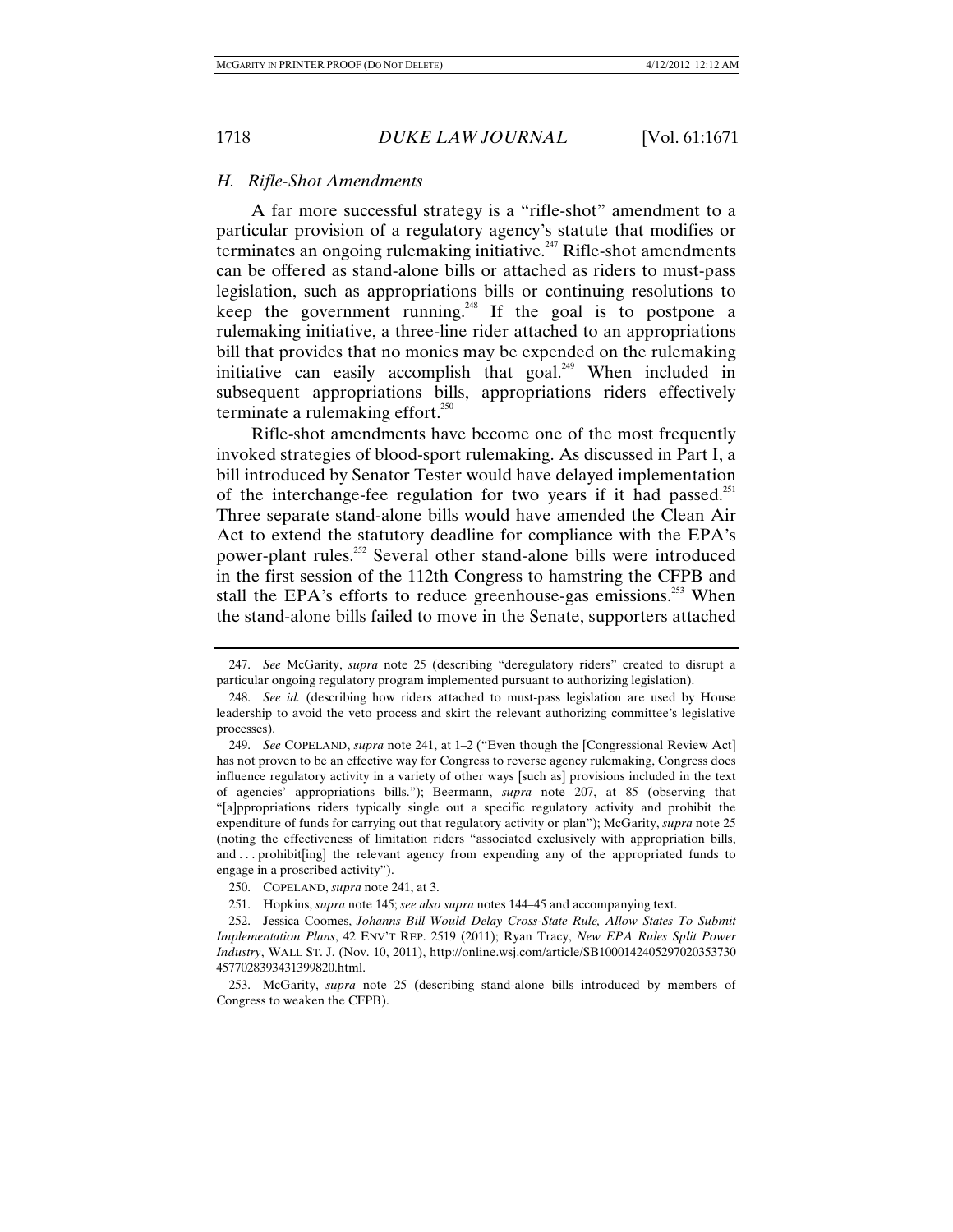the same or very similar provisions to appropriations bills that Congress had to pass to keep the government running.<sup>254</sup>

# III. SOME IMPLICATIONS OF THE BLOOD-SPORT MODEL FOR ADMINISTRATIVE LAW

The interchange-fee experience demonstrates that blood-sport rulemakings are exceedingly contentious.255 The disputes range across a number of institutional settings as the regulated industries and beneficiary groups attempt to move the disputes to any forum that is likely to work for them.<sup>256</sup> The lesson of blood-sport rulemaking is not

 255. The participants in other major rulemaking efforts since the early 2000s have adopted blood-sport strategies. The FCC's media-consolidation rulemaking generated fierce publicrelations campaigns, congressional-oversight hearings, and attempts to overturn the rules with rifle-shot legislation and riders. *See* Hepp, *supra* note 198, at 563–75 (describing the process).

 256. For example, in an effort to block or amend the EPA's Utility MACT rule, utility industry groups and supporters from labor unions testified at the EPA's hearings. *Air Toxics Rule Backed by Most Speakers at Atlanta Hearing, Faulted by Utility Officials,* 42 ENV'T. REP. 1206 (2011); Sandy Bauers, *Unusual Allies Speak Out at EPA Hearing on Proposed Mercury Limit Rule*, PHILA. INQUIRER, May 25, 2011, at B1. They also met with OIRA on four occasions while the regulations were under review before that agency. *OMB Meets with Environmental Groups, Industry To Discuss Interstate Transport Rule*, 42 ENV'T REP. 1374 (2011). At the same time, they launched a major lobbying campaign directed at the EPA and the committees in Congress that had the power to influence or reverse the EPA's decision. Manuel Quinones, *Coal Industry Deploys Donations, Lobbying as Its Issues Gain Prominence*, N.Y. TIMES (Oct. 13, 2011), http://www.nytimes.com/gwire/2011/10/13/13greenwire-coal-industry-deploysdonations-lobbying-as-it-45582.html. During the first nine months of 2011, coal-mining interests donated more than \$2.8 million to federal candidates, and the electric-utility industry contributed more than \$5.9 million. *Id.* The top recipients were Speaker of the House John Boehner and Fred Upton, the chairman of the House Energy and Commerce Committee. *Id.* A coalition of coal and utility companies spent around \$35 million on television advertising criticizing the Utility MACT rule and the cross-state rule. Anna Palmer & Dave Levinthal,

 <sup>254.</sup> *See id.* (describing the two-tiered approach to a deregulatory agenda pursued by House leadership, first attempting to pass stand-alone deregulatory bills, and then incorporating these bills into riders as necessary to overcome pushback from the Senate and the president); *cf.* H.R. REP. NO. 112-151, at 7 (2011) ("In light of ongoing concerns expressed by a bipartisan cross section of Members, the Committee has included as General Provisions a number of EPA funding prohibitions including a one-year prohibition on the use of funds for the implementation of greenhouse gas regulations . . . ."); H.R. REP. NO. 112-136, at 8 (2011) ("The Committee includes language limiting the transfer from the Federal Reserve to the BCFP to \$200,000,000 for fiscal year 2012. In addition, language is included limiting the BCFP's authority to obligate funding to \$200,000,000 for fiscal year 2012."). Senator Tester attempted to attach a slightly modified version of his bill as a rider to the proposed Economic Development and Revitalization Act of 2011, S. 782, 112th Cong. (2011). *See* James Hamilton, *Tester-Corker Amendment to Dodd-Frank Interchange Fee Provisions Would Delay Implementation Pending Fed Study*, JIM HAMILTON'S WORLD OF SEC. REGULATION (June 8, 2011, 09:54 AM) http://jim hamiltonblog.blogspot.com/2011/06/tester-corker-amendment-in-dodd-frank.html (describing the Tester-Corker Amendment). The rider would have required the Fed to repropose the regulation after completion of a six-month study. *See id*.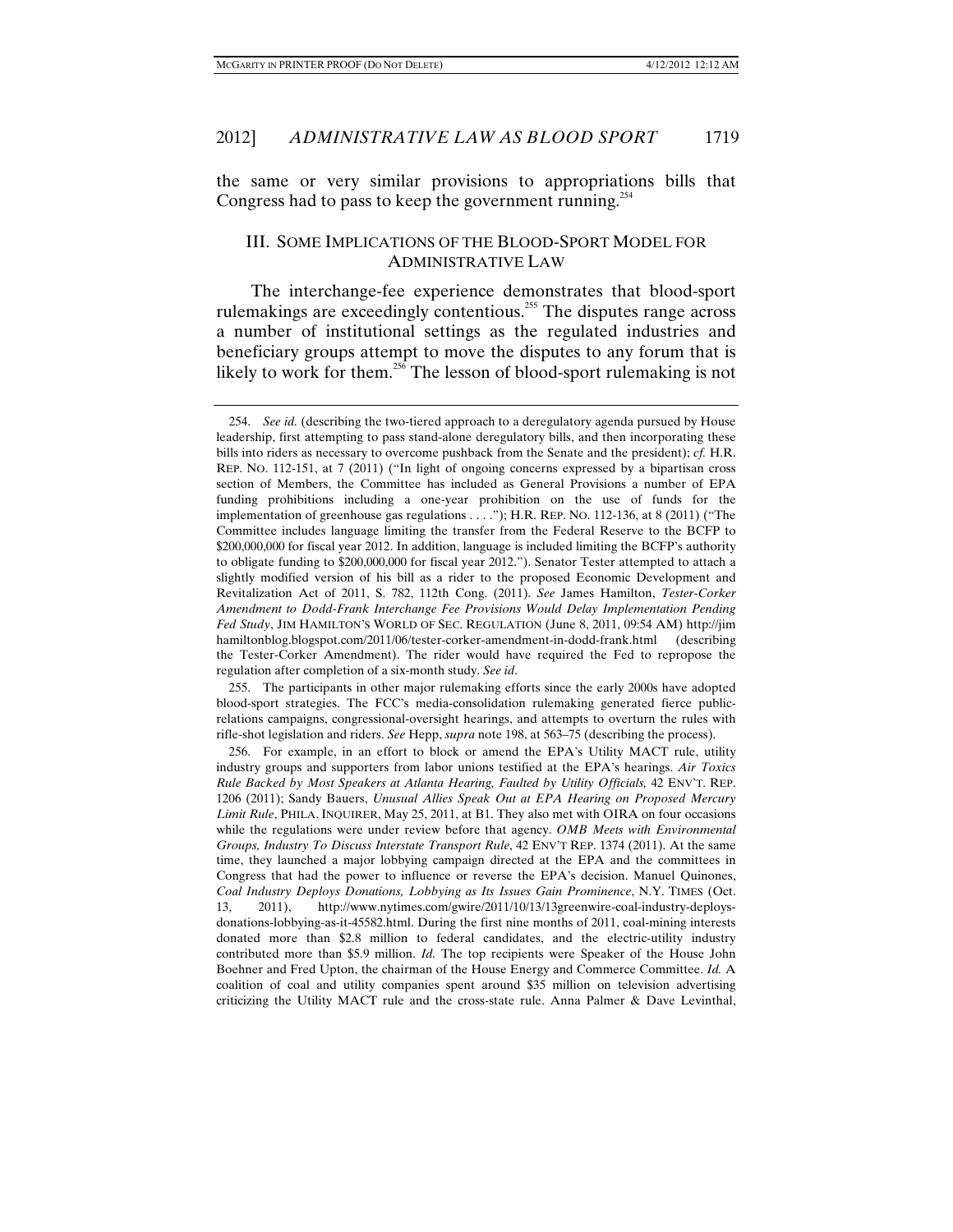lost on the high-level agency officials who might suffer budget reductions or, worse, be required to defend the agency action—and their own integrity—before a hostile subcommittee chairperson in a congressional hearing. The easy way to avoid such an unwelcome experience is to kill the regulation, delay it for further study and thereby insulate the agency from attacks from beneficiary groups, or soften its provisions to make them palatable to the industry if the industry appears to have the upper hand.

I could, of course, be wrong to suggest that the battles over the interchange and power-plant rules are different in kind from conventional notice-and-comment rulemaking. Federal agencies have overseen contentious rulemakings and have taken abuse from congresspersons and pundits in the past. $257$  Except in relatively rare cases such as that of the Federal Trade Commission's notorious "kid vid" rulemaking,<sup>258</sup> however, attacks on agencies have tended to be

 258. Children's Advertising, 43 Fed. Reg. 17,967 (proposed Apr. 27, 1978); *see also* Ass'n of Nat'l Advertisers, Inc. v. FTC, 460 F. Supp. 996, 999 (D.D.C. 1978) (enjoining, at the request of concerned trade associations and companies, the chairman of the Federal Trade Commission (FTC) from participating in the rulemaking), *rev'd*, 627 F.2d 1151 (D.C. Cir. 1979); MICHAEL PERTSCHUK, REVOLT AGAINST REGULATION: THE RISE AND PAUSE OF THE CONSUMER MOVEMENT 71 (1982) ("Now it was the [Federal Trade] [C]ommission—not amoral business that allegedly threatened to undermine the moral fibre and authority of the family by seeking to substitute government-imposed censorship for parental discipline."); SUSAN J. TOLCHIN &

*Energy Wars*, POLITICO (Aug. 9, 2011, 2:29 PM EDT), http://www.politico.com/politico influence/0811/politicoinfluence74.html; Daniel J. Weiss, *Poor Little Big Coal Says EPA Smog Standards Too Expensive*, GRIST (Nov. 17, 2011), http://www.grist.org/coal/2011-11-17-poorlittle-big-coal-says-epa-smog-standards-too-expensive.

 <sup>257.</sup> A good example is the EPA's highly contentious 1978 rulemaking to amend the New Source Performance Standards in light of the Clean Air Act Amendments of 1977, Pub. L. No. 95-95, 91 Stat. 685 (codified as amended at 42 U.S.C. §§ 7401–7671q (2006 & Supp. III 2009)). The Subcommittee on Fossil and Nuclear Energy Research, Development and Demonstration of the House Committee on Science and Technology conducted oversight hearings on the rulemaking before the agency had even published the notice of proposed rulemaking. *Oversight: Effect of the Clean Air Act Amendment on New Energy Technologies and Resources: Hearings Before the Subcomm. on Fossil & Nuclear Energy Research, Dev. & Demonstration of the H. Comm. on Sci. & Tech.*, 95th Cong. (1978). The electric-utility and coal industries lobbied the EPA and Congress on the matter throughout the pendency of the rulemaking. William C. Banks, *EPA Bends to Industry Pressures on Coal NSPS—And Breaks*, 9 ECOLOGY L.Q. 67, 85– 88 (1980); Dick Kirschten, *The New Clean Air Regs—More at Stake Than Breathing*, 10 NAT'L J. 1392 (1978); Charles Mohr, *Billions at Stake as U.S. Weighs Clean-Air Rules*, N.Y. TIMES, Aug. 2, 1978, at A1; *see also* Bruce A. Ackerman & William T. Hassler, *Beyond the New Deal: Coal and the Clean Air Act*, 89 YALE L.J. 1466, 1551 (1980) (describing how a "dirty coal-dirty air alliance" formed to resist the EPA's suggested amendment to the New Source Performance Standards). EPA Administrator Douglas Costle adopted the industry-preferred sliding-scale approach to the standard after he and high-level White House officials met with Senate Majority Leader Robert Byrd to hear his complaints about the economic impact of a stringent standard on Eastern coal-producing states. Banks, *supra*, at 86–87.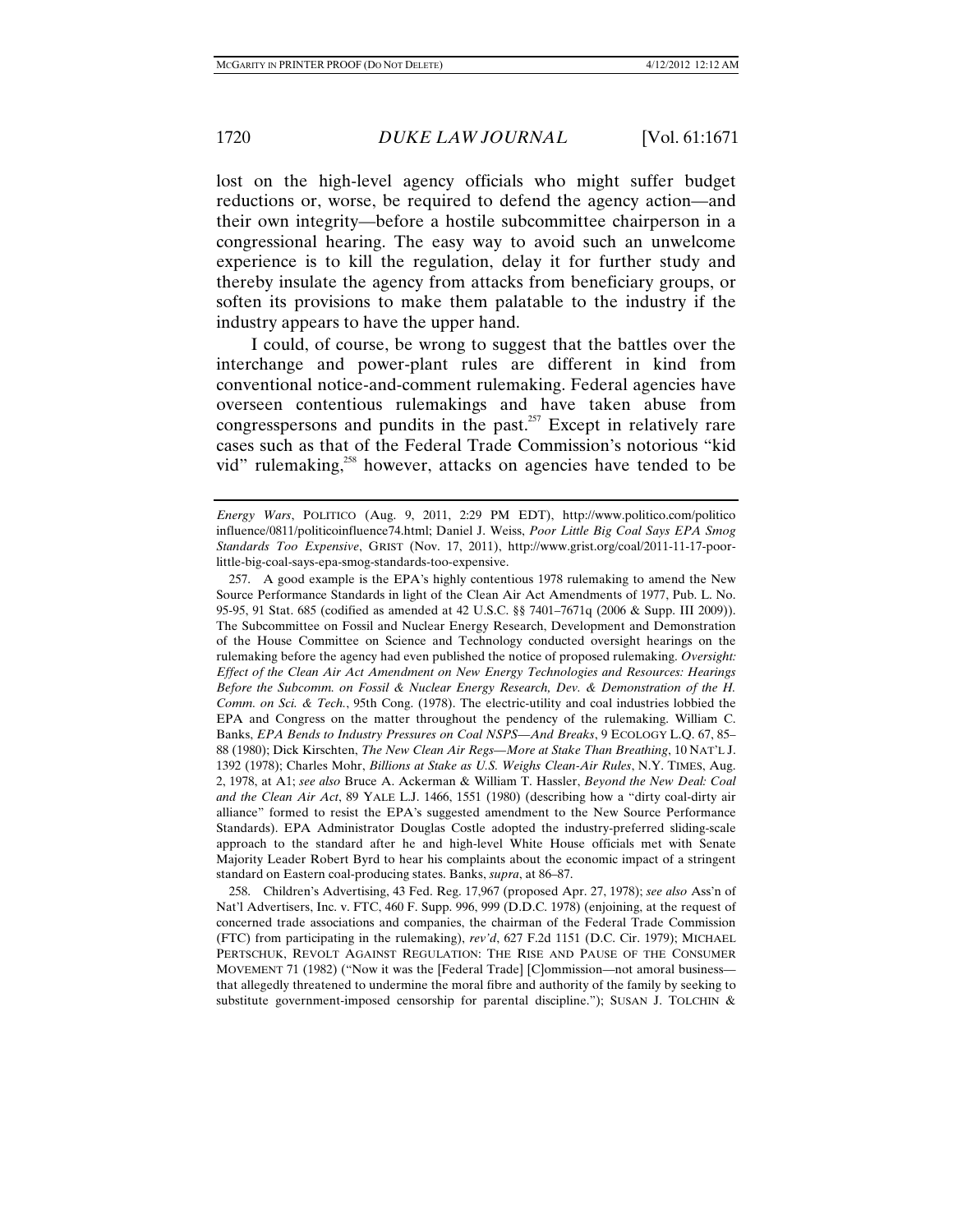generic in nature and have not focused upon particular agency rulemaking initiatives. There may also have been instances in which the regulated industry has lobbied Congress to take away a previously delegated power before the agency has promulgated a single rule. But in my experience, agencies implementing protective statutes enacted in the wake of crises have had a reasonable opportunity to make their respective statutes work before their efforts come under attack for being job-killing overregulation.<sup>259</sup>

The national debate over the role of the government in protecting citizens from the adverse effects of private-sector activities is far more contentious today than it was during the 1960s and 1970s, an era in which the legitimacy of government regulation was taken as a given and interest-group representation became the dominant model of administrative law.<sup>260</sup> The future will likely bring many more blood-sport battles, as the banking agencies and the CFPB

MARTIN TOLCHIN, DISMANTLING AMERICA: THE RUSH TO DEREGULATE 7 (1983) ("Critics linked regulation with America's declining productivity and industrial growth, and claimed that regulation created an uncertainty that discouraged investors.").

 <sup>259.</sup> For example, despite an energy crisis in 1973–1974 that inspired several attempts to amend the Clean Air Amendments of 1970, Pub. L. No. 91-604, 84 Stat. 1676 (codified as amended at 42 U.S.C. §§ 7401–7642 (2006 & Supp. III 2009)), Congress allowed the EPA and the states to promulgate and implement the original National Ambient Air Quality Standards before amending the statute in 1977 to address problems that had arisen during the implementation process. *See* JOHN QUARLES, CLEANING UP AMERICA: AN INSIDER'S VIEW OF THE ENVIRONMENTAL PROTECTION AGENCY 205 (1976) ("By the middle of 1973 a consensus was growing that certain amendments to the Clean Air Act would be required."); *id.* at 170 (describing the 1974 industry advertising campaign challenging pollution-control requirements); ROBERT L. SANSOM, THE NEW AMERICAN DREAM MACHINE: TOWARD A SIMPLER LIFESTYLE IN AN ENVIRONMENTAL AGE 45–46 (1976) (stating that President Nixon and "energy 'czar'" John Love announced in 1973 that "environmental standards should be relaxed"); JOHN C. WHITAKER, STRIKING A BALANCE: ENVIRONMENT AND NATURAL RESOURCES IN THE NIXON-FORD YEARS 106 (1976) (noting that the Nixon administration drafted amendments to the Clean Air Act in 1974). *See generally* Comment*, The Clean Air Act Amendments of 1977: Expedient Revisions, Noteworthy New Provisions*, 7 ENVTL. L. REP. 10,182 (1977) (describing the 1977 amendments).

 <sup>260.</sup> *Cf.* Evan J. Criddle, *Fiduciary Administration: Rethinking Popular Representation in Agency Rulemaking*, 88 TEX. L. REV. 441, 451 (2010) ("One response to the transmission-belt model's collapse was the emergence of an 'interest-group representation' model rooted in public choice theory. Rather than focus on Congress's statutory instructions as a source of democratic legitimacy, the interest-group representation model characterized the public's direct participation in notice-and-comment rulemaking proceedings under the APA as a form of popular representation." (footnotes omitted)); Neal Devins & David E. Lewis, *Not-So Independent Agencies: Party Polarization and the Limits of Institutional Design*, 88 B.U. L. REV. 459, 487–88 (2008) ("Since [the middle of the twentieth century] . . . polarization has been increasing—and most dramatically so since the late 1970s. . . . [P]olitical polarization has figured prominently both in presidential efforts to gain control of independent agencies and in efforts by the opposition party in Congress to limit presidential control.").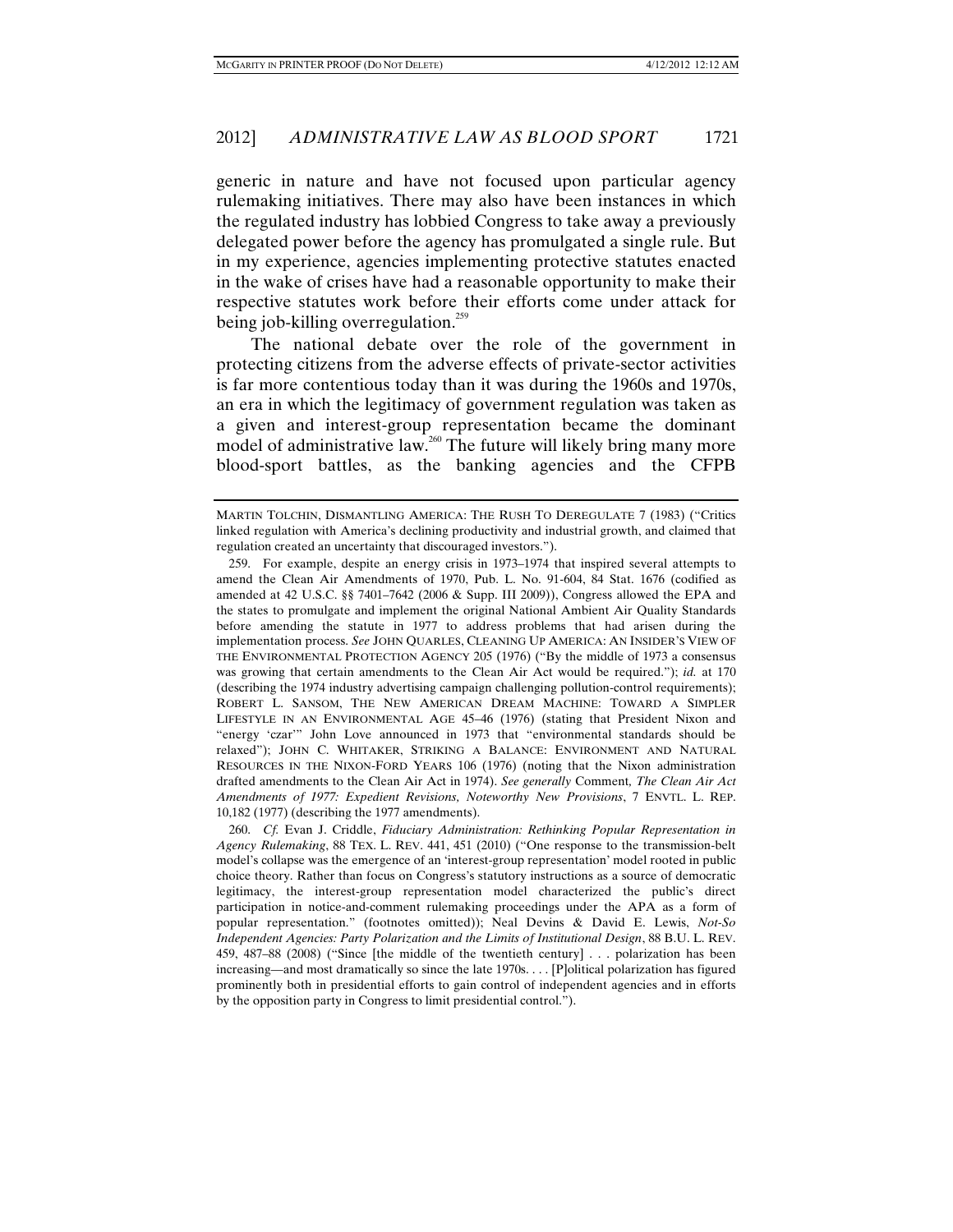promulgate regulations with a large economic impact on the powerful banking industry. Should the EPA, the Occupational Safety and Health Administration (OSHA), the Federal Drug Administration (FDA), the Consumer Product Safety Commission (CPSC), the National Highway Traffic Safety Administration, or any of the other federal regulatory agencies initiate high-stakes rulemakings in the near future, blood-sport strategies will probably be in evidence. If these strategies prove to be as successful as they apparently were in the context of the interchange-fee rulemaking,<sup>261</sup> then administrativelaw scholars need to think about the role of the law, lawyers, and the courts in a world of no-holds-barred, blood-sport rulemaking. In this Part, I offer some preliminary thoughts on the implications of bloodsport rulemaking for several important aspects of modern administrative law, starting with its implications for the never-fullyresolved bedrock question of the legitimacy of administrative rulemaking.

# *A. Administrative Law and Legitimacy*

Countless trees have been sacrificed for debates among administrative-law scholars over whether one or more of several competing models of administrative rulemaking best legitimizes the role that regulatory agencies play in the modern political economy. The question of legitimacy largely has to do with "accountability and democratic responsiveness."262 But the question ultimately turns on the extent to which regulatees, regulatory beneficiaries, and ordinary citizens are willing to accept agency exercises of rulemaking power as legitimate intrusions of governmental authority into private economic arrangements.

At the outset of the New Deal, the dominant paradigm for informal rulemaking was the transmission-belt model. Under this model, the regulatory agency acted as a "transmission belt,"<sup>263</sup> dutifully applying the policy decisions made by Congress at the time it enacted the agency's statute to the relevant facts as divined by the agency during its factfinding proceedings.<sup>264</sup> Under this model, the

 <sup>261.</sup> *See supra* Part I.

 <sup>262.</sup> Nina A. Mendelson, *Foreword: Rulemaking, Democracy, and Torrents of E-Mail*, 79 GEO. WASH. L. REV. 1343, 1348 (2011).

 <sup>263.</sup> Criddle, *supra* note 260, at 450–51; Kagan, *supra* note 209, at 2253.

 <sup>264.</sup> Richard B. Stewart, *The Reformation of American Administrative Law*, 88 HARV. L. REV. 1667, 1663–64 (1975) (describing the traditional model of administrative rulemaking,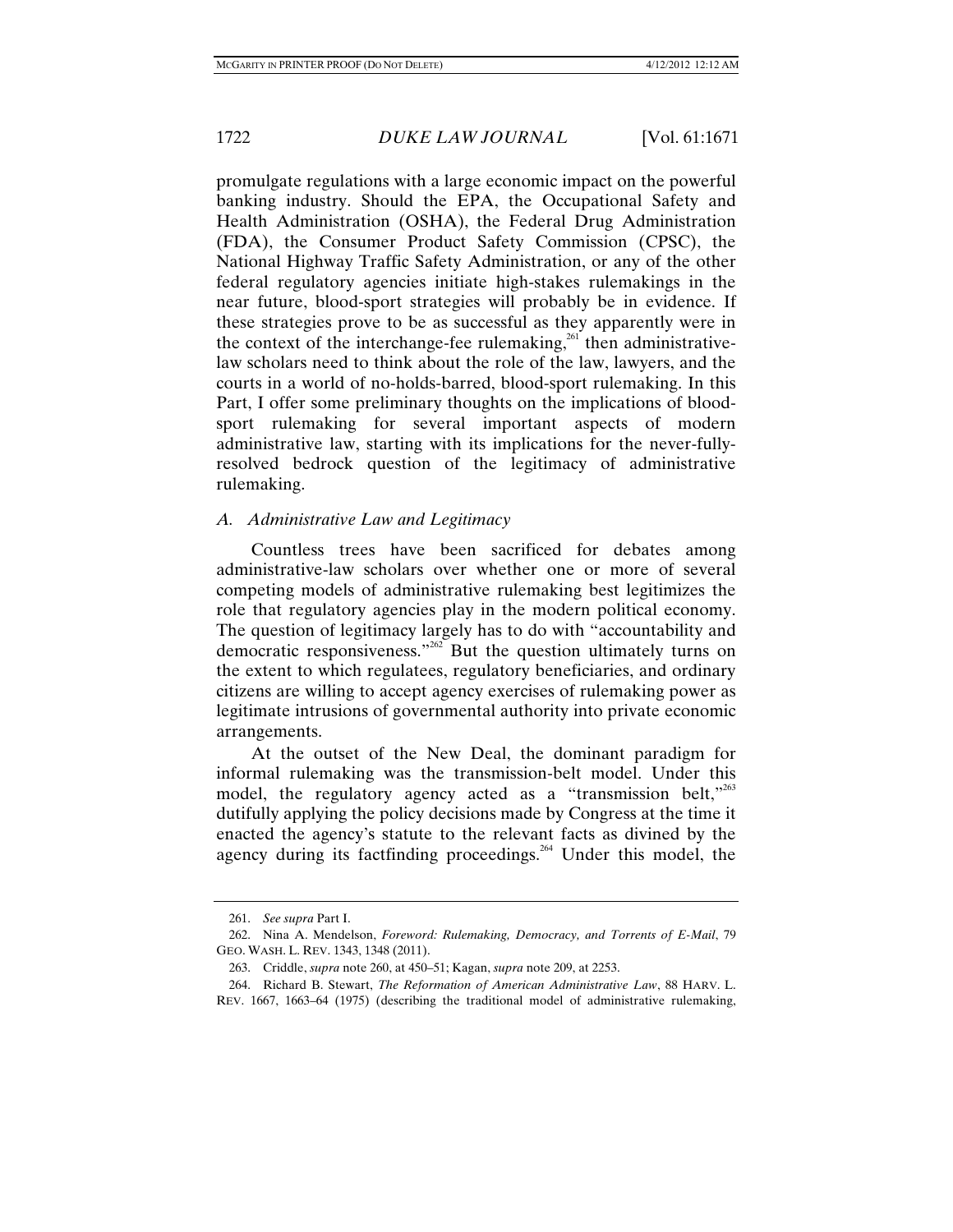exercise of administrative rulemaking power was legitimate because Congress, not the unelected administrators, was prescribing the policies.265 This model was replaced by the expertise model that evolved during the 1940s and 1950s, largely in response to the development of the New Deal agencies.<sup>266</sup> Agency implementation of the Public Interest Era statutes inspired the interest-representation model, which styled regulatory statutes as legislative articulations of "compromises struck between competing interest groups" and portrayed administrative rulemaking as a continuation of the legislative process through which interest groups once again debated and compromised over the policy questions that arose in the context of particular rulemaking exercises.<sup>267</sup> A more recent model stresses presidential control as the source of legitimacy.268 That none of these models has supplied a generally accepted theory of legitimacy should not come as a surprise.

All of these models take the legitimacy of regulatory intervention itself as a given, so long as the intervention is authorized by the agency's statute.<sup>269</sup> But this Article concerns the possible emergence of a new period, one in which the animating debate is not over the legitimacy of administrative rulemaking but over the legitimacy of any government intervention into private economic

 269. *Cf.* Stewart, *supra* note 267, at 1676–77 (noting that agencies' authorizing statutes often leave agencies with considerable discretion to direct economic and social policy).

wherein agencies must use "factfindings supported by substantial evidence and the reasoned application of legislative directives to the facts found").

 <sup>265.</sup> Lisa Schultz Bressman, *Beyond Accountability: Arbitrariness and Legitimacy in the Administrative State*, 78 N.Y.U. L. REV. 461, 470–71 (2003).

 <sup>266.</sup> *Id.* at 471–72; Robert B. Reich, *Public Administration and Public Deliberation: An Interpretive Essay*, 94 YALE L.J. 1617, 1618–19 (1985); Kathyrn A. Watts, *Proposing a Place for Politics in Arbitrary and Capricious Review*, 119 YALE L.J. 2, 33–34 (2009).

 <sup>267.</sup> Stewart, *supra* note 264, at 1712; *see also* Bressman, *supra* note 265, at 475–78 (discussing the emergence of the interest-group-representation model); Kagan, *supra* note 209, at 2253 (same).

 <sup>268.</sup> Cynthia R. Farina, *The "Chief Executive" and the Quiet Constitutional Revolution*, 49 ADMIN. L. REV. 179, 180 (1997); Kagan, *supra* note 209, at 2250–51 ("[I]n comparison with other forms of control, the new presidentialization of administration renders the bureaucratic sphere more transparent and responsive to the public, while also better promoting important kinds of regulatory competence and dynamism."); Nina A. Mendelson, *Disclosing "Political" Oversight of Agency Decision Making*, 108 MICH. L. REV. 1127, 1137–38 (2010). Another model regards administrative agencies as "agents and trustees of the people" such that they have fiduciary obligations to exercise broad grants of delegated power in the best interest of the beneficiaries of the relevant regulatory program. Criddle, *supra* note 260, at 466–67 & n.138 (quoting THE FEDERALIST NO. 46, at 294 (James Madison) (Clinton Rossiter ed., 1961)).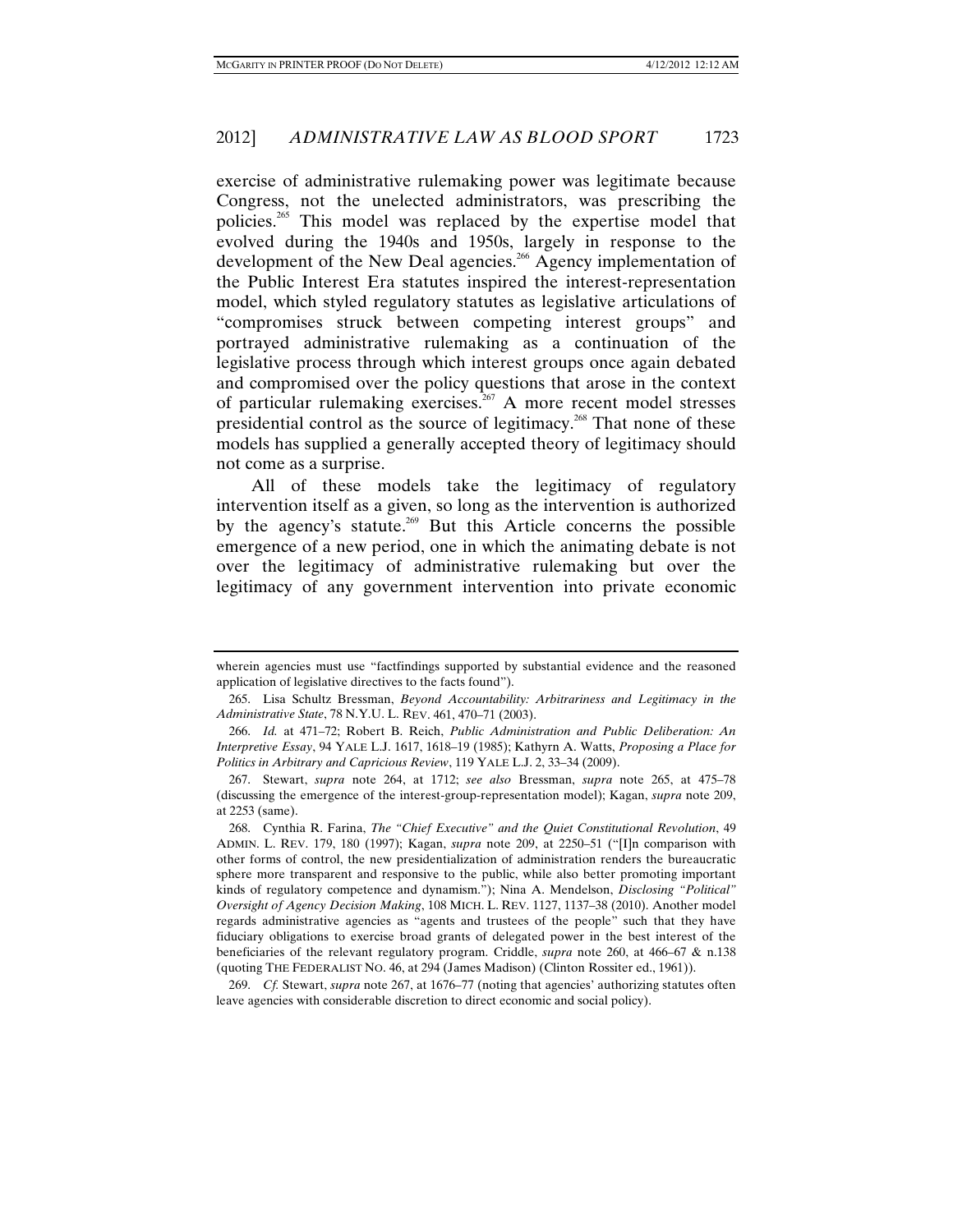arrangements.270 The Tea Party's extreme hostility to federal regulation is only one manifestation of a populist/libertarian assault on government that has spanned much of the period between 1976 and  $2012<sup>271</sup>$ . The battle over an otherwise-routine bill to raise the debt ceiling during the summer of 2011 demonstrated that a sufficient number of members of Congress with extreme anti-interventionist views were in place to have a demonstrable impact on public policy.<sup> $^{272}$ </sup> In the dysfunctional Senate, where any legislation essentially requires sixty votes to be enacted, $273$  a single libertarian senator halted legislation to improve pipeline safety—offered in the wake of the massive San Bruno, California, explosion on September 10, 2010 that had the support of both the industry and consumer advocates solely because he was opposed to government regulation on philosophical grounds.<sup> $274$ </sup> If I am correct, then no simple change within or among the various models is likely to render agency rulemaking more legitimate in the minds of those who are convinced that the very task of regulation is illegitimate.

When the legitimacy of government intervention is a seriously debated question in the broader political economy, every significant rulemaking exercise becomes a possible occasion for acrimonious debate over the need for government regulation. Those who contest the legitimacy of any intervention feel free to launch an all-out war against an agency whenever the agency engages in a significant rulemaking effort, without regard to the impact on the agency's ability to carry out its statutory mandate.<sup>275</sup> The industries affected by

 <sup>270.</sup> *See generally* William Greider, *Rolling Back the 20th Century*, NATION, May 12, 2003, at 11 (discussing what Greider perceives to be the George W. Bush era's "assault" on modern liberalism through deregulation and the protection of private wealth).

 <sup>271.</sup> *See* MCGARITY, *supra* note 2 (manuscript ch. 7).

 <sup>272.</sup> *See generally* Fred Barbash & Richard E. Cohen, *Summer of Strife*, 69 CQ WEEKLY 1736, 1736–39 (2011); Elizabeth Drew, *What Were They Thinking?*, N.Y. REV. BOOKS, Aug. 18, 2011, at 13.

 <sup>273.</sup> *See* Kagan, *supra* note 209, at 2311–12 (discussing the increased use of the filibuster as evidence of the polarization of political parties in Congress).

 <sup>274.</sup> Joan Lowy, *No Regs Are Good Regs: Single Senator Blocks Pipeline Safety Bill on Principle*, ASSOCIATED PRESS, Sept. 27, 2011, *available at* Factiva, Doc. No. APRS000020110927e79r001bx. After about a month, the senator grudgingly relented, and the Senate passed the Pipeline Transportation Safety Improvement Act of 2011, S. 275, 112th Cong. (2011). Jaxon Van Derbeken, *Tea Party Senator Lifts His Hold on Safety Bill*, S.F. CHRON., Oct. 18, 2001, at A1.

 <sup>275.</sup> Senator Paul's objection to the Pipeline Transportation Safety Improvement Act, *see supra* note 274 and accompanying text, is a good example of this phenomenon. The attacks by many members of Congress on the EPA's 2009 finding that greenhouse gases endanger public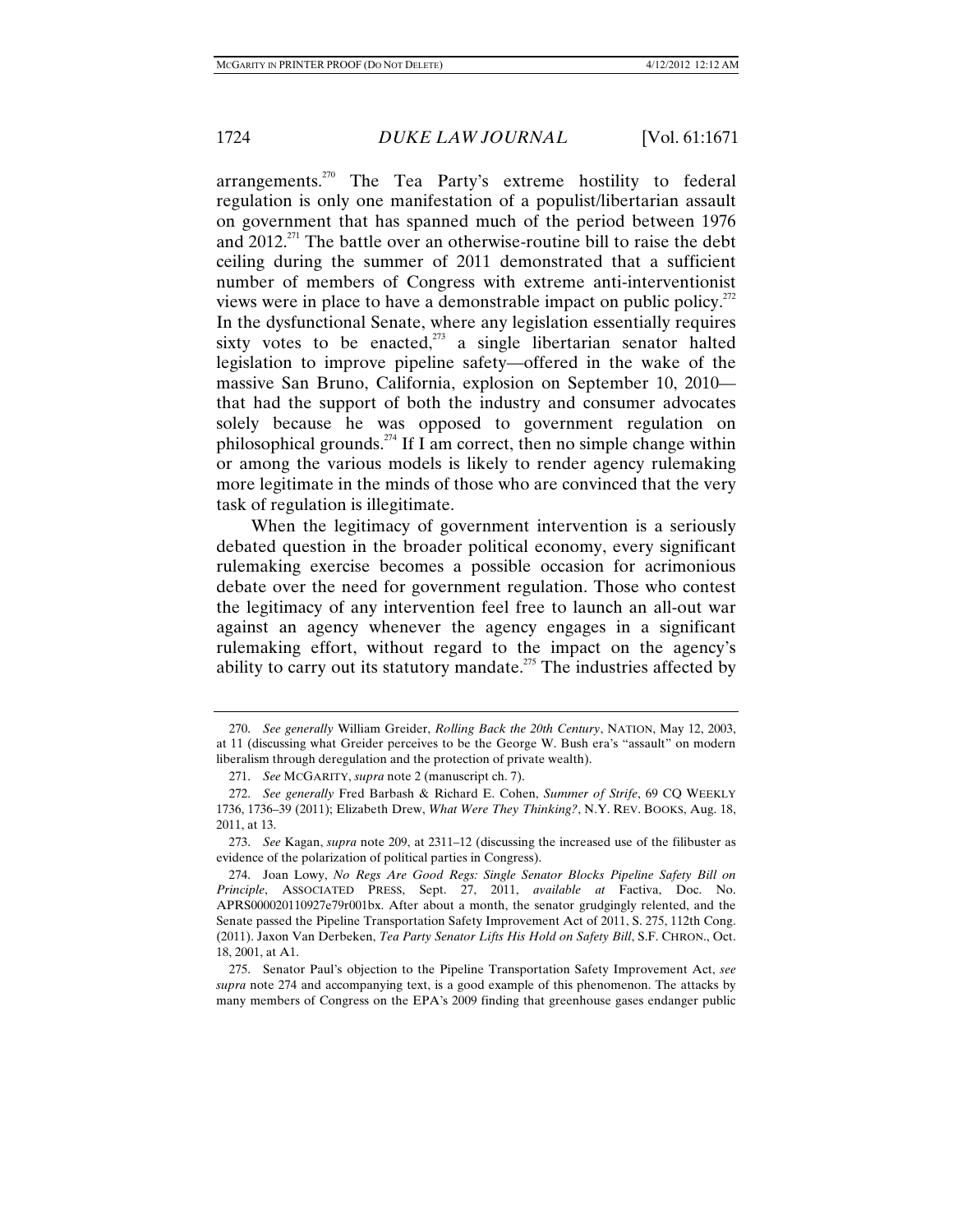proposed regulations have in the past attracted support from various coalitions of companies, such as the U.S. Chamber of Commerce, that might be affected by similar regulations in the future.<sup>276</sup> But now, industries can draw into the fray a wide variety of other organizations, such as think tanks, business-oriented grassroots groups, talk-show hosts, and bloggers, that are persuaded that because government is always the problem, it can never be the solution.<sup>277</sup>

The experience with the interchange-fee rule suggests that agencies may have more reason to fear congressional oversight than in the past. First, during the 112th Congress, the House of Representatives intervened earlier in the implementation process than past Congresses by passing bills containing rifle-shot amendments to agency statutes regarding matters that had only reached the proposal stage or that were still percolating within the agency. For example, in early March 2011, Representative Fred Upton and Senator James Inhofe introduced identical bills to prohibit the EPA from promulgating any regulation or taking any other action to address climate change—or even from considering the emission of a greenhouse gas when undertaking such action.<sup>278</sup> Second, during two decades of fiercely divided government, the majority party in one or

health and welfare provides another example. Among other things, Senator John Barrasso placed a hold on the nomination of Regina McCarthy to be the EPA's Assistant Administrator for Air and Radiation, claiming that the "economic consequences of hi-jacking the Clean Air Act [would] be devastating." Press Release, Sen. John Barrasso, EPA Nominee on Hold, Barrasso Fears Hijack (Apr. 30, 2009), *available at* http://barrasso.senate.gov/public/index.cfm? FuseAction=PressOffice.PressReleases&ContentRecord\_id=f8ef2677-e376-4d55-ddc6-d1c95b 07e842 (quoting Sen. Barrasso). Senator James Inhofe excoriated the finding as "the beginning of a regulatory barrage that will destroy jobs, raise energy prices for consumers, and undermine America's global competitiveness," and he urged Congress to pass legislation immediately overturning the finding without any acknowledgment of the impact of such an action on the climate. Press Release, Sen. James Inhofe, Inhofe Says EPA Endangerment Finding Will Destroy Jobs, Harm Consumers (Apr. 23, 2009), *available at* http://inhofe.senate.gov/public/ index.cfm?FuseAction=PressRoom.PressReleases&ContentRecord\_id=b4d0a2a5-802a-23ad-43a2-5cb9149b73a7&Region\_id=4ac9611a-f866-2d29-9bcc-49bf092f17c0&Issue\_id=4afeb468 d083-8a0b-ce78-0731b2c4df61 (quoting Sen. Inhofe) (internal quotation mark omitted).

 276. The U.S. Chamber of Commerce, for example, has been "standing up for American Enterprise" in Washington, D.C., since 1912. *About the U.S. Chamber of Commerce*, U.S. CHAMBER OF COMMERCE, http://www.uschamber.com/about (last visited Apr. 11, 2012); *100th Anniversary*, U.S. CHAMBER OF COMMERCE, http://www.uschamber.com/about/100thanniversary (last visited Apr. 11, 2012). Other coalitions include the Business Roundtable, the National Association of Manufacturers, and the National Federation of Independent Business. *See* MCGARITY, *supra* note 3.

277. *See supra* notes 201–06 and accompanying text.

 278. Energy Tax Prevention Act of 2011, H.R. 910, 112th Cong. (2011); Energy Tax Prevention Act of 2011, S. 482, 112th Cong. (2011).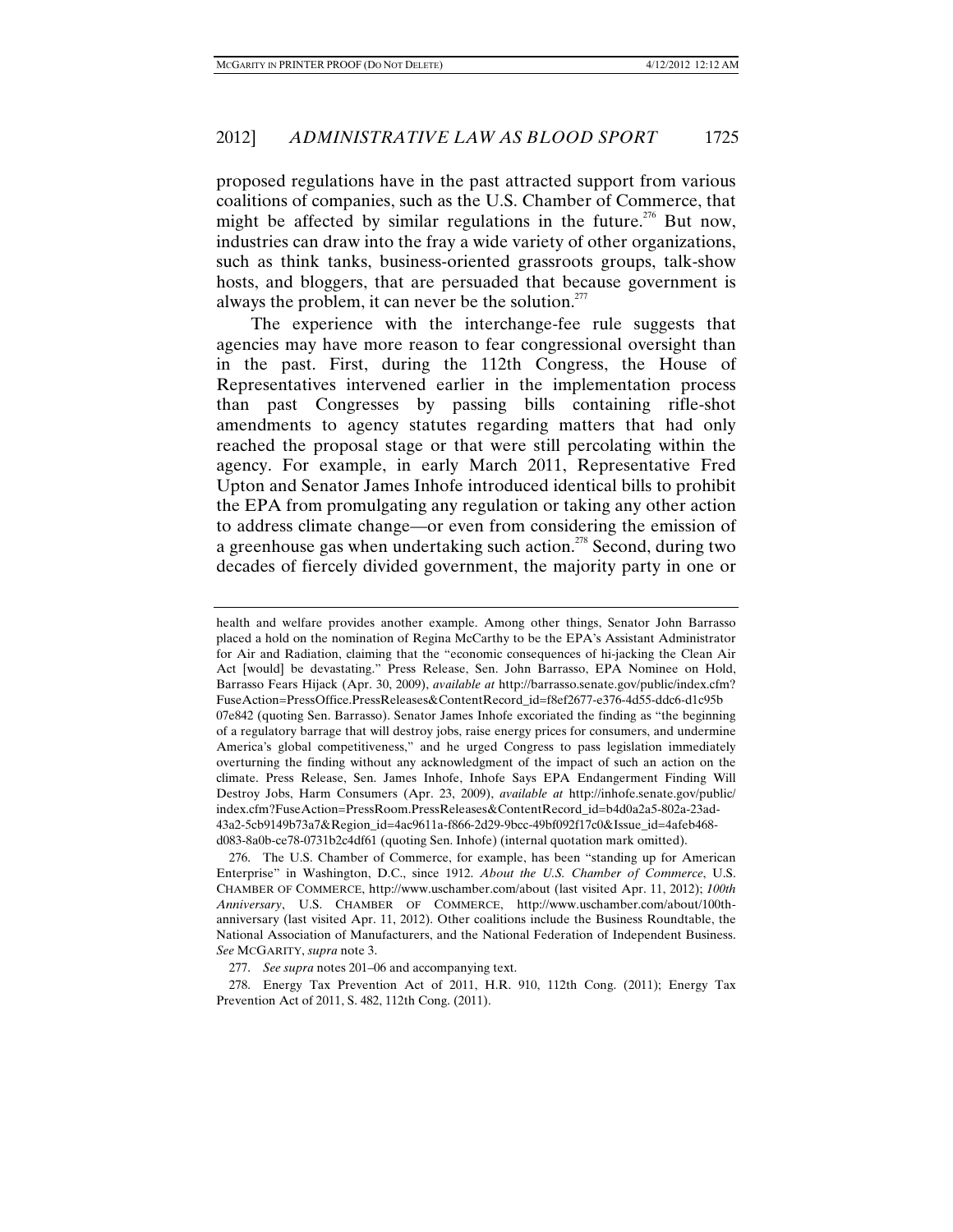both houses of Congress has been more aggressive in attaching riders to appropriations and other must-pass legislation to change specific agency policies.<sup> $279$ </sup> For example, the resolution to fund the government for the remainder of 2011 contained a number of riders prohibiting the EPA from expending any funds to pursue environmental initiatives, including the regulation of mountaintop-removal mining. $^{280}$ Third, the interrogation of high-level agency officials in congressional oversight hearings may be less civil than in the past.<sup>281</sup> For example, Republican members of the House Subcommittee on Energy and Power spent more than two hours berating EPA Administrator Jackson for finding that greenhouse-gas emissions endanger the public health and the environment; they asserted that the science underpinning her finding was a hoax and accused the Obama administration of killing jobs in a quixotic quest to address a nonproblem.282 Finally, members of the Republican Party in both houses of Congress have grown far more likely to vote in lockstep than in the past, when many members characterized themselves as "moderate" Republicans.<sup>283</sup> In particular, Republican senators are not likely to defy a demand by the leadership to vote against cloture.<sup>284</sup> This lockstep voting pattern ensures that no legislation of any significance can pass Congress without the approval of the Republican leadership when the Republican Party holds more than forty seats in the Senate—a number that becomes even smaller when Independents or conservative Democrats are willing to support a filibuster.<sup>285</sup>

 282. *H.R. \_\_\_, The Energy Tax Prevention Act of 2011: Hearing Before the Subcomm. on Energy & Power of the H. Comm. on Energy & Commerce*, 112th Cong. 30–72 (2011); John M. Broder, *House Republicans Take E.P.A. Chief to Task*, N.Y. TIMES, Feb. 10, 2011, at A16; Margaret Kriz Hobson, *Political Tidal Wave Turns EPA Strategy*, 69 CQ WEEKLY 335 (2011).

283. Kagan, *supra* note 209, at 2311–12.

284. HACKER & PIERSON, *supra* note 3, at 210–11.

 285. Only three of the thirty-eight Republican senators voted in favor of the Dodd-Frank Act in July 2010. *See* 156 CONG. REC. S5932–33 (daily ed. July 15, 2010) (recording the votes on the conference report of the Dodd-Frank Act); *H.R. 4173 (111th): Dodd-Frank Wall Street* 

 <sup>279.</sup> McGarity, *supra* note 25.

 <sup>280. 157</sup> CONG. REC. H1304 (daily ed. Feb. 18, 2011).

 <sup>281.</sup> I do not want to press this point too strongly because congressional committee hearings have also created spectacles in the past. For example, House committees were very hard on high-level EPA officials during the Gorsuch scandals of 1983. *See, e.g.*, *EPA: Investigation of Superfund and Agency Abuses (Part 2): Hearing Before the Subcomm. on Oversight & Investigations of the H. Comm. on Energy & Commerce*, 98th Cong. 130–48 (1983) (relaying how then-Representative Al Gore grilled EPA officials on the agency's failure to clean up contaminated sites).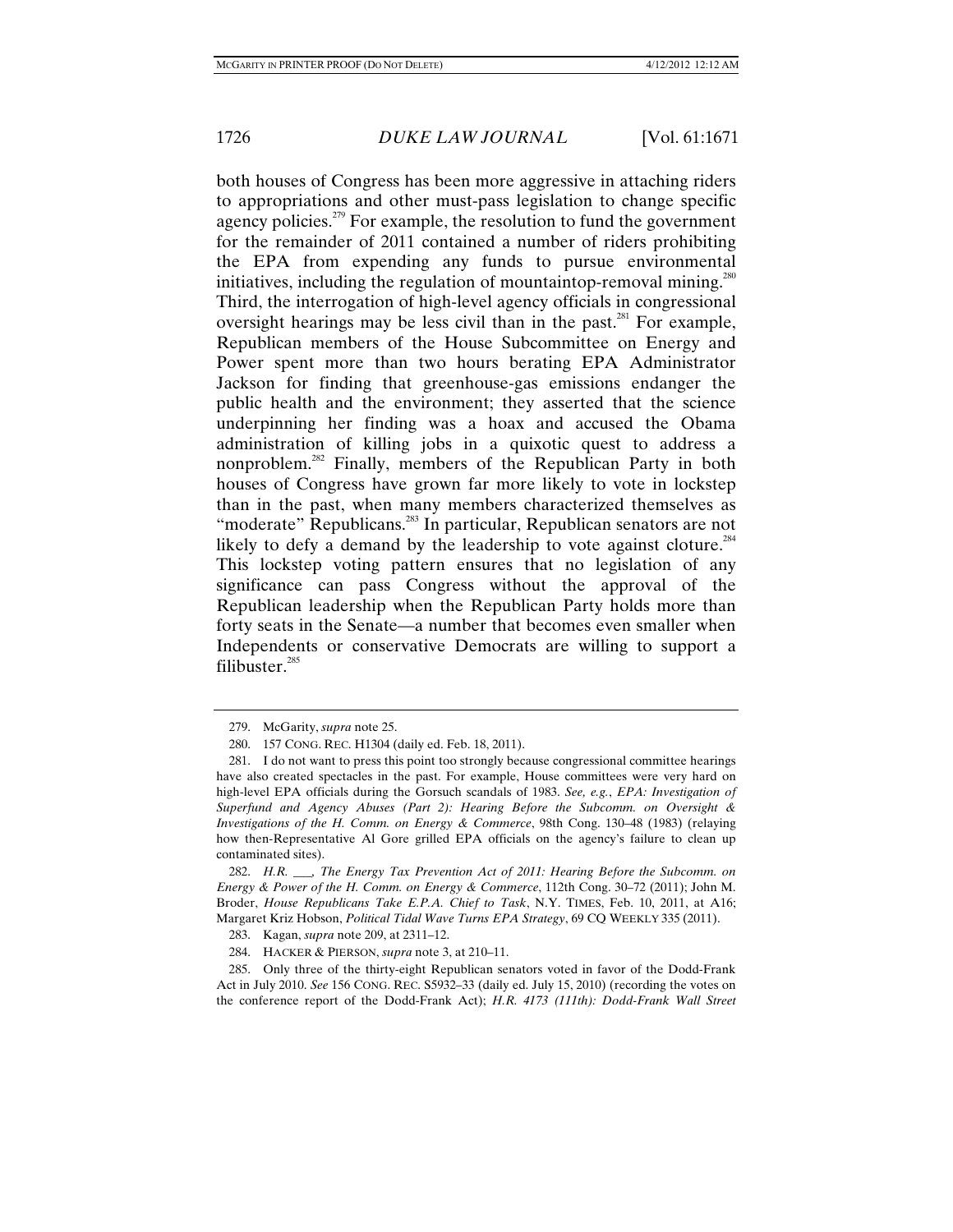# *B. Implications for Agency Structure*

Congress pays a great deal of attention to the structure of regulatory agencies when it enacts statutes empowering agencies to intervene in private economic arrangements.<sup>286</sup> Congress places many regulatory agencies in the executive branch, where agency leaders are appointed by the president with the advice and consent of the Senate but are subject to removal at will by the president.<sup>287</sup> Congress also creates independent agencies that are shielded from the political influence emanating from the White House and, to a lesser extent, from Congress.288 Usually designed as multimember commissions made up of appointees from both major political parties, independent agencies are supposed to stand above the political fray.<sup>289</sup> Yet although independent agencies have never been entirely immune to politics, $290$  it appears that they are even less so in the context of highimpact rulemaking, particularly when the participants employ bloodsport strategies.<sup>291</sup> The fact that the Fed, perhaps the most

 287. RICHARD J. PIERCE, JR., SIDNEY A. SHAPIRO & PAUL R. VERKUIL, ADMINISTRATIVE LAW AND PROCESS § 4.4.1, at 99–100 (5th ed. 2009).

 288. *See* Rachel E. Barkow, *Insulating Agencies: Avoiding Capture Through Institutional Design*, 89 TEX. L. REV. 15, 19 (2010) ("The aim in creating an independent agency is to immunize it, to some extent, from political pressure."); *see also* Devins & Lewis, *supra* note 260, at 459, 464–66 (discussing concerns about presidential control over agency policy). *But see* O'Connell, *supra* note 6, at 484–85 (noting political constraints on agency rulemaking).

 289. *See* Devins & Lewis, *supra* note 260, at 462–63 (describing how the bipartisan, politically insulated nature of independent regulatory agencies is intended to facilitate expertise-driven approaches to policy problems).

 290. *See* Beermann, *supra* note 207, at 109 ("Theoretically, these agencies are supposed to be insulated from politics, but the truth is that while the independent agencies may be insulated from the President, they are often much more responsive to direct (albeit informal) congressional supervision than agencies within the executive branch."); Keith S. Brown & Adam Candeub, *Partisans & Partisan Commissions*, 17 GEO. MASON L. REV. 789, 810 (2010) ("The scholarly literature underappreciates that independent agencies need *not* necessarily be independent. . . . Independence is a choice . . . ."); Calabresi, *supra* note 224, at 83–84 ("[T]here are no 'independent' government actors in Washington, D.C.").

 291. *See* Devins & Lewis, *supra* note 260, at 461–62 (referencing federal agencies' politicized responses to Hurricane Katrina and the credit crisis of 2008).

*Reform . . . (On the Conference Report)*, GOVTRACK.US, http://www.govtrack.us/congress/votes/ 111-2010/s208 (last visited Apr. 11, 2012) (breaking down the results by political party).

 <sup>286.</sup> *See* Beermann, *supra* note 207, at 108 (recounting the debate between labor and business interests over how to structure agency enforcement of the Occupational Safety and Health Act of 1970, Pub. L. No. 91-596, 84 Stat. 1592 (codified as amended at 29 U.S.C. §§ 651– 678 (2006 & Supp. IV 2010))); Matthew D. McCubbins, Roger G. Noll & Barry R. Weingast, *Structure and Process, Politics and Policy: Administrative Arrangements and the Political Control of Agencies*, 75 VA. L. REV. 431, 431–32 (1989) (describing the "extensive debate" in Congress over how to structure the EPA's rulemaking process).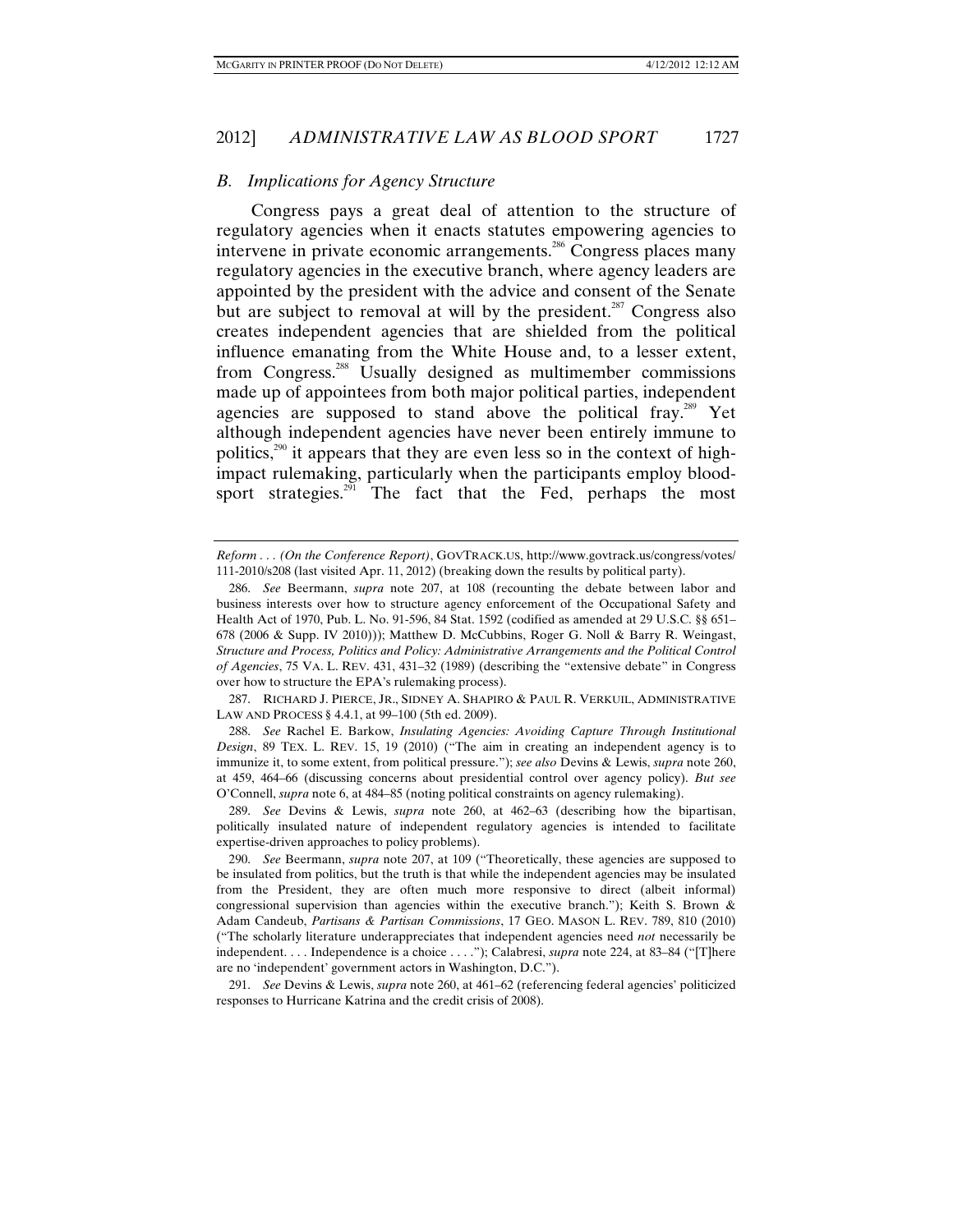independent of all of the regulatory agencies, became the locus of a blood-sport battle over interchange fees suggests that the structure of regulatory agencies may have little impact on the inclination of participants to engage in blood-sport battles.<sup>292</sup> If Congress wants to shield agency decisionmaking from the influence that blood-sport tactics are capable of generating, it will probably have to look beyond agency structure for solutions.

# *C. Implications for the Quality of Agency Leadership*

The blood-sport model has powerful implications for the quality of agency leadership. In a contentious political environment, it is very difficult for a nominee to achieve Senate confirmation if he or she has taken a strong position in the past on issues that he or she is likely to face when in office.<sup>293</sup> In the not-too-distant past, the opposition party assumed that the president was entitled to choose his people to head regulatory agencies without much second guessing from oppositionparty senators.<sup>294</sup> That is no longer the assumption. A single senator can place an indefinite hold on a nominee that will last until the nominee's proponents can put together the sixty votes necessary to overturn what has become an automatic filibuster threat.<sup>295</sup> Unless one party attains a dependable sixty-senator majority, affected interest groups, through their allies in Congress, can enjoy an effective veto over any nomination to an important regulatory agency.

 <sup>292.</sup> *Cf. id.* at 465–66 (describing congressional concerns about the Fed's independence).

 <sup>293.</sup> Karen Sloan, *Law Professors Find a Hard Road to Federal Appointments*, NAT'L L.J., July 25, 2011, at 1.

 <sup>294.</sup> *See* Beermann, *supra* note 207, at 136 (writing in 2006 that "[t]he Senate normally recognizes the President's prerogative to appoint high-level officials"). Professors Devins and Lewis chronicle the increase in partisan opposition to a president's appointees since the beginning of the Reagan administration. Devins & Lewis, *supra* note 260, at 461.

 <sup>295.</sup> *See* Beermann, *supra* note 207, at 110–11 ("[U]nder Senate rules and practices, a committee can prevent a nomination from coming up for a vote, and less than a majority of the full Senate can filibuster, which also prevents the full Senate from taking a vote."); Devins & Lewis, *supra* note 260, at 462 (noting that "the opposition party in the Senate will make use of holds and other delaying strategies . . . to ensure the President appoints opposition-party commissioners [to multimember commissions] who are acceptable to opposition-party leaders"); David E. Lewis, *The Adverse Consequences of the Politics of Agency Design for Presidential Management in the United States: The Relative Durability of Insulated Agencies*, 34 BRIT. J. POL. SCI. 377, 378 (2004) ("[Congress has] diluted presidential appointment powers by giving agency administrators fixed terms and writing into law specific qualifications for appointees.").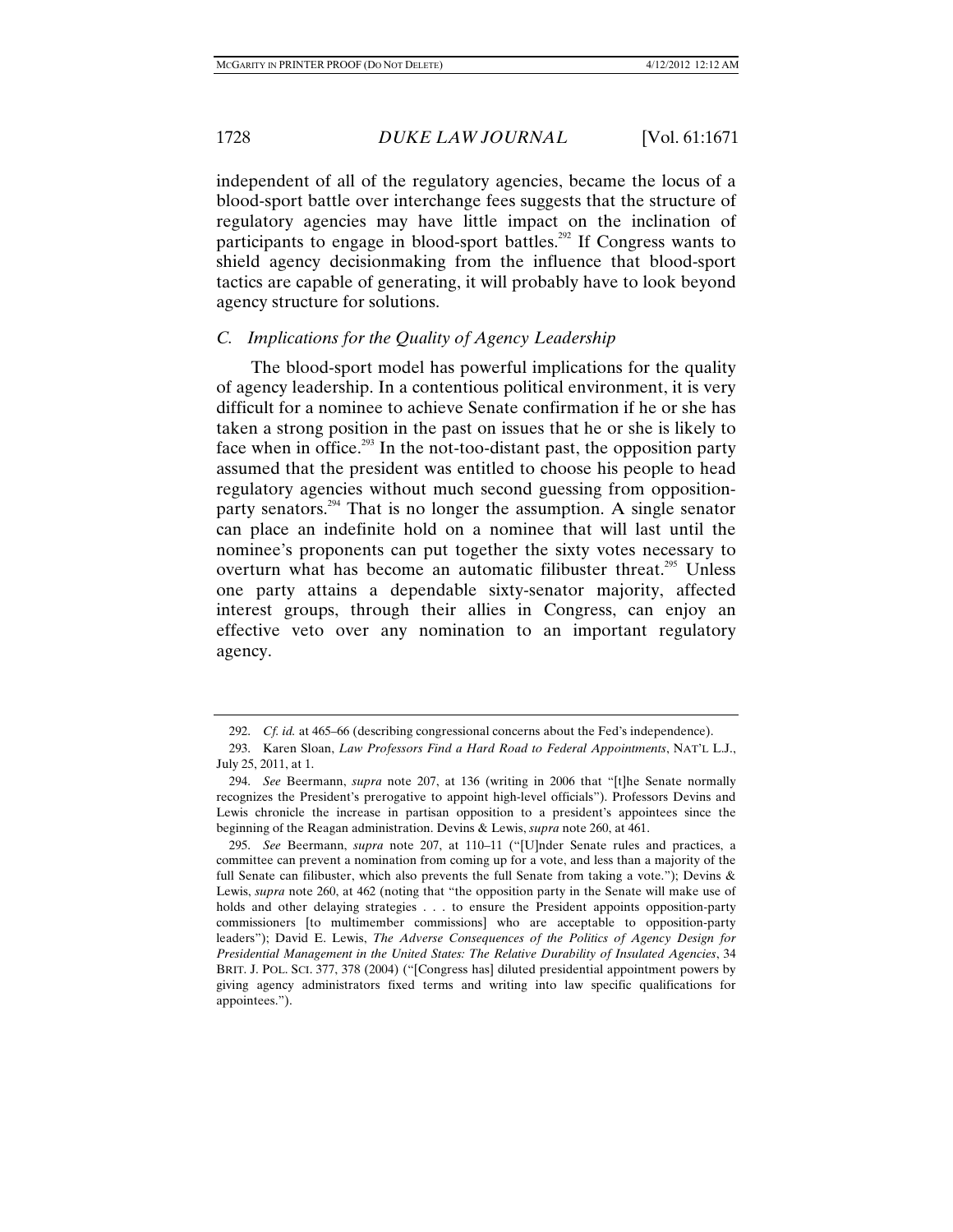In addition, nominees opposed by powerful interest groups can be subjected to intensive questioning about every aspect of their lives and about their positions on important issues of the day, regardless of how irrelevant such matters may be to their qualifications to lead the agency.296 Such nominees can also be harassed by committees other than the ones with jurisdiction over the nomination.<sup>297</sup> And nominees can count on being subjected to withering attacks from surrogates in think tanks, on talk radio, and in the blogosphere.<sup>298</sup> Ad hominem attacks on nominees do not cease after those nominees' confirmations. They can continue throughout the nominees' eventual tenures at the agencies. Former Federal Communications Commission (FCC) Commissioner Michael Powell, for example, was subjected to "[s]evere personal attacks" during the FCC's consideration of its media-ownership rules.299 One commentator suggested that "[i]f Saddam Hussein had stayed in business, Powell might have made a great minister of information."<sup>300</sup> Given the abuse that nominees typically take both during confirmation hearings and after assuming office, it is a wonder that any highly credentialed candidate with a job would agree to become a nominee.

 <sup>296.</sup> *Cf., e.g.*, *Nomination of Harold Craig Becker: Hearing of the S. Comm. on Health, Educ., Labor, & Pensions*, 111th Cong. 1, 3 (2010) (opening statement of Tom Harkin, Chairman, S. Comm. on Health, Educ., Labor, & Pensions) (noting that Becker, "a nominee for the National Labor Relations Board," answered more than 280 written questions from committee members); *id.* at 4 (prepared statement of Michael B. Enzi, Member, S. Comm. on Health, Educ., Labor, & Pensions) (demanding to know whether Becker's "financial interests ha<sup>[d]</sup> changed" during the past seven months); *id.* at 16 (prepared statement of Orrin G. Hatch, Member, S. Comm. on Health, Educ., Labor, & Pensions) (questioning Becker about work that he had performed in the past for ACORN, a community-organizing group); *id.* at 17 (complaining that Becker's answers "to well over 200 written questions" that Hatch had submitted to Becker the previous year had been "entirely unsatisfactory").

 <sup>297.</sup> *See How Will the CFPB Function Under Richard Cordray?: Hearing Before the Subcomm. on TARP, Financial Services, & Bailouts of the H. Comm. on Oversight & Gov't Reform*, 112th Cong. (2012), *available at* http://oversight.house.gov/hearing/how-will-the-cfpbfunction-under-richard-cordray.

 <sup>298.</sup> Personal attacks on agency heads are not a new phenomenon. FDA head David Kessler, a vigorous regulator who was appointed by President George H.W. Bush and then reappointed by President Clinton, was the target of fierce personal attacks by the drug industry and its allies in Congress. Then-House Speaker Newt Gingrich called Kessler "a thug and a bully." John Schwartz, *Conservative Foes of Government Regulation Focus on the FDA*, WASH. POST, Jan. 21, 1995, at A7 (internal quotation marks omitted).

 <sup>299.</sup> Hepp, *supra* note 198, at 572–73.

 <sup>300.</sup> *Id.* at 573 (quoting Jeff Chester, Executive Director, Center for Digital Democracy) (internal quotation marks omitted).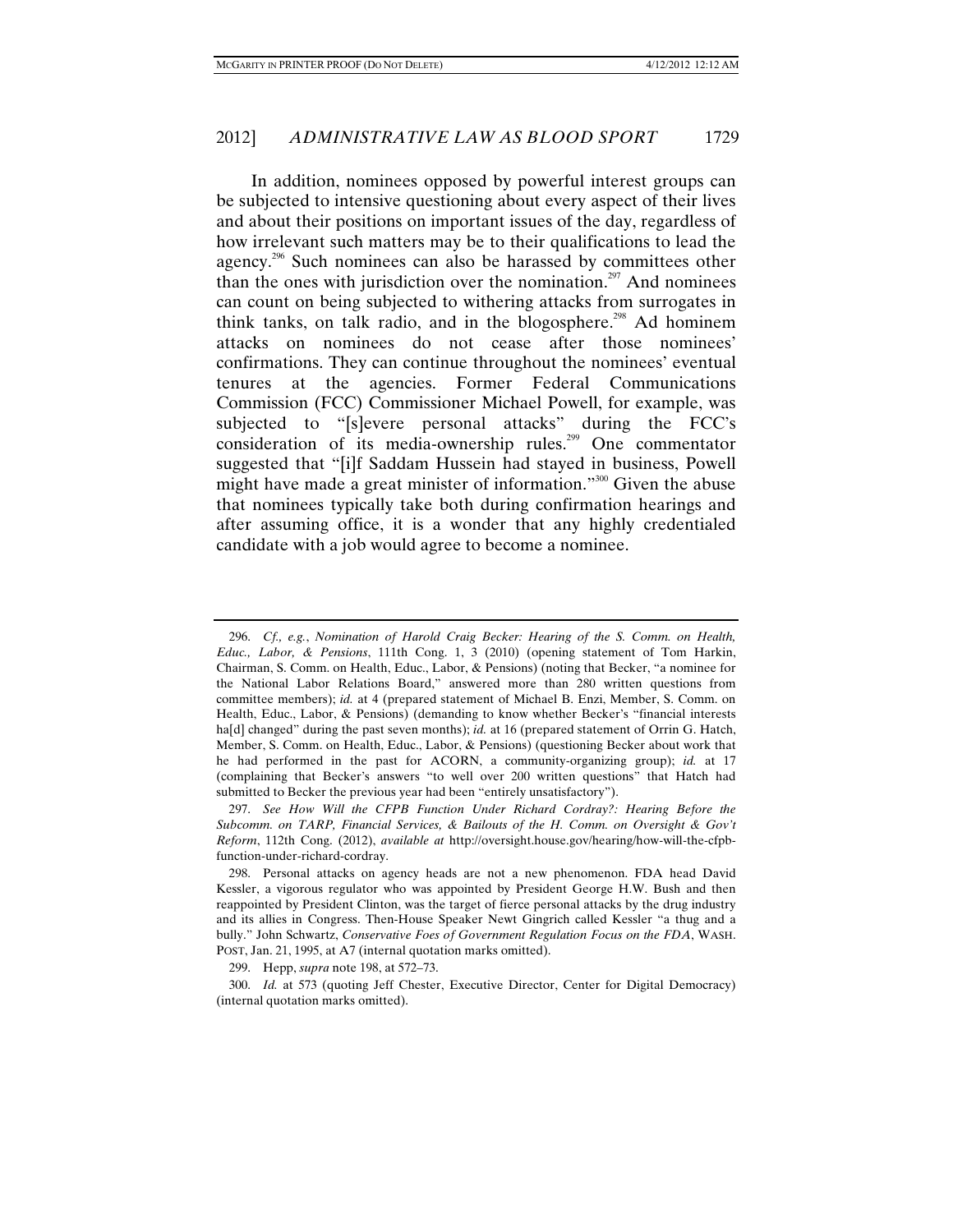### *D. Implications for Agency Choice of Policymaking Vehicles*

Most agencies can choose to make policy through notice-andcomment rulemaking; through case-by-case adjudication in permitting, licensing, or enforcement actions; or through nonbinding articulations of agency policy in policy statements, interpretational rules, guidance documents, and the like.<sup>301</sup> Over two decades, many agencies have migrated toward less formal policymaking tools in response to the congressional and presidential imposition of additional analytical requirements for informal rulemaking and more intense judicial review under the "hard-look" doctrine.<sup>302</sup> When faced with the daunting prospect of blood-sport battles, however, agencies may be even more inclined to adopt less constrained policymaking tools. To avoid a looming battle, most agencies have two alternatives: negotiated rulemaking and various nonbinding options.<sup>303</sup>

Negotiated rulemaking, a process that gained prominence in the early 1980s, initially offered a promising decisionmaking method for escaping rulemaking ossification.<sup>304</sup> Under this approach, which has a statutory basis,<sup>305</sup> the agency convenes a group of representatives from all of the affected interests and charges the committee with reaching a

 <sup>301.</sup> *See* M. Elizabeth Magill, *Agency Choice of Policymaking Form*, 71 U. CHI. L. REV. 1383, 1386–90 (2004) (describing the "[m]enu" of agency choices).

 <sup>302.</sup> Jeffrey S. Lubbers, *The Transformation of the U.S. Rulemaking Process—For Better or Worse*, 34 OHIO N.U. L. REV. 469, 478 (2008); Todd D. Rakoff, *The Choice Between Formal and Informal Modes of Administrative Regulation*, 52 ADMIN. L. REV. 159, 164–66 (2000); *see also*  Richard J. Pierce, Jr., *The Unintended Effects of Judicial Review of Agency Rules: How Federal Courts Have Contributed to the Electricity Crisis of the 1990s*, 43 ADMIN. L. REV. 7, 11–12 (1991) (describing the increasing reliance on ad hoc adjudication, instead of publicly visible decisionmaking procedures, in administrative rulemaking to deflect pressure from hostile legislatures and constituencies). *See generally* McGarity, *supra* note 21 (identifying ossification, its causes, and tools to avoid it); Richard J. Pierce, Jr., *Seven Ways To Deossify Agency Rulemaking*, 47 ADMIN. L. REV. 59 (1995) (discussing jurisprudential shifts with the potential to deossify agency rulemaking).

 <sup>303.</sup> Rakoff, *supra* note 302, at 166–67.

 <sup>304.</sup> *See* Cary Coglianese, *Assessing Consensus: The Promise and Performance of Negotiated Rulemaking*, 46 DUKE L.J. 1255, 1261–62 (1997) ("Negotiated rulemaking was introduced more prominently in the early 1980s as a way of curing a 'malaise' that some thought characterized federal rulemaking practice at the time." (quoting Philip J. Harter, *Negotiating Regulations: A Cure for Malaise*, 71 GEO. L.J. 1, 113 (1982))); Daniel P. Selmi, *The Promise and Limits of Negotiated Rulemaking: Evaluating the Negotiation of a Regional Air Quality Rule*, 35 ENVTL. L. 415, 417 (2005) ("For almost 25 years the possibility of utilizing negotiation as a means of breaking deadlocks over administrative rulemaking has attracted the attention of academic commentators.").

 <sup>305.</sup> *See* Negotiated Rulemaking Act of 1990, 5 U.S.C. §§ 561–570a (2006) (codifying "a framework for the conduct of negotiated rulemaking").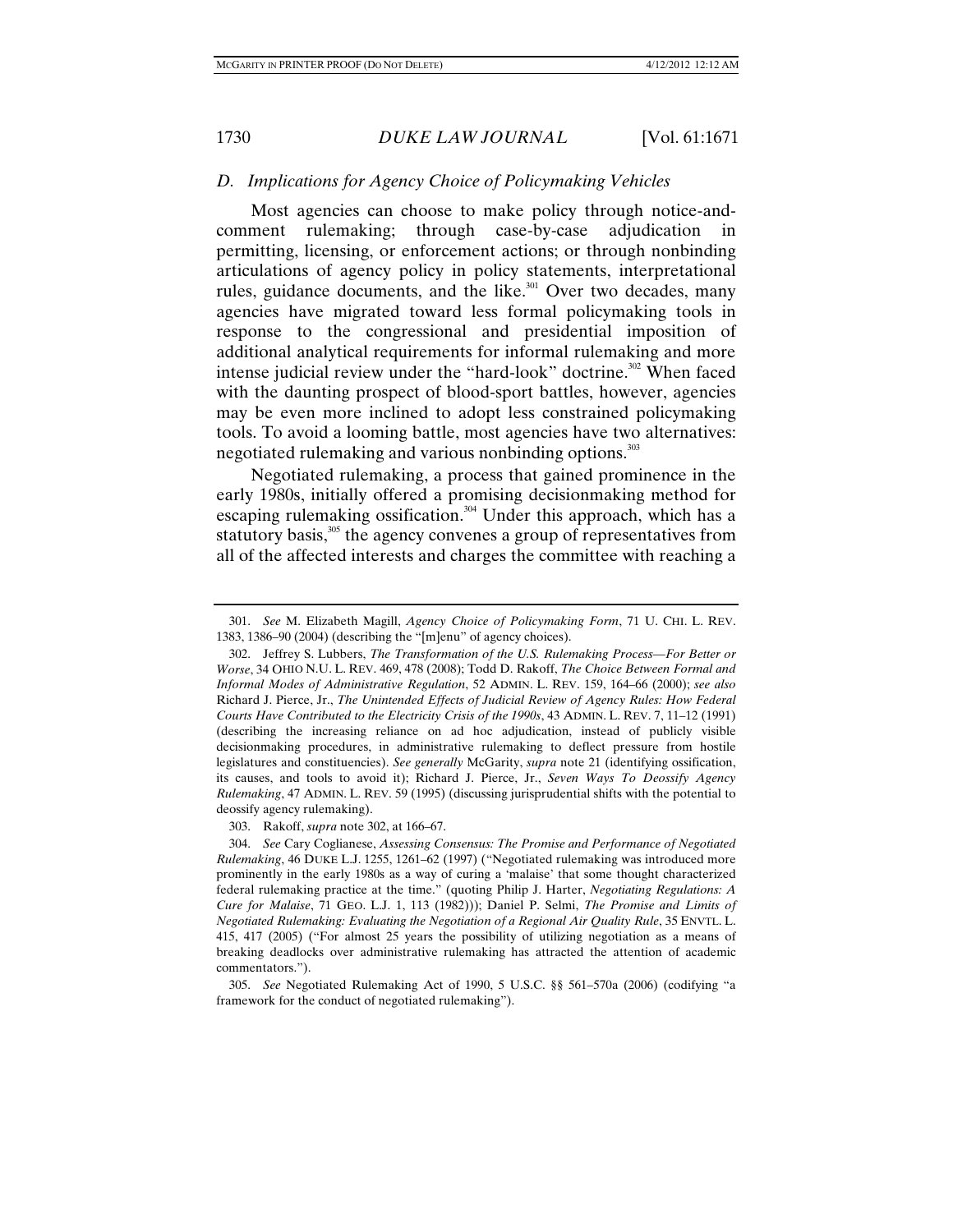consensus on as many aspects of the rulemaking initiative as possible.306 If the committee is successful, the agency publishes the consensus rule as a proposal and accepts public comments in what is hopefully a pro forma exercise.<sup>307</sup> Although it is unnecessary for every affected entity to agree with the consensus, negotiated rulemaking fails if a party is sufficiently troubled by the consensus result to challenge it in court or in another public arena.<sup>308</sup> Whatever benefits negotiated rulemaking may bestow on the agencies that use it to facilitate routine rulemakings, it is not likely to be of any use in the high-stakes rulemaking initiatives in which the stakeholders are tempted to engage in blood-sport strategies. In a divided and highly partisan atmosphere, an agency's desire to secure a truce among the warring factions in a high-stakes rulemaking is often wishful thinking.

Agencies usually have the option of avoiding notice-andcomment rulemaking altogether by issuing guidance documents, policy statements, and interpretative rules that are not legally binding but that nevertheless determine agency policy for purposes of issuing permits or filing enforcement actions.<sup>309</sup> These less formal actions "can have substantial practical impact when issued by those in power."310 The advent of blood-sport strategies should give agencies an even stronger incentive to avoid notice-and-comment rulemaking and to make policy through these less formal decisionmaking vehicles. This strategy may ultimately fail, however, as stakeholders with the resources to do so may follow the agency into these less charted waters with additional blood-sport strategies, such as

 <sup>306.</sup> *Id*. §§ 563–570a (establishing the rules for convening a rulemaking committee and the duties of such a committee).

 <sup>307.</sup> *See* Coglianese, *supra* note 304, at 1257 ("[When] the committee reaches consensus, the agency typically adopts the consensus rule as its proposed rule and then proceeds according to the notice-and-comment procedures specified in the APA." (footnote omitted)).

 <sup>308.</sup> *See* Jody Freeman, *Collaborative Governance in the Administrative State*, 45 UCLA L. REV. 1, 33–66 (1997) (describing the negotiated-rulemaking process and providing illustrations of the process in action); Harter, *supra* note 304, at 28–31 (identifying several advantages of negotiated rulemaking, including the ability of parties to shape substantive rules); Rakoff, *supra* note 302, at 166 ("The assumption . . . is that the negotiated rule will become the final rule and, moreover, that it will not be challenged in court because it has already been vetted by the interests involved.").

 <sup>309.</sup> Administrative Procedure Act (APA) § 4(b)(3)(A), 5 U.S.C. § 553(b)(3)(A) (2006); *see also* David L. Franklin, *Legislative Rules, Nonlegislative Rules, and the Perils of the Short Cut*, 120 YALE L.J. 276, 278 (2010) ("Nonlegislative rules . . . are not meant to have binding legal effect, and are exempted from notice and comment by the APA as either 'interpretative rules' or 'general statements of policy.'" (quoting APA  $\S$  4(b)(3)(A), 5 U.S.C.  $\S$  553(b)(3)(A))).

 <sup>310.</sup> Rakoff, *supra* note 302, at 167.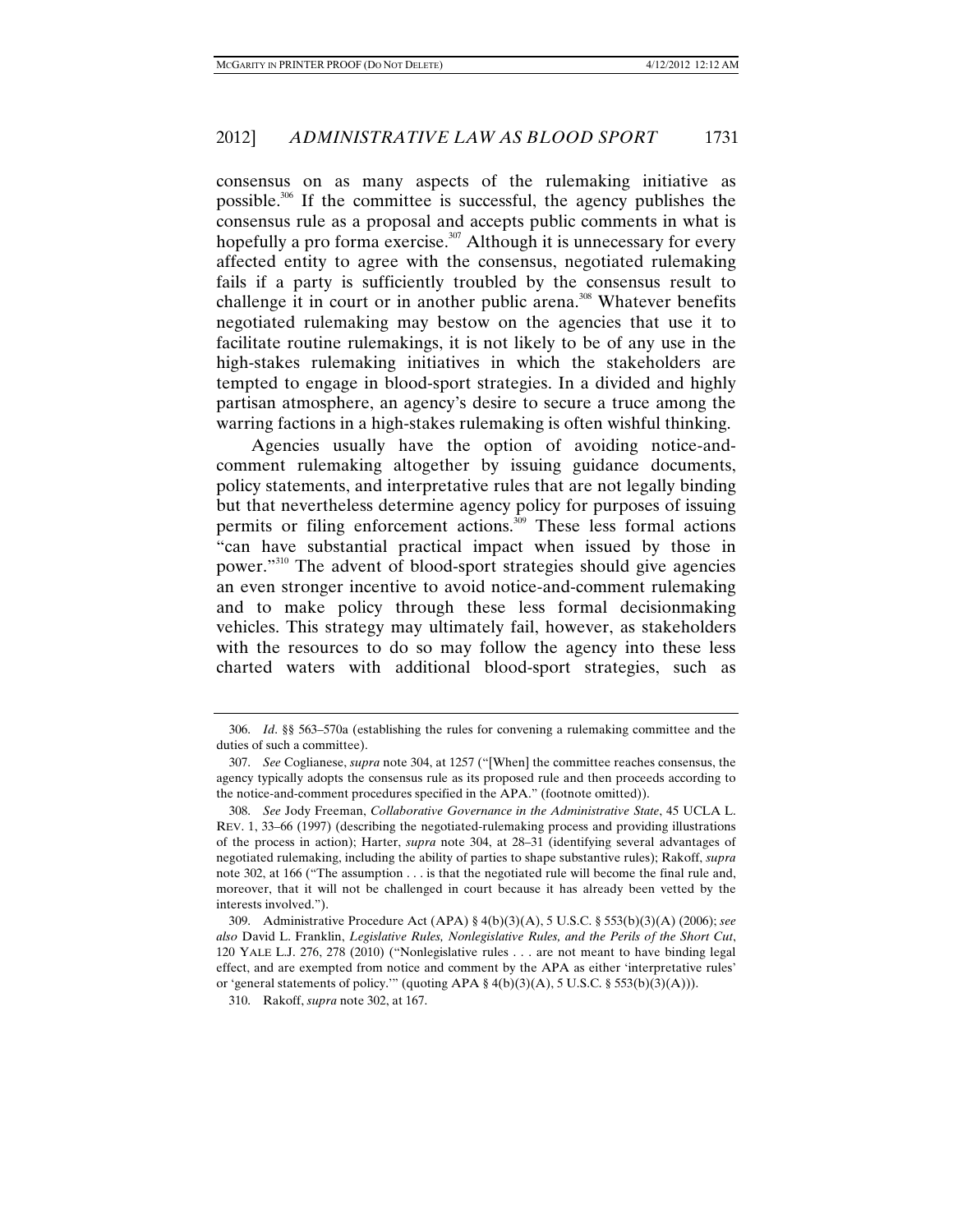persuading Congress to expand notice-and-comment and regulatoryanalysis requirements to policy statements and guidance documents that have a significant impact on the economy.

# *E. Implications for Rulemaking Procedure*

Administrative-law scholars understand that the rulemaking process is a good deal more complicated in the real world than the conventional model suggests. The advent of blood-sport rulemaking represents what may be the culmination of a long-running tendency in rulemaking away from the informal, but still confining, procedures of the conventional model toward an unconstrained, influence-oriented model that more closely resembles a political free-for-all. A single private meeting with the head of an agency or the head of OIRA may have a greater impact on the outcome of a rulemaking exercise than ten thousand pages of technical data and analysis. A single hearing in which members of Congress who are sympathetic to a regulated industry cross-examine the agency decisionmaker may be worth more than the most deftly crafted appellate brief. Public policymaking through rulemaking has become a full-contact sport in which the strategies highlighted in this Article and strategies that are still in the process of evolving are more likely to yield results than even the most thoughtful and thoroughly prepared public comments.

In the context of adjudication, the APA prohibits ex parte overtures to the decisionmaker.<sup>311</sup> Given that the content of such communications is not part of the public record and is not reflected in any written opinion, these communications are inconsistent with the due-process norm that the decision should be based on the evidence presented at trial.<sup>312</sup> In addition, ex parte contacts raise the unseemly possibility that the judge's decision may be based on irrelevant considerations or on "threats, bribes or flattery."313 In the context of legislation, however, things are very different. Attempts to influence legislators are part of the everyday life of the highly paid lobbyists

 <sup>311.</sup> *See* APA § 8(d), 5 U.S.C. § 557(d) (banning ex parte communications in formal adjudications); Edward Rubin, *It's Time To Make the Administrative Procedure Act Administrative*, 89 CORNELL L. REV. 95, 119 (2003) ("The prohibition of ex parte contacts emanates from the basic character of adjudication as an adversary proceeding with a decision 'on the record' by an impartial decision maker.").

 <sup>312.</sup> Rubin, *supra* note 311, at 119.

 <sup>313.</sup> *Id.*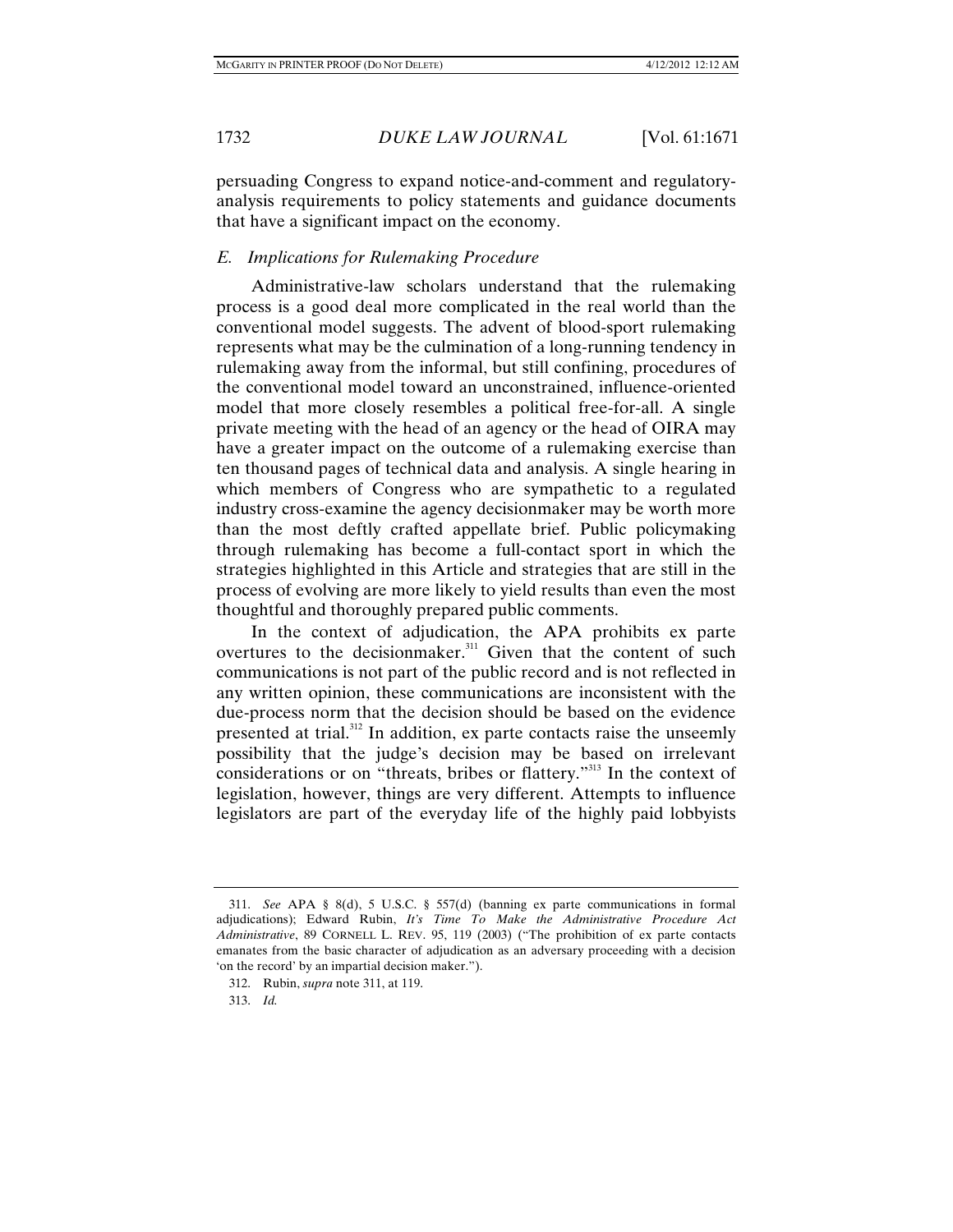who inhabit K Street in Washington,  $D.C.^{314}$  In high-stakes rulemaking, attempts to influence agency staff and high-level agency officials either directly or through the intervention of the White House or sympathetic congresspersons are common blood-sport strategies. In these situations, agency officials, OIRA staff, and even the White House chief of staff think nothing of meeting with lobbyists who represent stakeholders with sufficient resources to pay them.<sup>315</sup> Although the contents of those conversations are rarely made public, one suspects that they include threats, flattery, and even thinly veiled bribes in the form of campaign contributions or a loss of appropriations.

The law on the extent to which ex parte overtures are permissible remains "somewhat murky."316 The Supreme Court has yet to decide a case on point, and the D.C. Circuit precedents are not altogether consistent.<sup>317</sup> In *Home Box Office, Inc. v. FCC*,<sup>318</sup> the D.C. Circuit held that an agency should place in the rulemaking record any written ex parte contacts and written summaries of any ex parte oral communications that have occurred during the comment period.<sup>319</sup> In *Sierra Club v. Costle*,<sup>320</sup> however, the same court held that an "exparte blitz" of contacts from interested parties after the close of a comment period, including numerous meetings with lobbyists for interested parties and members of Congress, was not prohibited by the APA. $3\overline{21}$  The court observed that "[w]here Congressmen keep their comments focused on the substance of the proposed rule . . . , administrative agencies are expected to balance Congressional pressure with the pressures emanating from all other sources."<sup>322</sup> The court did, however, find that provisions in the Clean Air Act prohibited the EPA from relying on any material not included in the rulemaking record and required the EPA to place in the rulemaking

 <sup>314.</sup> *See generally* JACK ABRAMOFF, CAPITOL PUNISHMENT: THE HARD TRUTH ABOUT WASHINGTON CORRUPTION FROM AMERICA'S MOST NOTORIOUS LOBBYIST (2011) (detailing Jack Abramoff's experience as a lobbyist); JOHN HARWOOD & GERALD F. SEIB, PENNSYLVANIA AVENUE: PROFILES IN BACKROOM POWER (2008) (exploring the modern political process through profiles of effective dealmakers).

 <sup>315.</sup> *See supra* notes 185–93.

 <sup>316.</sup> Beermann, *supra* note 207, at 130.

 <sup>317.</sup> *Id.* at 131.

 <sup>318.</sup> Home Box Office, Inc. v. FCC, 567 F.2d 9 (D.C. Cir. 1977) (per curiam).

 <sup>319.</sup> *Id.* at 57.

 <sup>320.</sup> Sierra Club v. Costle, 657 F.2d 298 (D.C. Cir. 1981).

 <sup>321.</sup> *Id.* at 396.

 <sup>322.</sup> *Id.* at 409–10.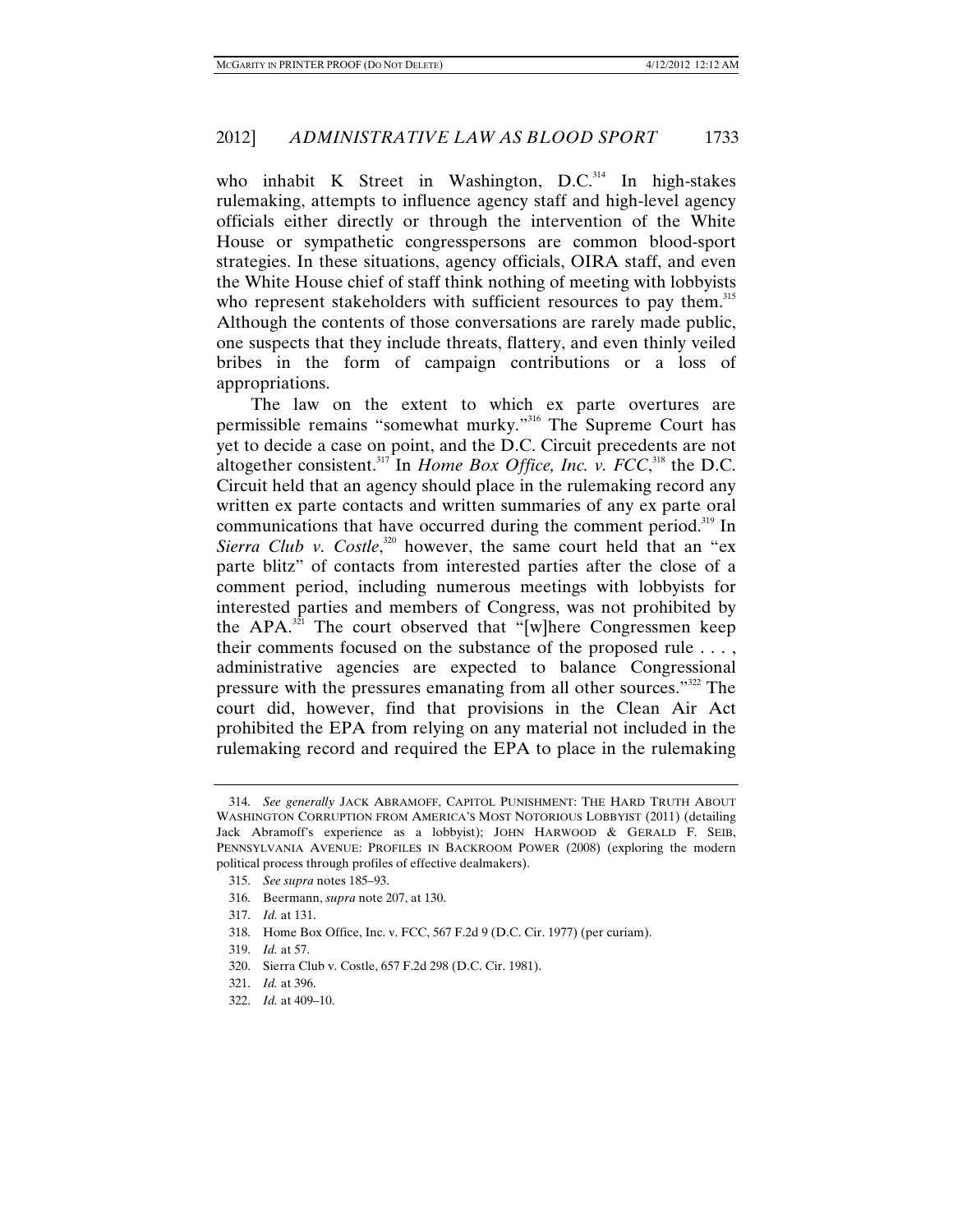record any documents it had received and summaries of any oral communications that had been of central relevance during the rulemaking.<sup>323</sup> The consensus appears to be that, because the APA does not prohibit such contacts in informal rulemaking and does limit them in formal rulemaking and adjudication, they are probably not unlawful per se. $324$ 

Yet, as Professor Rubin notes, "There is something vaguely troubling . . . about the image of all those legally required written comments flowing in, to be time-stamped and filed by the back-room myrmidons, while interest group representatives whisper into the ears of the agency's top officials over steak and champagne dinners."<sup>325</sup> Members of the public-health and environmental groups who had spent more than a decade trying to persuade the EPA to lower the primary National Ambient Air Quality Standard for ozone were no doubt more than vaguely troubled to learn that President Obama had ordered the administrator of the EPA to withdraw the agency's final ozone rule after the president met with industry lobbyists who had focused his chief of staff's attention on the political implications of tightening the standard. $326$  But for the oil companies whose economic interests were greatly advanced during that meeting, the overture only confirmed the value of blood-sport strategies in rulemaking.

# *F. Implications for Transparency in Policymaking*

By almost any measure, the conventional model of informal rulemaking is quite transparent.<sup>327</sup> Under the APA as interpreted by

 <sup>323.</sup> *Id.* at 402.

 <sup>324.</sup> *See* Cary Coglianese, Heather Kilmartin & Evan Mendelson, *Transparency and Public Participation in the Federal Rulemaking Process: Recommendations for the New Administration*, 77 GEO. WASH. L. REV. 924, 932 (2009) (reading the case law as clarifying "that there is no *inherent* legal bar" against "interactions with external entities following the issuance" of the notice of proposed rulemaking); Rubin, *supra* note 311, at 119–20 ("[P]rovisions [that bar ex parte communications relevant to the merits of the proceeding and require other ex parte contacts to be placed on the public record] do not apply to informal rulemaking under [5 U.S.C.] § 553 . . . ."); Watts, *supra* note 266, at 48 ("The APA expressly regulates ex parte contacts in the context of formal adjudications and formal rulemakings required to be conducted on the record but not in the context of informal notice-and-comment rulemakings. This suggests that Congress did not intend to prohibit or limit ex parte communications, including those coming from political actors, in informal rulemakings." (footnote omitted)).

 <sup>325.</sup> Rubin, *supra* note 311, at 120.

 <sup>326.</sup> *See supra* text accompanying note 193.

 <sup>327.</sup> *See* Coglianese et al., *supra* note 324, at 930 ("Compared to many other countries, the United States has long had a relatively open and transparent rulemaking process."); Jacob E. Gersen & Anne Joseph O'Connell, *Hiding in Plain Sight? Timing and Transparency in the*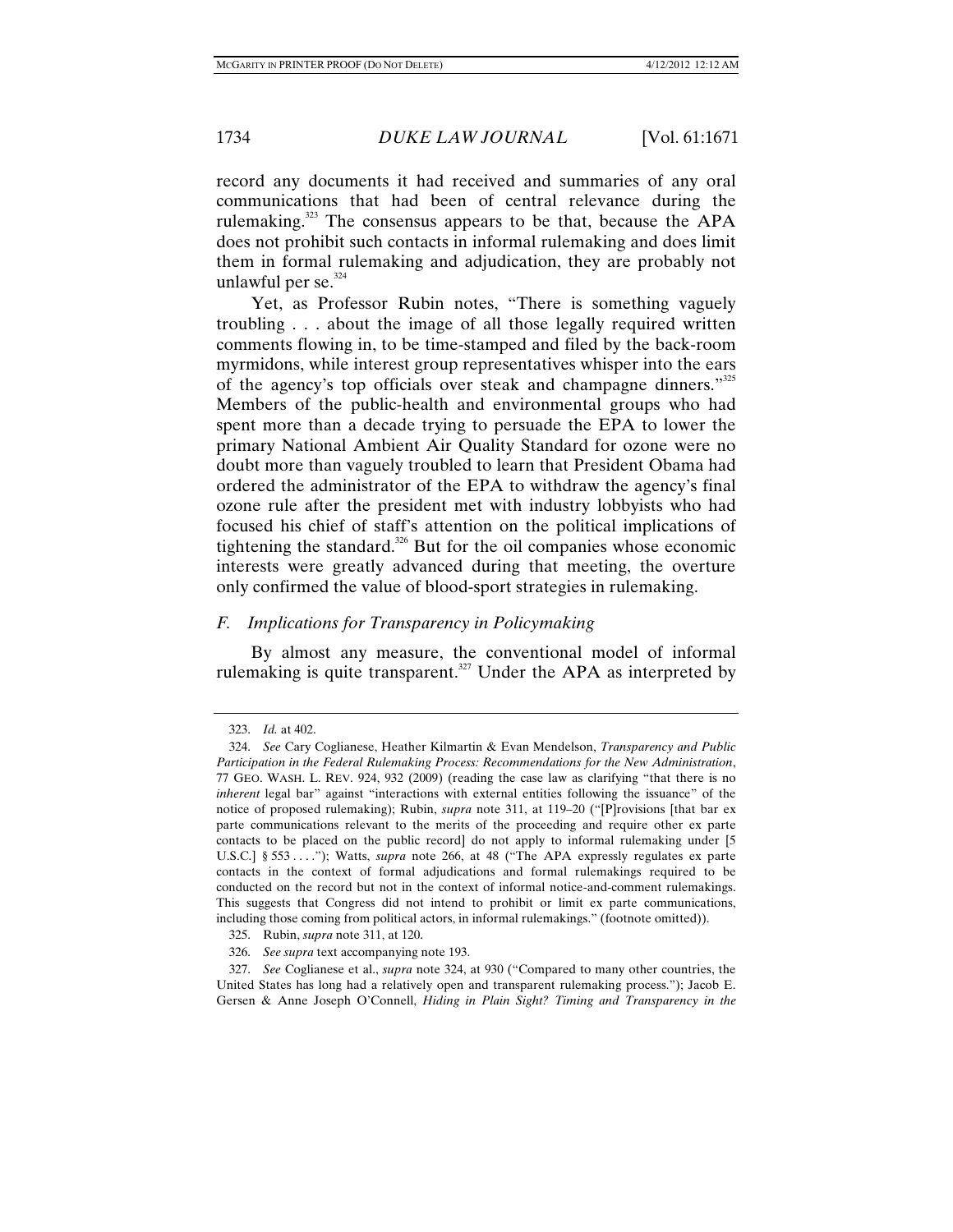the courts, agencies must identify the information that they have relied on and the policy judgments that determine the outcome of individual rulemakings in their notices of proposed and final rulemaking.<sup>328</sup> But OIRA review is not governed by the APA, and the transparency of that review process has waxed and waned over the years.329 Negative reactions by beneficiary groups to attempts by regulated interests to influence rulemaking outcomes through sympathetic officials in OIRA during the 1980s resulted in somewhat more transparency with respect to communications between outsiders and OIRA—as well as between OIRA and the agencies—while rules are pending.330 Often this information winds up in the administrative record, either because the agency places it there or because one of the participants submits it. $331$ 

The content of conversations between lobbyists and agency officials during the preproposal stage of informal rulemaking, however, need not be disclosed to the public; nor do communications among lobbyists, officials in OIRA, and the immediate inner circle at the White House have to be disclosed.<sup>332</sup> OIRA review remains far

 329. *See* Nicholas Bagley & Richard L. Revesz, *Centralized Oversight of the Regulatory State*, 106 COLUM. L. REV. 1260, 1309–10 (2006) ("OIRA has a long and well-documented history of secrecy. Although sustained criticism in the 1980s led to reforms that made the review process more transparent, it remains remarkably difficult today for outsiders to get a strong grasp of what OIRA review entails." (footnote omitted)).

 330. Harold H. Bruff, *Presidential Management of Agency Rulemaking*, 57 GEO. WASH. L. REV. 533, 580–82 (1989) (describing the pressure to reform OIRA).

 331. *See id.* at 582–86 (describing OIRA's increased transparency following 1986 reforms); Kagan, *supra* note 209, at 2287 ("[A]fter publication of the regulatory action (or a decision not to go forward with it), OIRA was required to disclose all written communications between itself and the agency."); John Shattuck & Muriel Morisey Spence, *The Dangers of Information Control*, TECH. REV., Apr. 1988, at 62, 72 ("[Congressional efforts to cut OIRA's funding] prompted OIRA director Wendy Gramm to set up a policy of disclosing OMB exchanges with other agencies . . . .").

 332. *See* Wagner, *supra* note 5, at 1368 ("The agency must log its ex parte contacts in the public record only after publishing the proposed rule and generally not before."). In 1986, OMB reached an agreement with members of the Senate Committee on Governmental Affairs in which it agreed to send to agencies the written materials it had received from outside parties and to advise the agency of all of its outside communications. Bruff, *supra* note 330, at 582–83. I am aware of no judicial holding that these disclosures were required; and, more importantly, the

*Administrative State*, 76 U. CHI. L. REV. 1157, 1161–62 (2009) ("Conceptually, we note that administrative agencies in the United States are some of the most extensively monitored government actors in the world. Almost all policy decisions an agency makes must be published in the Federal Register for all to see.").

 <sup>328.</sup> *See* RICHARD J. PIERCE, JR., SIDNEY A. SHAPIRO & PAUL R. VERKUIL, ADMINISTRATIVE LAW AND PROCESS §§ 7.2, 7.3.3, at 382–84, 390–92 (5th ed. 2009) (describing the Court's jurisprudence requiring agencies to provide substantial evidence from agency rulemaking procedures in order to enable judicial review of agency decisions).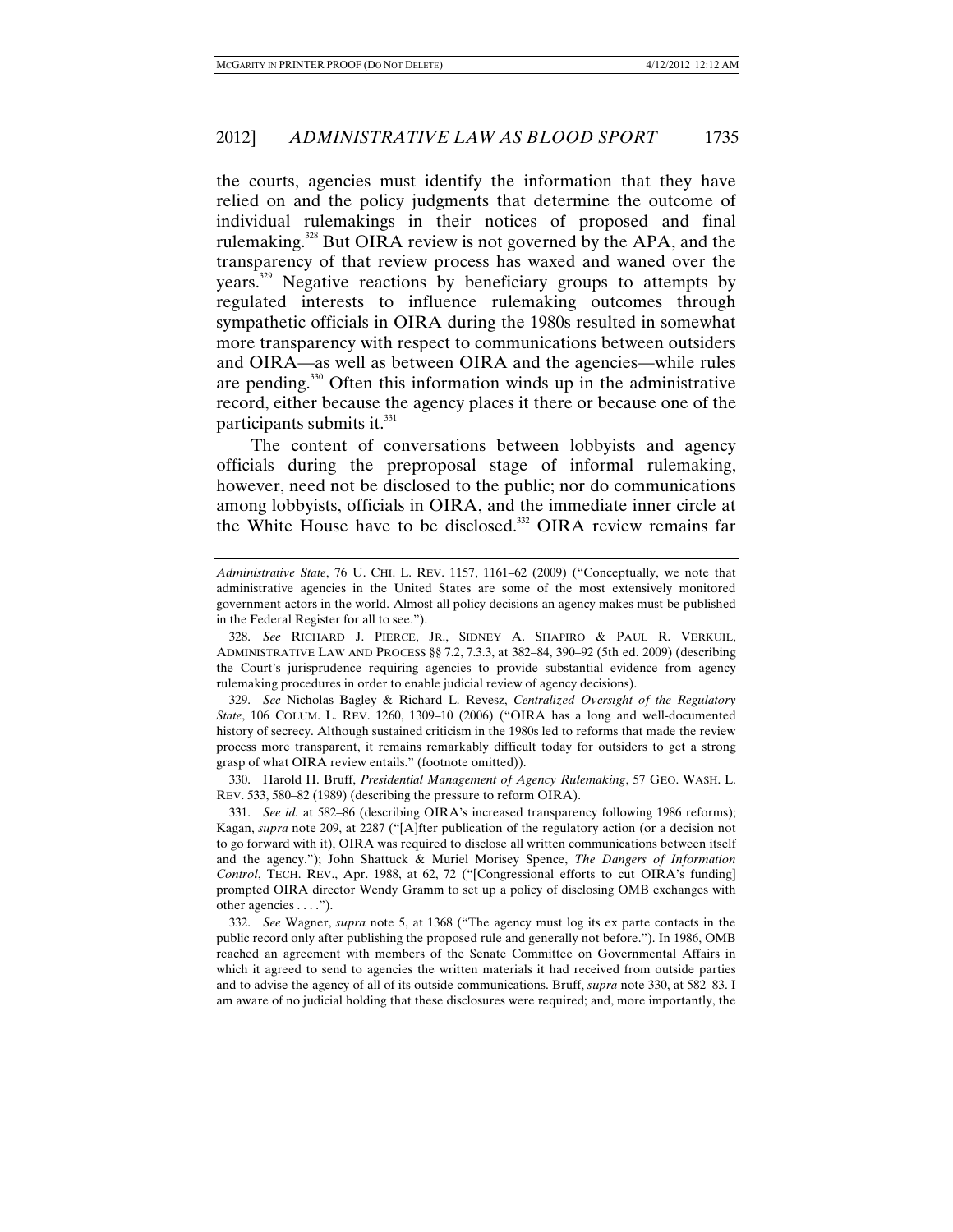from transparent because the rules of engagement with agencies are often ignored in practice.<sup>333</sup> A 2011 study concluded that OIRA had routinely violated the governing executive order's<sup>334</sup> requirement that OIRA disclose the content of its communications with agencies.<sup>335</sup>

Still another round of conversations between industry and interest-group representatives and government officials may take place after the rule has been challenged in court, $336$  a virtual certainty in high-stakes rulemaking. At that time, the parties will negotiate about the content of the regulations as part of an overall effort to settle the litigation amicably.<sup>337</sup> These negotiations are not bound by any rules or procedures, and the content of the discussions is not generally available to the public.<sup>338</sup>

Similarly, I am not aware of any disclosure requirements regarding the content of conversations between lobbyists for affected entities and members of Congress or their staffs, even when the lobbyists are feeding questions to members of committees or drafting rifle-shot legislation to overturn or delay ongoing rulemaking. Indeed, the riders themselves are often far from transparent, and members may vote favorably on legislation containing riders without even knowing that the riders are in the bill.<sup>339</sup> And I am unaware of any requirement that the provenance of attack advertisements and other sophisticated public-relations exercises be disclosed to the public. Think tanks functioning as  $501(c)(3)$  charities need not disclose the identities of the individuals who have contributed to their coffers or

336. Wagner, *supra* note 5, at 1369.

agreement did not oblige the agency to disclose the information it received from OMB to the public. *See id.* at 583 (noting that OMB agreed to "make[] available in its public reading room written materials and lists of meetings and communications involving persons outside the federal government").

 <sup>333.</sup> *See* Bagley & Revesz, *supra* note 329, at 1309–10 (describing OIRA's stubborn lack of transparency); Mendelson, *supra* note 262, at 1354 (noting the difficulty of determining the influence of executive review on specific rules).

 <sup>334.</sup> Exec. Order No. 12,866, 3 C.F.R. 638 (1994), *reprinted as amended in* 5 U.S.C. § 601 app. at 745 (2006), *and* 5 U.S.C. § 601 app. at 108 (Supp. IV 2010).

 <sup>335.</sup> STEINZOR ET AL., *supra* note 188, at 7.

 <sup>337.</sup> *See id.* ("Litigation thus opens the doors to a second round of negotiations that, even more than the pre-NPRM period, can involve secret deals over details, interpretations, and related features of a rule with only a narrow slice of the affected interests.").

 <sup>338.</sup> *Cf. id.* at 1369–70 (explaining that the privileged status of this round of negotiations contributes to an even greater degree of secrecy).

 <sup>339.</sup> Beermann, *supra* note 207, at 88–89.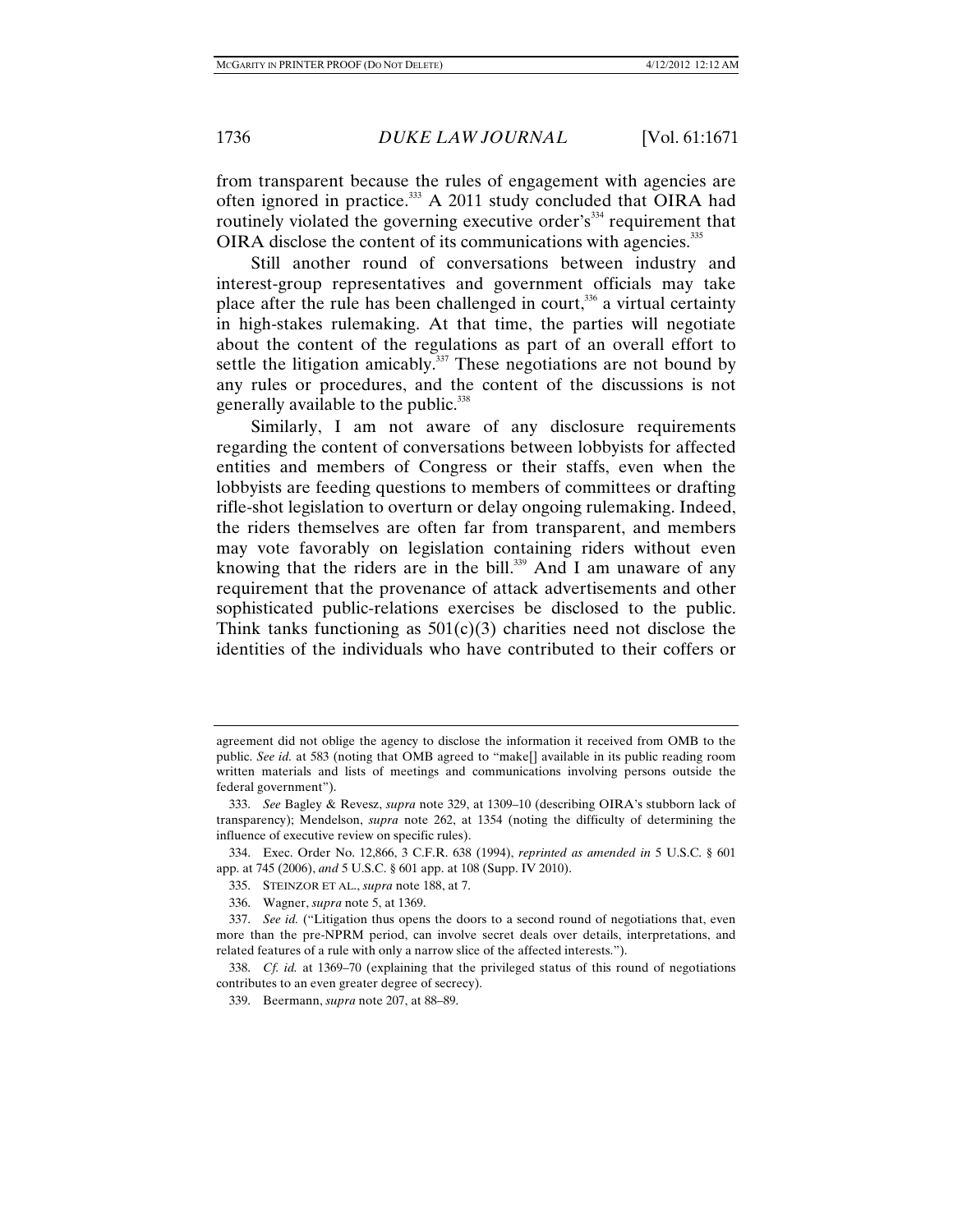the content of their interactions with their sponsors.<sup>340</sup> And bloggers who may receive substantial support from industries that have been aided by those bloggers' attacks on regulatory agencies do not have to reveal such support in their blogs and podcasts. $341$  In short, the aspects of informal rulemaking that fall within the conventional model are modestly transparent, whereas the blood-sport strategies that often characterize high-stakes rulemaking are generally shielded from public disclosure.

### *G. Implications for the Quality of Agency Decisionmaking*

One of the primary functions of regulatory agencies is to provide the expertise needed to resolve complex questions that arise in the course of implementing regulatory programs.<sup> $342$ </sup> An agency acquires technical expertise by hiring scientists, engineers, economists, and other professionals with the training and experience in the kinds of issues that the agency must typically resolve.<sup>343</sup> Blood-sport strategies, by contrast, are designed to win policy battles, not to achieve technically sound policy outcomes. Blood-sport contests are fought over easily comprehensible concepts that can be reduced to sound bites. For example, when the Luminant Corporation announced that it would be closing two power plants and laying off five workers because of the EPA's cross-state rule, the debates focused on the EPA's willingness to adjust the emissions cap for the state of Texas, not on the engineering logistics of complying with standards that

 <sup>340.</sup> Note, *The Political Activity of Think Tanks: The Case for Mandatory Contributor Disclosure*, 115 HARV. L. REV. 1502, 1515 (2002) ("Think tanks offer a way to affect the political process while avoiding disclosure; indeed, such avoidance is often a primary motivation for using section  $501(c)(3)$  organizations rather than political committees.").

 <sup>341.</sup> The FTC published guidelines governing endorsements of products, companies, services, or industries by bloggers. Guides Concerning Use of Endorsements and Testimonials in Advertising, 16 C.F.R. §§ 255.0–.5 (2011). The guidelines, however, do not apply to endorsements or criticisms of regulations or legislation. *See id.* § 255.0 ex. 8.

 <sup>342.</sup> *See* Richard J. Pierce, Jr., *Regulation, Deregulation, Federalism, and Administrative Law: Agency Power To Preempt State Regulation*, 46 U. PITT. L. REV. 607, 655 (1985) ("[I]n any area of regulation, the federal government is likely to have some comparative advantage in access to expertise vis a vis smaller states."); Rubenstein, *supra* note 246, at 2184 ("[A]gencies generally have more expertise with regulatory issues than do Congress, the President, or the courts.").

 <sup>343.</sup> *See* THOMAS O. MCGARITY, THE PREEMPTION WAR: WHEN FEDERAL BUREAUCRACIES TRUMP LOCAL JURIES 180 (2008) ("Federal regulatory agencies typically employ their own experts to gather information and prepare analyses of proposed agency actions. When specialized expertise is required, they can hire independent consultants. They can also call on more formal sources of expertise by empaneling scientific advisory committees . . . .").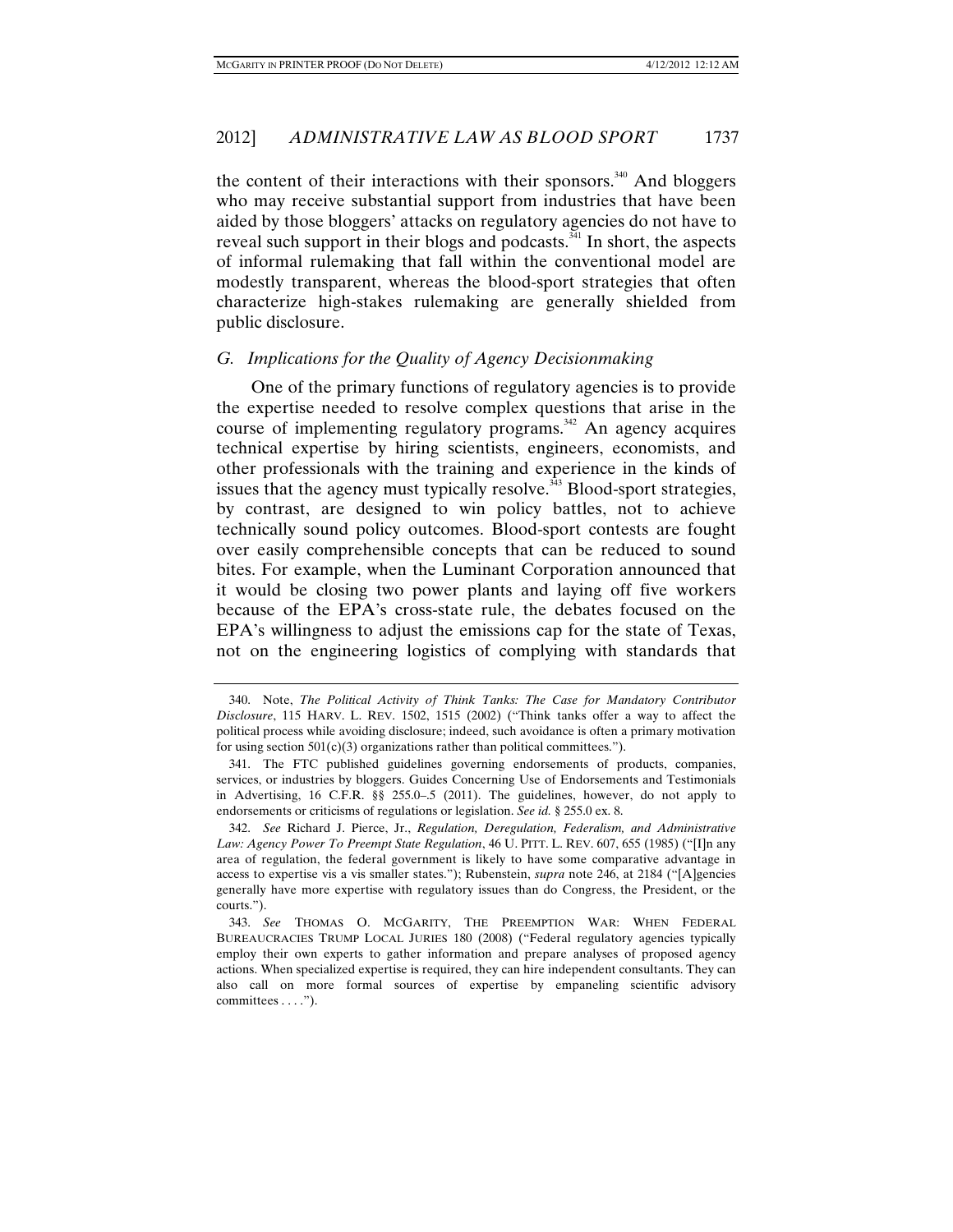similar power plants were meeting with relative ease.<sup>344</sup> In addition to breeding public distrust in agency decisionmaking, this tendency of blood-sport strategies to allow political salience to trump expertise is a recipe for bad decisions that may have adverse long-term consequences.<sup>345</sup>

### *H. Implications for the Rulemaking Record and Judicial Review*

Judicial challenges to agency rules are routine in high-stakes rulemaking, but the advent of blood-sport strategies may alter the focus of judicial review of agency action. $346$  In the future, beneficiaries of regulatory programs may attempt to persuade courts to set aside regulations on the ground that the decisionmaker had been unduly influenced by political pressure generated by the regulated industries and channeled through sympathetic members of the relevant oversight and appropriations committees.

 <sup>344.</sup> Nancy J. Moore, *Luminant To Close Texas Facilities, Sues EPA over Cross-State Air Rule*, 42 ENV'T REP. 2057 (2011) (relaying Luminant's and Texas Governor Rick Perry's complaints that the regulation would lead to lost jobs); Elizabeth Souder, *EFH Says It Will Keep 500 Jobs if EPA Backs Off Pollution Rule*, DALL. MORNING NEWS, Sept. 14, 2011, at D1; Souder & Loftis, *supra* note 192 (reporting a dispute between Luminant and the EPA over Luminant's ability to comply with regulations); Elizabeth Souder, *Utility Blames EPA for Job Cuts*, DALL. MORNING NEWS, Sept. 13, 2011, at A1 (same); Jim Marston, *Playing Politics with Power*, ENVTL. DEF. FUND (Sept. 15, 2011), http://blogs.edf.org/texascleanairmatters/2011/ 9/15/playing-politics-with-power (quoting Robert Flexon, CEO of Dynergy, as seeking enforcement of the cross-state rule to protect his company's "investment-backed expectations").

 <sup>345.</sup> *See* Levinson & Pildes, *supra* note 209, at 2363 ("We should expect that the same party competition under divided government that gridlocks the legislative process and motivates presidential administration will create an adversarial 'oversight arms race' between the President and Congress over the bureaucracy. The administrative equivalent of legislative impasse is a politicized, strategic bureaucracy, subject to fragmented and conflicting accountability, sacrificing neutral competence and efficiency . . . ." (footnotes omitted) (quoting Cynthia R. Farina, *Undoing the New Deal Through Presidentialism*, 22 HARV. J.L. & PUB. POL'Y 227, 235 (1998))).

 <sup>346.</sup> The APA empowers a court to set aside an agency rule that reflects an impermissible interpretation of the agency's statute, that was arrived at through impermissible procedures, or that was "arbitrary, capricious, an abuse of discretion, or otherwise not in accordance with law." Administrative Procedure Act  $\S 10(2)(A)$ , 5 U.S.C.  $\S 706(2)(A)$  (2006). The Fed's interchangefee rule, the EPA's greenhouse-gas rules, and the EPA's cross-state rule have all been challenged in the federal courts. *See* Robin Bravender, *16 'Endangerment' Lawsuits Filed Against EPA Before Deadline*, N.Y. TIMES (Feb. 17, 2010), http://www.nytimes.com/gwire/2010/ 02/17/17greenwire-16-endangerment-lawsuits-filed-against-epa-bef-74640.html (listing the lawsuits filed in response to EPA's greenhouse-gas endangerment finding); Gabriel Nelson, Lawsuits Pour in Before Deadline To Challenge EPA's Cross-State Air Pollution Rule, N.Y. TIMES (Oct. 10, 2011), http://www.nytimes.com/gwire/2011/10/10/10greenwire-lawsuits-pour-inbefore-deadline-to-challenge-67959.html (noting that over thirty lawsuits were filed in response to the cross-state rule); *see also supra* note 162 and accompanying text.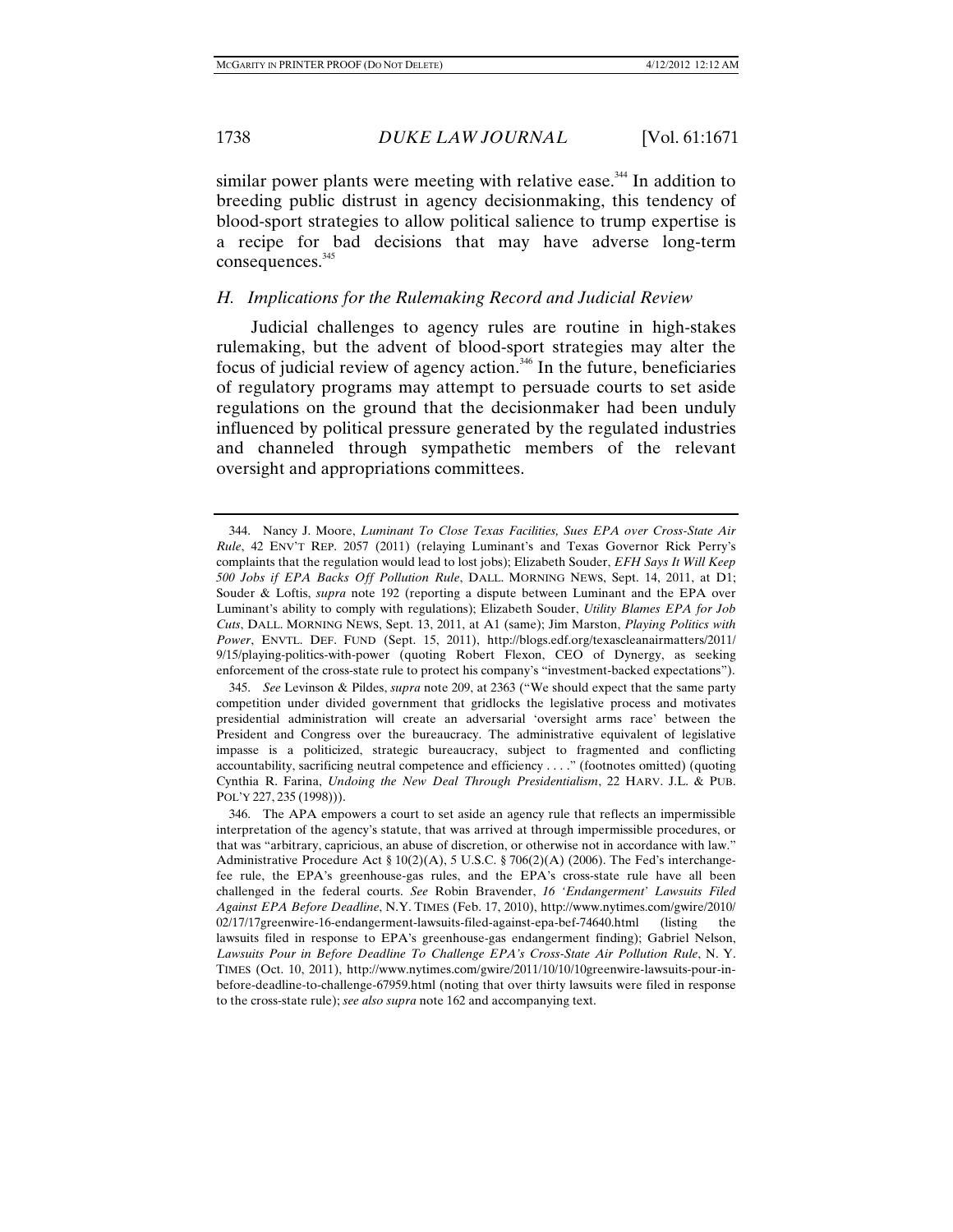The Fifth Circuit, in *Pillsbury Co. v. FTC*, 347 held that a congressional committee's intense questioning of the chairman of an independent agency on a legal question central to the resolution of a pending adjudication could be grounds for setting aside the agency action.<sup>348</sup> Then, in the *Three Sisters Bridge* case,<sup>349</sup> Judge David Bazelon of the D.C. Circuit suggested that a threat by a powerful congressman to reduce an appropriation to the Department of Transportation for a subway construction project could invalidate the agency's quasi-adjudicatory decision to build a bridge from the Virginia suburbs to the District of Columbia.<sup>350</sup> Applying the nascent hard-look doctrine of judicial review, Judge Bazelon reasoned that the agency's statute specified the exclusive decisionmaking criteria that the agency could consider, and a threat of lost congressional appropriations for a subway did not fall within those criteria.<sup>351</sup> According to Judge Bazelon, allowing the agency's decision to turn on such congressional pressure would "effectively emasculate the statutory scheme," which was designed to preserve urban parkland.<sup>352</sup>

Several years later, the D.C. Circuit limited the scope of the *Three Sisters Bridge* dicta in *Sierra Club v. Costle*, a case involving the EPA's monumental struggle to promulgate a New Source Performance Standard for coal-fired steam electric plants.<sup>353</sup> In that case, which involved informal rulemaking, the court addressed an environmental group's allegation that Senator Robert Byrd had improperly influenced EPA Administrator Douglas Costle's

 <sup>347.</sup> Pillsbury Co. v. FTC, 354 F.2d 952 (5th Cir. 1966).

 <sup>348.</sup> *Id.* at 965.

 <sup>349.</sup> D.C. Fed'n of Civic Ass'ns v. Volpe (*Three Sisters Bridge*), 459 F.2d 1231 (D.C. Cir. 1972).

 <sup>350.</sup> *Id.* at 1246–47.

 <sup>351.</sup> *Id.* at 1247–48.

 <sup>352.</sup> *Id.* at 1248; *see also* Richard J. Pierce, Jr., *Political Control Versus Impermissible Bias in Agency Decisionmaking: Lessons from* Chevron *and* Mistretta, 57 U. CHI. L. REV. 481, 496 (1990) ("The court found that Secretary Volpe's decision was infected with impermissible bias as a result of pressure from the legislative branch."); Mark Seidenfeld, The Irrelevance of Politics for Arbitrary and Capricious Review 20–21 (Nov. 18, 2011) (unpublished manuscript), *available at* http://ssrn.com/abstract=1961753 ("[T]he District Council's response to the threat regarding the withholding of subway funds constituted a consideration of a factor that was not relevant to the approval of the bridge.").

 <sup>353.</sup> Sierra Club v. Costle, 657 F.2d 298, 311–12 (D.C. Cir. 1981) ("On this appeal we consider challenges to the revised [standards] brought by environmental groups which contend that the standards are too lax and by electric utilities which contend that the standards are too rigorous. Together these petitioners present an array of statutory, substantive, and procedural grounds for overturning the challenged standards.").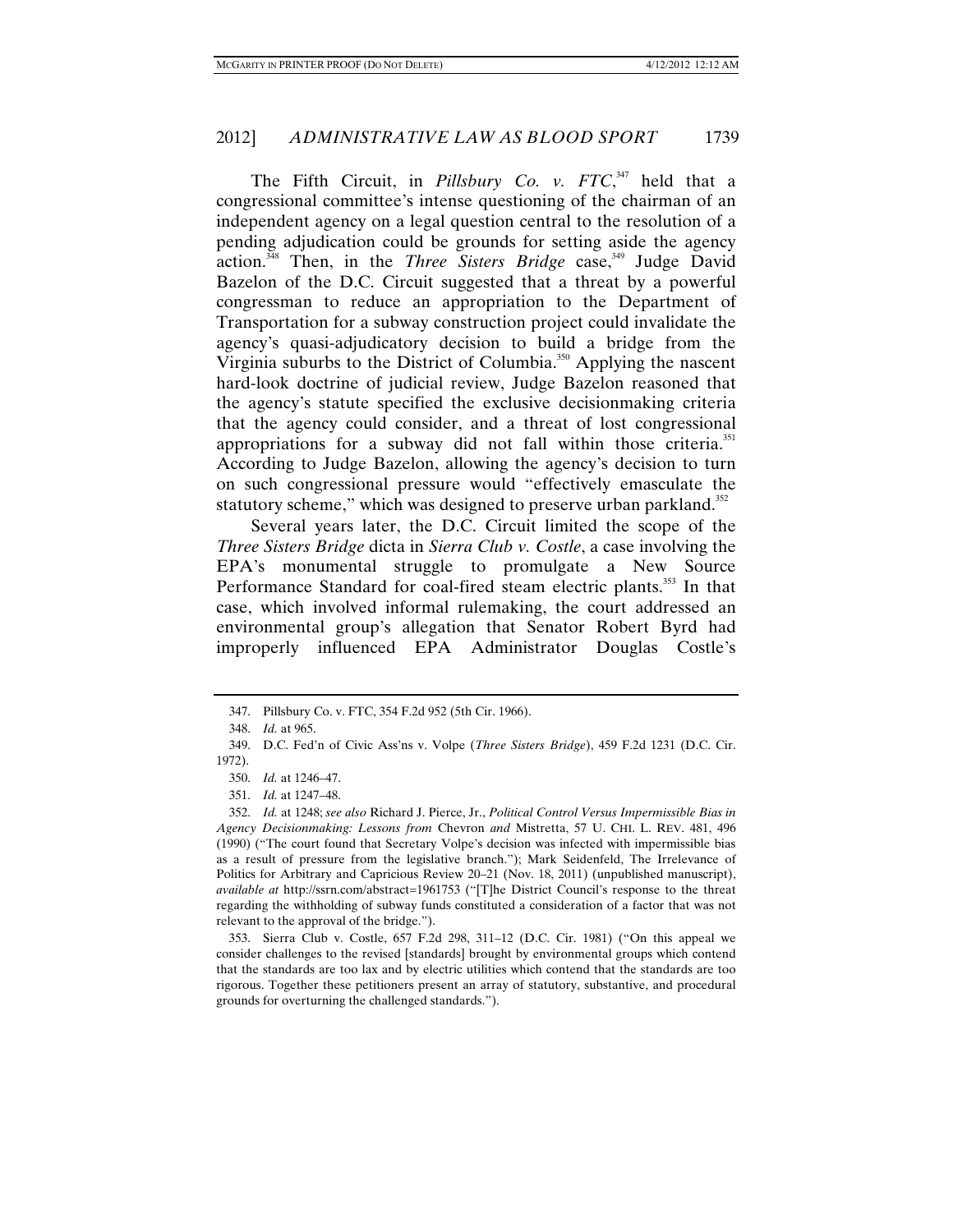decisionmaking process by "strongly hinting" to Costle and White House adviser Stuart Eizenstat that he would withdraw his muchneeded support for the pending Strategic Arms Limitation Treaty<sup>354</sup> and the windfall-profits tax if the EPA's standard were to constrict national markets for West Virginia coal.355 Relying on the *Three Sisters Bridge* case, the court stated that an informal rulemaking would be overturned if two conditions were met: "First, the content of the pressure upon the [agency] is designed to force [it] to decide upon factors not made relevant by Congress in the applicable statute. . . . Second, the [agency's] determination must be affected by those extraneous considerations."356 In the case before it, the court held that there was no "persuasive evidence" that either criterion had been satisfied.<sup>357</sup> The relevant question for blood-sport rulemaking is whether the *Three Sisters Bridge* case retains any vitality or is merely a quaint judicial relic that should be placed on a shelf next to Judge Bazelon's opinion in *Natural Resources Defense Council, Inc. v. U.S. Nuclear Regulatory Commission*. 358

But the pressure emanating from congressional committees is not always covert, such that "persuasive evidence" may be difficult to gather. Sometimes it is exposed to full view, such as in the case of Senator Estes Keefauver's grilling of FTC Chairman John Howrey in *Pillsbury Co. v. FTC*<sup>359</sup> The pressure may come from a member of Congress bent on securing a particular regulatory outcome for a constituent, but it is more likely to come from a member who has voted against the law that the agency is tasked with implementing. Is capitulation to a browbeating member of Congress—who strongly

 <sup>354.</sup> Treaty on the Limitation of Strategic Offensive Arms and Protocol Thereto, U.S.- U.S.S.R., June 18, 1979, S. Exec. Doc. Y, 96-1 (1979).

 <sup>355.</sup> *Costle*, 657 F.2d at 409 n.539 (emphasis omitted) (quoting Margot Hornblower, *EPA Will Relax Pollution Rules for Coal Power*, WASH. POST, May 5, 1979, at A1 (emphasis added)). 356. *Id.* at 409.

 <sup>357.</sup> *Id.*

 <sup>358.</sup> Natural Res. Def. Council, Inc., v. U.S. Nuclear Regulatory Comm'n, 547 F.2d 633 (D.C. Cir. 1976), *rev'd sub nom.* Vermont Yankee Nuclear Power Corp. v. Natural Res. Def. Council, Inc., 435 U.S. 519 (1978); *see also id.* at 646 (observing that to preserve the meaningful dialogue envisioned by the APA's rulemaking section, agencies must provide a "reasoned response," including "particulars in the record"). Professor Richard Pierce argues for the latter view. *See* Pierce, *supra* note 352, at 496–98 (calling the *Three Sisters Bridge* decision "hard to explain" and "a singularly arrogant decision").

 <sup>359.</sup> Pillsbury Co. v. FTC, 354 F.2d 952, 956 (5th Cir. 1966) ("The questions were so probing that Mr. Howrey, the chairman of the Commission, announced to chairman Kefauver of the subcommittee that he would have to disqualify himself from further participation in the Pillsbury case.").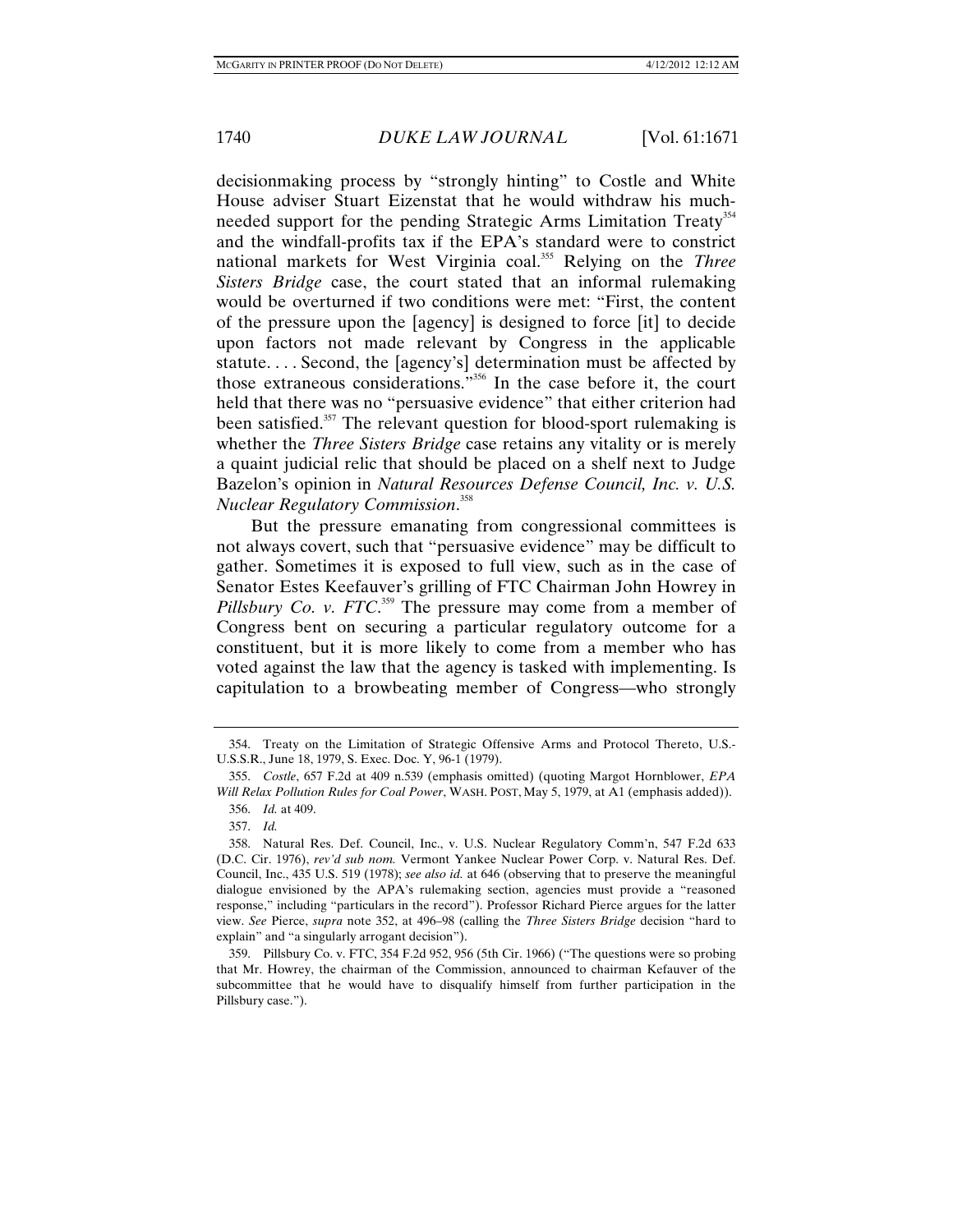believes that the agency should not be doing what the statute instructs the agency to do—a sufficient departure from reasoned decisionmaking to warrant overturning an insufficiently stringent agency rule? This question goes to the first of the two *Sierra Club* inquiries—whether the content of the pressure was designed to use statutorily irrelevant factors to affect the agency's decision.<sup>360</sup> Is a member's conviction that Congress erred in enacting the statute under which the agency is acting a relevant factor? Is a direct or indirect threat to the agency's appropriation a statutorily irrelevant factor? If *Three Sisters Bridge* has any vitality left, these are questions that easily could come up during judicial review of agency decisions allegedly influenced by improper congressional pressure.<sup>361</sup>

There exists a lively debate among administrative-law scholars over the extent to which reviewing courts should allow agencies to rely on political considerations as part of their reasoned analysis in support of rulemaking. Nearly all scholars acknowledge that political considerations are relevant to, and sometimes dominate, regulatory decisionmaking in high-stakes rulemakings. According to Professor Nina Mendelson, agencies almost never relate the political considerations that have influenced their decisions in informal rulemaking, even though such considerations often play as strong a role in determining the outcome as the factors identified in the agency's statute.<sup>362</sup> Professor Kathryn Watts suggests that a primary reason for this phenomenon is that agencies know that courts would be highly unreceptive to such explanations.<sup>363</sup> Consequently, agencies either "fail[] to disclose or affirmatively hid[e] political factors that enter[ed] into the mix." $364$ 

Professor Watts argues that courts should expand what they count as "valid" considerations to include "certain political influences from the President, other executive officials, and members of Congress, so long as the political influences are openly and

 <sup>360.</sup> *See supra* text accompanying note 356.

 <sup>361.</sup> The conspicuous invocation of the *Three Sisters Bridge* case in *Aera Energy LLC v. Salazar*, 642 F.3d 212 (D.C. Cir. 2011); *id.* at 220, suggests that the case has retained its relevancy.

 <sup>362.</sup> *See* Mendelson, *supra* note 268, at 1146–59 ("Despite [presidential] directives and the executive order disclosure requirements . . . public information about the content of the executive supervision of an agency decision itself . . . is surprisingly rare.").

 <sup>363.</sup> Watts, *supra* note 266, at 5–6.

 <sup>364.</sup> *Id.* at 6.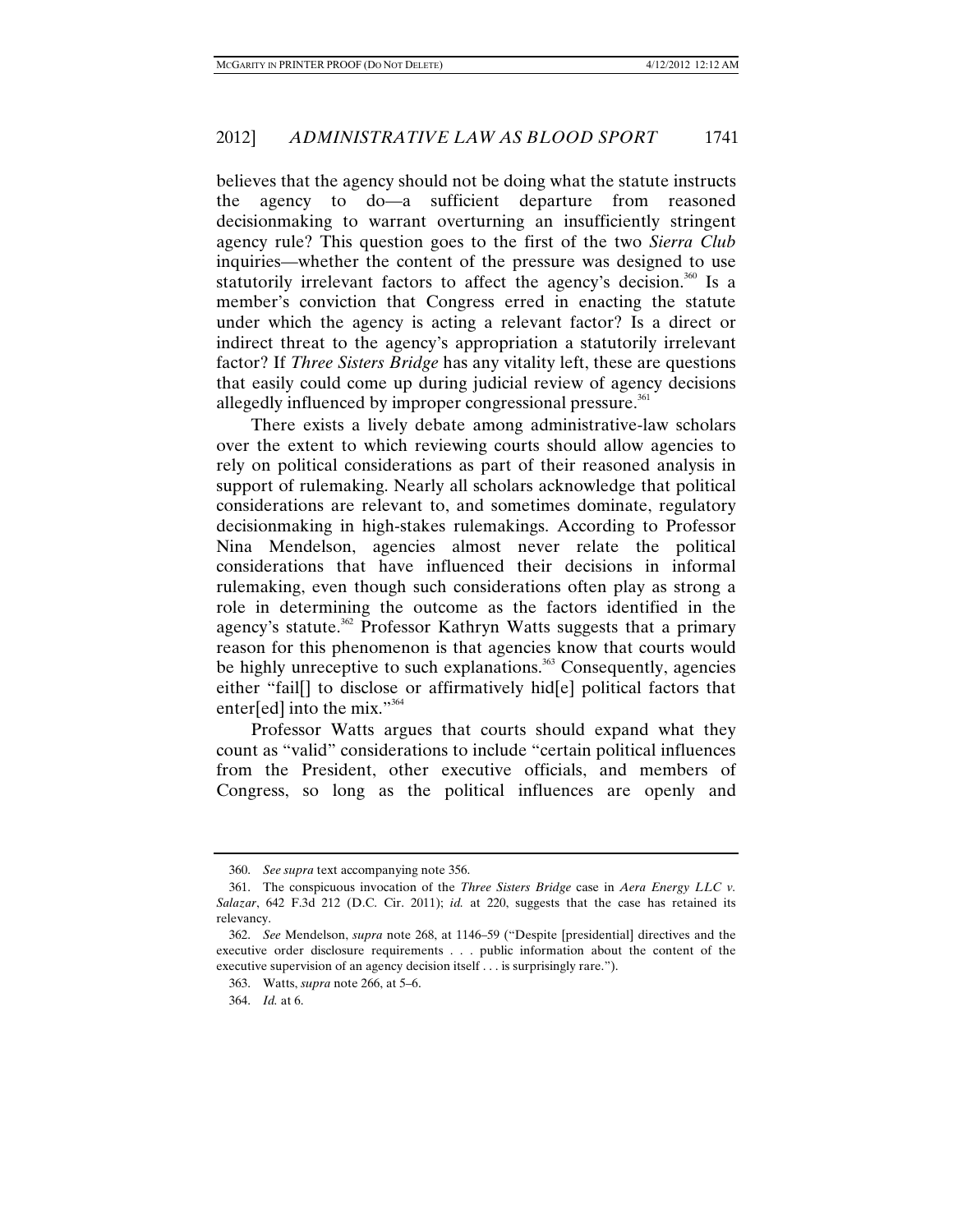transparently disclosed in the agency's rulemaking record."<sup>365</sup> She reasons that if courts accept that agencies may properly be influenced by political considerations in rulemaking, then courts should be prepared to deal with an agency's truthful acknowledgment of that reliance and should allow the agency to cite such considerations in its rulemaking rationales.<sup>366</sup> Among other things, this revision in permissible considerations would reduce the pressure that agencies feel to stretch scientific and technical rationales to explain decisions reached on political grounds and would increase political accountability.<sup>367</sup>

Not all administrative-law scholars—and, one suspects, appellate judges—are prepared to accept Professor Watts's bold suggestion.<sup>368</sup> One serious problem with increased transparency and candor about relying on externally generated political considerations is that such considerations will rarely be among the criteria specified in an agency's statute or susceptible of derivation from less-than-precise statutory language.<sup>369</sup> I am not aware of any regulatory statute that lists "politics" or "political considerations" among the factors that agencies may consider in promulgating particular rules, and it is unlikely that Congress would ever list "the President's political preferences" as a criterion. There is, however, authority for the proposition that agencies may consider factors in rulemaking that are not explicitly identified in the statute at issue if those factors are consistent with the underlying policies of the statute.<sup> $370$ </sup>

 369. In its seminal opinion in *Motor Vehicle Manufacturers Ass'n of the United States v. State Farm Mutual Automobile Insurance Co.*, 463 U.S. 29 (1983), the Supreme Court concluded that a reviewing court may set aside an agency action as arbitrary and capricious when "the agency ha[d] relied on factors which Congress ha[d] not intended it to consider," *id.* at 43; *see also* FCC v. Fox Television Stations, Inc., 129 S. Ct. 1800, 1829 (2009) (Breyer, J., dissenting) (arguing that applicable law "does not permit [agencies] to make policy choices for purely political reasons nor to rest them primarily upon unexplained policy preferences").

 370. *See* 1 RICHARD J. PIERCE, JR., ADMINISTRATIVE LAW TREATISE § 7.4, at 453–55 (4th ed. 2002) (noting that "[t]he D.C. Circuit had adopted the interpretation" that an agency is prohibited from "considering a factor only if Congress prohibited an agency from considering that factor"); Watts, *supra* note 266, at 47–48 (positing that "Congress's silence leaves agencies *free* to consider political factors and influences" when not explicitly prohibited).

 <sup>365.</sup> *Id.* at 8 (internal quotation marks omitted).

 <sup>366.</sup> *Id.* at 32–33.

 <sup>367.</sup> *Id.* at 40–42.

 <sup>368.</sup> *See* Seidenfeld, *supra* note 352, at 2–3 (rejecting Professor Watts's suggestion). Professor Mark Seidenfeld worries that allowing agencies to rely upon political considerations runs the risk of encouraging them to "hide value judgments behind simple incantations that their actions are justified by political influence." *Id.* at 3, 22–24.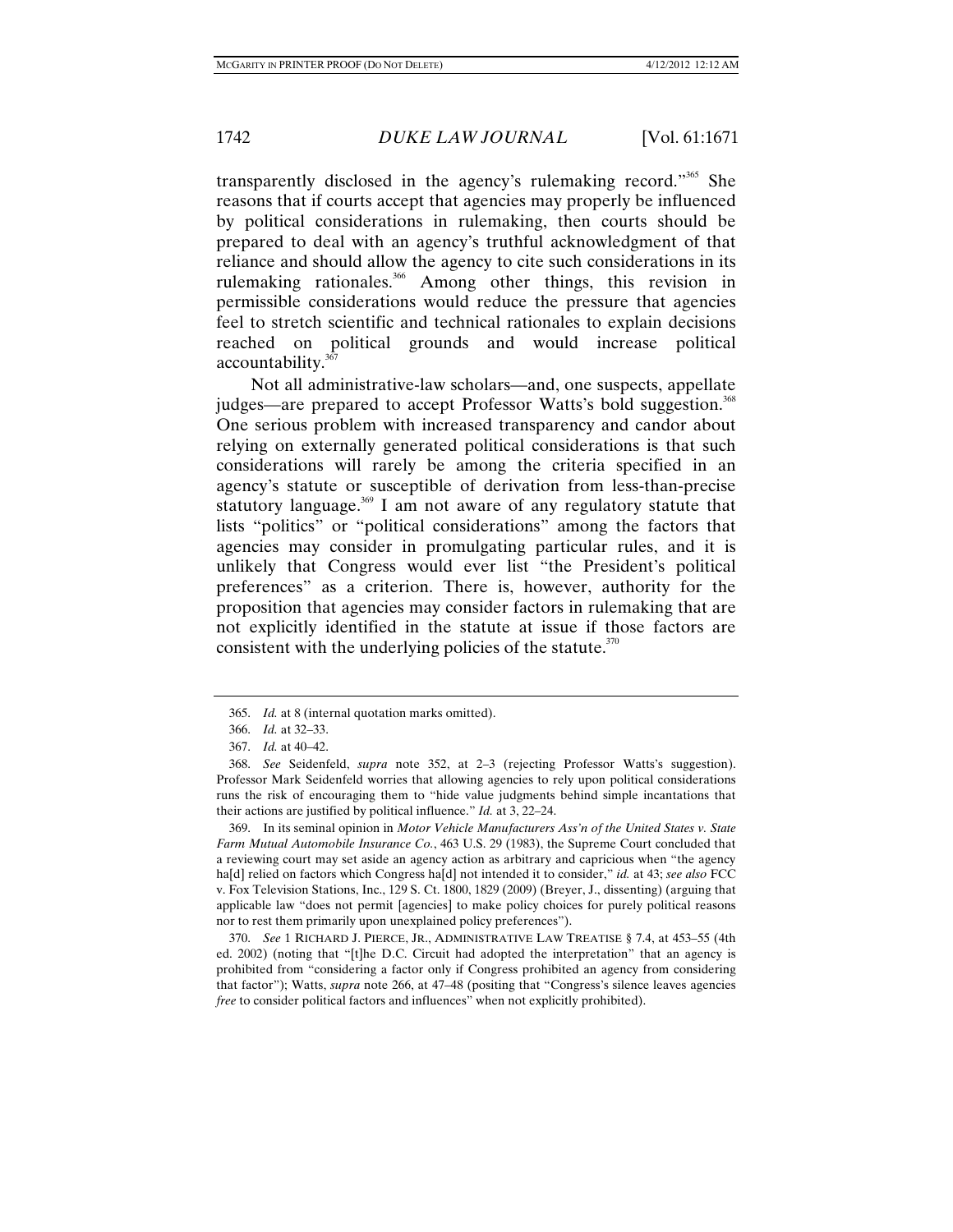Professor Watts sees a way around this objection by distinguishing between "valid" or "permissible" political considerations, upon which agencies may properly rely, and "invalid" or "impermissible" political considerations, which the agencies may not cite in support of their decisions and, apparently, must ignore.<sup>371</sup> In the first category are "those influences that seek to further policy considerations or public values," whereas the second category includes "those that seek to implement raw politics or partisan politics unconnected in any way to the statutory scheme being implemented."<sup>372</sup> In the real world of high-stakes rulemaking, however, it is highly unlikely that any agency would ever rely on "raw politics or partisanship" to explain a regulatory decision, and not just because such an explanation would invite judicial reversal. Pundits and partisans from the other party would pillory the agency and the president it served if the agency were to cite raw political advantage as a reason for government intervention into the marketplace. Instead, the agency would always frame the political contribution to its decisionmaking process in terms that were compatible with public values or the policies underlying the agency's statute.<sup>373</sup> From a transparency perspective, it is hard to see how this arrangement would be an improvement over the status quo.

An even more serious drawback to Professor Watts's suggestion is that it would leave the matter entirely within the agency's discretion. If political considerations do in fact play a prominent role in determining the outcome of the rulemaking process—a definite possibility when blood-sport strategies are employed—it is unclear why it should be up to the agency to decide when to cite those considerations and how to characterize them in its "reasoned decisionmaking."<sup>374</sup> If one or more of the rulemaking participants have evidence to suggest that political considerations, be they valid or invalid, played a role in the agency's decision, it is unclear why that evidence should not be included in the record for the parties to cite in

 <sup>371.</sup> Watts, *supra* note 266, at 8–9 (internal quotation marks omitted).

 <sup>372.</sup> *Id.* at 9; *see also id.* at 53–57 (discussing "what sorts of political influences should be viewed as legitimate").

 <sup>373.</sup> *See* Seidenfeld, *supra* note 352, at 27 ("[T]he administration would couch its decision as being based on opposition to intrusive and needless government regulation, or some similar political platitude."); *id.* at 36 ("Any government action can be framed as serving some purpose other than merely satisfying the preferences of those in political power.").

 <sup>374.</sup> Watts, *supra* note 266, *passim*.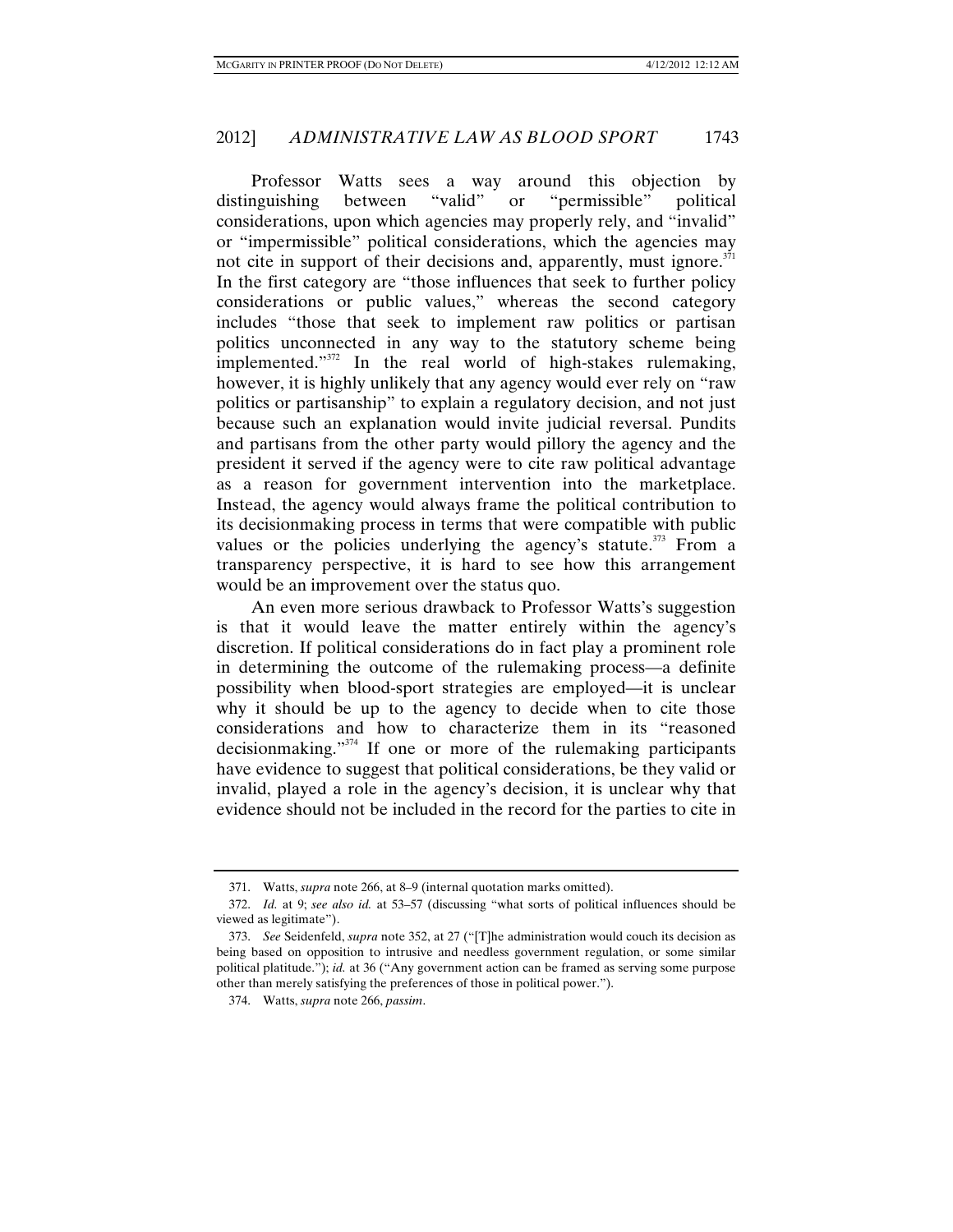challenges to the rule under the arbitrary-and-capricious test.<sup>375</sup> Nor is it clear why reviewing courts should not require the agency to explain how political considerations did or did not affect the rulemaking outcome if a participant introduces evidence of political pressure into the rulemaking record. $376$ 

### *I. Implications for the Stability of Regulatory Regimes*

Stability is a virtue in any legal regime. It is, for example, the primary virtue underlying the hallowed common-law doctrine of stare  $\alpha$  decisis.<sup>377</sup> Individuals and organizations that are subject to particular rules or that benefit from particular rules need to know that those rules are not likely to change dramatically over short periods of time to be able to plan for the future. Companies that spend millions of dollars complying with regulations need some assurance that those regulations will not be changed in a way that gives an advantage to competitors that have not bothered to comply. If every decision made by an agency is instantly contestable and subject to renegotiation after every national election, the necessary stability will be lacking.

The blood-sport model of rulemaking is generally inconsistent with regulatory stability. Participants in blood-sport attacks on agency rules sometimes challenge not merely a specific aspect of a particular rulemaking, but also the legitimacy of the entire rulemaking exercise. $378$  On some occasions, the interest groups engaged in blood-

 <sup>375.</sup> For example, Professor Watts cites as an example of an invalid consideration that should not be citable by an agency to support a decision "one congressman's 'hard-ball' threats made through the back door to an executive agency (e.g., a threat that if the agency proceeds with a certain rule, the congressman will withhold all financial support for other unrelated programs)." Watts, *supra* note 266, at 65. In my view, if evidence of such a threat is included in the record, either by the agency or by some other person, the agency should be required to explain the role that the threat played in a subsequent decision to withdraw the rule or soften its requirements. If the agency may rely on valid political overtures in its reasoned decisionmaking, it should also be obliged to include in its analysis an explanation as to how it excluded invalid overtures.

 <sup>376.</sup> *Id.* at 66.

 <sup>377.</sup> *See* Henry Paul Monaghan, *Stare Decisis and Constitutional Adjudication*, 88 N.Y.U. L. REV. 723, 749 (1988) ("At its most general level, stare decisis operates to promote systemwide stability and continuity by ensuring the survival of governmental norms that have achieved unsurpassed importance in American society.").

 <sup>378.</sup> Several opponents of the EPA's greenhouse-gas rules took the position that the entire rulemaking exercise had been illegitimate, despite a Supreme Court holding in *Massachusetts v. EPA*, 549 U.S. 497 (2007), that the EPA did have the authority to regulate greenhouse gases under the Clean Air Act, *see, e.g.*, *H.R. \_\_\_, the Energy Tax Prevention Act of 2011*, *supra* note 280, at 76 (prepared statement of Greg Abbott, Att'y Gen., State of Texas) (advocating for legislation that would overrule the EPA's greenhouse-gas endangerment finding); GEORGE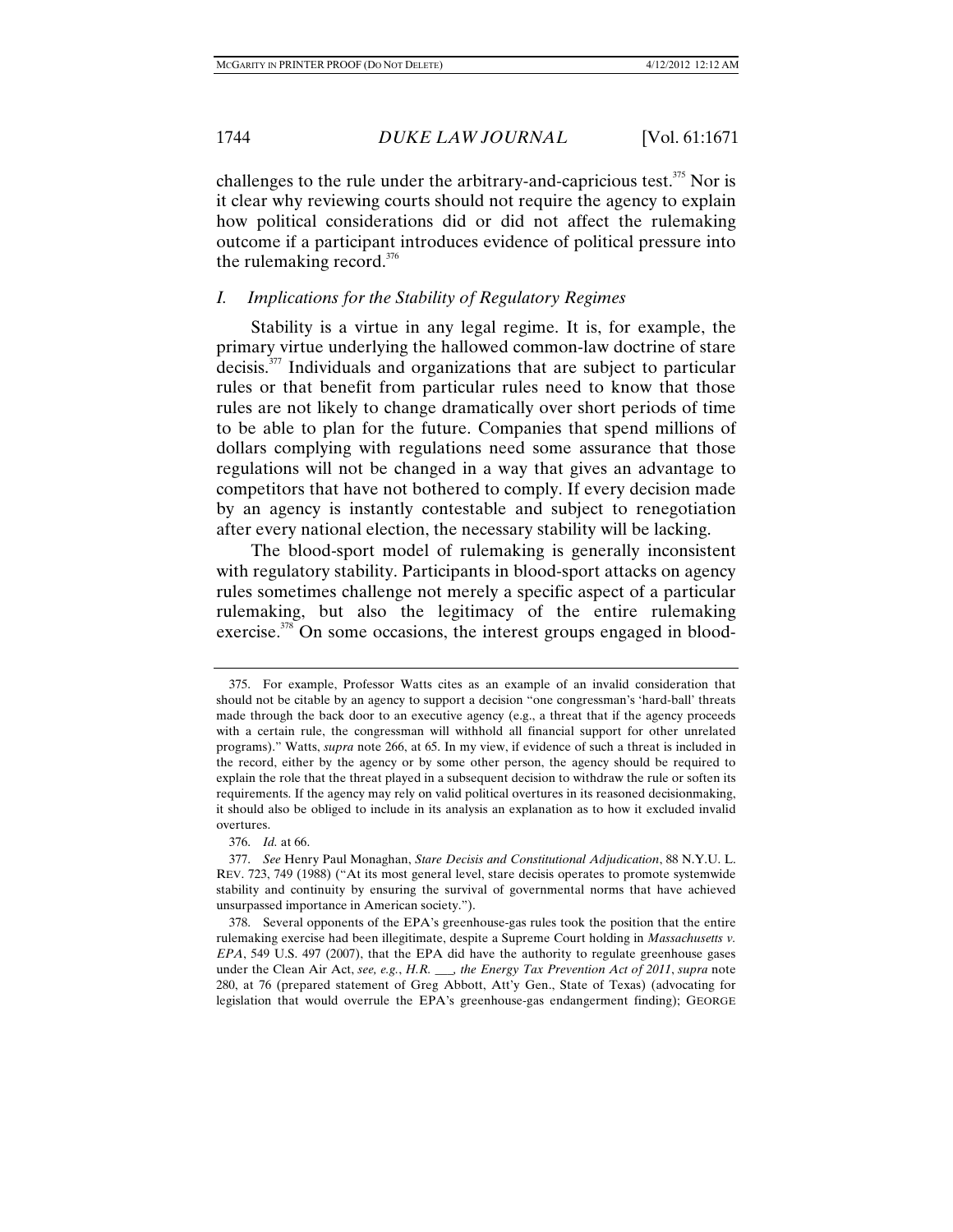sport attacks opposed the statute at the time it was enacted and have never reconciled themselves to the new statutory regime.<sup>379</sup> One suspects that these groups' ultimate strategy is to undermine political support for the statutory regime and overthrow it. To these combatants, regulatory stability is not a significant concern.

# *J. Implications for Influence Asymmetries*

Administrative-law scholars have long observed that the broadly participatory informal-rulemaking model has evolved into an unwieldy amalgamation of submissions, analyses, and explanations that favors those entities with the resources to generate the most information and the most sophisticated arguments.<sup>380</sup> Professor Wagner cautions that "[p]luralistic processes integral to administrative governance threaten to break down and cease to function when an entire, critical sector of affected interests drops out due to the escalating costs of participation."<sup>381</sup> High-stakes rulemakings are precisely the sort of proceedings in which companies and trade associations have a strong incentive to control the outcome by flooding the agency with information and analysis.

The advent of e-rulemaking has greatly facilitated participation by individual members of the public and representatives of beneficiary groups in the conventional aspects of rulemaking.<sup>382</sup> But it has not necessarily increased their influence over rulemaking

ALLEN & MARLO LEWIS, COMPETITIVE ENTER. INST., OVERTURNING EPA'S ENDANGERMENT FINDING IS A CONSTITUTIONAL IMPERATIVE 2–3 (2010), *available at* http:// cei.org/sites/default/files/Marlo%20Lewis%20-%20Overturning%20EPA's%20Endangerment %20Finding%20-%20FINAL,%20May%2019,%202010,%20PDF.pdf (arguing that the EPA's tailoring rule constituted a "blatant breach of the separation of powers").

 <sup>379.</sup> The banking industry opposed the Durbin Amendment to the Dodd-Frank Act and the interchange-fee rule that implemented that amendment. *See supra* notes 66, 84–86, 92–119 and accompanying text. Similarly, large Wall Street banks opposed the Volcker Amendment to the Dodd-Frank Act and later the regulations implementing that amendment. David D. Kirkpatrick, *Irked, Wall St. Hedges Its Bet on Democrats*, N.Y. TIMES, Feb. 8, 2010, at A1 (noting the banking industry opposition to the Volcker Rule prior to its enactment); Aaron Lucchetti & Liz Rappaport, *Officials, Bankers Face Off on Reach of Volcker Rule*, WALL ST. J., Nov. 8, 2010, at C1 ("Dozens of career regulators at the Federal Reserve, the Securities and Exchange Commission and the Treasury Department are facing off against bankers, lawyers and other officials at financial firms that want to soften the impact of the rule named after former Fed Chairman Paul Volcker . . . .").

 <sup>380.</sup> *See, e.g.*, Coglianese et al., *supra* note 324, at 932 ("Agency officials too often hear mainly from politically popular or well-organized interests, which may make up only a subset of the overall interests that will be affected by many regulatory decisions.").

 <sup>381.</sup> Wagner, *supra* note 5, at 1332.

 <sup>382.</sup> Lubbers, *supra* note 302, at 479.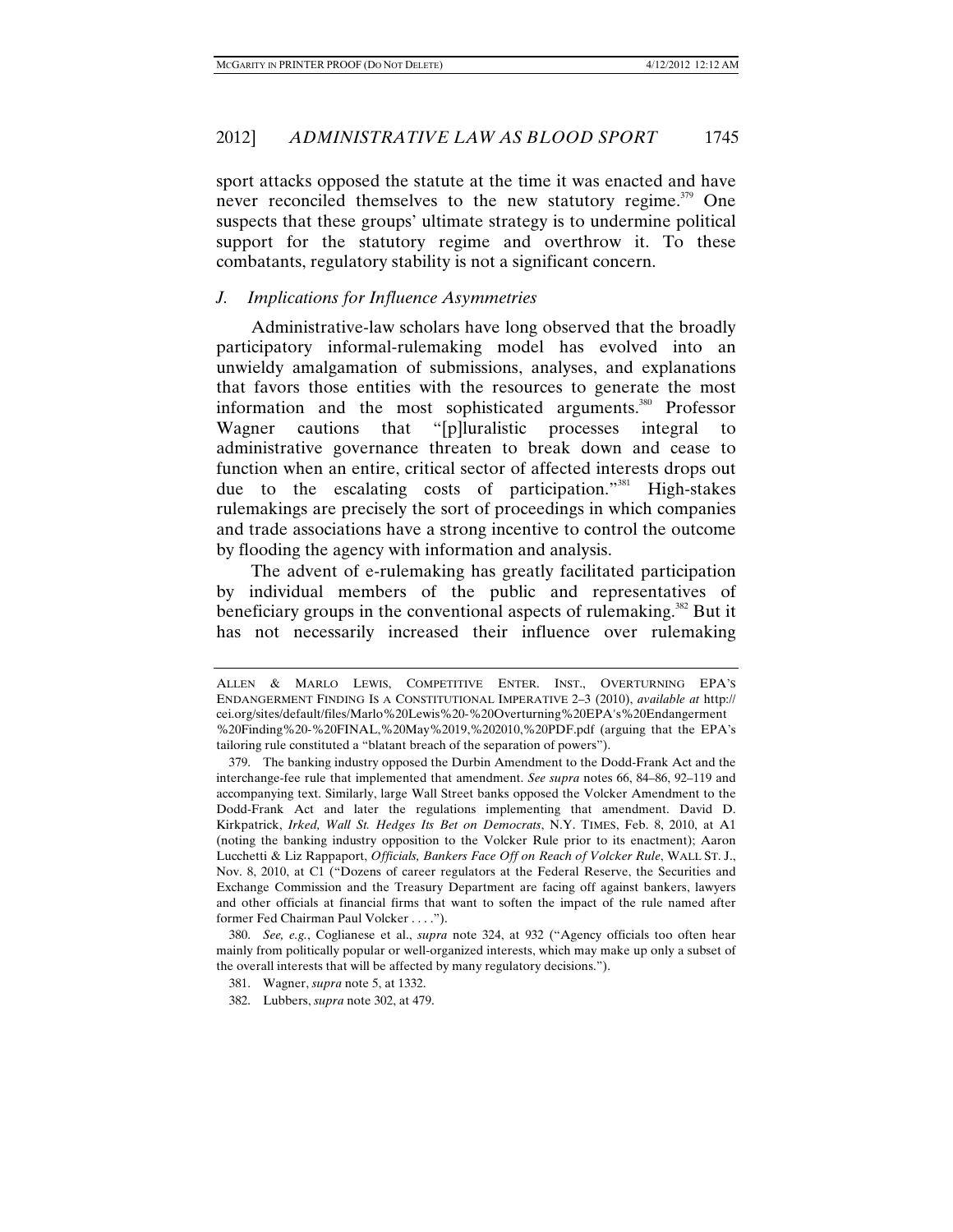outcomes. Professor Mendelson notes that comments from individual members of the public tend "to relate to . . . questions of value or policy" rather than to the economic and technical underpinnings of the rulemaking exercise.<sup>383</sup> Because agencies are putatively more interested in sophisticated technical input—which is far more relevant to judicial review than expressions of opinion—they tend to discount comments from members of the public.<sup>384</sup> Consequently, those who have sufficient resources and access to prepare sophisticated economic and technical analyses retain a considerable advantage in conventional rulemaking.<sup>385</sup> This advantage persists in the context of high-stakes rulemaking despite the fact that policy considerations, rather than technical judgments, often dominate.<sup>386</sup> When regulatees deluge the agency with thousands of pages of technical comments, the flood can distract the agency from the less technical comments submitted by other groups.<sup>387</sup>

The influence asymmetry persists when the forum shifts to OIRA. A 2011 analysis of meetings between OIRA officials and members of the public from 2001 to 2011 found that 65 percent of the rulemaking participants who had met with OIRA officials represented regulated industries, whereas only about 13 percent of the meetings had been with representatives of public-interest groups.388 OIRA met with representatives of industry alone 73 percent of the time, and it met with representatives of public-interest groups alone only 7 percent of the time.<sup>389</sup> OIRA changed 76 percent of the rules submitted for review during the Obama administration and 64 percent during the George W. Bush administration.<sup>390</sup> Rules that were the subject of meetings with outsiders were changed 29 percent more often than other rules.<sup>391</sup> Thus, the survey suggests unsurprisingly that information asymmetry benefits industry.

 <sup>383.</sup> Mendelson, *supra* note 262, at 1346.

 <sup>384.</sup> *Id.* at 1346, 1359.

 <sup>385.</sup> *See id.* at 1357–58 (noting that "business groups dominate rulemaking participation [because] . . . participation is not cost free" and because "regulated entities possess greater control of certain types of information . . . that may be especially valuable to agencies").

 <sup>386.</sup> *See id.* at 1349–52 ("[A]gencies must decide values and policy questions left unresolved by their authorizing statutes.").

 <sup>387.</sup> *Id.* at 1358.

 <sup>388.</sup> STEINZOR ET AL., *supra* note 188, at 21.

 <sup>389.</sup> *Id.*

 <sup>390.</sup> *Id.* at 9.

 <sup>391.</sup> *Id.*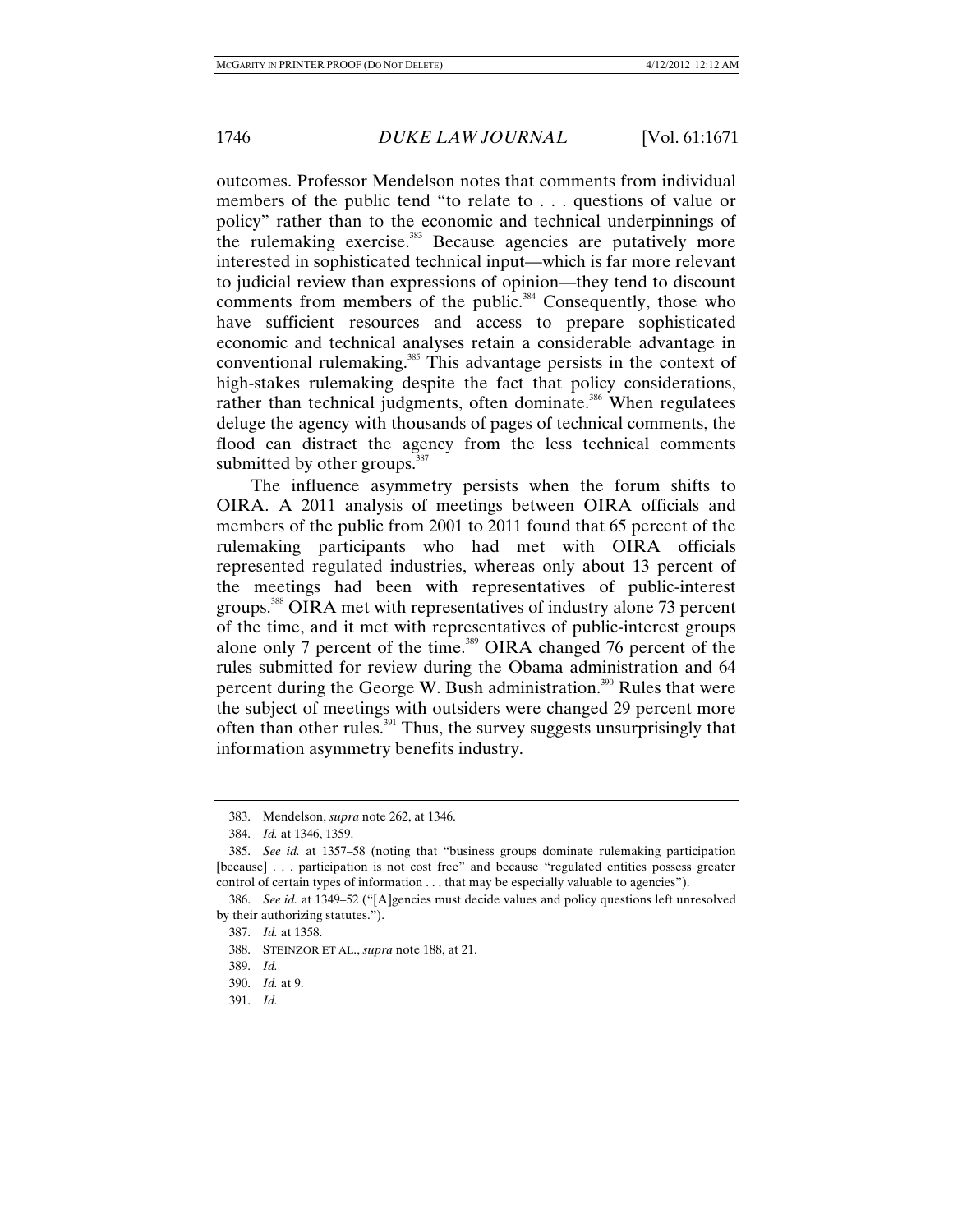There are good reasons to believe that the disparity is even worse when the forum shifts to Congress or the court of public opinion.392 Rifle-shot legislation and appropriations riders are the tools of special-interest lobbyists with access to key congressional players; they are not the tools of the ordinary citizens who are the intended beneficiaries of most regulatory programs.<sup>393</sup> Public-interest groups can be effective lobbyists for these beneficiaries, but these groups lack sufficient resources to flood the agencies and halls of Congress with well-connected staffers and former legislators to get responses from people in power.<sup>394</sup>

Beneficiary groups can also sponsor the occasional advertisement in the Washington, D.C., area or on television and radio networks in key congressional districts, but they cannot devote the tens of millions of dollars that business groups such as the U.S. Chamber of Commerce, the Business Roundtable, and the American Petroleum Institute can spend on a single public-relations initiative.<sup>395</sup> Likewise, a few progressive think tanks, such as the Center for

American Progress, the Center for Progressive Reform, and the Economic Policy Institute, can produce white papers and blogs on high-stakes rulemakings.<sup>396</sup> But even they cannot match the output of

 395. For example, the Global Climate Coalition—which was composed of most of the major oil companies, the American Forest and Paper Association, the American Petroleum Institute, the major automobile manufacturers, and the U.S. Chamber of Commerce and managed by a major Washington, D.C., public-relations firm—spent more than \$63 million between 1994 and 2001 on advertising and a "grassroots" letter-writing and telemarketing campaign against efforts in Congress and the EPA to regulate greenhouse gases. SHELDON RAMPTON & JOHN STAUBER, TRUST US, WE'RE EXPERTS! 270–71 (2002). The entire budget for the Public Interest Research Group in 2009 was \$1,363,768. U.S. PUB INTEREST RESEARCH GRP., IRS FORM 990: RETURN OF ORGANIZATION EXEMPT FROM INCOME TAX pt. 3, § 4a, at 2 (2010).

 396. *See, e.g.*, John Irons & Isaac Shapiro, *Regulation, Employment, and the Economy*, ECON. POL'Y INST. (Apr. 12, 2011), http://www.epi.org/publication/regulation\_employment\_

 <sup>392.</sup> Mendelson, *supra* note 262, at 1370 ("[C]ompared with well-organized groups, individuals who submit comments may have less ability to invoke forms of political discipline (whether it is congressional or presidential oversight) and fewer resources with which to challenge an agency action in court.").

 <sup>393.</sup> *Cf.* Beermann, *supra* note 207, at 88 ("[One] criticism of the use of riders is that they often fly below the political radar, placed in the bill by a few connected members of Congress.").

 <sup>394.</sup> As described in Part I.F, the Independent Community Bankers of America alone spent around \$1.2 million lobbying banking regulators and Congress during the first quarter of 2011. *See supra* text accompanying note 101. The Public Interest Research Group, a lobbyist for consumer interests in the interchange-fee proceedings, expended a total of \$48,336 on all its issues for the entire year. U.S. PUB. INTEREST RESEARCH GRP., LOBBYING REPORT 1 (2011), *available at* http://soprweb.senate.gov/index.cfm?event=getFilingDetails&filingID=41D32B79- 96D7-4927-836C-2C0B49C28A2D.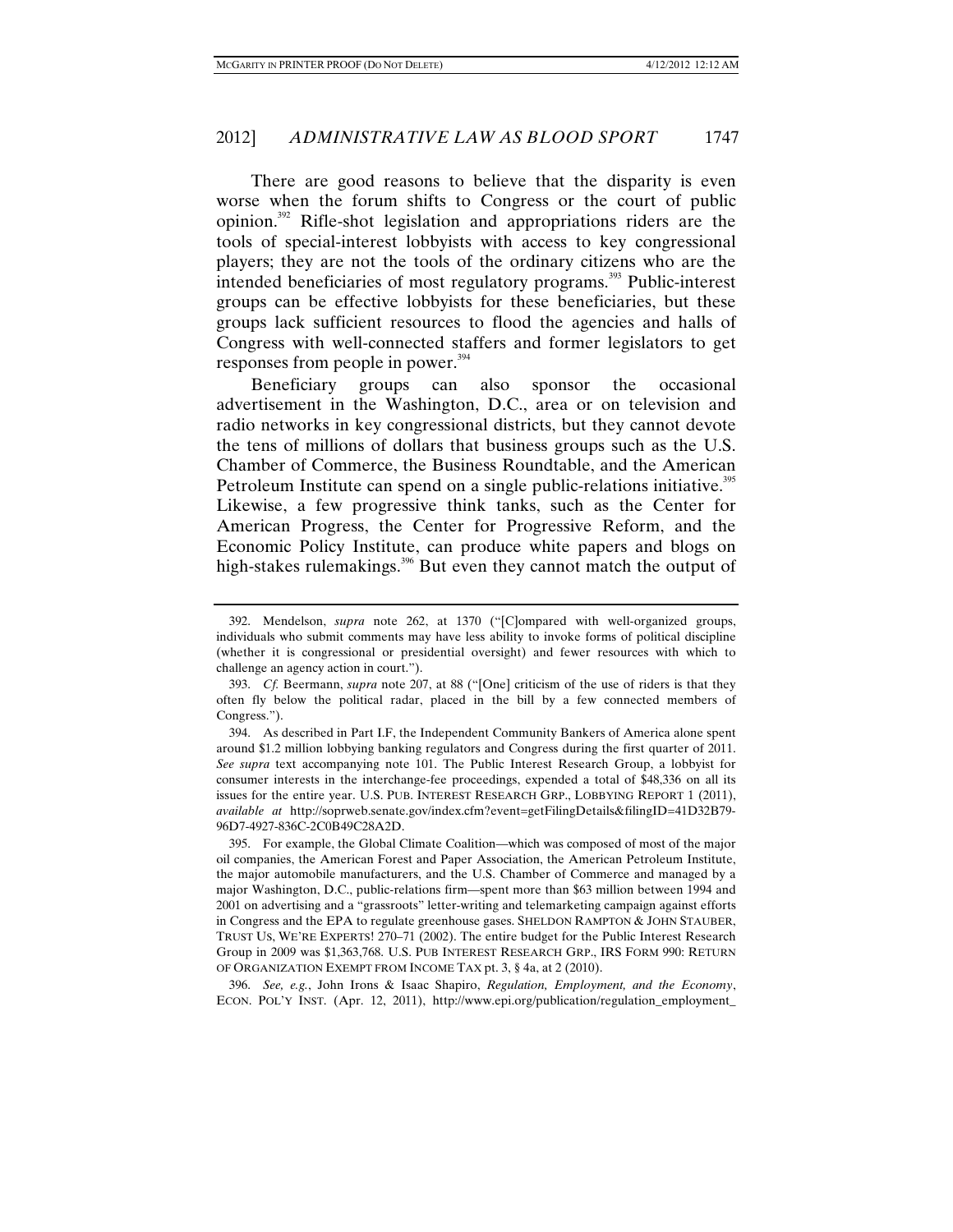the Heritage Foundation, the American Enterprise Institute, or the Mercatus Center, all of which devote considerable attention to regulatory issues.397 Because blood-sport strategies are largely employed by regulated interests with money to spend and not by beneficiaries or beneficiary groups, they give those regulated interests an inherent advantage in high-stakes rulemaking exercises.<sup>398</sup>

# *K. Implications for Administrative Lawyers*

For administrative lawyers, perhaps the most difficult question raised by the ascent of blood-sport strategies in high-stakes rulemaking concerns the extent to which lawyers should engage in blood-sport battle. In administrative adjudications, the lawyer's role is virtually identical to that of the attorney in civil litigation. In the context of rulemaking, however, attorneys for both the agency and the stakeholders serve their clients best when they provide legal arguments for interpreting the relevant statute consistently with their clients' positions, present technical and economic studies in the light most favorable to their positions, and marshal policy arguments to support their preferred outcomes. Although the latter two functions are not foreign to civil litigation, they are far more common in informal rulemaking.

The American Bar Association's (ABA's) Model Rules of Professional Conduct<sup>399</sup> provide that lawyers representing clients in nonadjudicative proceedings must conform to most of the rules governing candor toward the tribunal, fairness to opposing parties, impartiality, and decorum that apply to attorneys representing clients before courts.<sup>400</sup> Thus, the ethical obligation of an attorney not to engage in conduct involving dishonesty, fraud, deceit, or misrepresentation is fully applicable to attorneys engaged in

and\_the\_economy\_fears\_of\_job\_loss\_are\_overblown; Alice Kaswan, *Greenhouse Gas Standards for New Power Plants: Glass Half-Full and Half-Empty*, CPRBLOG (Mar. 28, 2012), http://www. progressivereform.org/CPRBlog.cfm?idBlog=5AB070F0-CCCE-C1CD-B9F7C9D9AB10A2F9; Daniel J. Weiss & Zachary Rybarczyk, *Don't Believe the Hype: Opponents of Mercury Rules Puff Up Costs While Ignoring Benefits*, THINK PROGRESS (Feb. 9, 2012, 10:04 AM), http://think progress.org/romm/2012/02/09/421812/dont-believe-the-hype-opponents-of-mercury-rules-puffup-costs-while-ignoring-benefits.

 <sup>397.</sup> *Cf. supra* note 201 and accompanying text.

 <sup>398.</sup> *See* CROLEY, *supra* note 3, at 29–52 (discussing various theories that explain the collective-action problem in agency decisionmaking).

 <sup>399.</sup> MODEL RULES OF PROF'L CONDUCT (2010).

 <sup>400.</sup> *Id.* R. 3.9.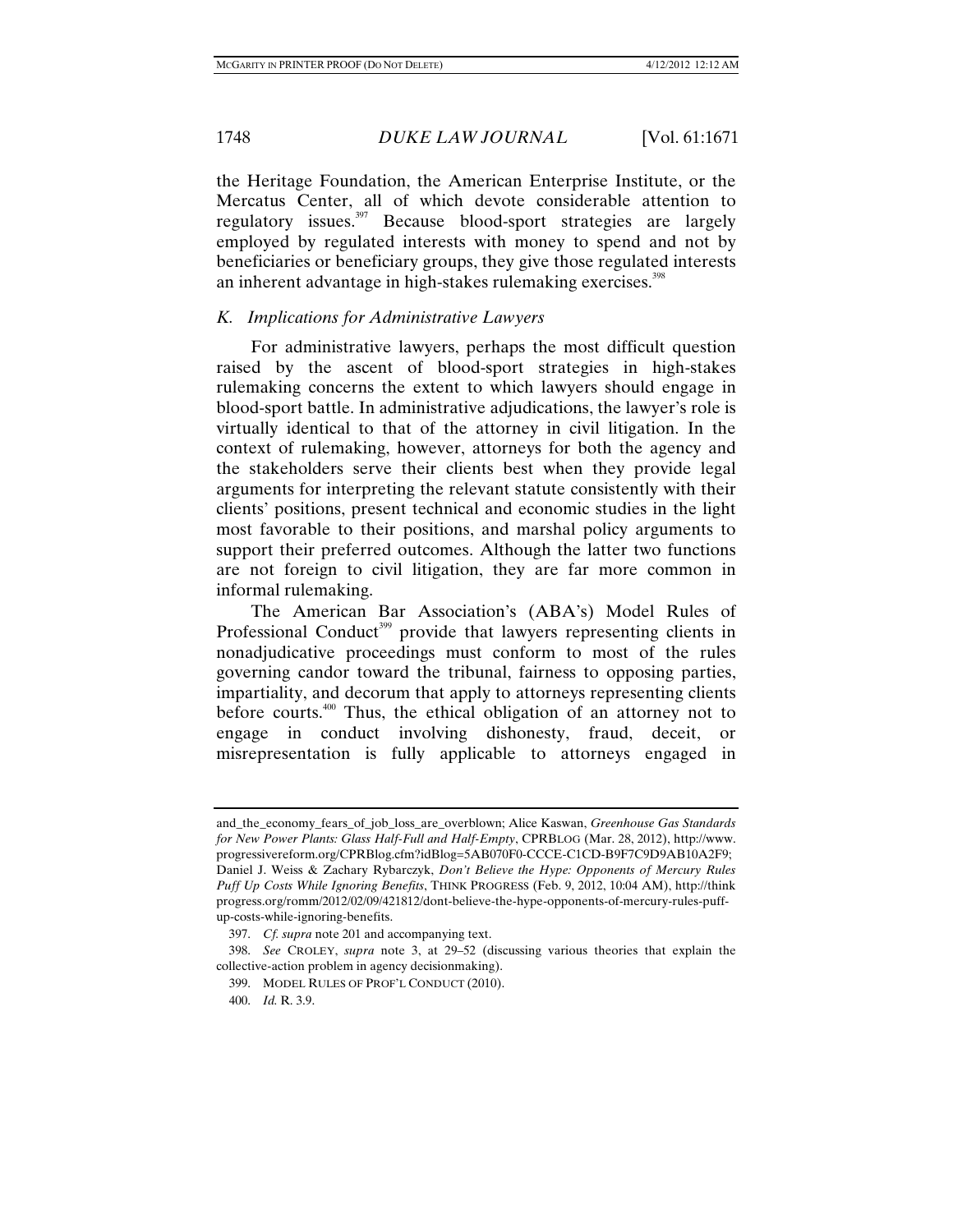rulemaking activities and is not limited to factual statements.<sup>401</sup> Attorneys would presumably run afoul of their ethical obligations if they consciously falsified data in a submission or manipulated an economic or technical analysis in a way that rendered it misleading.<sup>402</sup> High-stakes rulemaking might generate pressure from clients to violate these ethical obligations, but conscious falsification of data or manipulation of analyses are hopefully not characteristics of bloodsport rulemaking.

The role of the lawyer as a lobbyist in high-stakes rulemaking is also nothing new. Full-service law firms are prepared to present information and arguments to agencies outside of the procedural confines of informal rulemaking and to lobby members of Congress for legislation that they have drafted that would change relevant statutes.<sup>403</sup> When they engage in lobbying activities, lawyers are bound by similar rules of professional conduct.<sup>404</sup> Rule 5.7 of the ABA Model Rules provides that a lawyer who provides "law-related services,"<sup>405</sup> a term that includes lobbying, $406$  is subject to all of the rules applicable to nonadjudicative proceedings if those services are provided "by the lawyer in circumstances that are not distinct from the lawyer's provision of legal services to clients."<sup>407</sup> Representing a client in an administrative rulemaking by lobbying agency officials before, after,

 <sup>401.</sup> *Cf. id.* R. 8.4(c) ("It is professional misconduct for a lawyer to . . . engage in conduct involving dishonesty, fraud, deceit, or misrepresentation . . . .").

<sup>402.</sup> Falsifying data would also presumably violate Model Rule  $3.3(a)(1)$ , which provides that a lawyer shall not knowingly "make a false statement of material fact or law to a tribunal." *Id.* R. 3.3(a)(1).

 <sup>403.</sup> *Cf.* Michelle Gilbert, *Some Law Firms Hire Non-Lawyers as Their Lobbying Arm on Capitol Hill*, 15 NAT'L J. 1899 (1983) (describing law firms that specialize in lobbying); Burt Solomon, *Clout Merchants*, 19 NAT'L J. 662 (1987) (describing "mega-firms" that "offer onestop, all-purpose cures for what ails their clients"); Matthew C. Stephenson & Howell E. Jackson, *Lobbyists as Imperfect Agents: Implications for Public Policy in a Pluralist System*, 47 HARV. J. ON LEGIS. 1, 5–6 (2010) (describing "'contract lobbyists'—typically public relations firms or law firms").

 <sup>404.</sup> *Cf.* MODEL RULES OF PROF'L CONDUCT R. 3.9 ("A lawyer representing a client before a legislative body or administrative agency in a nonadjudicative proceeding . . . shall conform to the provisions [governing candor to the tribunal, fairness, impartiality, and decorum]."). Comment 3 clarifies that "[t]his Rule only applies when a lawyer represents a client in connection with an official hearing or meeting of a governmental agency or a legislative body to which the lawyer or the lawyer's client is presenting evidence or argument." *Id.* R. 3.9 cmt. 3. To the extent that a lawyer's lobbying efforts are carried out in connection with such an official hearing or meeting, the provisions of Rule 3.9 apply.

 <sup>405.</sup> *Id.* R. 5.7(a).

 <sup>406.</sup> *Id.* R. 5.7 cmt. 9.

 <sup>407.</sup> *Id.* R. 5.7(a)(1).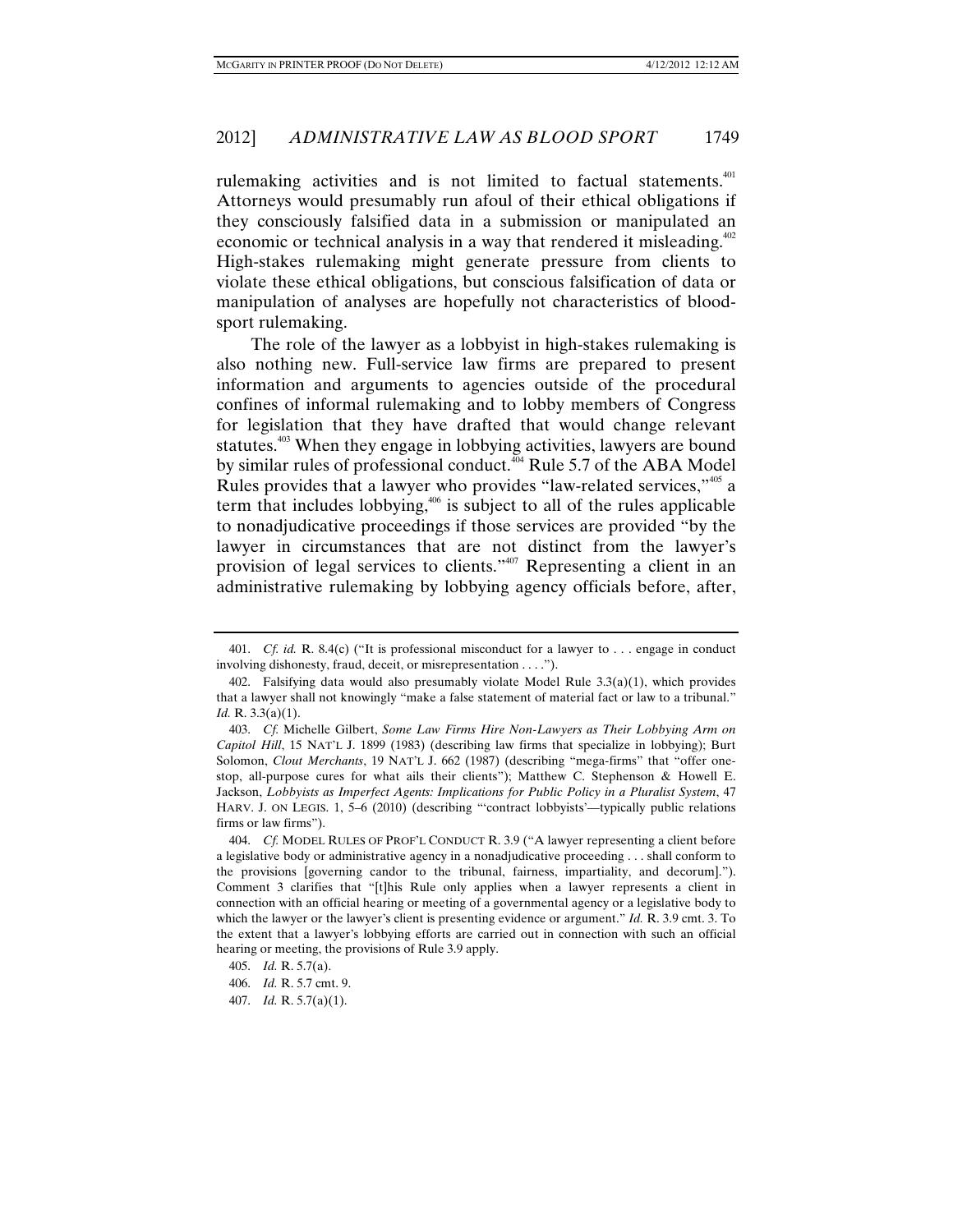or during the formal comment period is probably indistinguishable from providing other legal services to those clients. Whether lobbying for a client to change an agency's statute is similarly a "law-related service $[$ <sup> $1$ </sup><sup> $408$ </sup> is perhaps a closer question, but it is probably also indistinguishable from the provision of other legal services.

The role of the lawyer in more far-ranging blood-sport strategies, such as public-relations campaigns aimed at swaying public opinion and feeding information to talk-show pundits and bloggers, has been the subject of little attention in the legal literature.<sup>409</sup> One question worth raising at the outset is whether such activities are "law-related services" within Rule 5.7, which defines that term to mean "services that might reasonably be performed in conjunction with and in substance are related to the provision of legal services, and that are not prohibited as unauthorized practice of law when provided by a nonlawyer."<sup>410</sup> Although lawyers have not traditionally been associated with the preparation of advertisements, press releases, blogs, and the like on issues of relevance to ongoing rulemakings, their involvement is apparently becoming more common in bloodsport rulemakings.<sup>411</sup> The prescriptions and proscriptions of the Model Rules are therefore arguably applicable to these functions when lawyers perform them for clients. In any event, the proscription in Rule 4.1 against a lawyer's knowingly making a false statement of material fact to a third person is presumably applicable to statements made in support of a client's position in advertisements; in press releases; and in overtures to think tanks, pundits, and bloggers.<sup>412</sup>

Professor Michele Beardslee has written an important two-part article<sup>413</sup> on the ethical obligations of corporate counsel with respect to public-relations campaigns undertaken by their companies on legal

 <sup>408.</sup> *See supra* note 405 and accompanying text.

 <sup>409.</sup> *See* Michele DeStefano Beardslee, *Advocacy in the Court of Public Opinion* (pt. 2), 23 GEO. J. LEGAL ETHICS 1119, 1123 (2010) (noting the lack of scholarship in this area).

 <sup>410.</sup> MODEL RULES OF PROF'L CONDUCT R. 5.7(b) (internal quotation marks omitted).

 <sup>411.</sup> *See* Michele DeStefano Beardslee, *Advocacy in the Court of Public Opinion* (pt. 1), 22 GEO. J. LEGAL ETHICS 1259, 1279 (2009) ("A major sentiment [in the literature] is that lawyers are behind the eight ball when it comes to legal [public relations]. . . . However, more recently, there is . . . literature contending that lawyers are increasingly developing sophisticated, integrated legal [public-relations] strategies." (footnote omitted)).

 <sup>412.</sup> *Cf.* MODEL RULES OF PROF'L CONDUCT R. 4.1 (prohibiting lawyers from making "false statement[s] of material fact" "[i]n the course of representing a client").

 <sup>413.</sup> Michele DeStefano Beardslee, *Advocacy in the Court of Public Opinion* (pts. 1 & 2), 22 GEO. J. LEGAL ETHICS 1259 (2009), 23 GEO. J. LEGAL ETHICS 1119 (2010).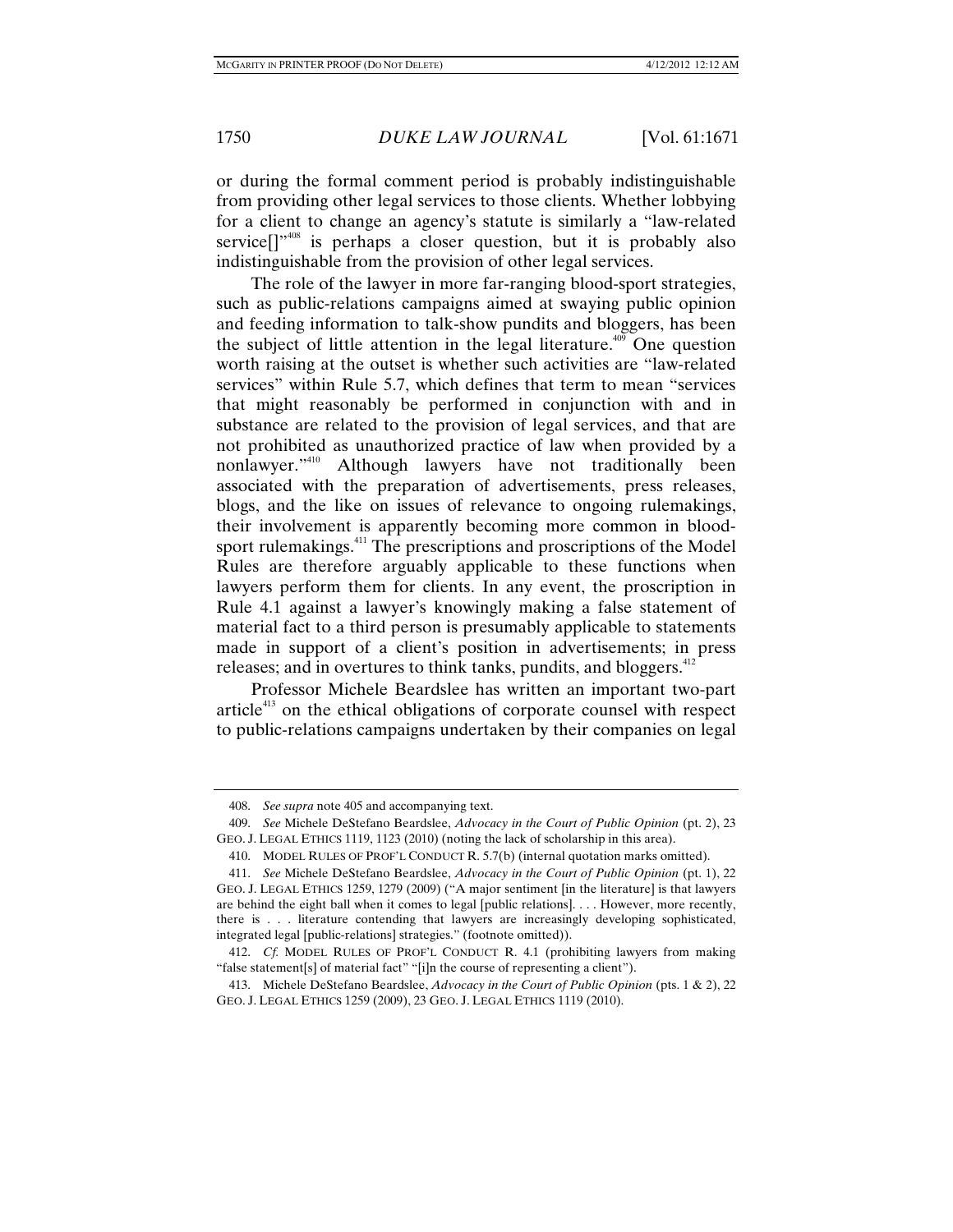matters that are tried in the "court of public opinion."<sup>414</sup> Although both parts of the article are mostly limited to corporate publicrelations campaigns in the context of ongoing civil or criminal litigation, some of the analysis is clearly relevant to public-relations campaigns undertaken in association with high-stakes rulemaking activities.415 The corporate counsel whom Professor Beardslee interviewed demonstrated a clear concern for "the way that a legal issue is spun in the media," and they indicated that "corporate lawyers are avidly advocating in the court of public opinion, but doing so 'behind the scenes.'"<sup>416</sup>

Professor Beardslee's analysis of the applicable rules of professional responsibility suggests that "current ethics rules are not relevant for corporate practice as it relates to public relations," because they "do not provide adequate guidance to lawyers on how far they may or should go towards using the media in favor of their corporate client when they are not acting as spokespersons but instead are managing legal PR behind the scenes."417 According to Professor Beardslee's assessment, the existing rules "do not actively encourage lawyers to behave socially responsibly or to convince clients to behave socially responsibly in the court of public opinion."<sup>418</sup> Indeed, the existing rules, which are "grounded in the adversary ethic[,] risk a race to the bottom—where corporate lawyers act like 'hired guns,' valued (professionally and economically) for manipulating legal PR over providing effective legal advice that incorporates PR concerns *and* the corporation's and public's longterm interests."419 The absence of clear guidance is even more apparent in the context of public-relations activities undertaken in support of a company's position in an agency rulemaking proceeding or during congressional consideration of legislation that would affect the outcome of a particular rulemaking proceeding.<sup> $420$ </sup> Administrative

 <sup>414.</sup> Beardslee, *supra* note 411, at 1259; Beardslee, *supra* note 409, at 1121–22.

 <sup>415.</sup> Beardslee, *supra* note 409, at 1123–24 ("The first installment of this Article investigates the emerging trend of general counsels acting as legal public relations managers for legal issues facing large, publicly traded corporations . . . . [T]his installment . . . turns to the existing ethical obligations that regulate attorneys' management of legal [public relations].").

 <sup>416.</sup> *Id.* at 1124.

 <sup>417.</sup> *Id.* at 1124–25; *see also id.* at 1145 ("For statements that misrepresent or stretch the truth, the current interpretations of the *Model Rules* do little to constrain the behavior with which this Article is concerned.").

 <sup>418.</sup> *Id.* at 1124–25.

 <sup>419.</sup> *Id.* at 1125.

 <sup>420.</sup> *Cf. supra* notes 402–12 and accompanying text.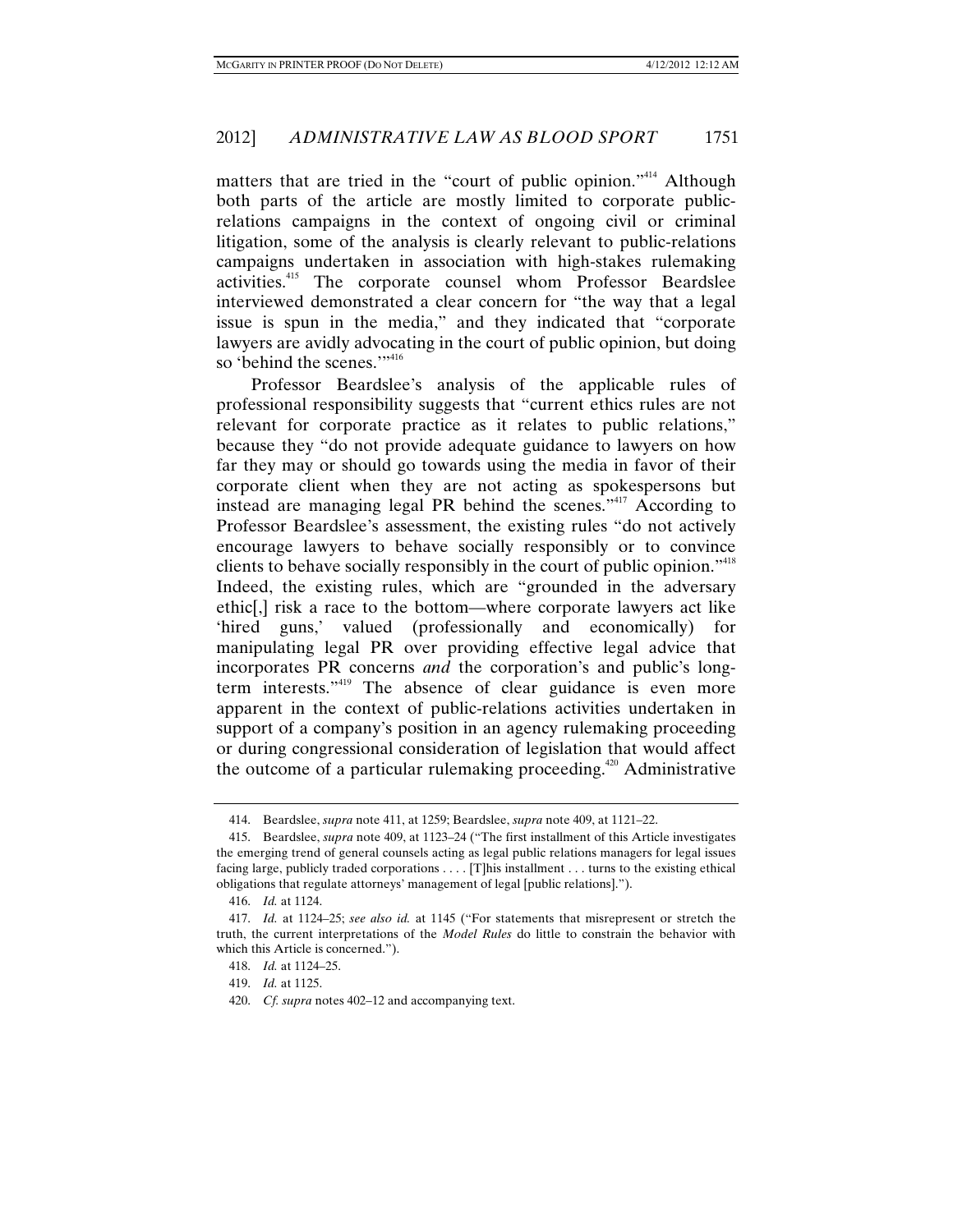lawyers need better ethical guidance tailored to the rulemaking environment.

### IV. SOME POSSIBLE RESPONSES TO BLOOD-SPORT STRATEGIES

The APA was enacted in  $1946^{421}$  after "a long period of study and strife $"$ <sup>422</sup> in which the business community resisted the regulatory controls that had been imposed in response to strong public demand for a greater government role in protecting citizens in the wake of the Great Depression.<sup>423</sup> The APA represented an effort by the business community and its lawyers to square the exercise of bureaucratic power with existing legal norms. $4\overline{2}4$  As the nation struggles with the economic dislocation brought on by the Great Recession and the financial meltdown of 2008, the government may be in the midst of a similar period of study and strife. It might therefore be an appropriate time to think about amending the rulemaking provisions of the APA to include procedural constraints on the tactics that may be employed to influence agency decisionmakers, or at least to think about imposing disclosure requirements aimed at exposing blood-sport strategies to the public. If the impetus for procedural change that ultimately insulated agencies from political influences in the early 1940s came from the regulated industries, the advocates of change this time will be the representatives of beneficiaries who are greatly disadvantaged by the shift to blood-sport rulemaking.

Administrative-law scholars should be thinking about several questions: (1) whether this new blood-sport approach to regulatory implementation is consistent with the due-process and participatory norms that underlie modern conceptions of administrative law; (2) whether blood-sport rulemaking is a desirable development; and (3) if the answer to either of the previous questions is "no," whether

 <sup>421.</sup> Administrative Procedure Act, Pub. L. No. 79-404, 60 Stat. 237 (1946) (codified as amended at 5 U.S.C. §§ 551–559, 701–706 (2006)).

 <sup>422.</sup> Wong Yang Sung v. McGrath, 339 U.S. 33, 40 (1950), *superseded by statute on other grounds*, Supplemental Appropriation Act, 1951, ch. 1052, 64 Stat. 1044 (1950), *as recognized in* Ardestani v. INS, 502 U.S. 129 (1991).

 <sup>423.</sup> George B. Shepherd, *Fierce Compromises: The Administrative Procedure Act Emerges from New Deal Politics*, 90 NW. U. L. REV. 1557, 1561–62 (1996) (describing the pre-APA backlash from the business community against the "avalanche of new federal agencies and commissions" created under the New Deal).

 <sup>424.</sup> *Id.* at 1569–72 (describing the ABA's efforts on behalf of the APA as being driven both by "the elite bar's fears for its major [industry] clients" and lawyers' desire to protect the legal status quo).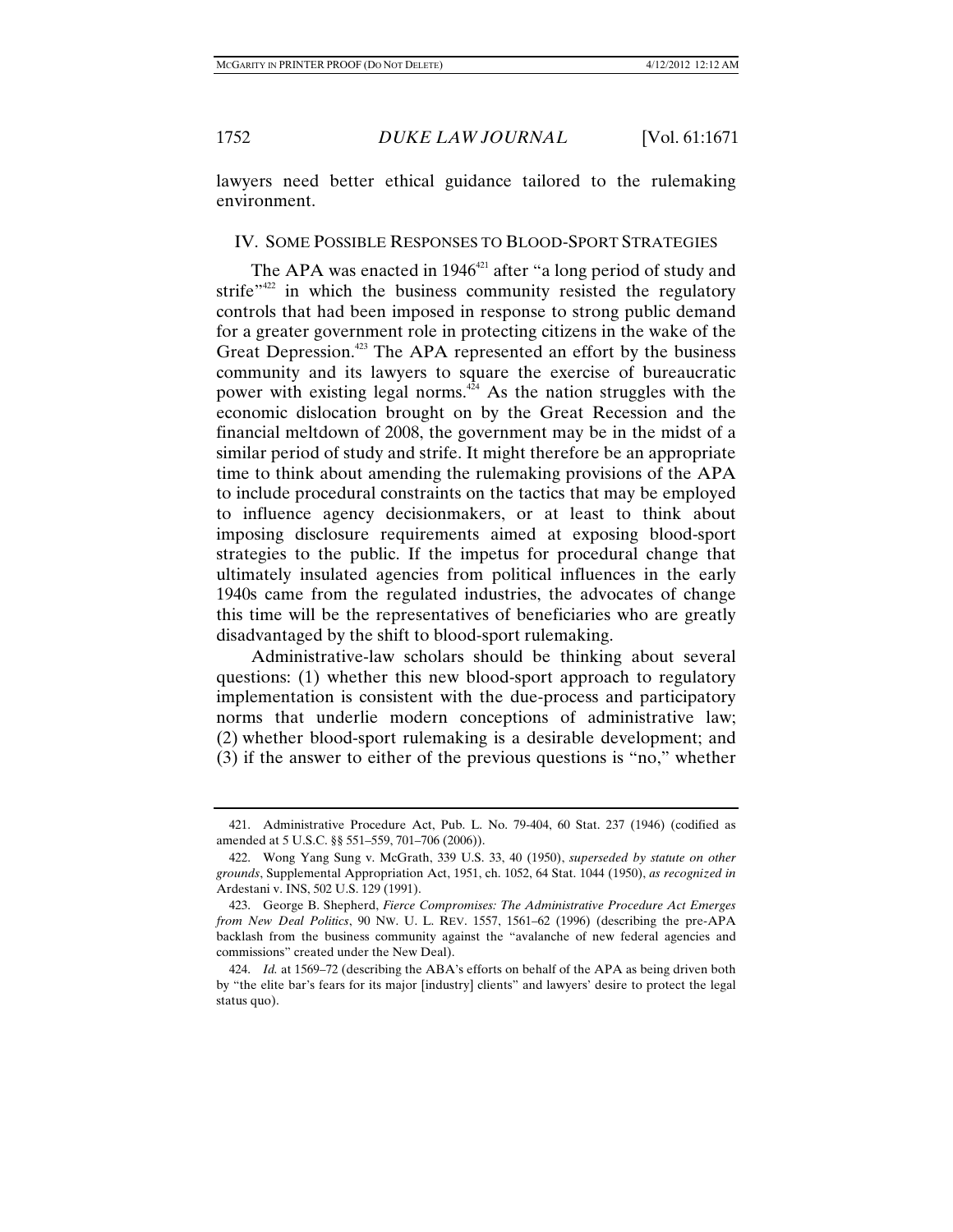blood-sport strategies can be cabined by law so as to make highstakes rulemaking more consistent with legal and democratic norms, given First Amendment<sup>425</sup> constraints on the power of the federal government to limit the rights of citizens—human and, more recently, corporate<sup> $426$ </sup>—to petition the government.<sup> $427$ </sup> Working from an assumption that many scholars would answer one of the first two questions in the negative, this Part suggests some potential responses to the third question.

### *A. Legislative Responses*

1. *Structural Shields.* Independent agencies were created to shield administrative decisionmaking from political influences.<sup>428</sup> The Fed's experience with the interchange-fee rulemaking, however, suggests that independence alone will not necessarily protect such agencies from blood-sport strategies.<sup>429</sup> Nevertheless, political influence may be more difficult to exert on an agency whose head serves for a term of years and whose budget is not subject to annual appropriations. It may therefore be advisable for Congress to give future agencies greater financial independence from the annual budget-setting process, at least for the first few years of those agencies' lives. Even with this added protection, however, the early history of the CFPB suggests Congress's hesitancy to rely exclusively on agency structure to protect regulators from blood-sport strategies. $430$ 

Proponents of stringent financial-services regulation originally designed the CFPB to have a single director and thus to be free from the institutional and administrative constraints of independent

 <sup>425.</sup> U.S. CONST. amend. I.

 <sup>426.</sup> *See* Citizens United v. FEC, 130 S. Ct. 876, 909 (2010) ("[T]he First Amendment does not allow political speech restrictions based on a speaker's corporate identity."). In *Citizens United v. FEC*, 130 S. Ct. 876 (2010), the Court "explicitly overruled longstanding Court precedent and struck down as unconstitutional federal prohibitions on the use of corporate treasury funds for campaign finance expenditures." Michael S. Kang, *After* Citizens United, 44 IND. L. REV. 243, 243 (2010).

 <sup>427.</sup> *See* U.S. CONST. amend. I ("Congress shall make no law . . . abridging . . . the right of the people . . . to petition the Government for a redress of grievances.").

 <sup>428.</sup> *See* Barkow, *supra* note 288, at 19 ("The main aim in creating an independent agency is to immunize it, to some extent, from political pressure.").

 <sup>429.</sup> *See supra* notes 100–60 and accompanying text.

 <sup>430.</sup> *See supra* notes 233–35 and accompanying text.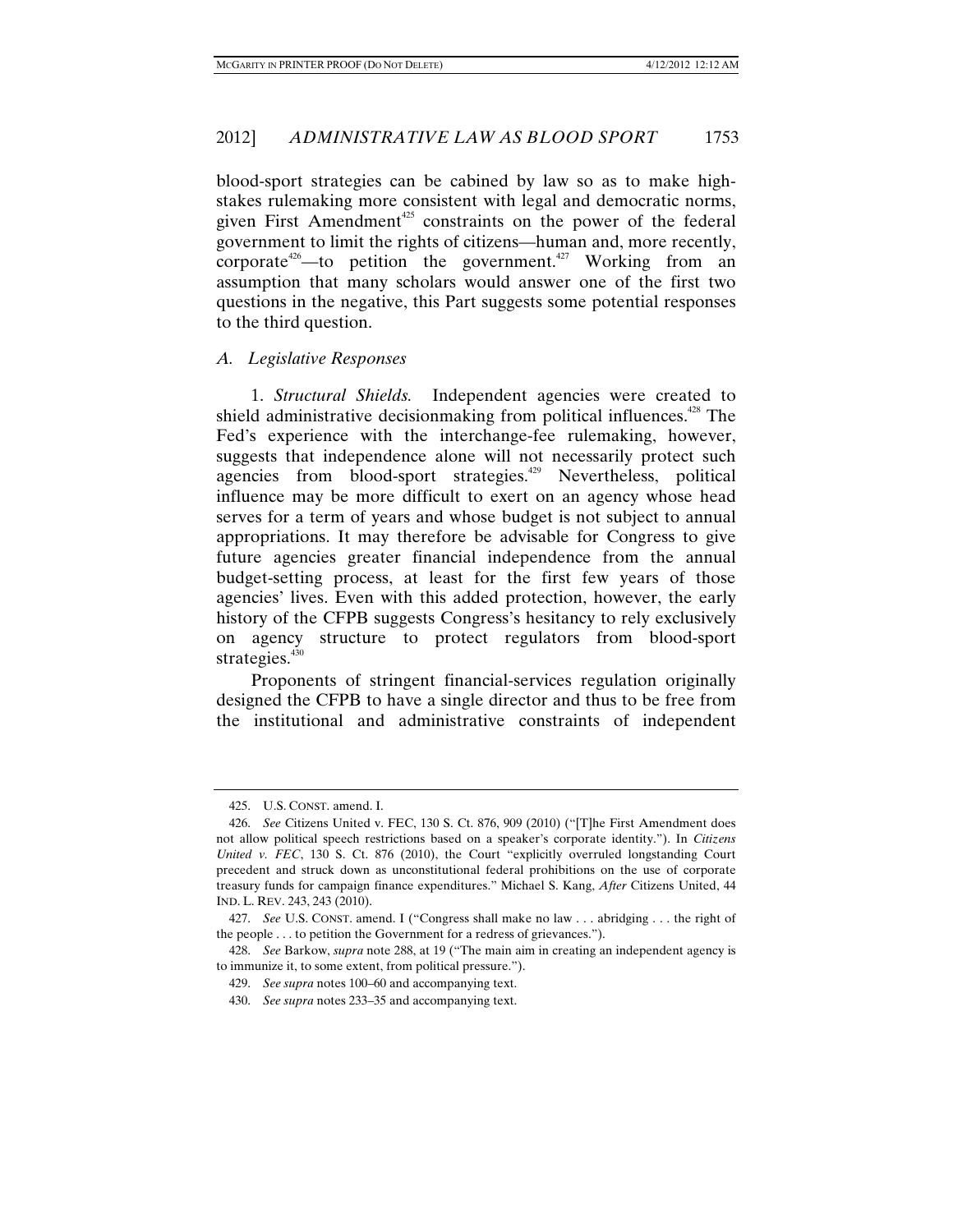commissions and insulated from partisan attacks on its budget.<sup>431</sup> But the financial-services industry's allies in the Senate successfully neutered the new agency by refusing to confirm any appointee to be director of the agency unless the statute was amended to turn the leadership position into a multimember agency with an annual appropriation.432 The battle over the confirmation of a CFPB head is a testament to the staying power of blood-sport strategies in the context of independent agencies.

2. *Procedural Shields.* Congress could reduce the influence of stakeholders employing blood-sport strategies by limiting the contacts that can occur between agency officials and lobbyists for potentially affected parties. Ex parte contacts with an agency before the publication of a notice of proposed rulemaking and after publication of a notice of final rulemaking are not prohibited by the APA, and it is not at all clear that ex parte contacts during the time that the agency is receiving written submissions are prohibited either. $433$  A new APA could be modeled after the CPSC, which has promulgated regulations that govern ex parte contacts with respect to matters of "substantial interest," a term that is defined to include any nontrivial issue "that is likely to be the subject of a regulatory or policy decision by the Commission."434 The agency publishes public notice of all meetings between agency personnel and outside parties involving such matters and makes records of those meetings available to the public.435 The agency further discourages telephone conversations between agency staff and outside parties concerning matters of substantial interest, and when they do occur, the agency recipients are

 <sup>431.</sup> *See* Dodd-Frank Wall Street Reform and Consumer Protection Act § 1011(b)(1), 12 U.S.C. § 5491(b)(1) (Supp. IV 2010) (creating "the position of the Director, who shall serve as the head of the Bureau").

 <sup>432.</sup> *See* Solomon & Randall, *supra* note 233 (noting that Republican senators vowed to block confirmation of any CFPB director unless the agency was turned into a multimember commission and describing the banking industry's support for this position).

 <sup>433.</sup> *See* Richard A. Nagareda, Comment, *Ex Parte Contacts and Institutional Roles: Lessons from the OMB Experience*, 55 U. CHI. L. REV. 591 (1988) (describing the ambiguities in judicial, legislative, and executive prohibitions on ex parte contacts in informal-rulemaking procedures and arguing that this lack of clarity has enabled regulated industries to influence administrative decisionmaking).

 <sup>434. 16</sup> C.F.R. §§ 1012.1(a), 1012.2(d) (2011); *see also* Bremberg, *supra* note 180, at 31–32 (discussing the agency's "[o]pen meetings policies").

 <sup>435. 16</sup> C.F.R. § 1012.1(a).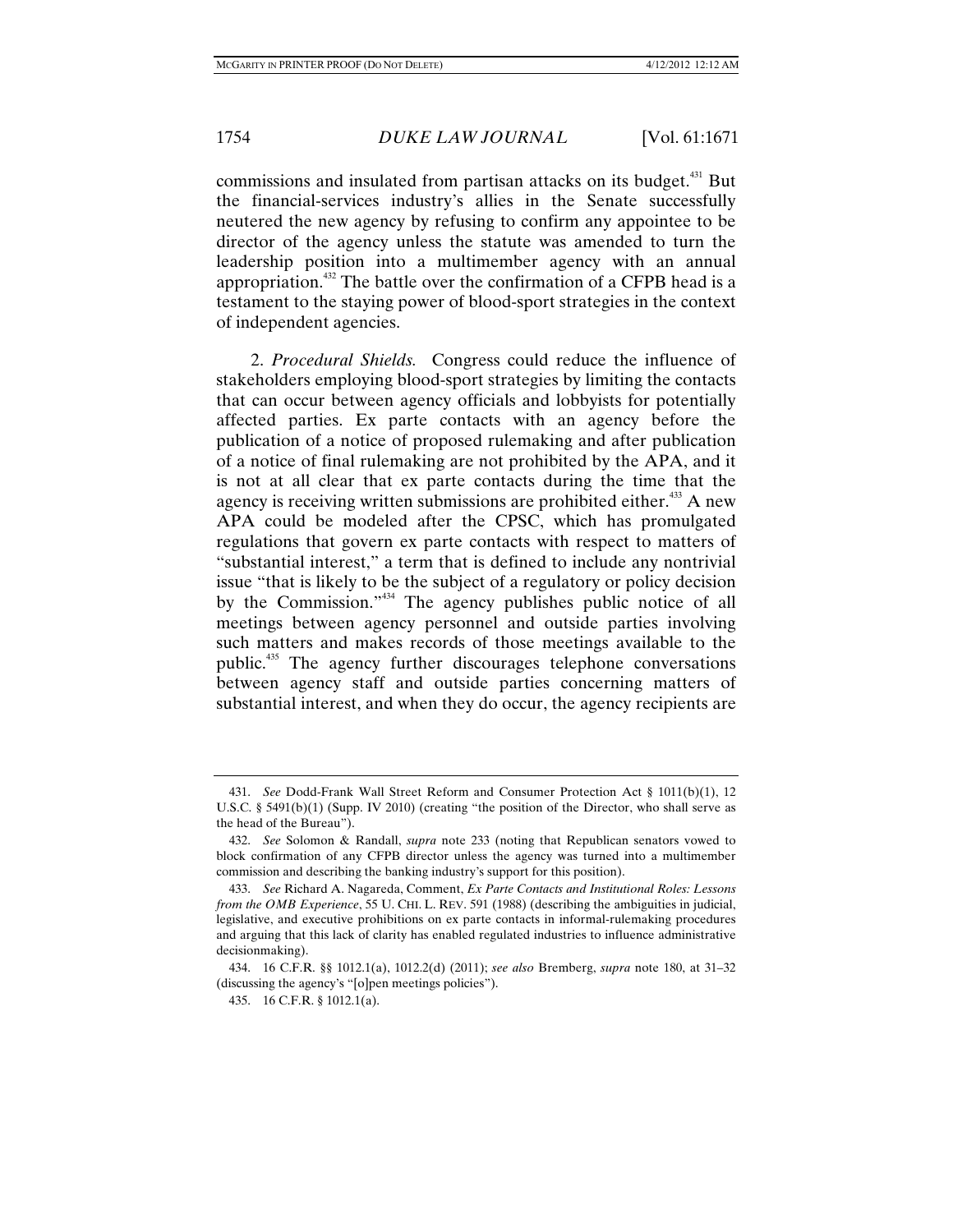required to memorialize the content of such conversations and then to place that documentation in a public file in chronological order.<sup>436</sup>

A new APA could define a moment in time at which a similar "cloak of invisibility" is draped over agency officials involved in a particular rulemaking exercise to protect them from overtures by outsiders. The statute could allow agency officials to seek information from outsiders but could also make it improper for outsiders to initiate ex parte communications with agency officials from the initiation of the rulemaking initiative within the agency—usually signaled by the convening of a working group—through the publication of the final rule in the *Federal Register*. 437 The same prohibitions would have to be imposed on contacts between stakeholders and OIRA during that time period. This statutory prohibition might not put an end to attempts by participants in highstakes rulemakings to influence agency officials, but it would give the officials a good reason to avoid unwanted overtures.

To be effective, the prohibitions on ex parte contacts would have to be extended to members of Congress and their staffs. Otherwise, a stakeholder could simply avoid the prohibition entirely by channeling its contacts through a sympathetic congressional office. It is difficult to imagine a crisis of sufficient magnitude, however, to impel Congress to enact such legislation. Members of Congress have become so dependent on moneyed interests to finance their campaigns that, in my view, they are unlikely to vote for a measure that would predictably reduce the flow of funds from stakeholders who could no longer seek subtle quid pro quos for their contributions. Whether a similar prohibition should extend to OIRA and White House communications with agency staff and upper-level agency decisionmakers is a far more controversial topic that is beyond the scope of this Article.

3. *Greater Transparency.* One response to the blood-sport phenomenon that should not be controversial would be to increase the transparency of interactions between the agency and interested outsiders, OIRA, and Congress. Transparency enhances the legitimacy of the rulemaking process, ensures that the decisionmaking

 <sup>436.</sup> *Id.* § 1012.7.

 <sup>437.</sup> *Cf.* Wagner, *supra* note 5, at 1422–23 (suggesting that agencies should "be largely, if not completely, insulated from stakeholders and political input during the embryonic stage of the development of [their] regulatory proposal[s]").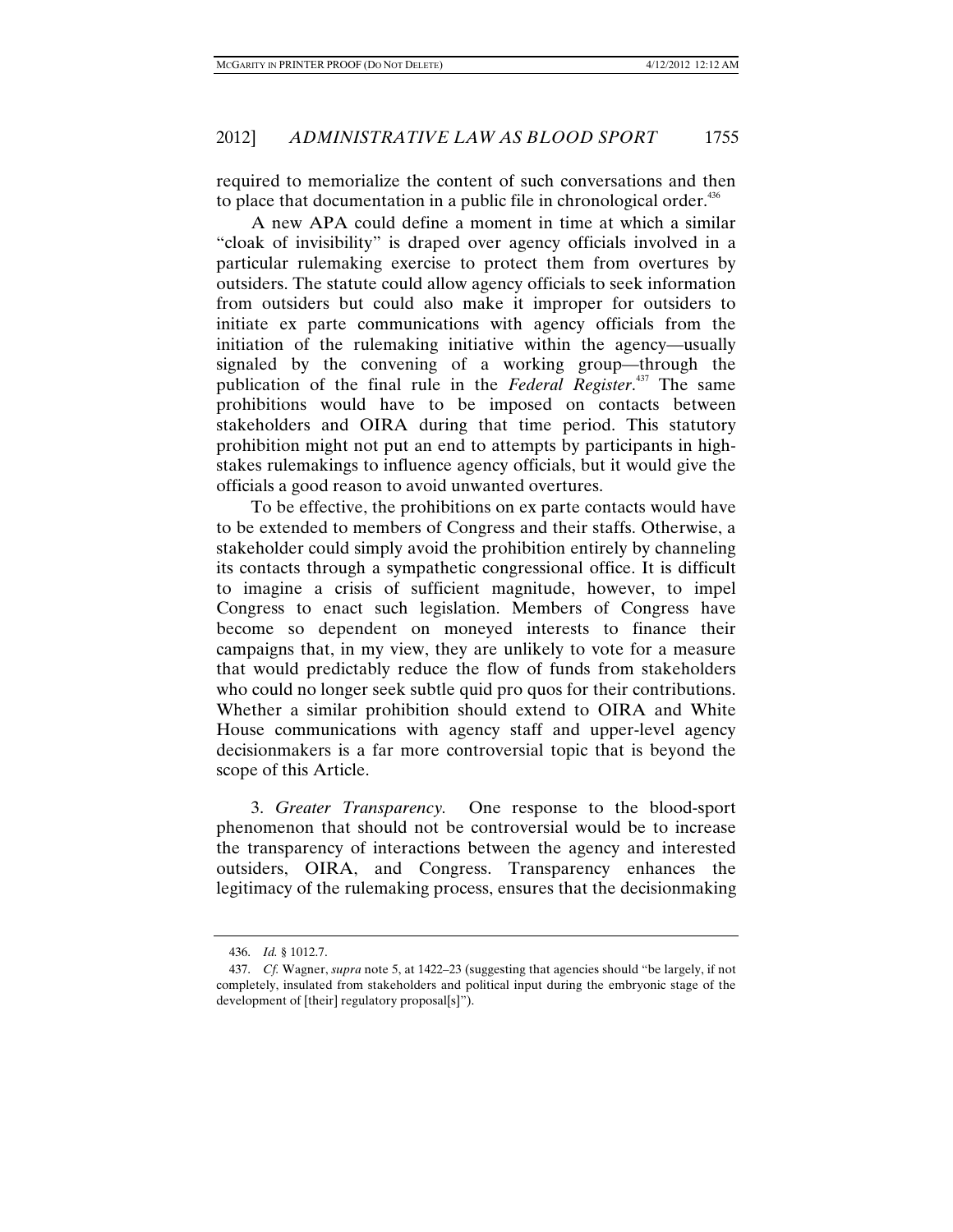process is not contaminated by extraneous and irrelevant political considerations unrelated to the agency's statute, and generally enhances the quality of the policy decisions that underlie the resulting rules.438 In lieu of a flat prohibition on ex parte contacts, Congress could at least require that the content of such contacts be memorialized and placed in the public record. Disclosure could go a long way toward holding the initiators and recipients of such contacts accountable for their behind-the-scenes attempts to influence the outcomes of high-stakes rulemakings. Disclosure should reduce the incidence of backroom deals in which agencies barter away public protections in return for promises from stakeholders and members of Congress to reduce political pressure. And that dynamic in turn may make stakeholders and members of Congress more reluctant to initiate contacts in the first place.

Greater transparency will not, however, eliminate blood-sport strategies in high-stakes rulemaking. Even if stakeholders were to avoid direct overtures to agency personnel, they could still make their positions known through public-relations and advertising campaigns, and think tanks and media pundits would continue to amplify stakeholder attacks. Another step in the direction of greater transparency would be a requirement that entities, such as the U.S. Chamber of Commerce, that pay for political advertisements<sup>439</sup> must identify the companies that have contributed toward the purchase of those advertisements. This requirement would allow the public to draw the connection between the economic interests of the companies sponsoring the advertisements and the content of the advertisements.

4. *Leveling the Playing Field.* One unintended consequence of the interest-group-representation model was to cast regulatory beneficiaries as just another interest group with a place at the bargaining table, thereby relieving the regulatory agency to some extent of its statutory obligation to represent the intended beneficiaries of protective regulation.<sup>440</sup> The practical problem with

 <sup>438.</sup> Coglianese et al., *supra* note 324, at 927–28.

 <sup>439.</sup> *See* Tom Hamburger, *Chamber of Commerce Vows To Punish Anti-Business Candidates*, L.A. TIMES, Jan. 8, 2008, at A1 (describing how the Chamber of Commerce uses corporate contributions to create "attack ads targeting individual candidates without revealing the name of the businesses involved in the ads").

 <sup>440.</sup> *Cf.* Stewart, *supra* note 267, at 1764 (arguing that "'[p]ublic interest' advocates . . . do not represent . . . the interests of the community as a whole").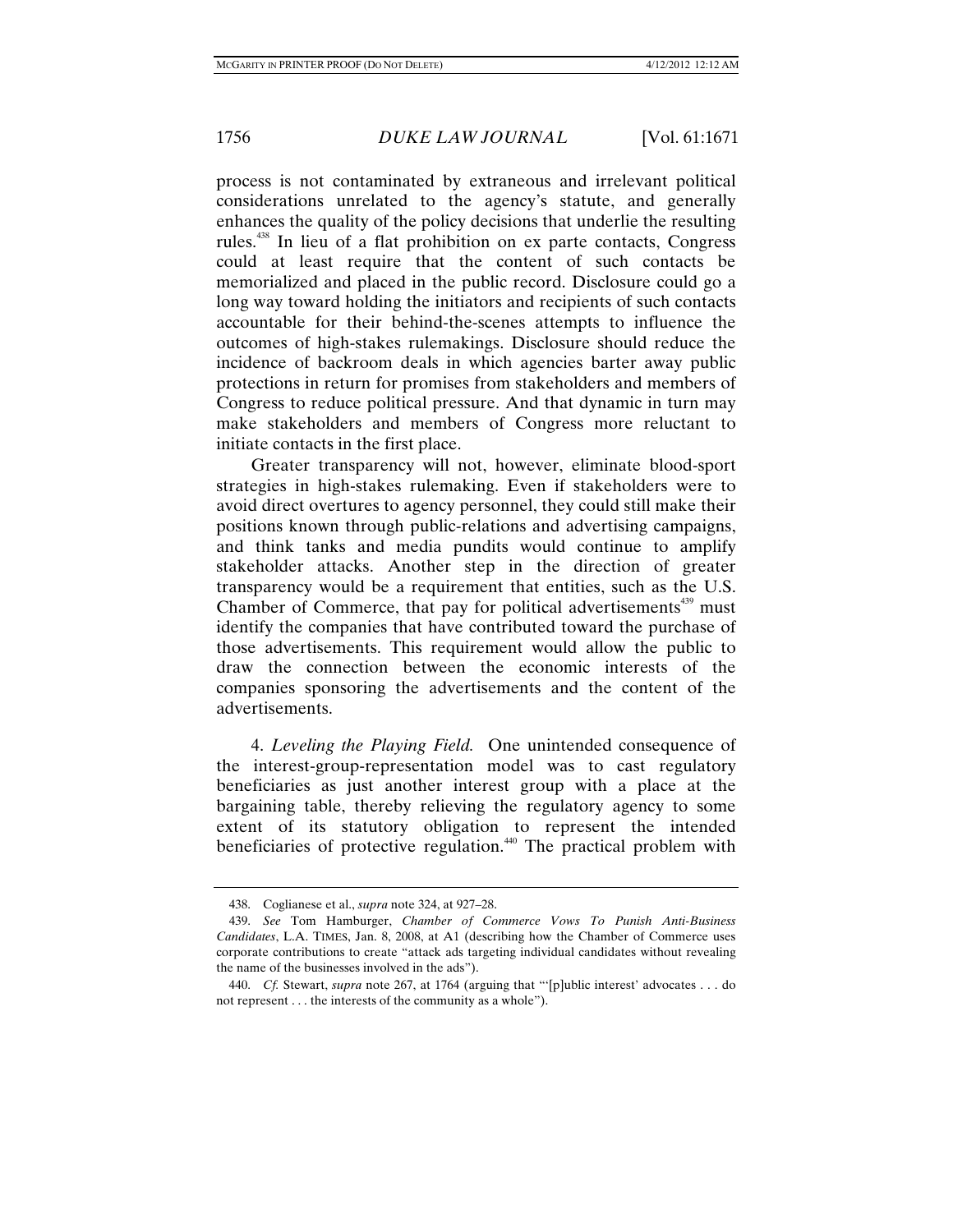the model is that the representatives of beneficiary groups do not bring equivalent resources to the table and therefore lack equivalent bargaining power.<sup>441</sup> Because all of the participants in a high-stakes rulemaking presumably know that the regulatees can direct more firepower at the agency than beneficiary groups can, this disparity can predictably affect the outcome of the rulemaking exercise.<sup>442</sup>

A strong argument can be made that blood-sport rulemaking is a desirable way to democratize bureaucratic decisionmaking. Bloodsport strategies may render agencies more responsive to the interests that engage in those strategies. But they do not necessarily make agencies more responsive to the beneficiaries of regulatory programs. Although blood-sport strategies have been employed by publicinterest groups representing the beneficiaries of regulation, the overall impact of the move toward blood-sport strategies in administrative rulemaking has been to advance the interests of the regulatees over those of the beneficiaries, despite numerous polls reporting that a large majority of Americans supports strong regulation of business conduct.<sup>443</sup>

Professor Wagner suggests that Congress should consider subsidizing public participation in "specific rulemakings in which certain sets of interests, such as those representing the diffuse public, will be otherwise underrepresented."<sup>444</sup> This suggestion was high on the political agenda in the  $1970s<sub>145</sub>$  but it fell out of favor during the Reagan administration.<sup>446</sup> Though this leveling approach remains

 <sup>441.</sup> *See* Kuttner, *supra* note 186, at 28 ("Every lawyer in town is on the payroll of one bank or another. There is a huge imbalance of resources . . . ." (quoting former FDIC Chairperson Sheila Bair) (internal quotation mark omitted)).

 <sup>442.</sup> *See* Stewart, *supra* note 267, at 1713 ("It has become widely accepted, not only by public interest lawyers, but by academic critics, legislators, judges, and even by some agency members, that the comparative overrepresentation of regulated or client interests in the process of agency decision results in a persistent policy bias in favor of these interests." (footnotes omitted)).

 <sup>443.</sup> *See* Rena Steinzor, *The Truth About Regulation in America*, 5 HARV. L. & POL'Y REV. 323, 334 (2011) (summarizing the results of a poll demonstrating public support for strict regulation).

 <sup>444.</sup> Wagner, *supra* note 5, at 1416.

 <sup>445.</sup> *Federal Agencies That Pay the Way*, 12 NAT'L J. 778 (1980); *Paying To Hear Divergent Views*, BUS. WK., Jan. 15, 1978, at 110; *Taking Public Hearings Public*, BUS. WK., Mar. 7, 1977, at 43.

 <sup>446.</sup> *See, e.g.*, Michael Wines, *Miller's Directive to the FTC—Quit Acting like a "Consumer Cop*,*"* 13 NAT'L J. 2149 (1981) ("[FTC Chairman James Clifford Miller III]'s proposed 1982 budget would eliminate funds for the agency's 'public intervenor program,' under which public interest groups receive grants to research consumer issues and present arguments to the commission.").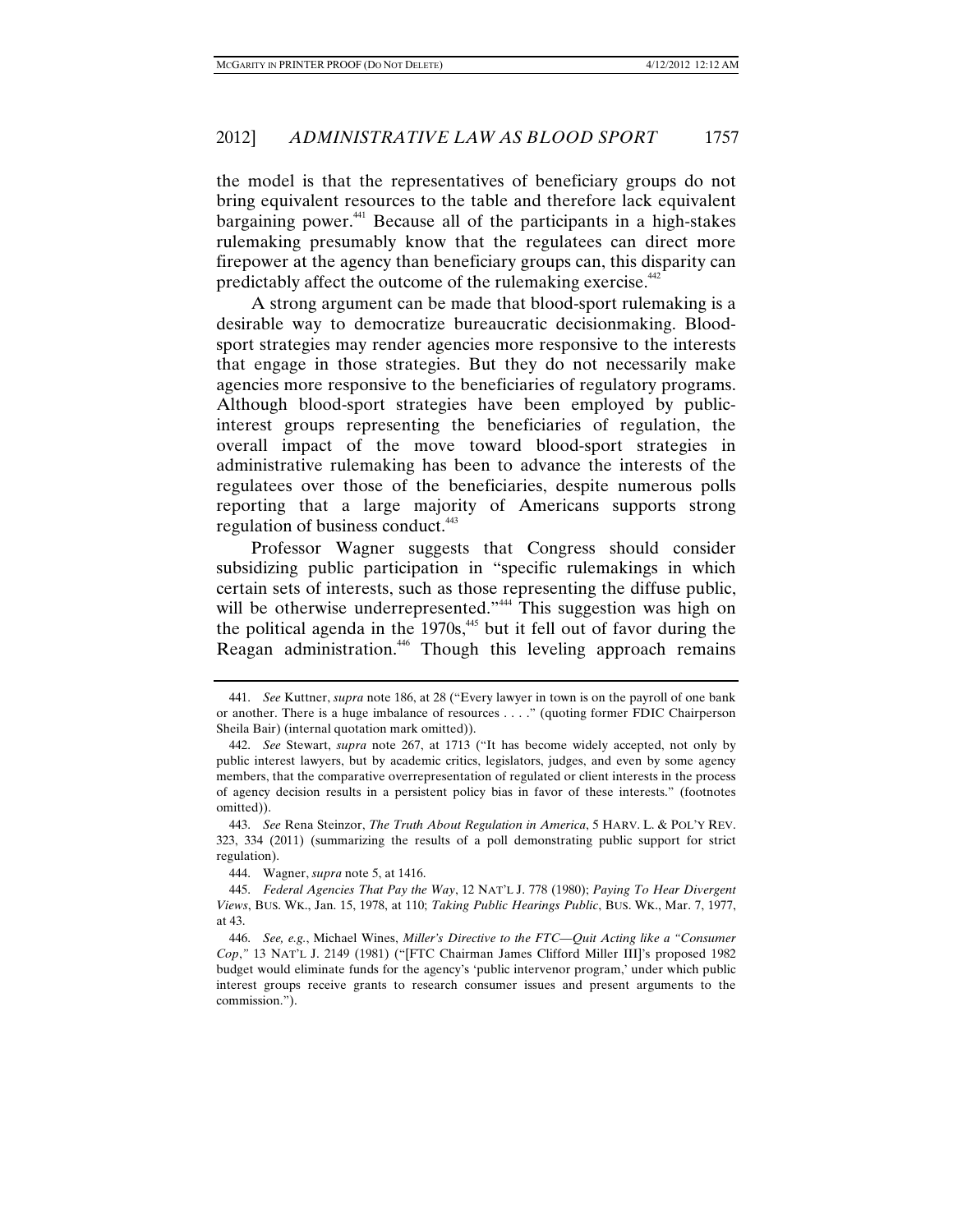attractive, it probably does not represent an adequate response to the blood-sport phenomenon for at least two reasons. First, it is extremely unlikely that Congress in this highly partisan age would enact such legislation. Second, should Congress manage to pass such legislation, the bill would still do nothing to remedy the disparate resources of companies and trade associations that can bring bloodsport strategies to other fora, such as the broadcast media. The same legislative realities probably doom other solutions aimed at enhancing the ability of beneficiary groups to participate in blood-sport rulemaking—solutions like creating consumer advocates within agencies to solve the collective-action problems in regulatory programs with diverse and unorganized beneficiaries.

# *B. Judicial Responses: Modifying Judicial Review*

In light of the advent of blood-sport strategies in high-stakes rulemaking, it may make sense to take Professor Watts's suggestion a step further and to allow any participant in a rulemaking to raise political considerations in its comments, invite participants to add evidence of agency reliance on political overtures to the rulemaking record, and require agencies to explain how such considerations did or did not affect their decisions. First, the courts might expand the scope of "political" considerations to include political pressure from sources other than officials located in the executive and legislative branches of government. For example, a subtle warning from a wellconnected lobbyist that the agency's budget might suffer if the lobbyist's client were adversely affected by a proposed rule should count as a political consideration.<sup>447</sup>

Second, if the record reveals that political considerations may have influenced the agency, then the courts might *require*, not merely allow, agencies to include documentation of communications involving those considerations in the rulemaking record and to explain how those communications factored into the agency's decision.448 If, for example, orchestrated attacks on agency decisionmakers are now the norm in high-stakes rulemaking, then it

 <sup>447.</sup> Professor Watts would apparently limit the sources of political influence to formal and informal communications from the president, high-level White House officials, and members of Congress. *See* Watts, *supra* note 266, at 57–65 (identifying the president, other high-level officials in the executive branch, and Congress as the source of opinions that "might most appropriately count as valid factors").

 <sup>448.</sup> *See* Mendelson, *supra* note 268, at 1129–31 (proposing judicially enforced disclosure requirements to reveal political motivators in agencies' decisionmaking processes).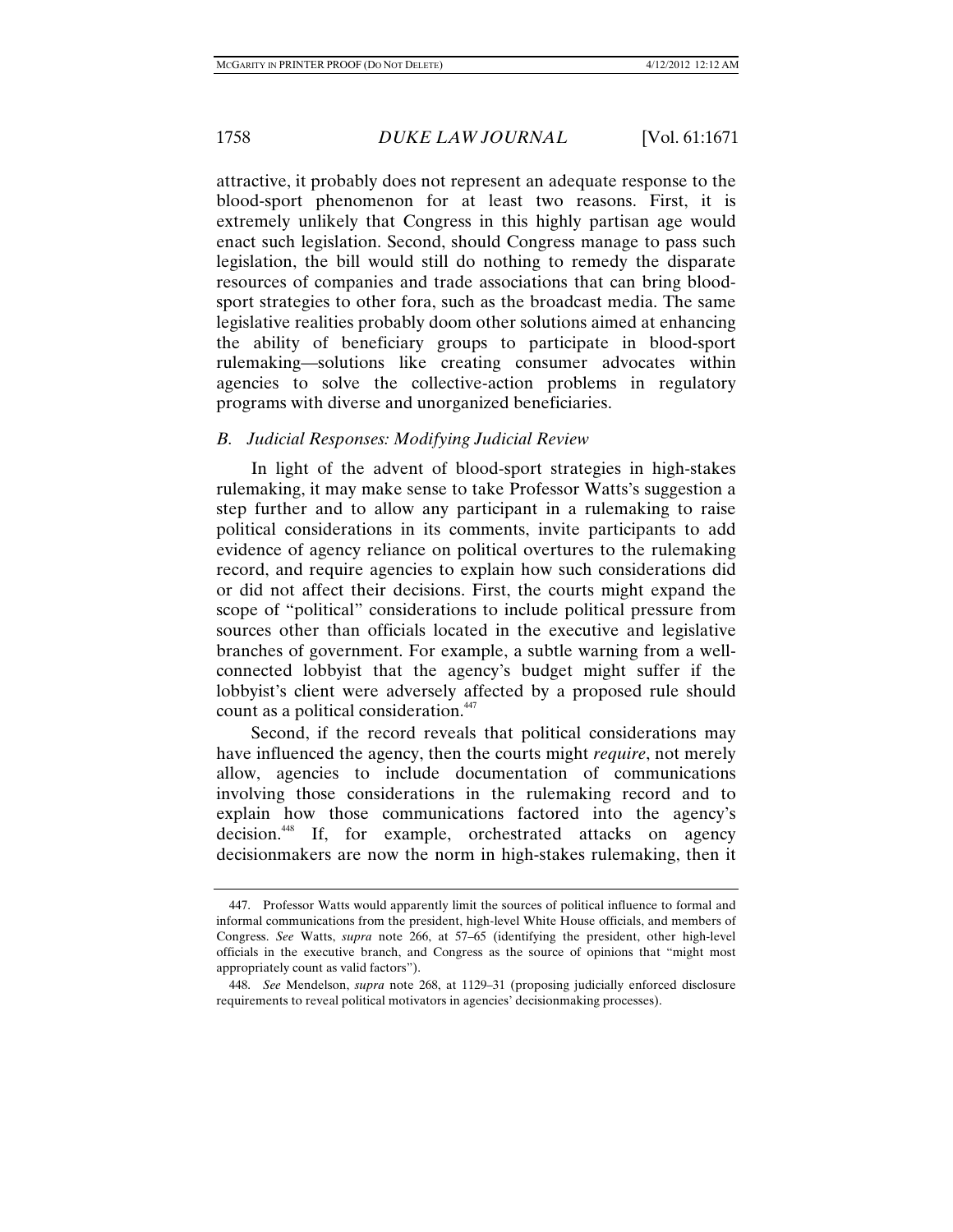might be appropriate to expand the definition of the rulemaking record to include evidence of those attacks and to allow that evidence to be cited by parties seeking judicial review.

Third, the courts might require agencies to respond to comments referencing evidence of ex parte communications of a political nature by explaining how those communications affected the agency's decisions. Finally, if political considerations or ex parte communications have played a role in the decisionmaking process, the reviewing court might consider whether such considerations are relevant factors under the agency's empowering statute during its substantive review of the rule. $449$ 

These suggestions naturally raise the practical question of enforcement. How would anyone know whether an agency decisionmaker has received ex parte communications of a political nature? The Freedom of Information Act<sup>450</sup> may be available to uncover documentary evidence of attempts to exert improper political influence.<sup>451</sup> Beyond that, media reports and congressional investigations can draw out such information, and when they do, there is no reason not to include that information in the rulemaking record. If the reports or investigations are factually erroneous, the agency may say so in its reasoned analysis.452 Many political overtures that influence high-stakes rulemakings will no doubt escape public scrutiny, but that fact should not deter the courts from requiring agencies to explain those overtures that do find their way into the rulemaking record.

# *C. Legal Responses: Changing the Political Culture*

There are many grounds for pessimism about the prospect of reforming rulemaking to reduce the impact of blood-sport strategies on regulatory agency decisionmaking. Attacks on government in

 <sup>449.</sup> See *supra* note 369.

 <sup>450.</sup> Freedom of Information Act, 5 U.S.C. § 552 (2006 & Supp. IV 2010).

 <sup>451.</sup> *See id.* (setting "public information" requirements for government agencies).

 <sup>452.</sup> Professor Watts raises the possibility that an affirmative obligation should be imposed on agencies to disclose political influences as they are brought to bear on an agency. Watts, *supra* note 266, at 76. She correctly notes that this change would no doubt require an amendment to the APA, and she ultimately concludes that such a change "would likely face various hurdles—including claims of executive privilege." *Id.* I agree that requiring disclosure of political pressure from the Oval Office and nearby offices might raise executive-privilege claims, but that in no way undermines the attractiveness of the suggestion as it applies to ex parte contacts from members of Congress, their staffs, and politically well-connected lobbyists.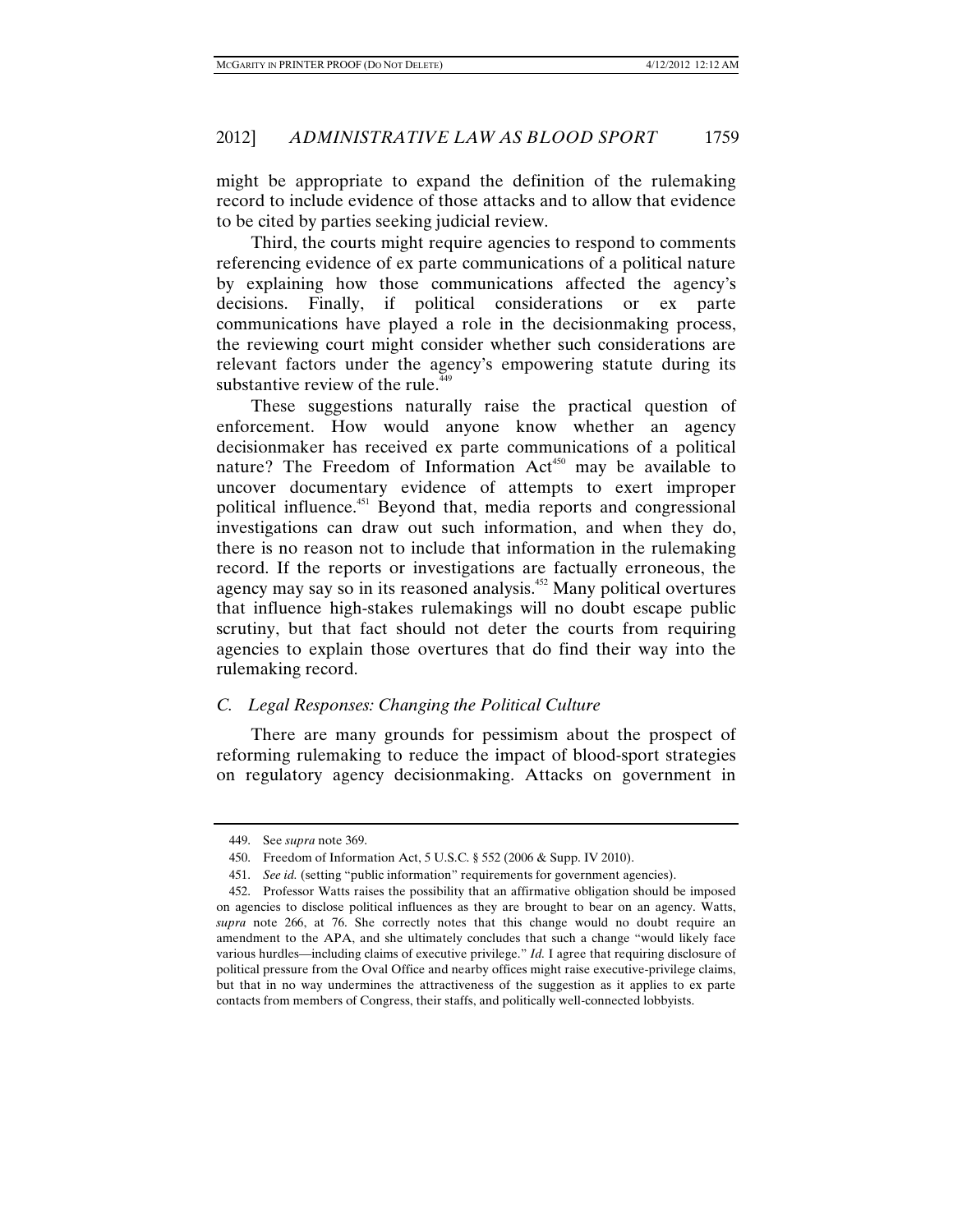general and regulatory agencies in particular are commonplace, and this constant "bureaucrat bashing" has bred a political culture in which the public no longer trusts regulatory agencies to enhance the public welfare.<sup>453</sup> Before any significant substantive or procedural changes can be implemented, there will probably need to be a change in the prevailing culture of distrust.

It may be that the same American legal culture that resisted the politicization of regulatory agencies in the post-New Deal years will likewise resist the politicization of the regulatory process through blood-sport rulemaking. In an era in which government agencies are perceived by many powerful politicians as wholly illegitimate, it is encouraging to see Peter Barton Hutt, the dean of food and drug lawyers, urging Congress and anyone else who will listen to support legislation to maintain a robust FDA.<sup>454</sup> Professor Beardslee suggests that lawyers who engage in public-relations activities should serve as a "professional conscience" to their clients, "balancing publicmindedness against zealous partisanship."<sup>455</sup> If the attorneys who regularly participate in high-stakes rulemakings could be persuaded to adopt a public-conscience role in their lobbying activities as well as their public-relations work, it might go a long way toward civilizing blood-sport strategies.

As I have discussed, the ABA Model Rules do not directly address the lawyer's role in public-relations activities related to informal rulemaking.456 As blood-sport strategies, which nearly always involve public-relations exercises, become more prevalent in agency rulemaking, more detailed guidance from the ABA along these lines would be beneficial. Such guidance is unlikely to materialize, however, because a professional-conscience role is not one to which many lawyers have become accustomed. Moreover, it is difficult for in-house lawyers and even outside counsel "to separate themselves and their professional ethical obligations from organizational

 <sup>453.</sup> Steinzor, *supra* note 443, at 329 (internal quotation marks omitted).

 <sup>454.</sup> *See* Peter Barton Hutt, *The State of Science at the Food and Drug Administration*, *in*  SUBCOMM. ON SCI. & TECH., FDA SCI. BD., FDA SCIENCE AND MISSION AT RISK app. B at B-1 (2007) ("Congress must commit to a two-year appropriations program to increase the FDA employees . . . and to double the FDA funding, and then at least to maintain a fully burdened yearly cost-of-living increase . . . across all segments of the agency.").

 <sup>455.</sup> Beardslee, *supra* note 409, at 1126 n.20 (internal quotation marks omitted).

 <sup>456.</sup> *See supra* notes 402–12, 417–20 and accompanying text.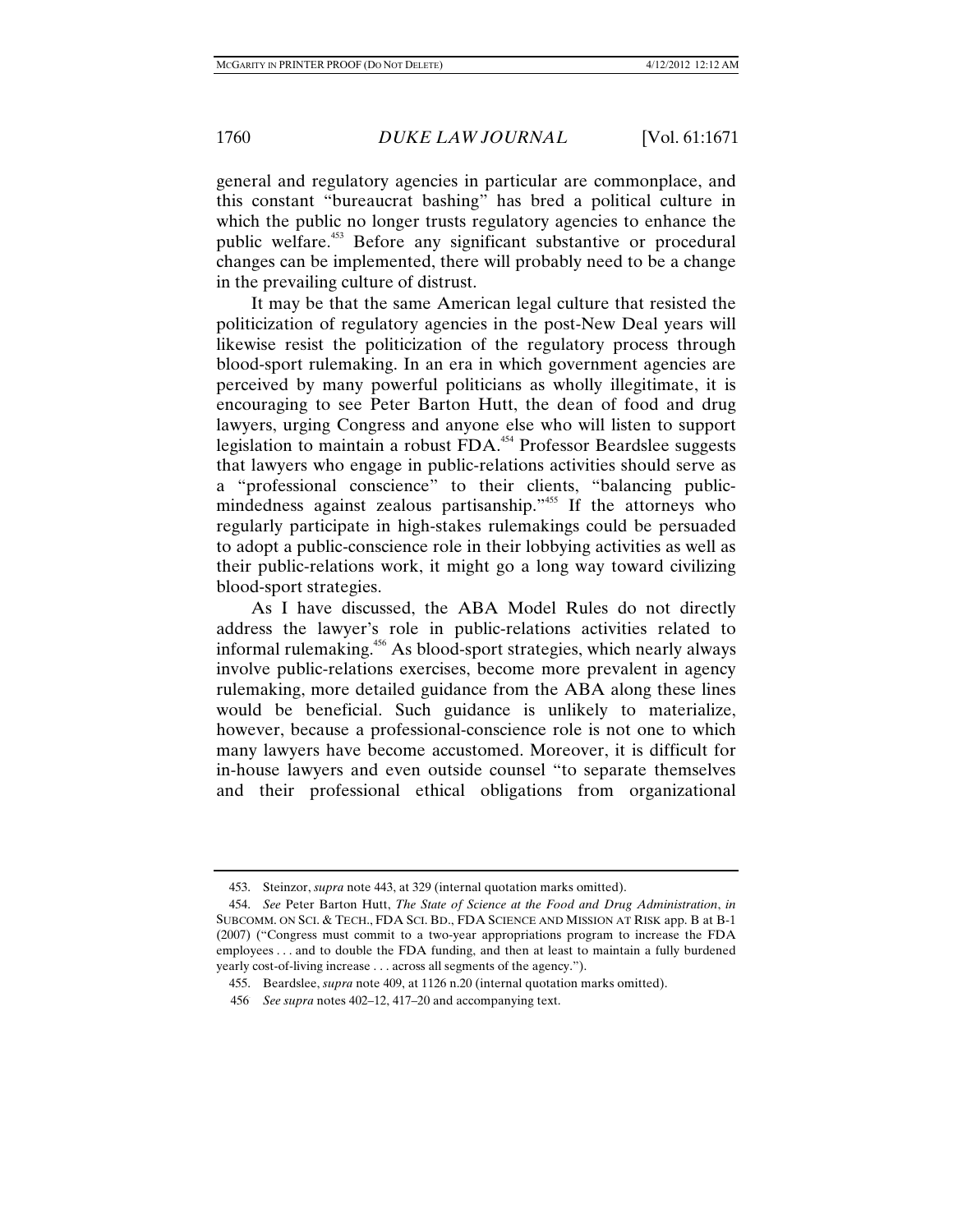objectives and the norms elevated by the most powerful players" in the corporations that they serve.<sup>457</sup>

#### **CONCLUSION**

As the radical regulatory reformers of the 104th Congress aggressively attempted to tear down the protective governmental infrastructure that Congress had put in place during the Public Interest Era of the 1960s and 1970s, I wrote the following about the prospects for a revival of the role of government in regulating business conduct:

The prospects for a revived regulation scenario are probably highest if the radical relief scenario first plays itself out. Congress may be willing to contemplate enacting additional protections only after a period of time in which the radical anti-interventionists and free marketeers have their way: the existing protective statutes are repealed or undermined, the free market reigns supreme, the consequences of unrestrained capitalism become increasingly apparent, and pressures build to remedy the most egregious abuses. It may, in other words, take another tragedy like the Great Depression to revive the conviction that government has an important protective role to play in private arrangements.<sup>458</sup>

During the past five years, this nation has experienced just such a confluence of crises, including a financial meltdown, the largest oil spill in U.S. history, the deadliest mining disaster in decades, and a deep recession with persistently high unemployment rates. Yet bloodsport strategies have, if anything, become even bloodier. Government agencies seem even less capable of going about the business of regulating than they were before the enactment of the reform legislation of the late 2000s.

The reaction of the financial-services industry to the new consumer-protection program of the Dodd-Frank Act demonstrates how far beyond the familiar processes and procedures of administrative law the strategies have ranged. Rather than hiring seasoned administrative lawyers to engage in the familiar process of

 <sup>457.</sup> Kimberly Kirkland, *Ethics in Large Law Firms: The Principle of Pragmatism*, 35 U. MEM. L. REV. 631, 634 (2005) (quoting Sarah Helene Duggin, *The Pivotal Role of the General Counsel in Promoting Corporate Integrity and Professional Responsibility*, 51 ST. LOUIS. U. L.J. 989, 1023 (2007)).

 <sup>458.</sup> Thomas O. McGarity, *The Expanded Debate over the Future of the Regulatory State*, 63 U. CHI. L. REV. 1463, 1531 (1996).